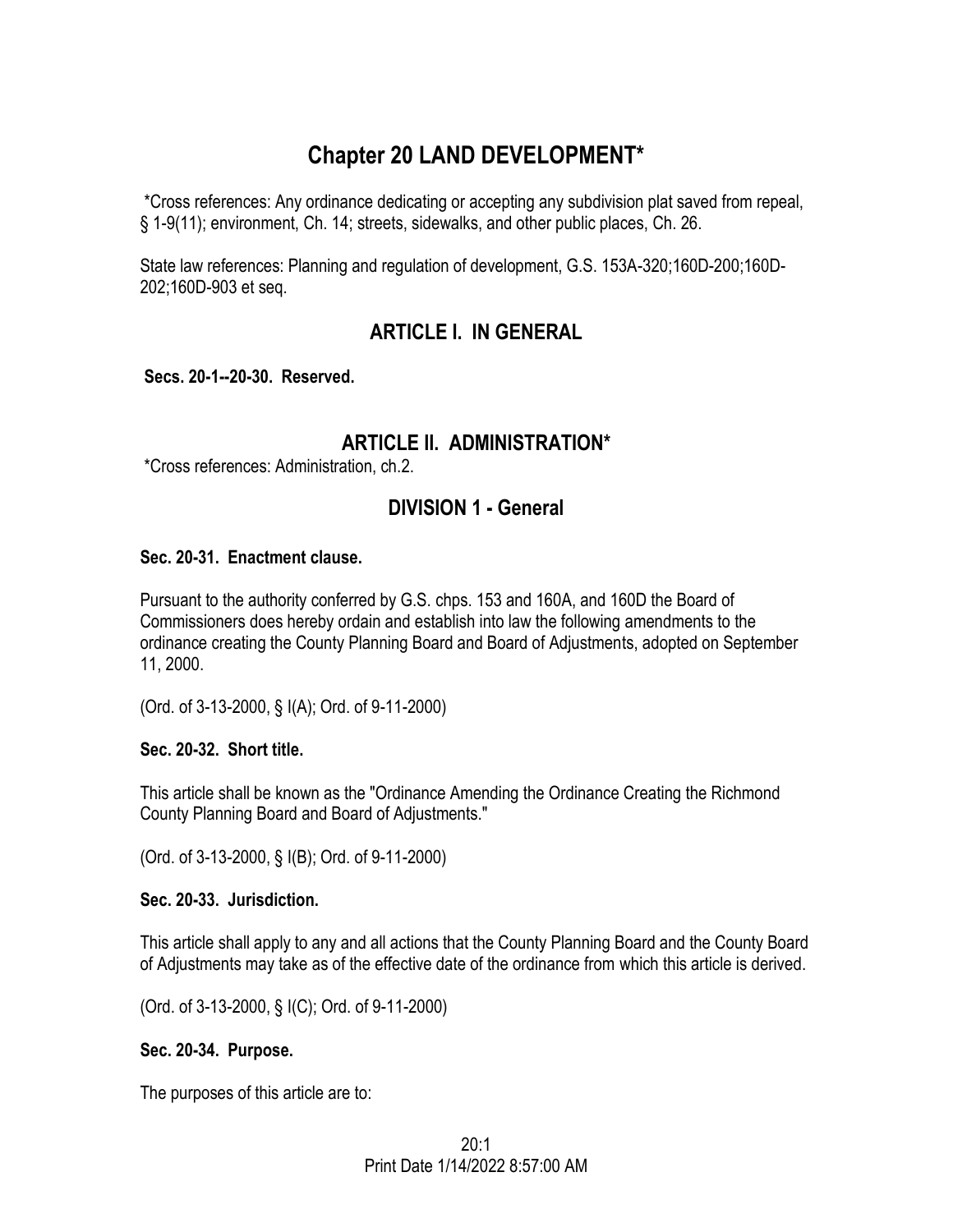- (1) To amend the ordinance creating the County Planning Board and Board of Adjustments so as to have two separate boards;
- (2) To amend the procedures for the planning and conduct of the quasi-judicial hearing proceedings to account for the changes described in this article.

(Ord. of 3-13-2000, § I(D); Ord. of 9-11-2000, Ord. of 7-12-2004)

## **Sec. 20-35. Definitions.**

For purposes of this article, the following definitions shall apply unless the context clearly indicates or requires a different meaning. The present tense is included in the future tense and the future tense is included in the present tense. The singular includes the plural, and the plural includes the singular.

**Adverse decision** means a determination that an ordinance has been violated, a permit or Certificate of Completion should be denied or revoked, or a denial of a permit, application, or certificate pursuant to the County Manufactured Home Park Ordinance set forth in division 2 of article VI of this chapter, the Subdivision Ordinance set forth in division 2 of article V of this chapter, any Land Use Plan or Zoning Ordinance adopted by the board of commissioners, or any amendment, addition, or change of any of those such ordinances, plans, or amendments, additions or changes thereto.

**Appeal** means a particular case being heard by the Board of Adjustments as a result of a person's filing a notice of appeal indicating his or her contest of or challenge to an adverse decision and an appeal is allowed by applicable ordinance.

**Applicant** means the person requesting that the Board of Adjustments hear and determine his or her appeal of the decision, ruling, requirement or determination by an administrative official or that Board of Adjustments grant a waiver or variance.

**Board of adjustments** means the County Planning and Zoning Board of Adjustments. The board of commissioners shall appoint the Board of Adjustments in the manner described in the Article.

**Building permit and construction permit** mean a permit authorizing the owner or agent to make physical improvements to a piece of property based on a residential subdivision plan or a manufactured home park or subdivision plan that has received preliminary approval.

**Burden of proof** means the responsibility for producing enough evidence to overcome a presumption to the contrary.

**Competent evidence** means evidence that, in the chair's discretion, is credible and relevant to prove or disprove a fact at issue.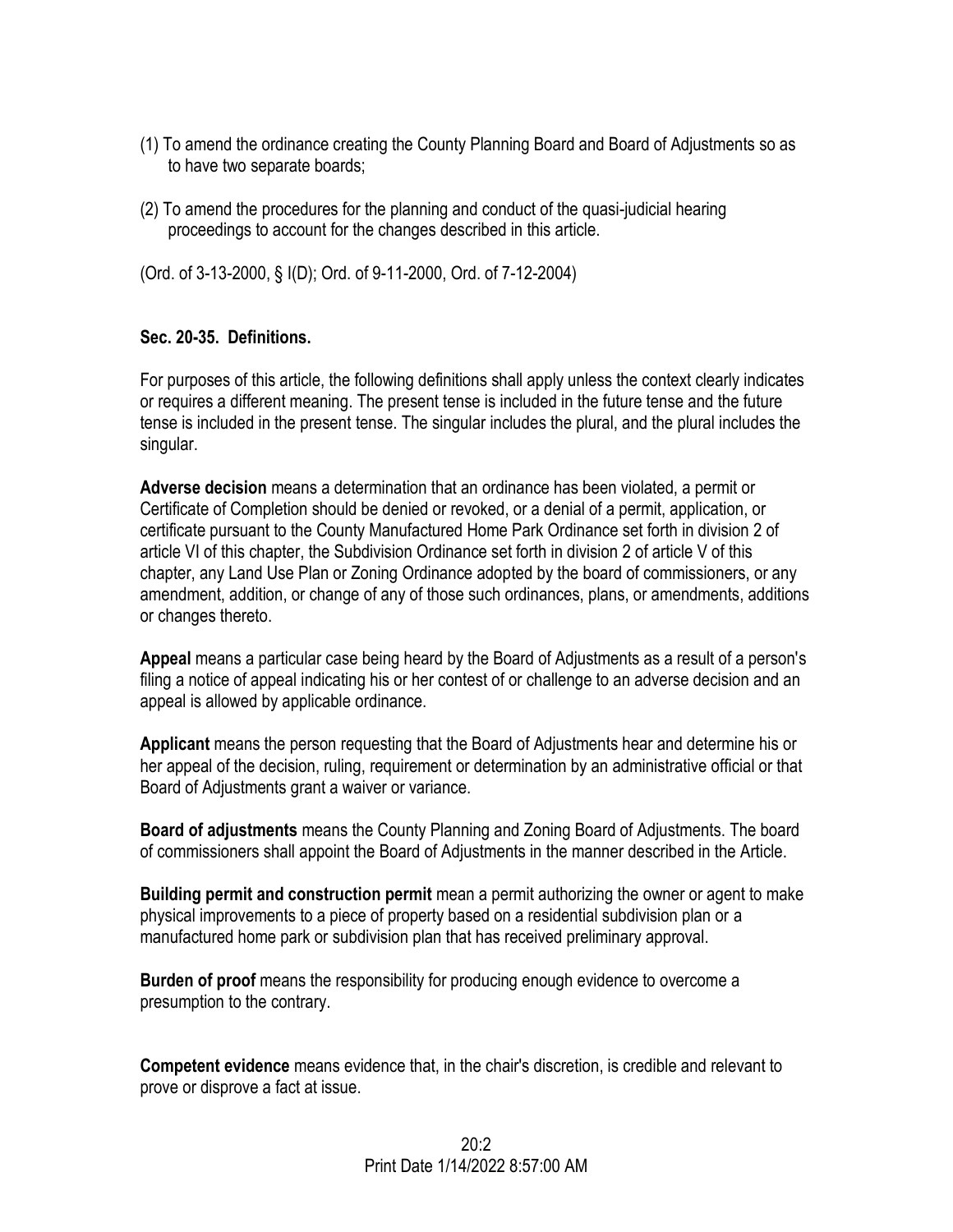**Critical findings of fact** mean facts determined by the Board of Adjustments and pertinent to the Board of Adjustments' decision.

**Evidence** means anything offered before the Board of Adjustments which tends to prove or disprove a fact.

**Lot** means and includes the words plot, parcel or tract. A piece of land whose boundaries have been described by a legal instrument or map recorded with the Register of Deeds.

**Manufactured home park ordinance** means the County Manufactured Home Park Ordinance set forth in division 2 of article VI of this chapter.

**Notice of appeal** means the written notice submitted to the Clerk to the Board of Adjustments by an applicant of his or her intent to contest an Adverse Decision.

**Opponent** means anyone adverse to the petitioner, including, but not limited to, the county and its officers and employees.

**Ordinance** means any ordinance duly adopted by the board of commissioners.

**Other interested parties** mean a person other than the applicant or the opponent who has a substantial interest in the outcome of the proceeding and who may be adversely affected by the decision to be rendered by the Board of Adjustments for a particular proceeding. Such other interested parties shall, at the discretion of the Board of Adjustments, have standing to become a party to the proceeding, which is before the Board of Adjustments.

**Planning board.** means the county Planning and Zoning Board of Adjustments

**Presumption of correctness** means an assumption that the adverse decision, which is contested by the applicant, was correct and not in violation of applicant's rights.

**Proceeding** means a quasi-judicial proceeding or hearing.

**Subdivision ordinance** means the Subdivision Ordinance of the county set forth in division 2 of article V of this chapter.

(Ord. of 3-13-2000, § I(E); Ord. of 9-11-2000, Ord. or 7-12-2004; Ord. 6-22-2006) Cross references: Definitions generally, § 1-2.

# **DIVISION 2 – Planning and Zoning Board of Adjustment** (Ord. 3/21/2006)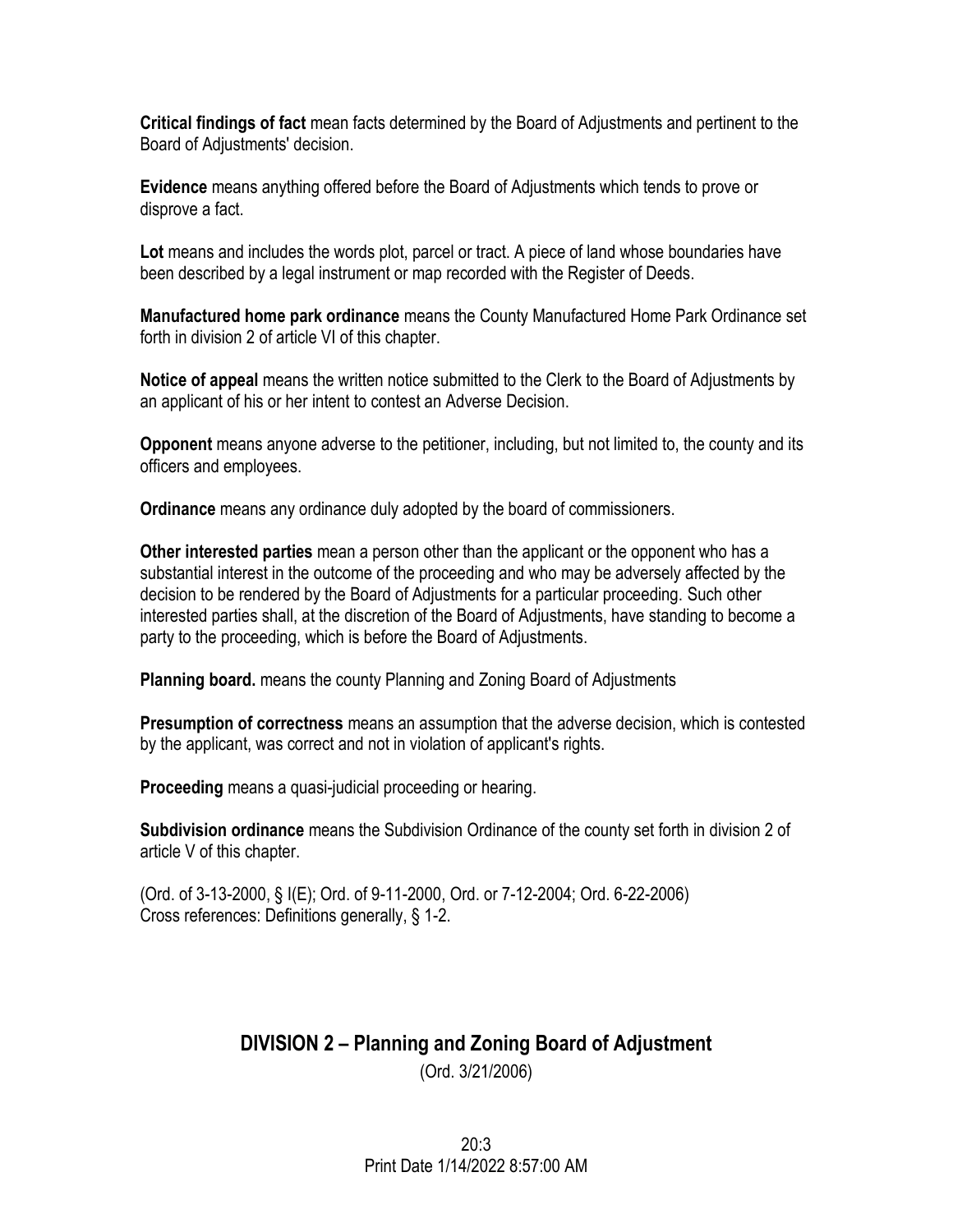## **Sec. 20-36. Establishment of the Planning and Zoning Board of Adjustments**

The County Planning and Zoning Board of Adjustments is hereby established to perform the activities described in this article.

## **Sec. 20-37. Membership of Planning and Zoning Board of Adjustments.**

- 1. There shall be a total of seven (7) member appointed to the Planning and Zoning Board of Adjustment by the County Commissioners. The County Commission, at its discretion may set and provide compensation from time to time.
- 2. None of the members of the Planning and Zoning Board of Adjustments shall hold any other public office or position with the county or any municipality in the county.
- 3. All members of the Planning and Zoning Board of Adjustment shall be adult citizens and residents of the county.
- 4. All members appointed to the Planning and Zoning Board of Adjustment shall before entering their duties, qualify by taking an oath of office as required. G.S 160D-309

## **Sec. 20-38. Terms of membership of the Planning and Zoning Board of Adjustments**

- 1. Except as is provided in this article, the term of a Planning and Zoning Board of Adjustment membership is three years.
- 2. In appointing the original members of the Planning and Zoning Board of Adjustment, or in filling vacancies caused by the expiration of the terms of existing members, the governing board may appoint some members for less than three years, in order that the terms of all members do not expire at the same time.

## **Sec. 20-39. Alternate members of Planning and Zoning Board of Adjustments.**

- 1. The governing board may appoint alternate members to the Planning and Zoning Board of Adjustments in the same manner as appointing regular members. Such alternate members shall serve on the Planning and Zoning Board of Adjustments in the absence of any regular member.
- 2. Alternate members shall be appointed for the same term, at the same time, and in the same manner as regular members of the Planning and Zoning Board of Adjustment.
- 3. While attending any regular or special meetings of the Planning and Zoning Board of Adjustment and serving in the absence of a regular member, an alternate member of the Planning and Zoning Board of Adjustment has and may exercise all the powers and duties of a regular member.

### **Sec. 20-40. Powers and duties of Planning and Zoning Board of Adjustment.**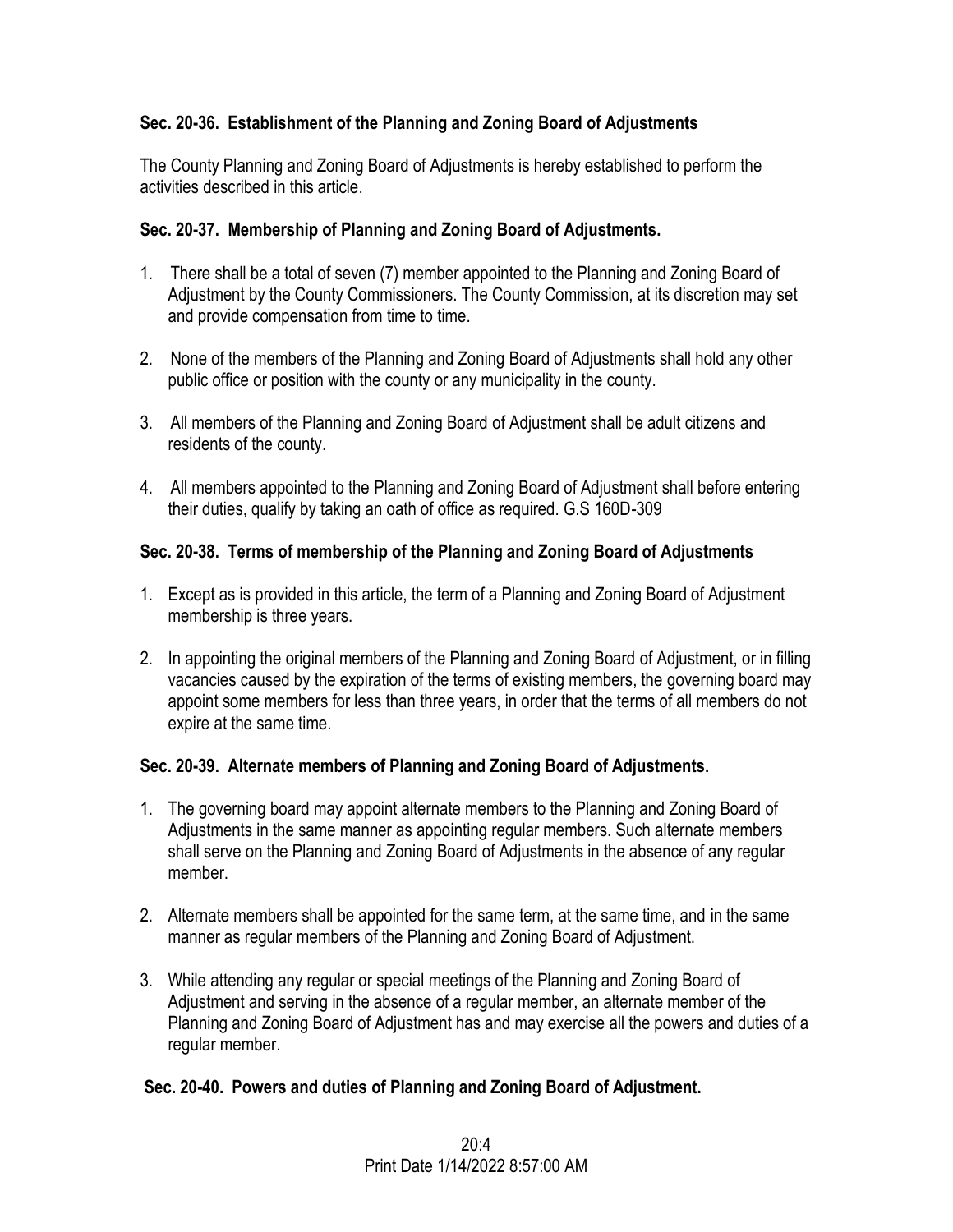- 1. **Provisions of Ordinance**. The zoning ordinance provides that the board of adjustments shall hear and decide quasi-judicial zoning decisions. The board shall follow quasi-judicial procedures as specified in G.S. 160D-406 when making any quasi-judicial decision.
- 2. **Appeals**. Except as otherwise provided by this Chapter, the board of adjustment shall hear and decide appeals from administrative decisions regarding administration and enforcement of the zoning regulation and may hear appeals arising out of any other ordinance that regulates land use or development. The provisions of G.S. 160D-405 and G.S. 160D-406 are applicable to these appeals.
- 3. **Variances**. When unnecessary hardships would result from carrying out the strict letter of a zoning regulation, the board of adjustment shall vary any of the provisions of the zoning regulation upon a showing of all of the following:

(a) Unnecessary hardship would result from the strict application of the regulation. It is not necessary to demonstrate that, in the absence of the variance, no reasonable use can be made of the property.

(b) The hardship results from conditions that are peculiar to the property, such as location, size, or topography. Hardships resulting from personal circumstances, as well as hardships resulting from conditions that are common to the neighborhood or the general public, may not be the basis for granting a variance. A variance may be granted when necessary and appropriate to make a reasonable accommodation under the Federal Fair Housing Act for a person with a disability.

(c) The hardship did not result from actions taken by the applicant or the property owner. The act of purchasing property with knowledge that circumstances exist that may justify the granting of a variance is not a self-created hardship.

(d)The requested variance is consistent with the spirit, purpose, and intent of the regulation, such that public safety is secured, and substantial justice is achieved.

No change in permitted uses may be authorized by variance. Appropriate conditions may be imposed on any variance, provided that the conditions are reasonably related to the variance. Any other development regulation that regulates land use or development may provide for variances from the provisions of those ordinances consistent with the provisions of this subsection. (2019- 111, s. 2.4; 2020-3, s. 4.33(a); 2020-25, ss. 17, 50(b), 51(a), (b), (d).)

The Planning and Zoning Board of Adjustments shall enter the reasoning on which it grants or denies the application for variance in writing. In addition, the grant or denial of the application and the reasoning for the grant or denial shall be made in writing and sent to the applicant within ten days of the action by the Planning and Zoning Board of Adjustments.

In ruling on the application, the Planning and Zoning Board of Adjustments shall not grant a variance or waiver of the requirements of this subsection solely because of a demonstration of financial disadvantage.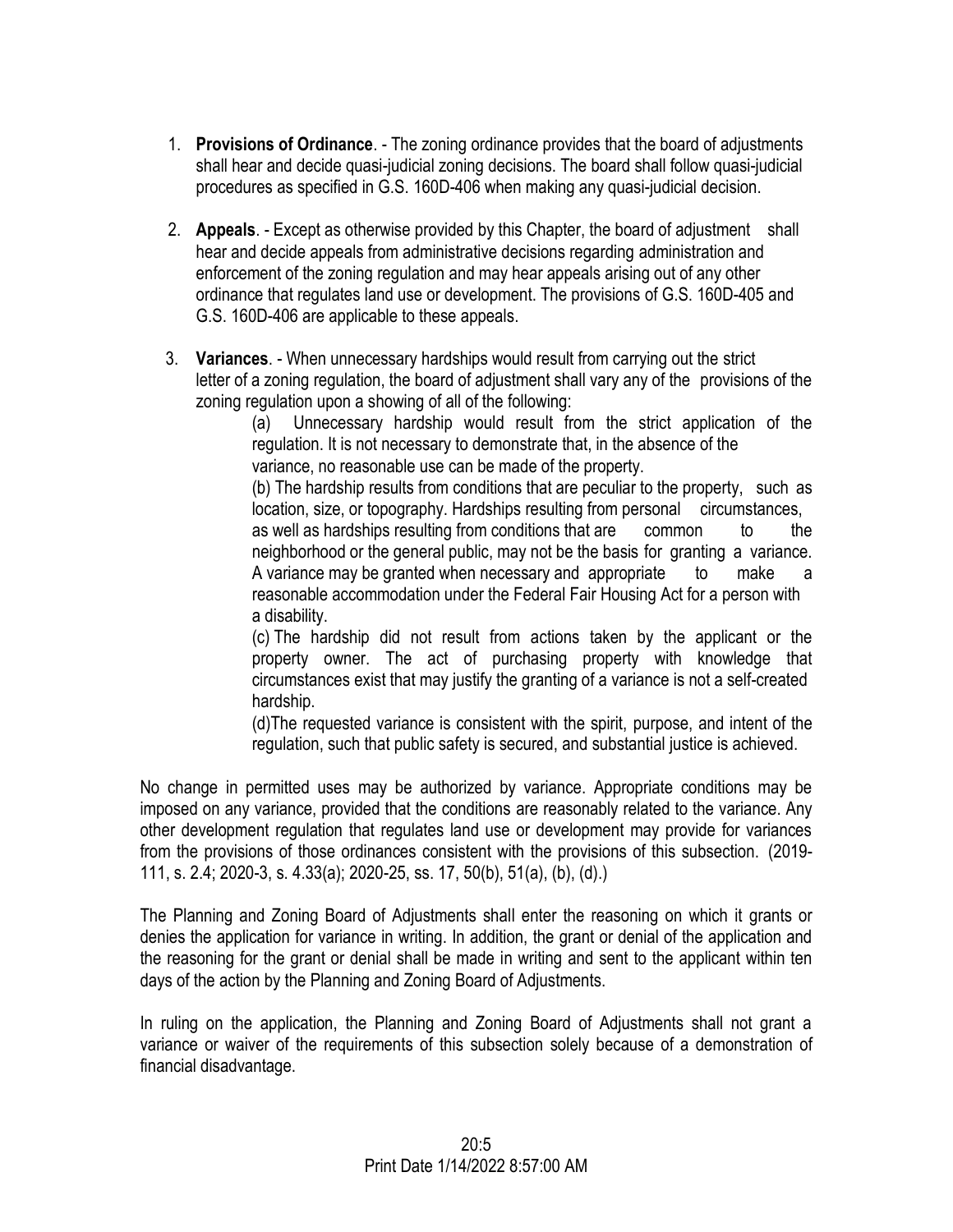If the Planning and Zoning Board of Adjustments grants an application for variance, it may attach thereto any conditions and safeguards as it deems reasonably necessary or desirable in furthering the purposes of the ordinances described above. Departure from or violation of any of those conditions shall be deemed a violation of those ordinances and shall necessitate imposition of such penalties as are permitted by the ordinances or law.

A variance, once granted, shall continue for an indefinite period of time, unless otherwise provided at the time that the variance was granted.

- 3. **Special Use Permit** -The Planning and Zoning Board of Adjustments shall hear and decide to approve or deny those application designated as Special Use as found in the Richmond County Zoning Ordinance, Section 6.
- 4. Review and Recommendations: Plan Consistency. When conducting a review of proposed zoning text or map amendments pursuant to this section, the planning board shall advise and comment on whether the proposed action is consistent with any comprehensive plan that has been adopted and any other officially adopted plan that is applicable. The planning board shall provide a written recommendation to the governing board that addresses plan consistency and other matters as deemed appropriate by the planning board, but a comment by the planning board that a proposed amendment is inconsistent with the comprehensive plan shall not preclude consideration or approval of the proposed amendment by the governing board. If a zoning map amendment qualifies as a "large-scale rezoning" under G. S. 160D-6-2(b) the planning board statement describing plan consistency may address the overall rezoning and describe how the analysis and policies in the relevant adopted plans were considered in the recommendation made.

The Planning and Zoning Board of Adjustment Board shall work with the county planning and administrative staff to:

- a. Develop, review, and recommend map and/or text amendments to the County Zoning Ordinances;
- b. The Governing Board may also direct the Planning and Zoning Board of Adjustment to:
	- i. Make studies of the county and surrounding areas;
	- ii. Determine objectives to be sought in the development of the study area;
	- iii. Prepare and adopt plans for achieving these objectives;
	- iv. Develop and recommend policies, ordinances, administrative procedures, and other means for carrying out plans in a coordinated and efficient manner;
	- v. Advise the board of commissioners concerning the use and amendment of means for carrying out plans;
	- vi. Exercise any functions in the administration and enforcement of various means for carrying out plans that the board of commissioners may direct;
	- vii. Perform any other related duties that the board of commissioners may direct.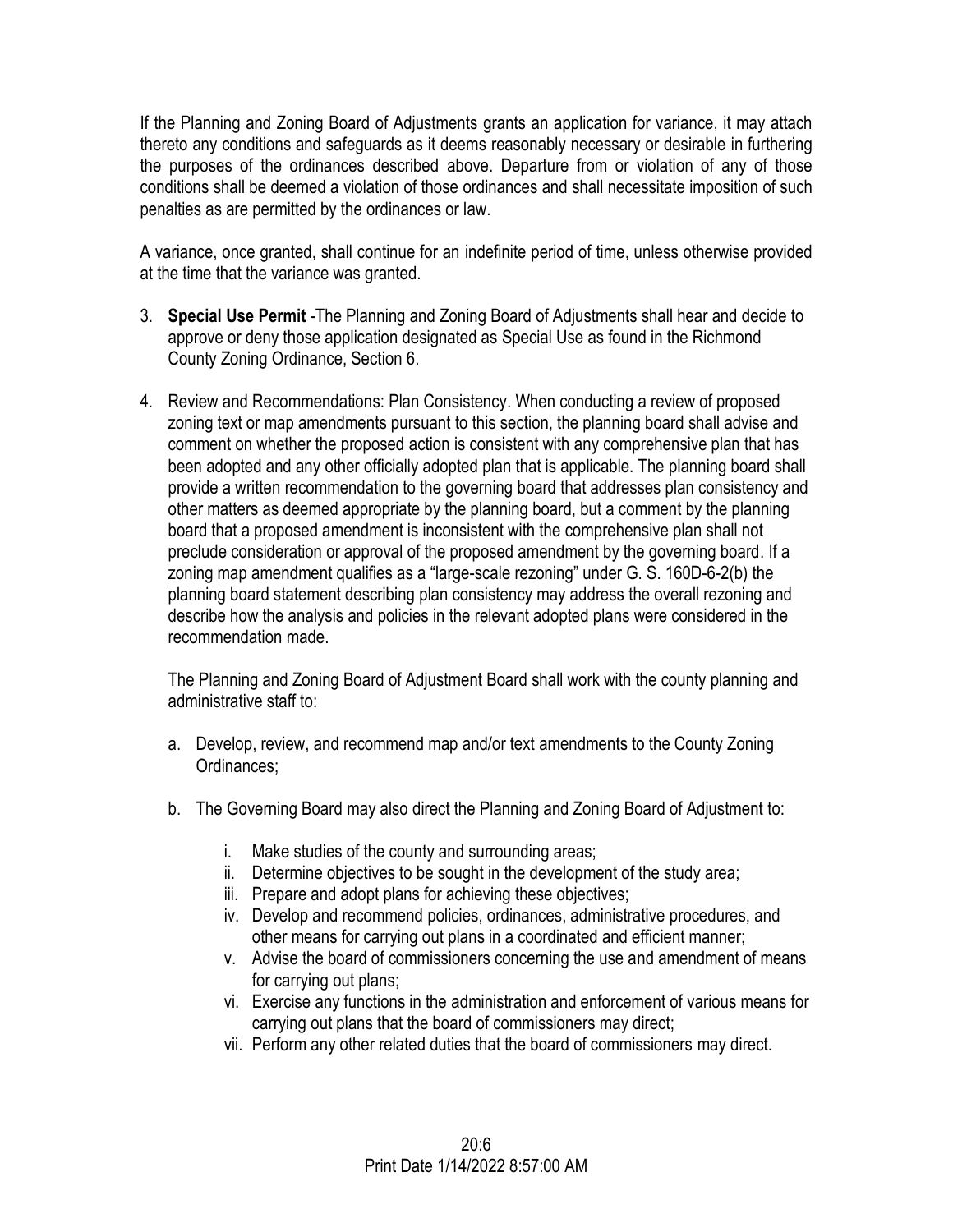### **Sec. 20-41. Procedures for quasi-judicial decisions**

Applications for appeals of administrative decisions, special use permits, certificates of appropriateness, variances, or any other quasi-judicial decision assigned to the Planning and Zoning Board of Adjustments for review, shall be submitted to the Planning Department Staff. The Department Staff shall present the completed application at a public hearing before the Planning and Zoning Board of Adjustment at its next regular meeting at least 15 days from the date the application was submitted along with all relevant information collected by staff. Notice of a quasijudicial hearing shall comply with the provision of G.S. 160D-406, as amended, and as follows:

1.Notice of Hearing. - Notice of evidentiary hearings conducted pursuant to this Chapter shall be mailed to the person or entity whose appeal, application, or request is the subject of the hearing; to the owner of the property that is the subject of the hearing if the owner did not initiate the hearing; to the owners of all parcels of land abutting the parcel of land that is the subject of the hearing; and to any other persons entitled to receive notice as provided by the local development regulation. In the absence of evidence to the contrary, the local government may rely on the county tax listing to determine owners of property entitled to mailed notice. The notice must be deposited in the mail at least 10 days, but not more than 25 days, prior to the date of the hearing. Within that same time period, the local government shall also prominently post a notice of the hearing on the site that is the subject of the hearing or on an adjacent street or highway right-of-way. The board may continue an evidentiary hearing that has been convened without further advertisement. If an evidentiary hearing is set for a given date and a quorum of the board is not then present, the hearing shall be continued until the next regular board meeting without further advertisement.

2.Administrative Materials. - The administrator or staff to the board shall transmit to the board all applications, reports, and written materials relevant to the matter being considered. The administrative materials may be distributed to the members of the board prior to the hearing if at the same time they are distributed to the board a copy is also provided to the appellant or applicant and to the landowner if that person is not the appellant or applicant. The administrative materials shall become a part of the hearing record. The administrative materials may be provided in written or electronic form. Objections to inclusion or exclusion of administrative materials may be made before or during the hearing. Rulings on unresolved objections shall be made by the board at the hearing.

3.The Planning and Zoning Board of Adjustment may subpoena witnesses and compel the production of evidence. If a person fails or refuses to obey a subpoena issued pursuant to this subsection, the Planning and Zoning Board of Adjustment may apply to the General Court of Justice for an order requiring that its order be obeyed, and the court shall have jurisdiction to issue these orders after notice to all proper parties. No testimony of any witness before the Planning and Zoning Board of Adjustment pursuant to a subpoena issued in exercise of the power conferred by this subsection may be used against the witness in the trial of any civil or criminal action other than a prosecution for false swearing committed on the examination.

## **Sec. 20-42. Conduct of quasi-judicial proceeding.**

When the Planning and Zoning Board of Adjustments sits to hear an appeal from an administrative official's decision, or an application for a variance or waiver of requirements, or an application for a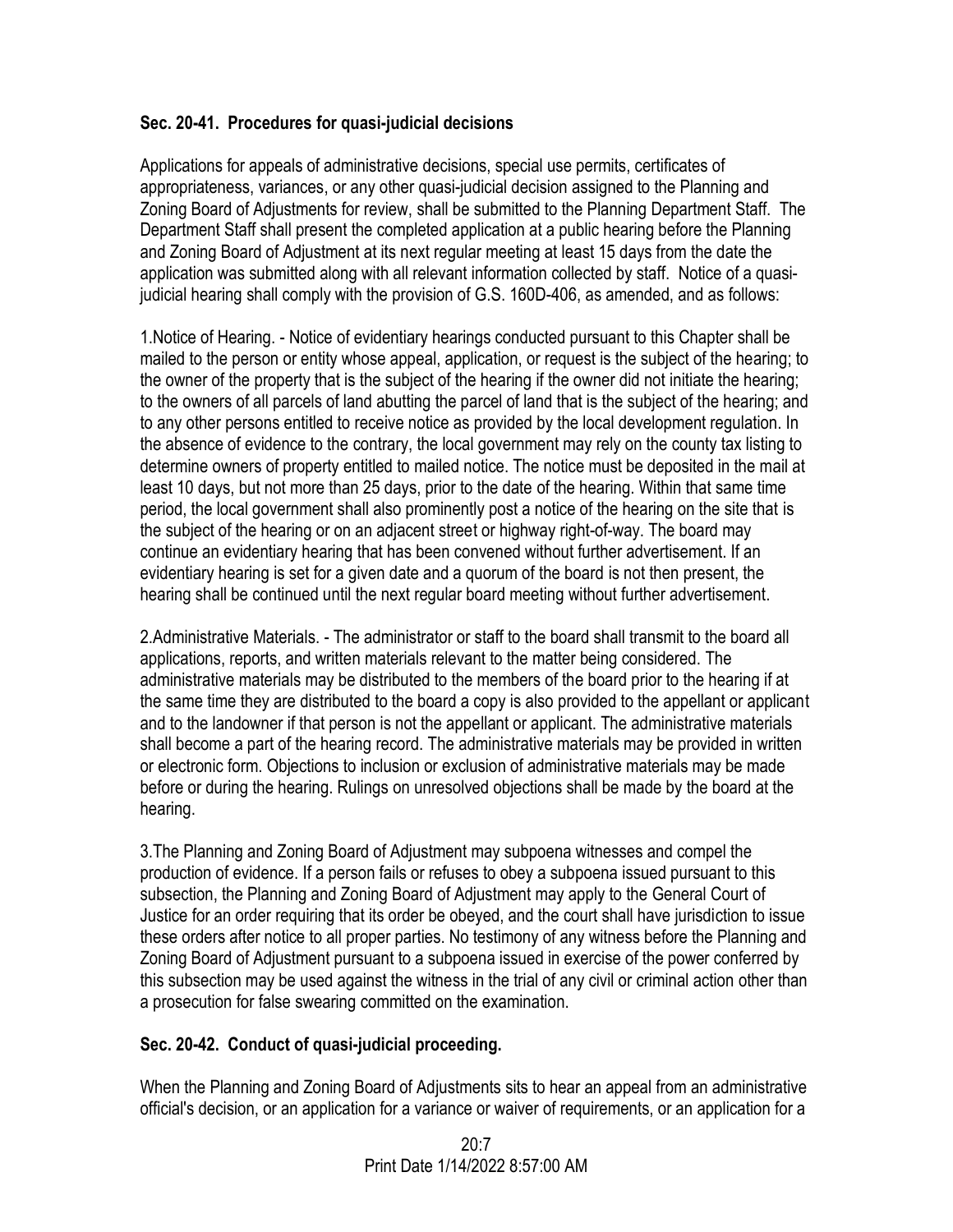Special Use Permit, or any other review process assigned to the Board by ordinance or code, it shall conduct its hearing pursuant to these rules for a quasi-judicial proceeding, below.

- 1. Purpose. The purpose of these procedures is to provide an orderly method by which the Planning and Zoning Board of Adjustments can hear and decide all such quasi-judicial proceedings.
- 2. Objectives. The objectives of the Planning and Zoning Board of Adjustments when conducting a quasi-judicial proceeding are:
	- a. To conduct all such proceedings in a fair and efficient manner;
	- b. To base all decisions on competent and relevant evidence;
	- c. To ensure that the applicable ordinance is being enforced and administered in a fair and efficient manner; and
	- d. To provide the citizens of the county with an administrative avenue to contest and appeal decisions made pursuant to one of the applicable ordinances when those decisions adversely affect them, and the ordinances allow an appeal.
- 3. Procedure.
	- a. The Applicant, Opponent, and Other Interested Parties (or their attorneys) shall be required to appear in person at the Proceeding;
	- b. The following Procedure shall be followed for each Proceeding:
		- i. Where the Proceeding is a public hearing, the Planning and Zoning Board of Adjustments shall go into public hearing. The Planning and Zoning Board of Adjustments may go into closed session only in accordance with the State Open Meetings Law.
		- ii. All parties and interested persons wishing to appear before the Planning and Zoning Board of Adjustments and present evidence or testimony with respect to the proceeding shall be identified before any evidence is introduced.
		- iii. The applicant, the local government, and any person who would have standing to appeal the decision under G.S. 160D-1402(c) shall have the right to participate as a party at the evidentiary hearing. Other witnesses may present competent, material, and substantial evidence that is not repetitive as allowed by the board.
		- iv. Objections regarding jurisdictional and evidentiary issues, including, but not limited to, the timeliness of an appeal or the standing of a party, may be made to the board. The board chair shall rule on any objections, and the chair's rulings may be appealed to the full board. These rulings are also subject to judicial review pursuant to G.S. 160D-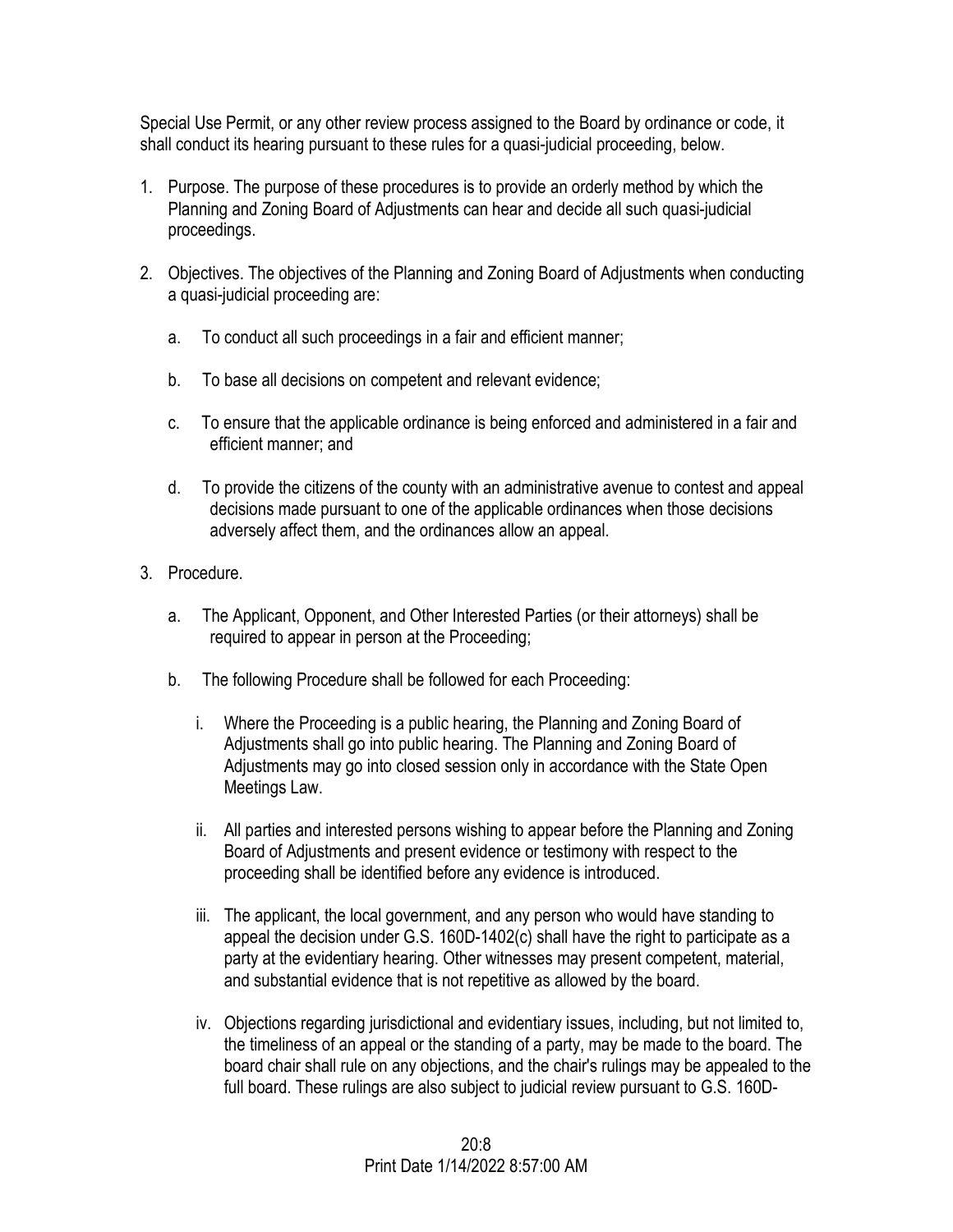1402. Objections based on jurisdictional issues may be raised for the first time on judicial review.

- v. The Board Chairman shall swear in all witnesses appearing in a case.
- vi. The Chairman, or such person as he shall direct, shall give a preliminary statement of the Proceeding. The preliminary statement shall contain the name of the Applicant and the determination requested by the Applicant.
- vii. The Applicant shall present his side of the Proceeding. The Applicant shall be entitled to introduce evidence and present witnesses in presenting his side, subject to crossexamination by the other parties in the case.
- viii. The members of the Planning and Zoning Board of Adjustments may question the Applicant and his witnesses.
- ix. At the close of the Applicant's evidence, Opponents and Other Interested Parties may present evidence to the Planning and Zoning Board of Adjustments. All evidence introduced or testimony presented shall be subject to cross-examination by the applicant.
- x. The members of the Planning and Zoning Board of Adjustments may question opponents, other interested parties, and their witnesses.
	- xi. At the close of all evidence introduced by the Opponents, or Other Interested Parties, the Applicant shall be given an opportunity to introduce rebuttal evidence in accordance with the procedures listed in this section.
	- xii. The Planning and Zoning Board of Adjustments in its discretion may allow persons not a party to the Proceeding to testify before the Planning and Zoning Board of Adjustments and present documentary evidence. Such persons may be crossexamined by the parties in the case and may be questioned by the Planning and Zoning Board of Adjustments.
	- xiii. After all evidence has been introduced; the Applicant, Opponents, and Other Interested Parties shall be allowed to make concluding arguments before the Planning and Zoning Board of Adjustments.
	- xiv. The Planning and Zoning Board of Adjustments may, at its discretion, request additional facts and information from the Applicant, Opponent, or Other Interested Parties before arriving at a determination of the case. If such additional information is requested, the proceeding may be continued to another meeting of the Planning and Zoning Board of Adjustments.
	- xv. The Planning and Zoning Board of Adjustments shall discuss the evidence presented and determine the findings of fact. If the proceeding is a public hearing, the Planning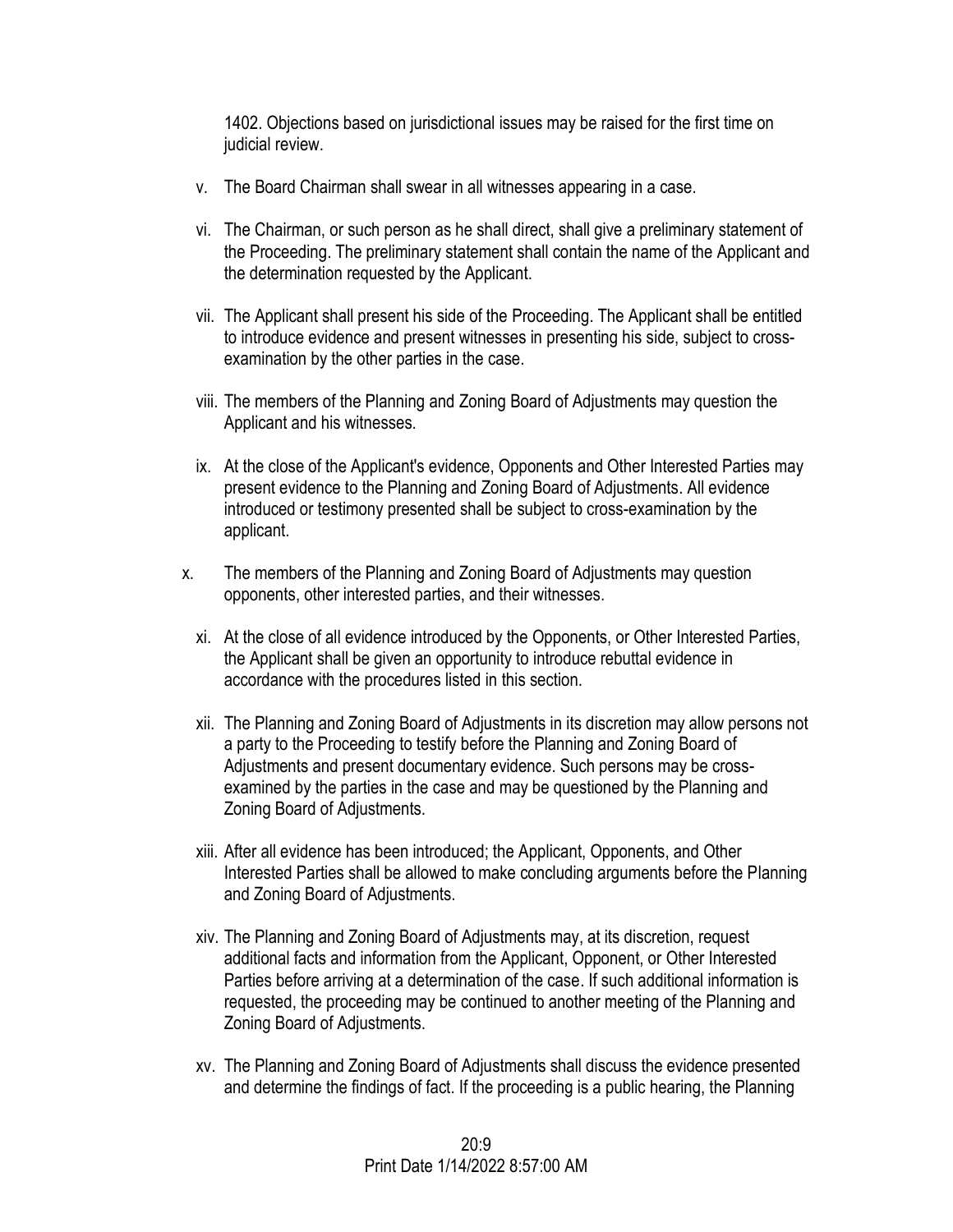and Zoning Board of Adjustments shall close the public hearing before making any findings of fact.

- xvi. After all Findings of Fact have been determined by the Planning and Zoning Board of Adjustments, the Planning and Zoning Board of Adjustments may by vote draw conclusions based on the Findings of Fact as determined by the Planning and Zoning Board of Adjustments.
- xvii. After the Planning and Zoning Board of Adjustments has drawn all conclusions, the Planning and Zoning Board of Adjustments shall render a decision. The concurring vote of four-fifths of the board shall be necessary to grant a variance. A majority of the members shall be required to decide any other quasi-judicial matter or to determine an appeal made in the nature of certiorari. For the purposes of this subsection, vacant positions on the board and members who are disqualified from voting on a quasijudicial matter under G.S. 160D-109(d) shall not be considered members of the board for calculation of the requisite majority if there are no qualified alternates available to take the place of such members.
- xviii. Notwithstanding the above, the Planning and Zoning Board of Adjustments may discuss the evidence generally at the close of a Proceeding, indicate a proposed decision by consensus, and may direct Planning Staff to draft the Findings of Fact and conclusions for consideration by the Planning and Zoning Board of Adjustments at a meeting so designated by the Planning and Zoning Board of Adjustments. If the decision by the Board is unanimous, the Board may authorize the Chairman to approve the Findings of Fact and Conclusions of Law in keeping with the unanimous decision. In such cases, additional meetings of the Board shall not be required.
- 4. Rules of evidence. The Rules of Evidence shall bind neither the Planning and Zoning Board of Adjustments nor the Applicant, nor the Opponents, nor Other Interested Parties. The Chair of the Planning and Zoning Board of Adjustments shall have the sole discretion to determine whether evidence may be introduced according to the purposes and objectives of the Planning and Zoning Board of Adjustments, as stated above.
- 5. Decisions.
	- a. Written decision required. The Planning and Zoning Board of Adjustments shall issue a written decision for all proceedings within a reasonable time. The decision shall contain the following sections:
		- i. "Findings of Fact," which shall list the facts of the Proceeding as determined by the Planning and Zoning Board of Adjustments;
		- ii. "Conclusions," which shall list the conclusions reached by the Planning and Zoning Board of Adjustments in light of the facts listed in the Findings of Fact; and
		- iii. "Decision," which shall state the decision of the Planning and Zoning Board of Adjustments

 $20:10$ Print Date 1/14/2022 8:57:00 AM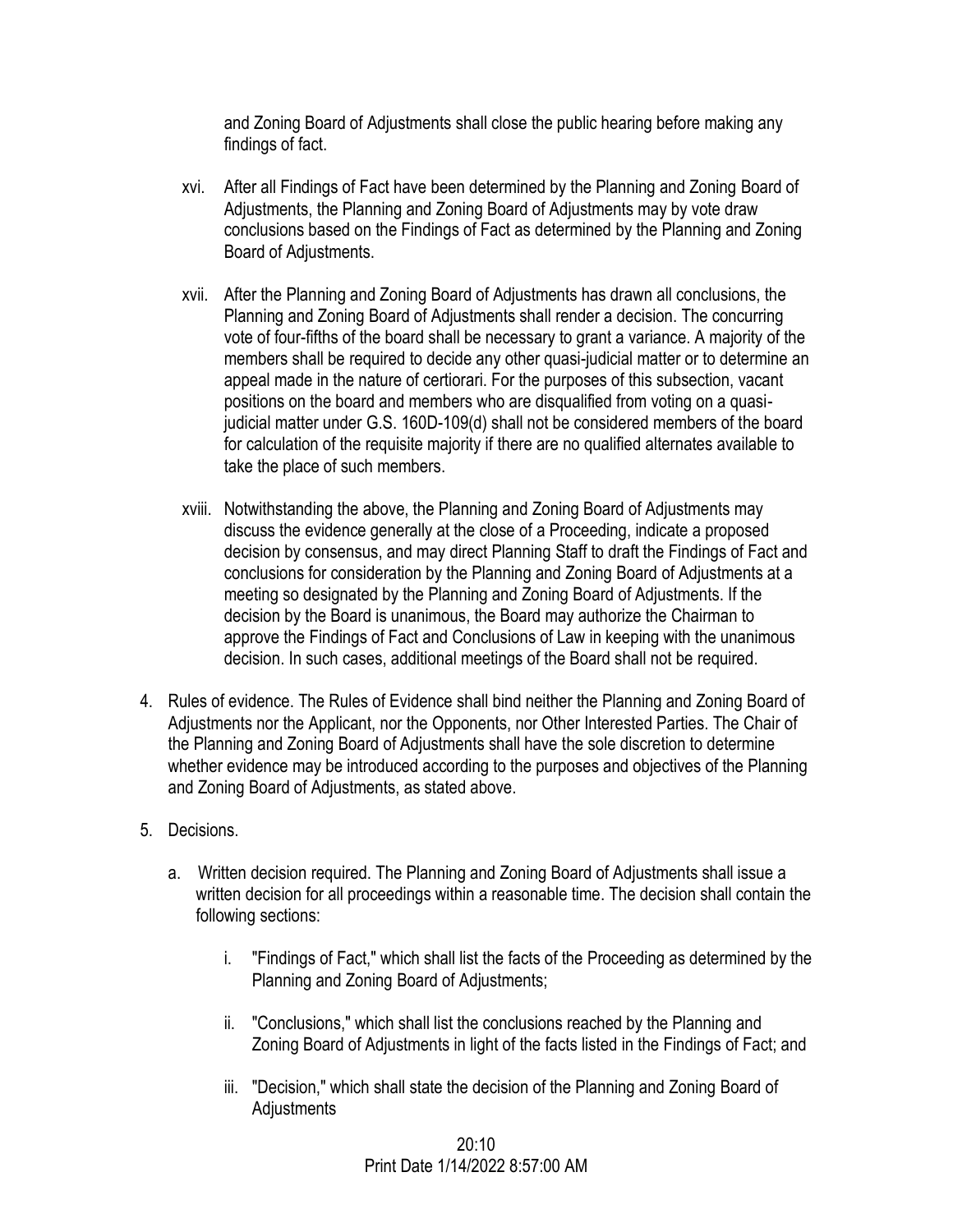- b. Findings of fact. Critical findings of fact made by the Planning and Zoning Board of Adjustments shall be based on sworn testimony or other competent, material, and substantial evidence in the record.
- c. Presumption of correctness. If the Proceeding is an Appeal, the adverse decision from which the Applicant is appealing shall be presumed to be correct. The burden of proving that the decision was incorrect shall be upon the Applicant. The board may reverse or affirm, wholly or partly, or may modify the decision appealed from and shall make any order, requirement, decision, or determination that ought to be made.
- d. Notification of decision. The Planning and Zoning Board of Adjustments shall send to the Applicant, the Opponents, and Other Interested Parties appearing before the Planning and Zoning Board of Adjustments a copy of the written decision.

## **Sec. 20-43. Board Organization.**

- 1. Chair. The Planning and Zoning Board of Adjustment shall elect a Chairperson from its membership at the July meeting of each year. The Chair shall have the following duties and responsibilities in relation to a quasi-judicial hearing of the Planning and Zoning Board of Adjustments:
	- a. The Chair shall conduct the proceedings in an orderly and efficient manner, consistent with the terms of the applicable ordinance;
	- b. The Chair shall rule on questions of procedure and evidence in accordance with these rules. Unless otherwise specified by the Ordinance, the Chair may, in his discretion, set time frames within which documents connected with the proceeding must be filed with the Clerk to the Planning and Zoning Board of Adjustments. Unless prohibited by the ordinance, the Chair may, in his or her discretion and for good cause shown, allow an extension of time for any such filing.
	- c. The Chair shall, in conjunction with the Clerk to the Planning and Zoning Board of Adjustments be responsible for formulating the written decisions of the Board.
	- d. The Chair shall administer oaths to witnesses presenting testimony and evidence to the Board
- 2. Vice-chair. The Planning and Zoning Board of Adjustment shall elect a Chairperson from its membership at the July meeting of each year. The Vice-Chair shall be responsible for conducting all duties and responsibilities of the Chair relating to the proceedings in the Chair's absence.
- 3. Clerk to the Planning and Zoning Board of Adjustments. The County Director of Planning, or designee, shall be the Clerk to the Board and shall have the following duties and responsibilities: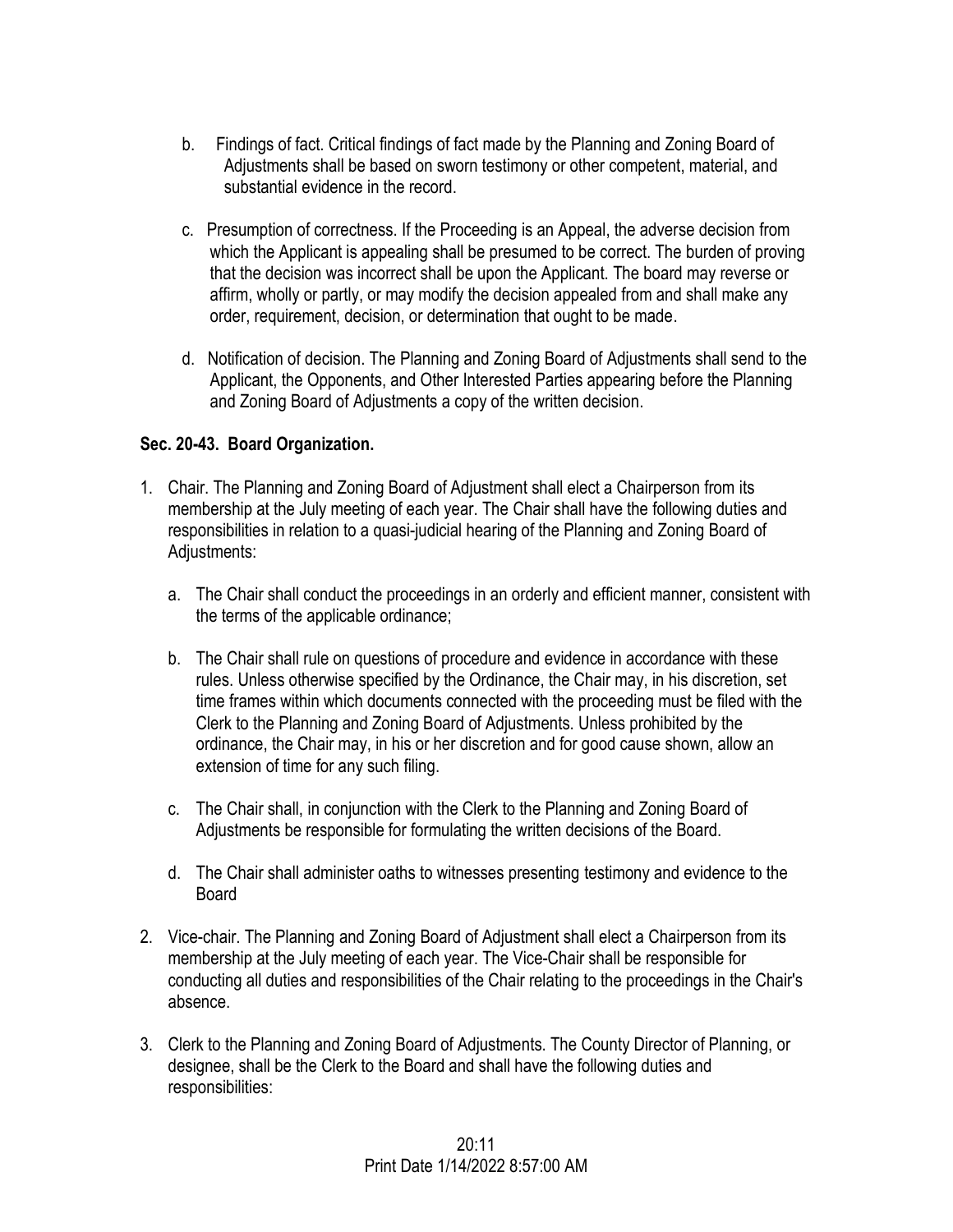- a. Minutes. The Clerk shall be responsible for taking clear, accurate, and detailed minutes at all Proceedings of the Planning and Zoning Board of Adjustment. Such minutes shall be detailed and shall contain a summary of statements made by members of the Planning and Zoning Board of Adjustment.
- b. Maintain records. The Clerk shall be responsible for maintaining all records associated with the proceedings. Such records shall include, but not be limited to, the notice of appeal or application for variance/waiver or requirement submitted by the applicant in accordance with an ordinance (where applicable), the response to a request for variance/waiver of requirements filed by an opponent or other interested party (as allowed by the Planning and Zoning Board of Adjustment), the application for any permit (where applicable), the minutes, and all documentary evidence introduced before the Planning and Zoning Board of Adjustment.
- c. Notification and correspondence. The Clerk shall be responsible for all correspondence and notification required by the terms of these procedures. Such notification shall include a notice to the applicant by certified mail of the date, time, and place of the Proceeding.
- d. Written decisions. The Clerk shall, in conjunction with the Chair, be responsible for compiling the written decisions of the Planning and Zoning Board of Adjustment. The Clerk to the Planning and Zoning Board of Adjustment shall be responsible for sending a copy of the written decision to the Applicant, the Opponents, and Other Interested Parties appearing in a particular Proceeding.
- 4. Attendance at meetings. Each Planning and Zoning Board of Adjustment member is responsible for faithfully attending all regular Board meetings. Any Planning and Zoning Board of Adjustment member who expects to be absent at an upcoming meeting shall so notify the Chair or Clerk as soon as possible. If any Planning and Zoning Board of Adjustment member is absent from any three consecutive regular meetings or from three or more regular meetings held within the past 12-month period, that member shall not be allowed to sit on the Board until there is a majority vote of the County Commissioners to reinstate said member to the Board.
- 5. Meeting schedules.
	- 1. The Planning and Zoning Board of Adjustment shall, at the July meeting of each year, set the time and date for its regular meetings monthly meetings to be held at the Richmond County Airport. The meeting may be held at other places as directed by the Chairman of the Planning and Zoning Board of Adjustment as needed. Said schedule shall be forwarded to the County Clerk.
	- 2. The Chairman of the Planning and Zoning Board of Adjustment may call special meetings of the Board at any time. Either the Chairman or the Clerk will give at least 48 hours notice of the time, place, and subject of the meeting to each member. Such notice shall also be forwarded to the County Clerk.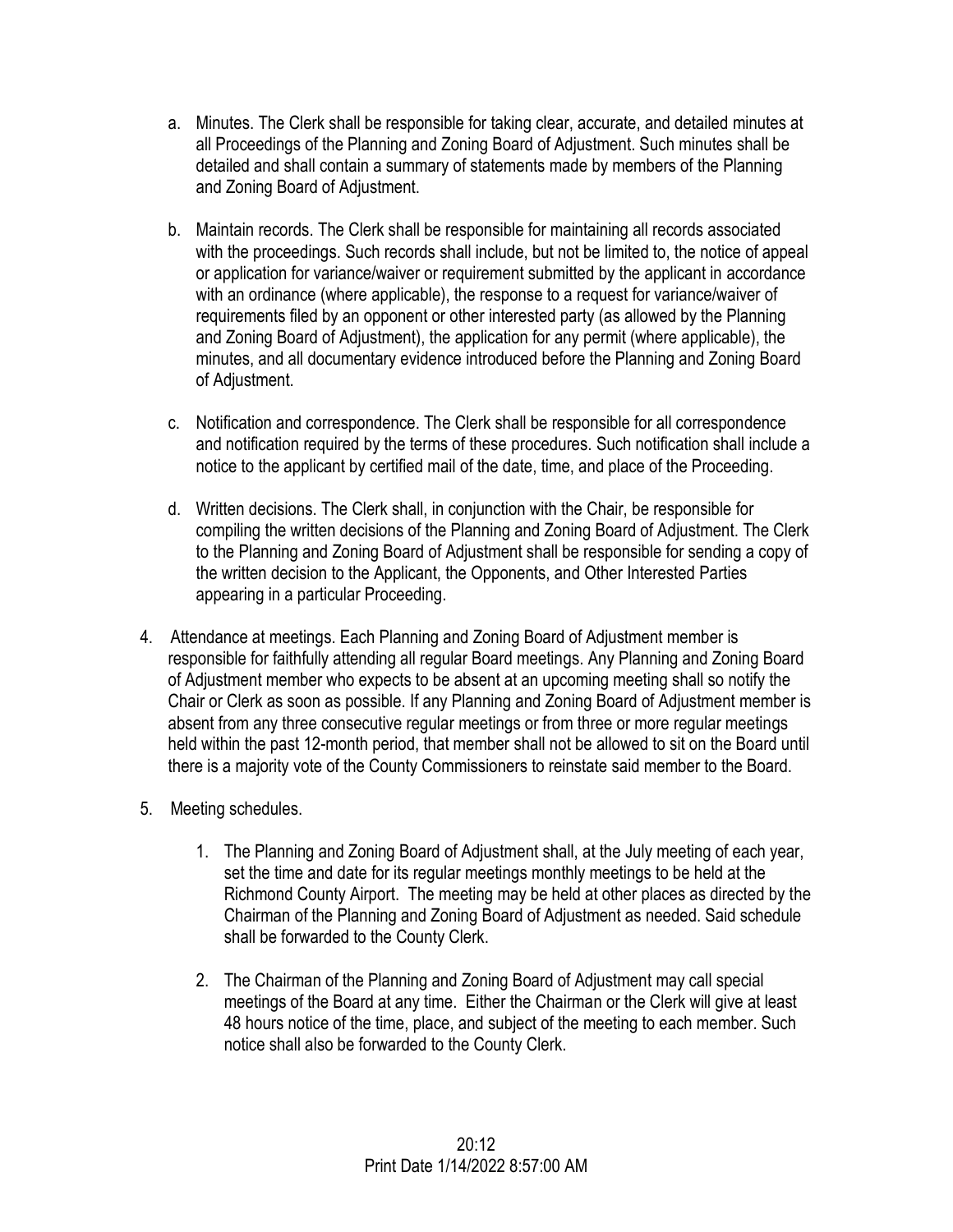- 3. If there are no agenda items for a scheduled meeting the Chairman may direct the clerk to dispense with the regular meeting by given written or oral notice no less than 24 hours to the Board membership.
- 6. Quorum. The Planning and Zoning Board of Adjustment shall not pass on any question relating to appeal, variance or any other question that is the before the Board when fewer than 4 members are present and sitting.
- 7. Voting. The concurring vote of four-fifths of the board shall be necessary to grant a variance. A majority of the members shall be required to decide any other quasi-judicial matter or to determine an appeal made in the nature of certiorari. For the purposes of this subsection, vacant positions on the board and members who are disqualified from voting on a quasijudicial matter under G.S. 160D-109(d) shall not be considered members of the board for calculation of the requisite majority if there are no qualified alternates available to take the place of such members.
- 8. Rules of Conduct: A member of the Planning and Zoning Board of Adjustment shall not participate in or vote on any matter in a manner that would violate persons' constitutional rights to an impartial decision. The Governing Board may remove for cause any member of the Planning and Zoning Board of Adjustment, including, but not limited to violations of the rules below:

a. Faithful attendance at all Planning and Zoning Board of Adjustment meetings and conscientious performance of the duties required of Board members shall be considered a prerequisite of continuing membership on the Board.

b. Board members having undisclosed ex parte communications, a close familial, business, or other associational relationship with an affected person, or a financial interest in the outcome of the matter. For purposes of this section, a "close familial relationship" means a spouse, parent, child, brother, sister, grandparent, or grandchild. The term includes the step, half, and in-law relationships. (2019-111, s. 2.4.) G.S 160D-109

c. No Board member shall vote on any matter that decides an application or appeal unless he has attended the public hearing on that case.

d. Board members shall not express individual opinions on the proper judgment of any case with any parties thereto before that case is determined.

e. Board members shall refrain and avoid from publicly speaking out on any issue before the Board, Governing Board, or any board or commission appointed by the Governing Board

f. Board members not disclosing having a fixed opinion that is not susceptible to change, prior to hearing the matter,

g. If an objection is raised to a member's participation at or prior to the hearing or vote on a particular matter and that member does not recuse himself or herself, the remaining members shall by majority vote rule on the objection.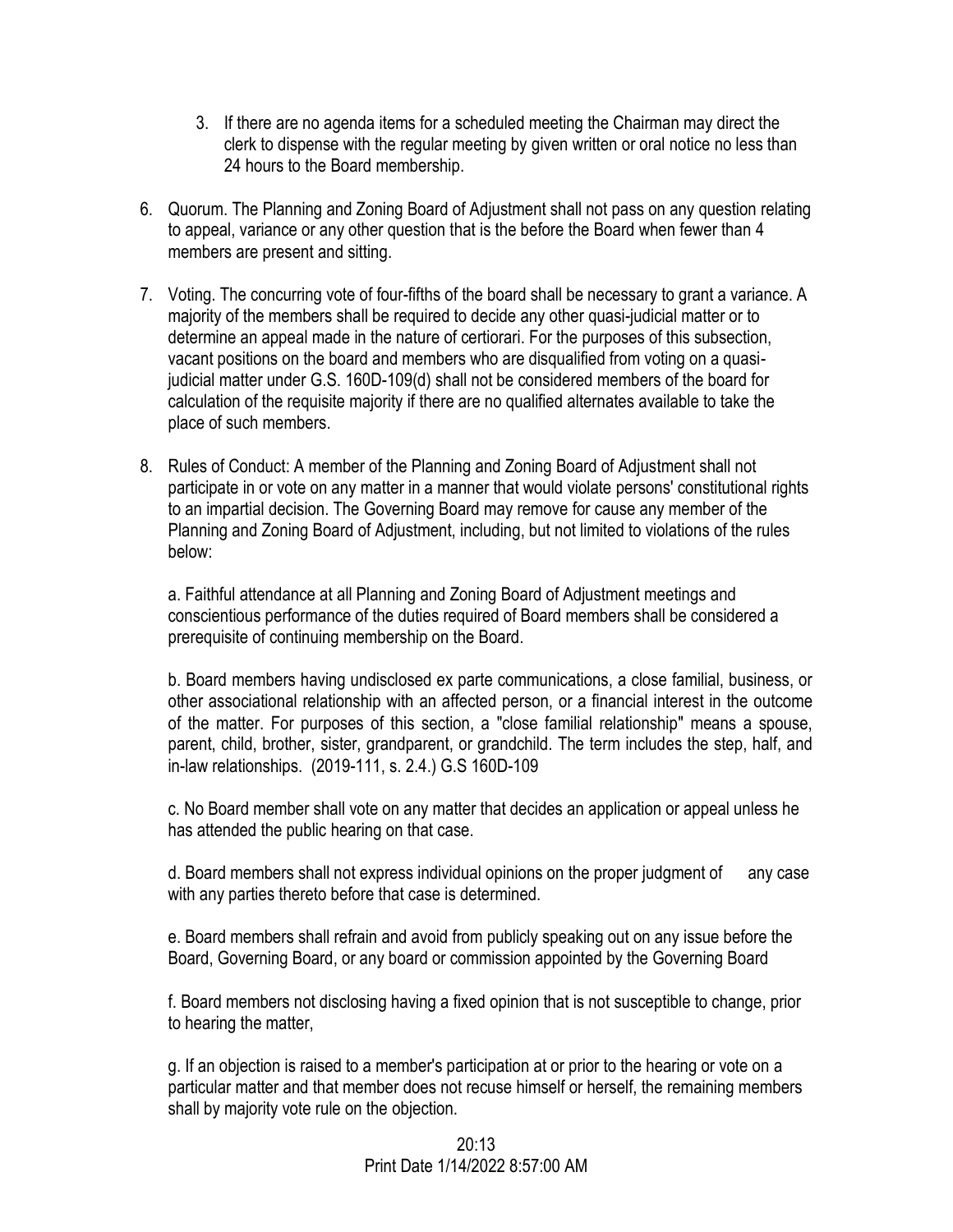(h) Members of appointed boards shall not vote on any advisory or legislative decision regarding a development regulation adopted pursuant to this Chapter where the outcome of the matter being considered is reasonably likely to have a direct, substantial, and readily identifiable financial impact on the member.

(i) Board member of any board exercising quasi-judicial functions pursuant to this Chapter shall not participate in or vote on any quasi-judicial matter in a manner that would violate affected persons' constitutional rights to an impartial decision maker. Impermissible violations of due process include, but are not limited to, a member having a fixed opinion prior to hearing the matter that is not susceptible to change, undisclosed ex-parte communications, a close familial, business, or other associational relationship with an affected person, or a financial interest in the outcome of the matter.

### **Sec 20-44. Conflict of Interest for Additional Boards and Staff G.S. 160D-109**

1.**Governing Board**. - A governing board member shall not vote on any legislative decision regarding a development regulation adopted pursuant to this Chapter where the outcome of the matter being considered is reasonably likely to have a direct, substantial, and readily identifiable financial impact on the member. A governing board member shall not vote on any zoning amendment if the landowner of the property subject to a rezoning petition or the applicant for a text amendment is a person with whom the member has a close familial, business, or other associational relationship.

2.**Administrative Staff**. - No staff member shall make a final decision on an administrative decision required by this Chapter if the outcome of that decision would have a direct, substantial, and readily identifiable financial impact on the staff member or if the applicant or other person subject to that decision is a person with whom the staff member has a close familial, business, or other associational relationship. If a staff member has a conflict of interest under this section, the decision shall be assigned to the supervisor of the staff person or such other staff person as may be designated by the development regulation or other ordinance. No staff member shall be financially interested or employed by a business that is financially interested in a development subject to regulation under this Chapter unless the staff member is the owner of the land or building involved. No staff member or other individual or an employee of a company contracting with a local government to provide staff support shall engage in any work that is inconsistent with his or her duties or with the interest of the local government, as determined by the local government.

#### **Secs. 20-45--20-60. Reserved.**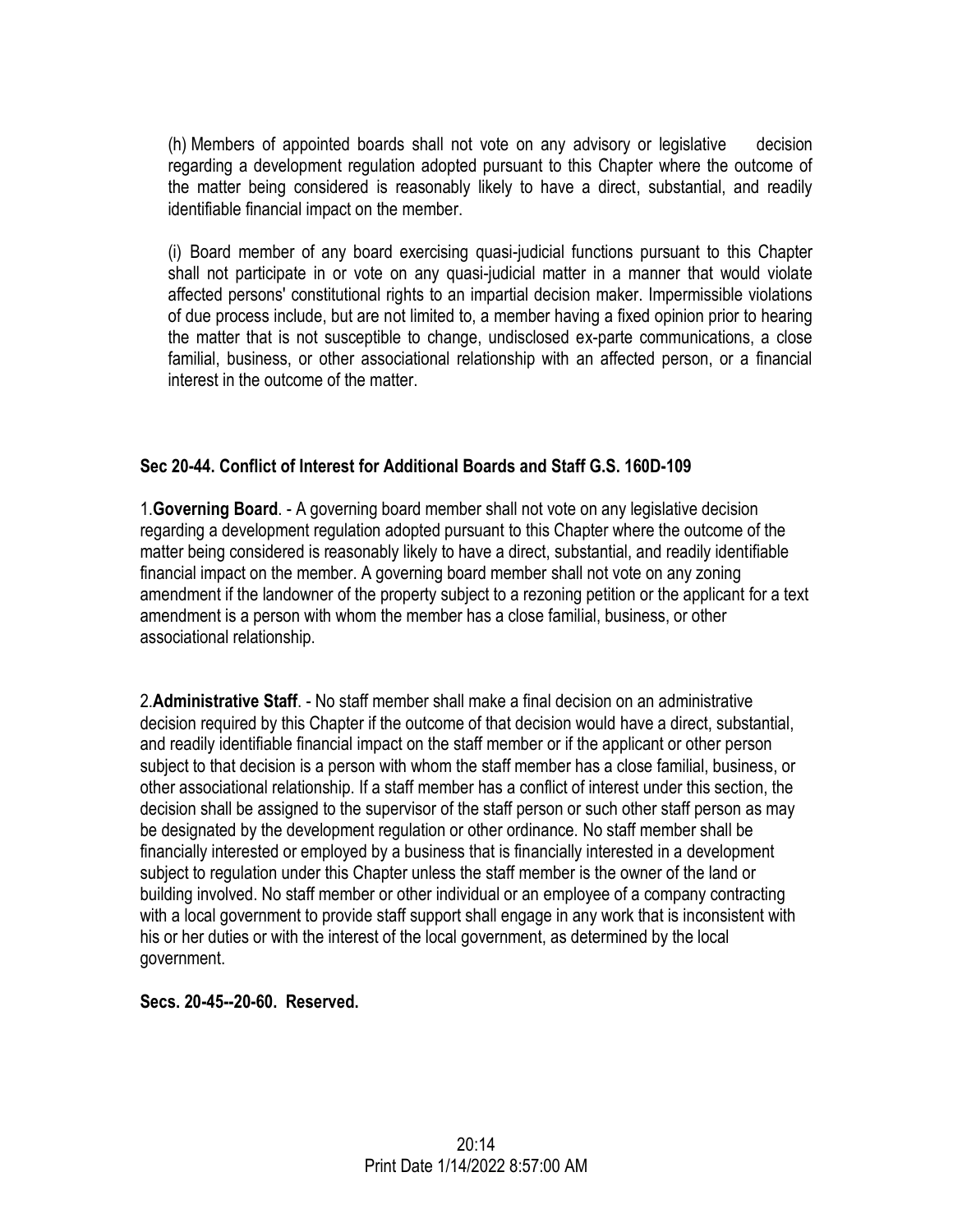# **ARTICLE III. BUILDINGS AND BUILDING REGULATIONS\***

\*Cross references: Environment, Ch. 14; fire prevention, Ch. 17; floods, § 20-166 et seq.; manufactured homes and trailers, § 20-406 et seq.; solid waste, Ch. 23; streets, sidewalks and other public places, Ch. 26; smoking in county buildings, § 26-2. State law references: Building inspection, G.S.160D-1101 et seq.

# **DIVISION 1. GENERALLY**

### **Secs. 20-61--20-75. Reserved.**

# **DIVISION 2. BUILDING CODE**

### **Sec. 20-76. Administration.**

The Governing Board hereby establishes a Division of Inspections. The Division of Inspections will be supervised by the County Building Inspector and will include building, electrical, plumbing, insulation, and mechanical inspectors. The inspectors shall be charged with the responsibility of enforcing the codes included in this article. (Ord. of 5-29-1979, § 1.1)

Cross references: Administration, Ch. 2.

### **Sec. 20-77. Jurisdiction.**

The State Building Code, as adopted in this article, shall be administered, and enforced in all parts of the county, a political subdivision of the state, excepting the following:

- (1) The incorporated area of a municipality, unless such municipality's governing board agrees to allow the county to enforce the code within its jurisdiction;
- (2) The extraterritorial area of a municipality, where the municipality exercises its jurisdiction, excepting such municipalities as mentioned in subsection (1) of this section.

(Ord. of 5-29-1979, § 1.2)

### **Sec. 20-78. Building code adopted.**

The North Carolina State Building Code, as adopted by the North Carolina Building Code Council, and as amended, is hereby adopted by reference as fully as though set forth in this section as the Building Code of the county to the extent such code is applicable for safe and stable design, methods of construction, minimum standards, and use of materials in buildings or structures hereafter erected, enlarged, altered, repaired, or otherwise constructed or reconstructed. The Building Code Volumes include but may not be limited to"

North Carolina State Building Code, Administrative Law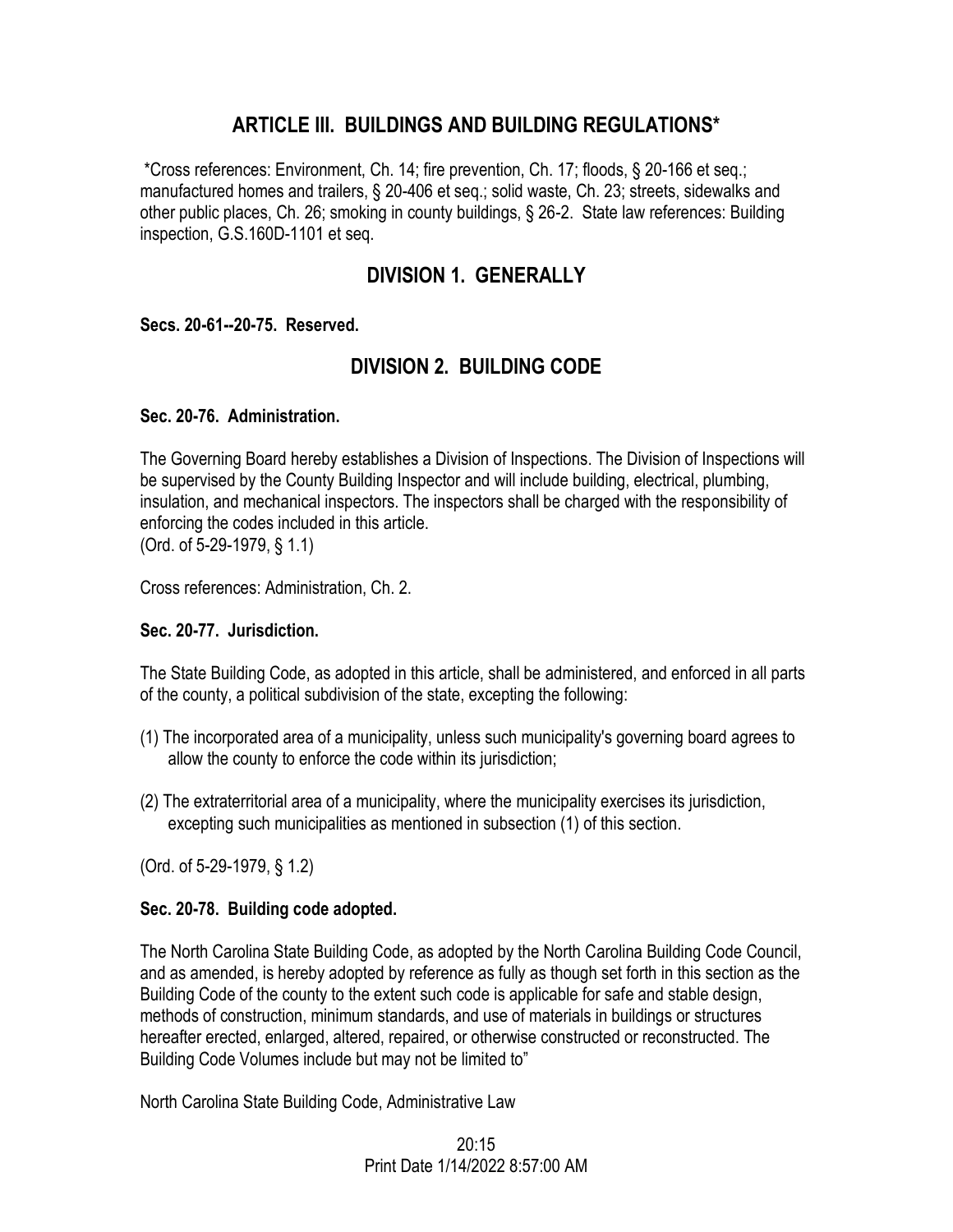North Carolina State Building Code, Building Code North Carolina State Building Code, Accessibility Code North Carolina State Building Code, Plumbing Code North Carolina State Building Code, Mechanical Code North Carolina State Building Code, Electrical Code North Carolina State Building Code, Fire Prevention Code North Carolina State Building Code, Fuel Gas Code North Carolina State Building Code, Energy Code North Carolina State Building Code, Existing Buildings Code North Carolina State Building Code, Residential Code

Exception to this application of the above referenced codes is found in NCGS 143-138(b) as amended.

(Ord. of 5-29-1979, § 2.1 Ord. of 5-3-2004)

### **Sec. 20-79. Reserved**

(Ord. of 5-29-1979, § 2.2 Ord of 5-3-2004)

#### **Sec. 20-80. Reserved**

(Ord. of 5-29-1979, § 2.3 Ord. of 5-3-2004)

#### **Sec. 20-81. Uniform standards code for manufactured homes.**

The North Carolina Uniform Standards Code for Manufactured Homes, as adopted by the North Carolina Building Code Council, is hereby adopted by reference as fully as though set forth in this section.

(Ord. of 5-29-1979, § 2.4 Ord. of 5-3-2004)

#### **Sec. 20-82. Amendments to code.**

Amendments to the regulatory codes adopted by reference in this article, which are from time to time adopted and published by the agencies or organizations referred to in this article shall be effective in the county at the time such amendments are filed with the county inspections superintendent.

(Ord. of 5-29-1979, § 2.5)

### **Sec. 20-83. Permits--Application.**

An application shall be made, on forms provided by the Inspections Division, to secure permits. Permits shall be obtained prior to the commencement of any construction.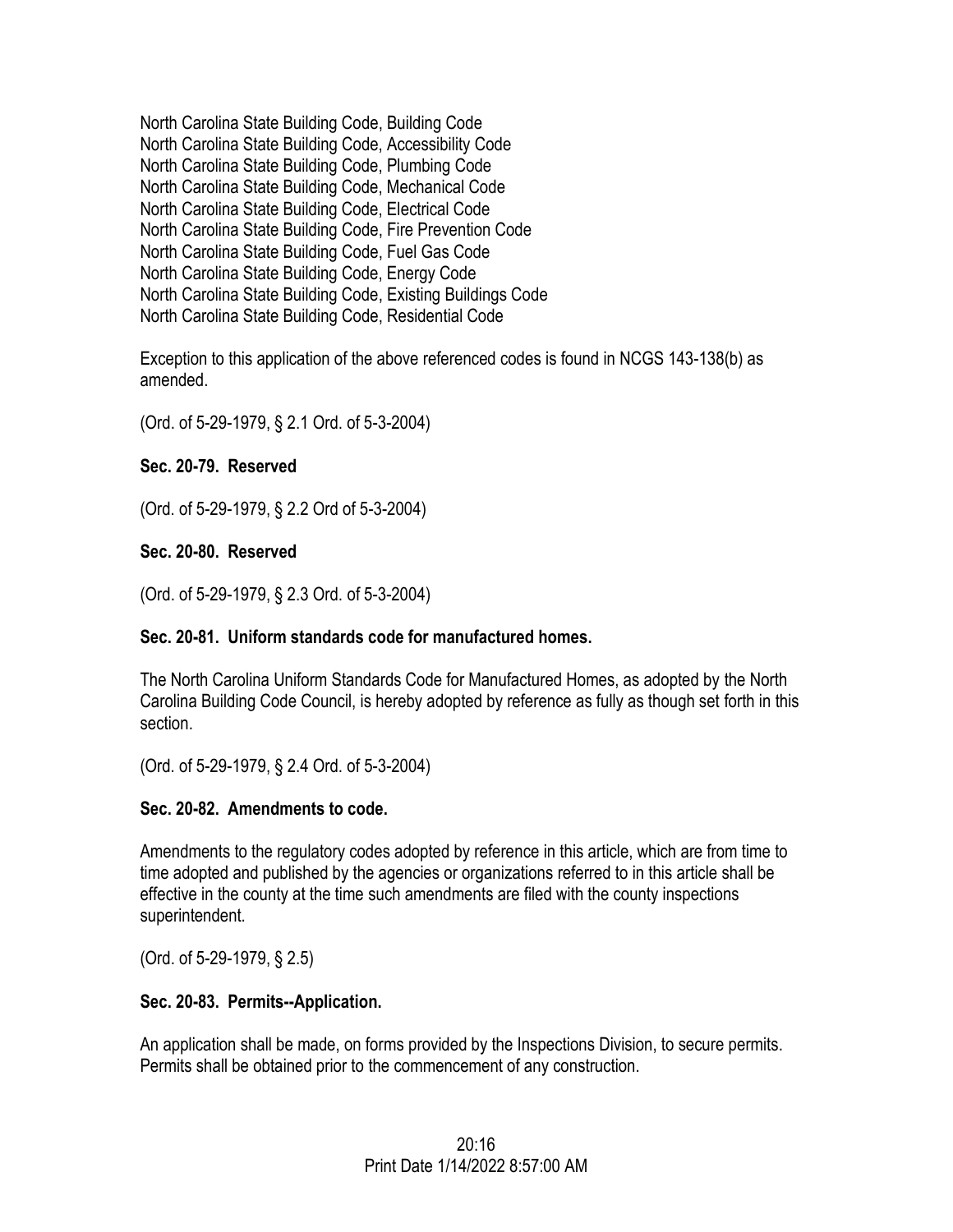- (A) Before commencement of any work for which a permit is required by G.S. 160D-403 and G.S 160D-1108, the owner of the property shall apply to local government for permit to build in jurisdiction over the site of the development. This permit shall be given in writing and shall contain a provision that the requirements shall comply with all applicable State and local law. As the building progresses, the Inspector shall make as many inspections as may be necessary to satisfy him or her that the building is being constructed according to the provisions of this chapter. As soon as the building is completed, the owner shall notify the Inspector, who shall proceed at once to inspect the building and determine whether or not the flues and the building are properly constructed in accordance with the building law.
- (B) If the building meets the requirements of the building law, the Inspector shall then issue to the contractor or owner of the building a certificate, which shall state that he or she has complied with the requirements of the building law as to that particular building, giving description and locality and street number, if numbered. The Inspector shall keep his or her record so that it will show readily by reference all such buildings as are approved. The Inspector shall report to the Insurance Commissioner every person neglecting to secure such permit and certificate and also bring the matter before the County Manager for his or her attention and action.

(Ord. of 5-29-1979, § 3.1, Ord. of 5-3-2004)

## **Sec. 20-83A Building Permit Moratorium G.S. 160D-107.**

No development applications shall be issued for construction of a building on property for which a petition for change of zoning is pending. This moratorium shall be in effect from the time when the local government receives such a petition until the petition is either denied or approved by the Governing Board.

(Ord. 5-3-2004)

## **Sec. 20-83B Defects in Building**

Whenever the Building Inspector finds any defects in any new building or finds that the building is not being constructed or has not been constructed in accordance with the provisions of this chapter or that an old building because of its condition is dangerous or likely to cause a fire, it shall be his or her duty to notify the owner of the building of the defects or the failure to comply with this chapter, and the owner or builder shall immediately remedy the defect and make the building comply with the law. The owner or builder may appeal from a decision of the Building Inspector to the Insurance Commissioner.

(Ord. 5-3-2004)

### **Sec. 20-83C Failure to Comply with Order**

If the owner or builder erecting any new building, upon notice from the Building Inspector, shall fail or refuse to comply with the terms of the notice by correcting the defects pointed out in such notice so as to make such building comply with the building code, he or she shall be guilty of a

> $20.17$ Print Date 1/14/2022 8:57:00 AM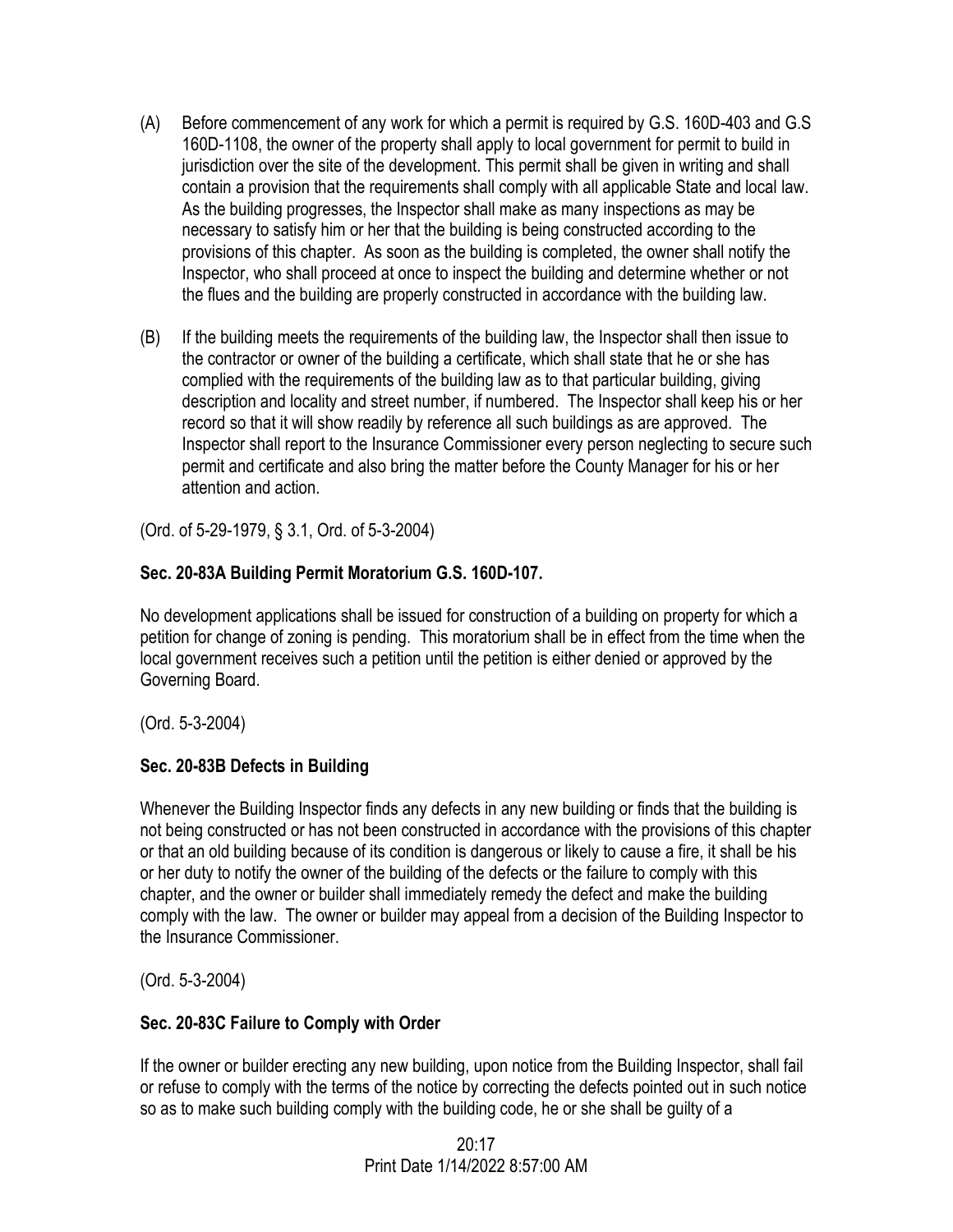misdemeanor. Every day during which any defect in the building is willfully allowed to remain after notice from the Inspector shall constitute a separate and distinct offense.

(Ord. 5-3-2004)

## **Sec. 20-84. Same--Site plan.**

A site plan, drawn to scale, of all construction projects shall be submitted to the Inspections Division, at the time of application. The plan should be on a minimum 8 1/2-inch by 11-inch paper and include: a scale, the location of the structure on the lot, the distance of the structure from the intersection of two state roads, the dimensions of the structure, the height of the structure, the lot lines, a rough floor plan, the location and size of all accessory structures, and the name and address of the author.

(Ord. of 5-29-1979, § 3.2)

## **Sec. 20-85. Same--Flood hazard maps.**

A building permit shall not be issued for any structure to be located within Flood Hazard Area (Zone A) as delineated on the United States Department of Housing and Urban Development Flood Hazard Boundary Maps until such permit is stamped on its face "In Flood Hazard Area." Construction in flood hazard areas shall comply with all local ordinances relating to flood hazards.

(Ord. of 5-29-1979, § 3.3)

## **Sec. 20-86. Same--Time limits.**

All permits shall expire by limitation 180 days after the date of issuance if the work authorized by the permit has not been commenced. If after commencement the work is discontinued for a period of 12 months, the permit therefor shall immediately expire. No work authorized by any permit that has expired shall thereafter be performed until a new permit has been secured.

(Ord. of 5-29-1979, § 3.4)

## **Sec. 20-87. Schedule of fees.**

A schedule of permit and inspection fees in on file at the county clerk's office.

(Ord. of 5-29-1979, art. IV)

## **Sec. 20-88 Copies of Codes Filed**

An official copy of each regulatory code adopted in this subchapter and official copies of all amendments thereto shall be kept on file in the office of the Building Inspector. The copies shall be the official copies of the codes and amendments.

(Ord. 5-3-2004)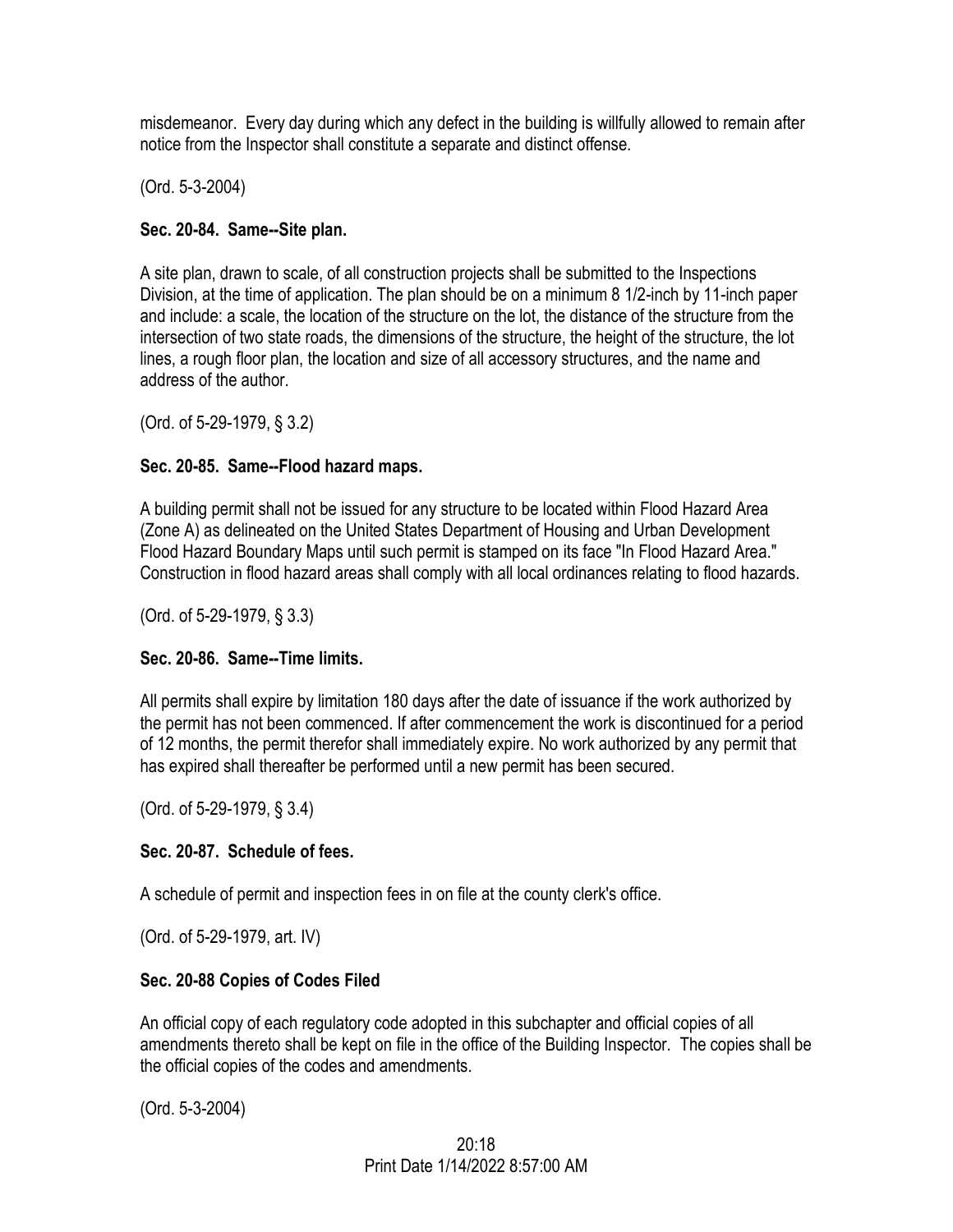### **Secs. 20-89--20-105. Reserved.**

(Ord. 5-3-2004)

# **DIVISION 3. ELECTRICAL CODE\***

\*State law references: Certification by electrical inspectors, G.S. 160D-402(b);404 (c);1102.

#### **Sec. 20-106. Permit required to connect power supply or distribution lines.**

It shall be unlawful for any corporation, cooperative association or person acting in person or through an agent to connect to any new dwelling structure in the county electric power supply or distribution lines without having in possession a permit issued by the County Electrical Inspector authorizing such connection.

(Ord. of 11-2-1970, § 1)

#### **Sec. 20-107. Connection to sewage disposal system required prior to connection of electrical service.**

It shall be unlawful for the County Electrical Inspector to issue a permit for the connection of the electric service to any new dwelling structure in the county without having in his own possession a certificate from the county board of health certifying that the structure is connected to a sewage disposal system which meets the requirements of the county board of health and the State Board of Health.

(Ord. of 11-2-1970, § 2)

### **Sec. 20-108. Rating of electric service entrance.**

The County Electrical Inspector shall not issue a permit to connect electric service to any new dwelling structure in the county unless the electric service entrance to the structure is rated for at least 100 amps and the wiring system of the structure meets the electrical and building codes of the state.

(Ord. of 11-2-1970, § 3)

### **Sec. 20-109. Contents of permit; filing.**

Each permit issued by the County Electrical Inspector for the connection of electric service to any new dwelling service in the county shall contain the name of the owner of the structure, the address of the owner of the structure, the date of the inspection, the location of the structure and a brief description of the structure. On the fifth day of each month the Electrical Inspector shall file with the clerk to the governing board a copy of each permit for the connection of electrical service to a new dwelling structure issued during the preceding month.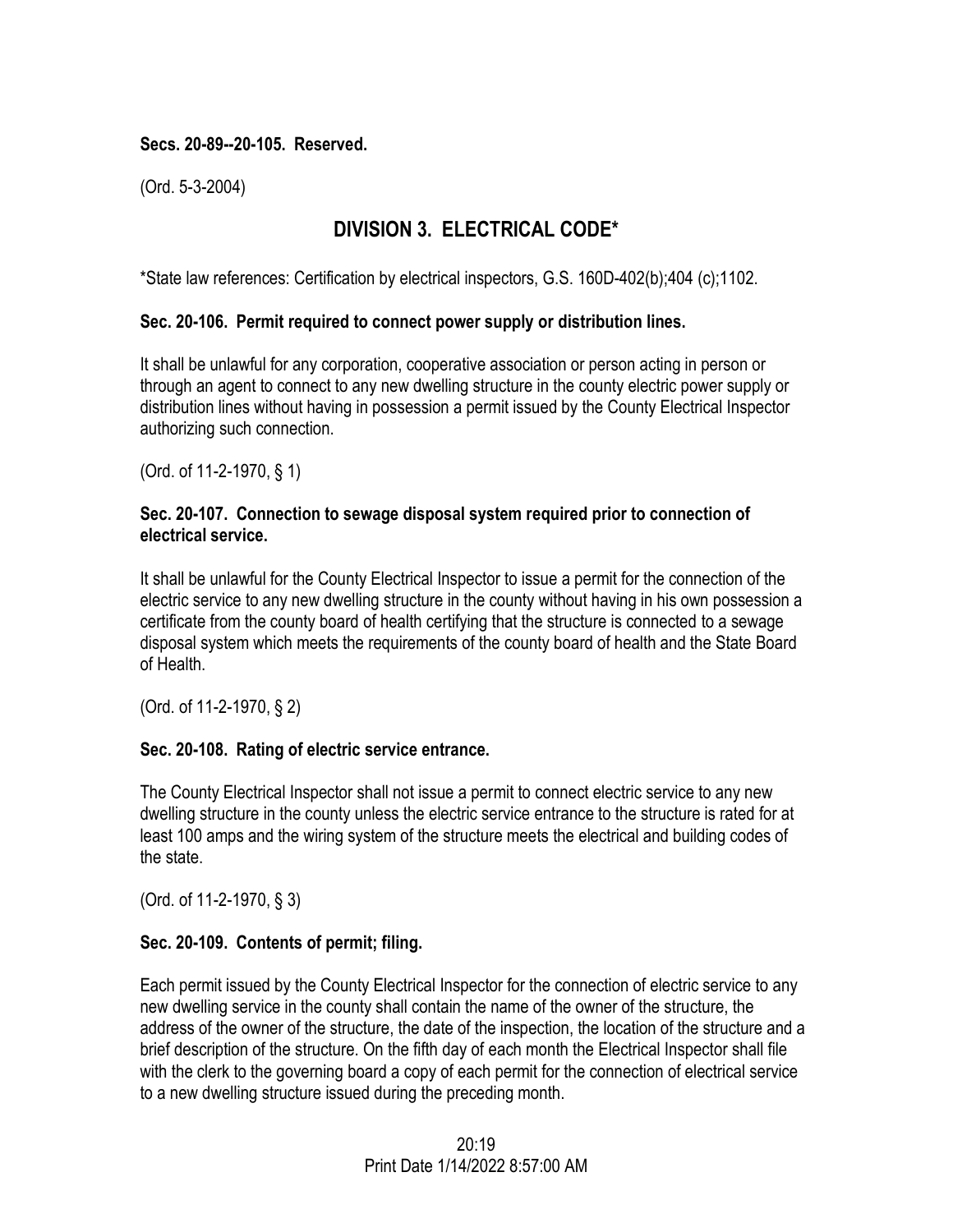(Ord. of 11-2-1970, § 4)

### **Sec. 20-110. Definition.**

The term "new dwelling structure" for the purpose of this division includes a new or used structure designed primarily for human family inhabitation, which is permanently or temporarily moved to, placed upon, or constructed upon any parcel of real estate in the county after January 1, 1971. (Ord. of 11-2-1970, § 5)

Cross references: Definitions generally, § 1-2.

## **Sec. 20-111. Penalty for violations.**

Any person who shall violate the provisions of this division shall be guilty of a misdemeanor punished by a fine of not more that \$500.00 or imprisonment for not more than 30 days in the discretion of the court as provided by G.S. 14-4.

(Ord. of 11-2-1970, § 6)

## **Sec. 20-112. Applicability of division.**

This division shall be effective within the corporate limits of any municipality within the county, which shall by resolution so agree.

(Ord. of 11-2-1970, § 7)

## **Secs. 20-113--20-130. Reserved.**

# **DIVISION 4. MINIMUM HOUSING CODES\***

\*State law references: Minimum housing standards, G.S. 160D-1201 et seq.

### **Sec. 20-131. Finding; purpose.**

(a) Pursuant to G.S. 160D-1201, it is hereby declared that there exist in the County planning and development regulation jurisdiction, dwellings which are unfit for human habitation due to dilapidation, defects increasing the hazards of fire, accidents and other calamities; lack of ventilation, light and sanitary facilities; and other conditions rendering such dwellings unsafe or unsanitary, dangerous and detrimental to the health, safety, and otherwise inimical to the welfare of the residents of the local government. It is further found that there exists within the County planning and development regulation jurisdiction abandoned structures which are found to be hazardous to the health, safety, and welfare of residents within the County due to the attraction of insects or rodents, conditions creating a fire hazard, dangerous conditions constituting a threat to children or frequent use by vagrants as living quarters and/or otherwise unlawful occupation in the absence of sanitary facilities. Therefore, pursuant to the authority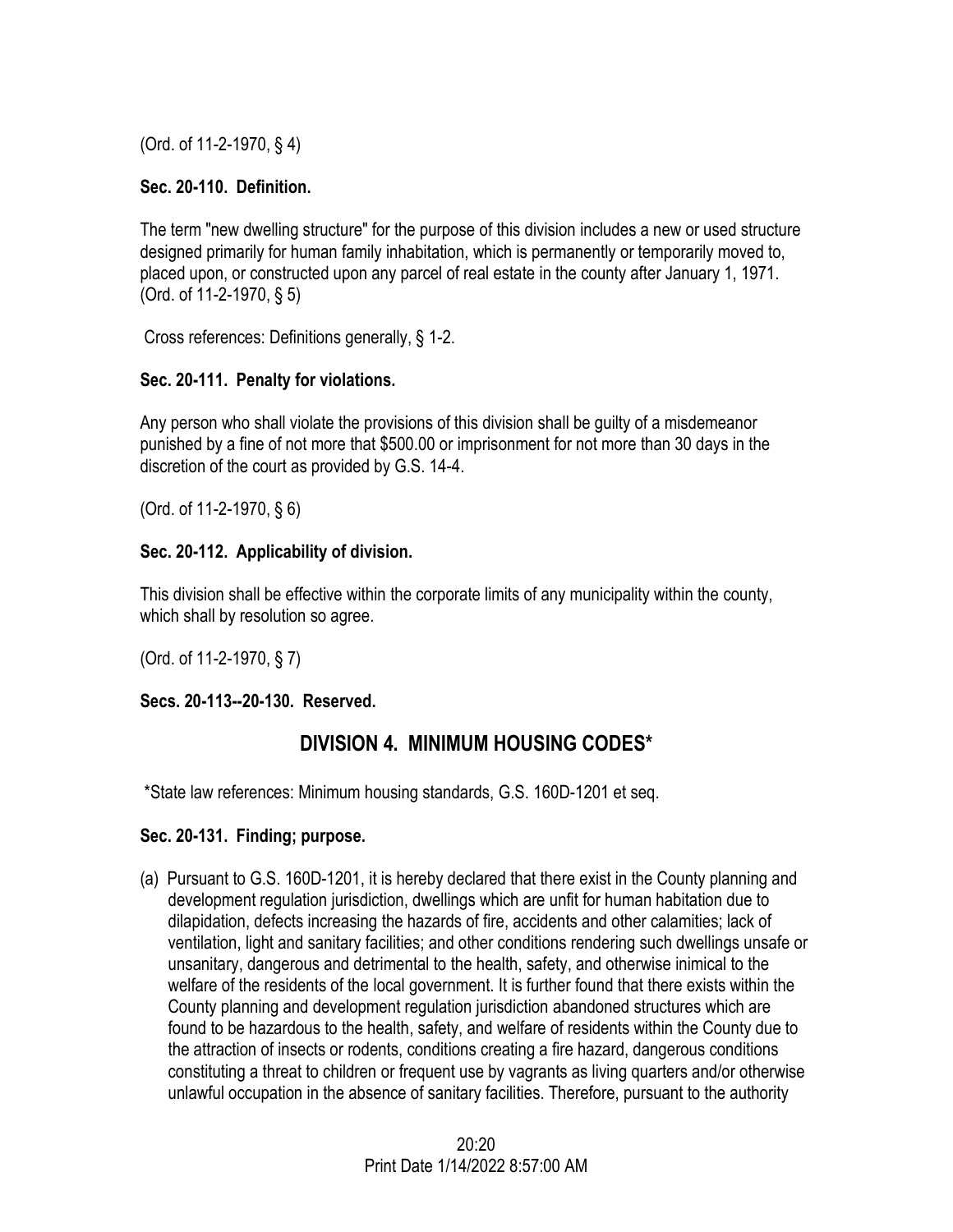granted by G.S. 160D-1201 et seq, it is the intent of this subchapter to provide for the repair, closing or demolition of any such abandoned structures in accordance with the same provisions and procedures as are set forth by law for the repair, closing or demolition of dwellings unfit for human habitation.

(b) In order to protect the health, safety, and welfare of the residents of the county planning and development regulation jurisdiction as authorized by G.S. 160D-1201 et seq., it is the purpose of this division to establish minimum standards of fitness for the initial and continued occupancy of all buildings used for human habitation, as expressly authorized by G.S. 160D-1201 et seq.

(Ord. of 9-11-1989, § 1) (Ord. 6/4/2007)

### **Sec. 20-132. Definitions.**

The following words, terms, and phrases, when used in this division, shall have the meanings ascribed to them in this section, except where the context clearly indicates a different meaning:

**Abandoned Structure** means any structure within the County's Jurisdictions that is deemed to be in violation of this Division whenever the structure constitutes a hazard to the health, safety, or welfare of the county citizens as a result of:

- (1) The attraction of insects or rodents;
- (2) Conditions creating a fire hazard;
- (3) Dangerous conditions constituting a threat to the public; or
- (4) Frequent use by vagrants as living quarters and/or otherwise unlawful occupation in the absence of sanitary facilities.

**Basement** means a portion of a dwelling, which is located partly underground, having direct access to light from windows located above the level of the adjoining ground.

**Bedroom** means sleeping room; a room designated as sleeping or bedroom on the plans and permit application.

**Building (Residential)** means any one- and two-family dwelling or portion thereof, including townhouses, that is used, or designed or intended to be used for human habitation, for living, sleeping, cooking, or eating purposes, or any combination thereof, and shall include accessory structures thereto.

**Cellar** means a portion of a dwelling, which is located partly, or wholly underground having an inadequate access to light and air from windows located partly or wholly below the level of the adjoining ground.

**Deteriorated** means that a dwelling is unfit for human habitation and can be repaired, altered, or improved to comply with all of the minimum standards established by this division at a cost not in excess of 50 percent of its value, as determined by finding of the inspector.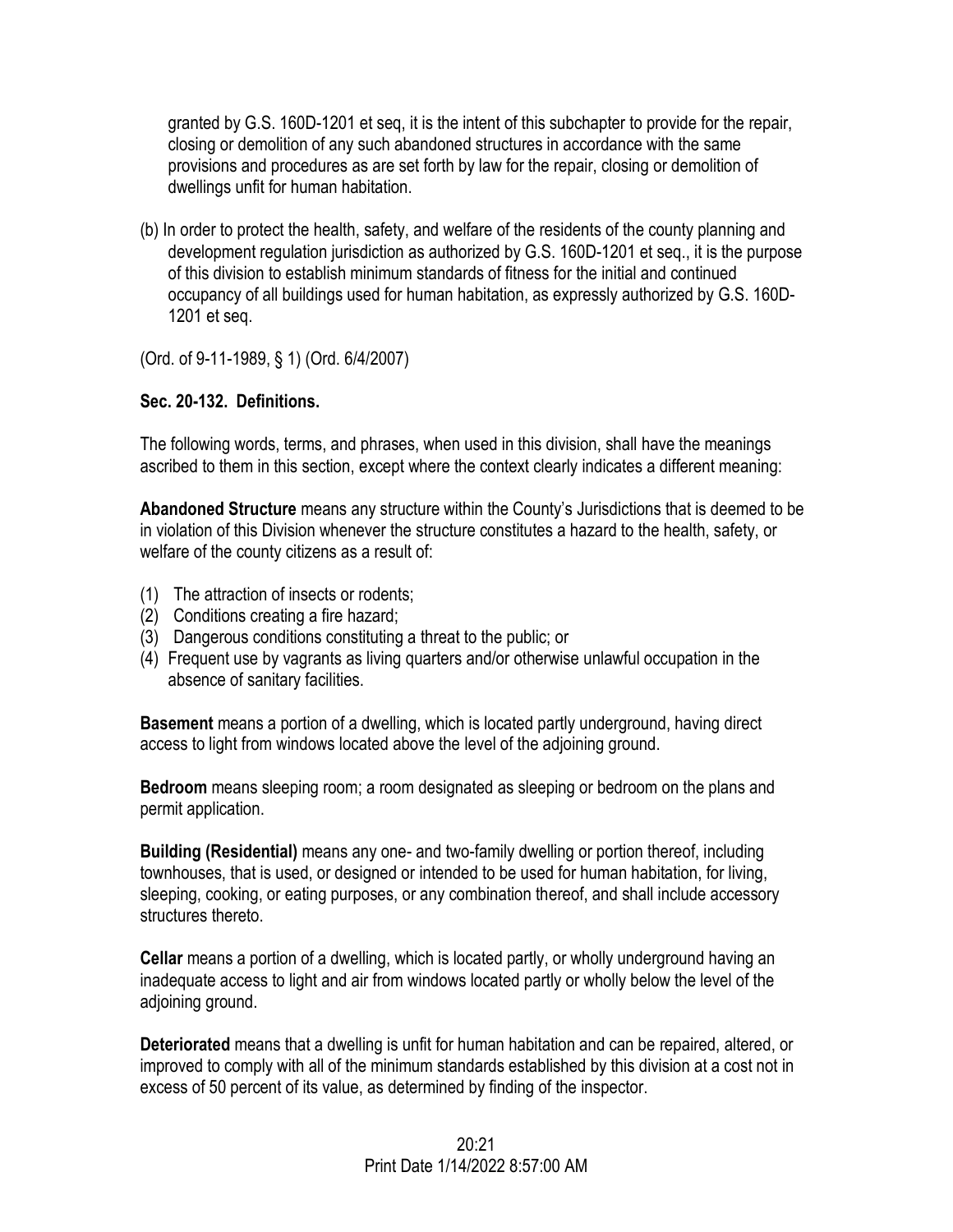**Development**. means without altering the scope of any regulatory authority granted by statute or local act, any of the following:

a. The construction, erection, alteration, enlargement, renovation, substantial repair, movement to another site, or demolition of any structure.

- b. Excavation, grading, filling, clearing, or alteration of land.
- c. The subdivision of land as defined in G.S. 160D-802.
- d. The initiation of substantial change in the use of land or the intensity of the use of land.

**Dilapidated** means that a dwelling is unfit for human habitation and cannot be repaired, altered, or improved to comply with all of the minimum standards established by this division except at a cost in excess of 50 percent of its value, as determined by finding of the inspector.

**Dwelling** means any building, structure, or part thereof, which wholly or partly is used or intended to be used for living, sleeping or habitation by human occupants, and includes any outhouses and appurtenances belonging thereto or usually enjoyed therewith.

**Dwelling unit** means any room or group of rooms located within a dwelling and forming a single habitable unit with facilities, which are used or intended to be used for living, sleeping, cooking, and eating.

**Enforcement Officer**: means the public officer or officers who are authorized herein to exercise the powers prescribed herein and appointed by the County Manager.

**Extermination** means the control and elimination of insects, rodents, or other pests by removing or making in accessible materials that may serve as their food; by poisoning, spraying, fumigating, or trapping; or by any other recognized and legal pest elimination methods approved by the inspector.

**Garbage** means the organic waste resulting from the handling, preparation, cooking and consumption of food.

**Habitable room** means a room or enclosed floor space used or intended to be used for living, sleeping, cooking, or eating purposes, excluding bathrooms, water closet compartment, laundries, heater rooms, foyers, or communicating corridors, closets, and storage spaces.

**Infestation** means the presence, within or around a dwelling, or any insects, rodents, or other pests in such number as to constitute a menace to the health, safety or welfare of the occupants or the public.

**Inspector** means the Building Inspector of the county, Public Officer as defined herein, or any authorized agent of the Inspector.

**Multiple dwellings** mean any dwelling containing more than two dwelling units.

**Occupant** means any person living, sleeping, cooking, or eating in, or having actual possession of a dwelling, dwelling unit, or rooming unit.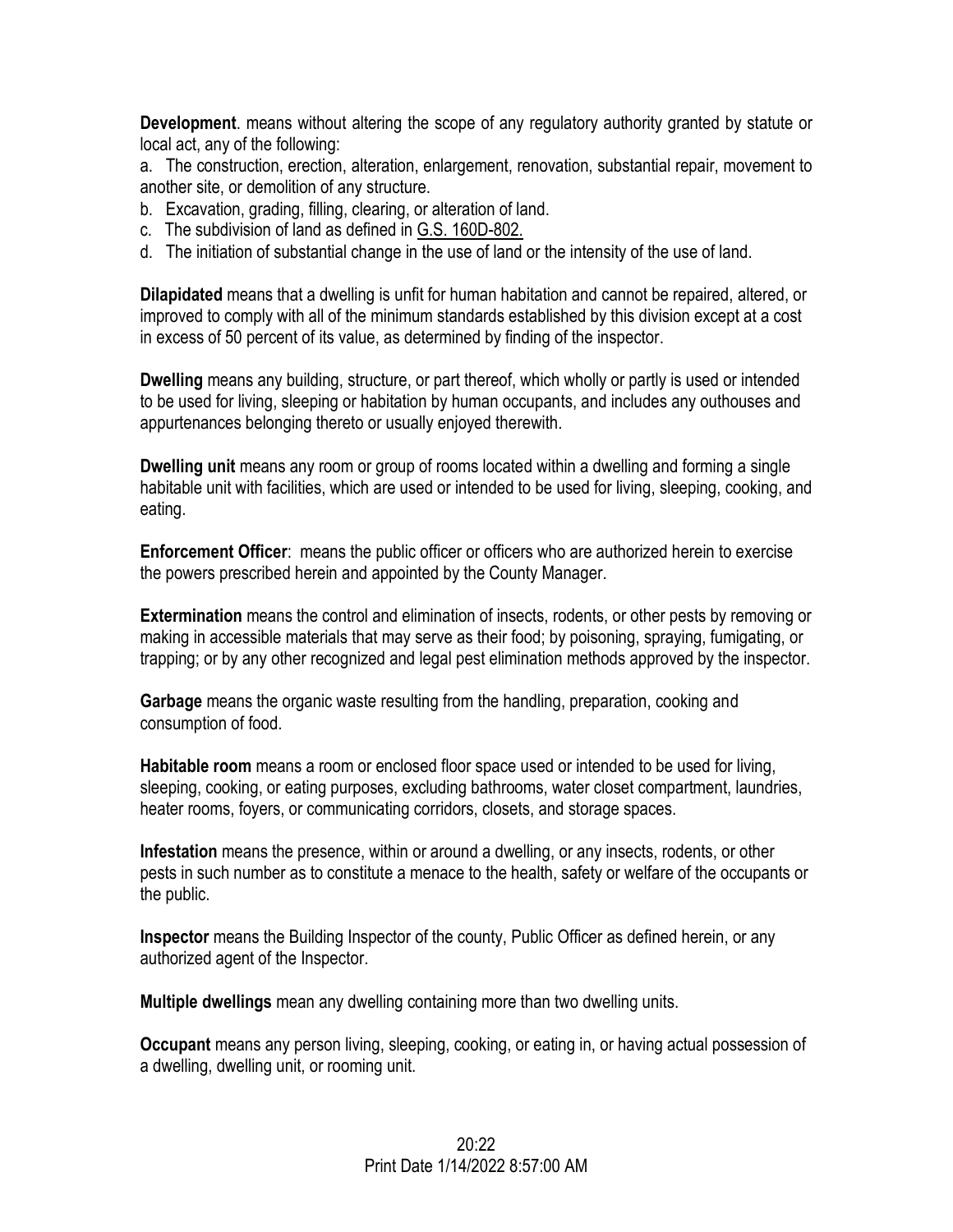**Operator** means any person who has charged, care or control of a building, or part thereof, in which dwelling units or rooming units are let.

**Owner** means any person who alone, jointly, or severally with others

(1) Shall have title to any dwelling, dwelling unit or rooming unit; with or without accompanying actual possession thereof; or

(2) Shall have charge, care, or control of any dwelling, dwelling unit or rooming unit, as owner or agent of the actual owner, or as executor, executrix, administrator, administratrix, trustee or guardian of the estate of the actual owner. Any such person thus representing the actual owner shall be bound to comply with the provisions of this division, and of rules and regulations adopted pursuant thereto, to the same extent as if he were the owner.

**Party of interest** means individuals, associations, and corporations who have interest of record in a dwelling and any who are in possession thereof.

**Plumbing** means and includes all of the following supplied facilities and equipment: gas pipes, gas burning equipment, water pipes, mechanical garbage disposal units (mechanical sink grinders), sewage disposal pipes, water closets, sinks, installed dishwashers, lavatories, bathtubs, shower baths, installed clothes washing machines, catch basins, drains, vents, and any other similar supplied fixtures, together with all connections to water, sewer, or gas lines.

**Public authority** means the County Inspections Department or any officer who is in charge of any department or branch of the government of the county or the state relating to health, fire, building regulations or other activities concerning dwellings in the county.

**Public Officer** means the officer or officers who are authorized by ordinances adopted here-under to exercise the powers prescribed by the ordinance and by this Article.

**Rooming house** means any dwelling, or that part of any dwelling containing one or more rooming units, in which space is let by the owner or operator to three or more persons who are not husband or wife, son or daughter, mother or father, sister or brother of the owner or operator.

**Rooming unit** means any room or group of rooms forming a single habitable unit used or intended to be used for living and sleeping, but not for cooking or eating purposes.

**Rubbish** means nonorganic waste materials. The term includes paper, rags, cartons, boxes, wood, excelsior, rubber, leather, tree branches, yard trimmings, tin cans, metals, mineral matter, glass, and dust.

**Sleeping Room (Unit)** means a room designated as sleeping or bedroom on the plans and permit application.

**Supplied** means paid for, furnished, or provided by, or under the control of, the owner or operator.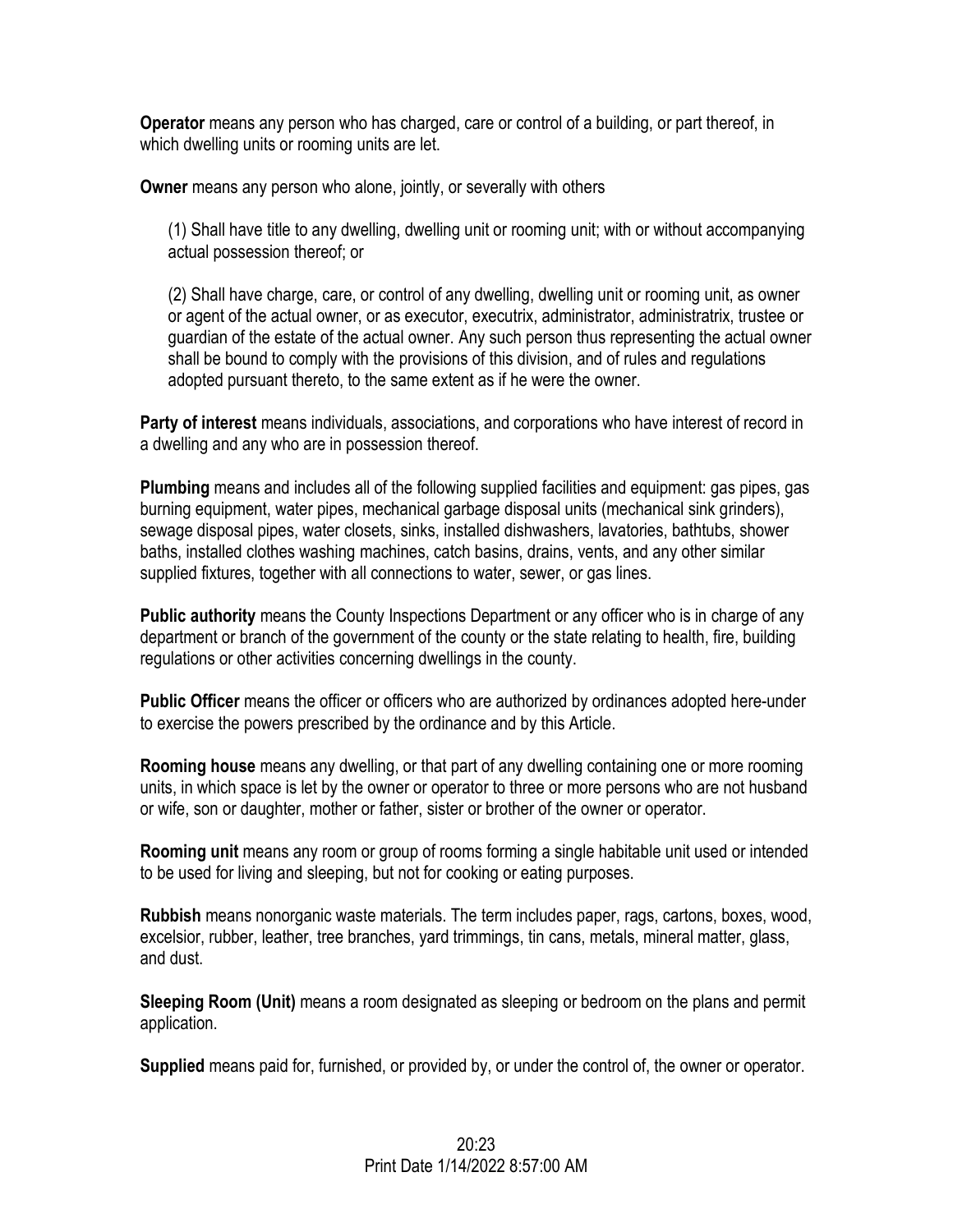Temporary housing means any trailer or other structure used for human shelter, which is designed to be transportable, and which is not attached to the ground, to another structure or to any utilities system on the same premises for more than 30 consecutive days.

**Unfit for human habitation** means that conditions exist in a dwelling, dwelling unit, roominghouse or rooming unit which violate or do not comply with one or more of the minimum standards of fitness or one or more of the requirements established by this division.

**Unsafe, as to buildings, dwellings, or dwelling units**, mean especially dangerous to life because of its liability to fire, bad conditions of walls, overloaded floors, defective construction, decay, unsafe wiring or heating system, inadequate means of egress, or other causes.

**Unsanitary, as to buildings, dwellings or dwelling units** means unhealthy, unhygienic, potentially hazardous to health or life because of unsafe conditions or existence of refuse, garbage, decay, or disposed items on the property or any buildings, dwellings, or dwelling units thereon.

Words having certain meaning: Whenever the words "dwelling," "dwelling unit," "roominghouse," "rooming unit," or "premises" are used in this division they shall be construed as though they were followed by the words "or any part thereof."

(Ord. of 9-11-1989, § 2, Ord. of 5-3-2004, Ord. 12-16-2005) (Ord. 6/4/2007) Cross-references: Definitions generally, § 1-2.

### **Sec. 20-133. Minimum standards of fitness for dwellings and dwelling units.**

- (a) Every dwelling and dwelling unit used as a human habitation, or held out for use as a human habitation, shall comply with all of the minimum standards of fitness for human habitation and all of the requirements of sections 20-134 through 20-138.
- (b) No person shall occupy as owner-occupant or let to another for occupancy or use as a human habitation, any dwelling or dwelling unit which does not comply with all of the minimum standards of fitness for human habitation and all of the requirements of sections 20-134 through 20-138.
- (c) Every structure, other than a dwelling unit used as a human habitation, shall comply with all of the minimum standards of fitness for human habitation and all of the requirements of sections 20-134 through 20-138. In making the preliminary determination of whether or not any structure, intended for use as residential or non-residential, is in violation of this Division, the Inspector may, by way of illustration and not limitation, consider the presence or absence of the following conditions:
	- (1) Holes or cracks in the structure's floors, walls, ceilings, or roof which might attract or admit rodents and insects or become breeding places for rodents and insects;
	- (2) The collection of garbage or rubbish in or near the structure, which might attract rodents and insects or become breeding places for rodents and insects;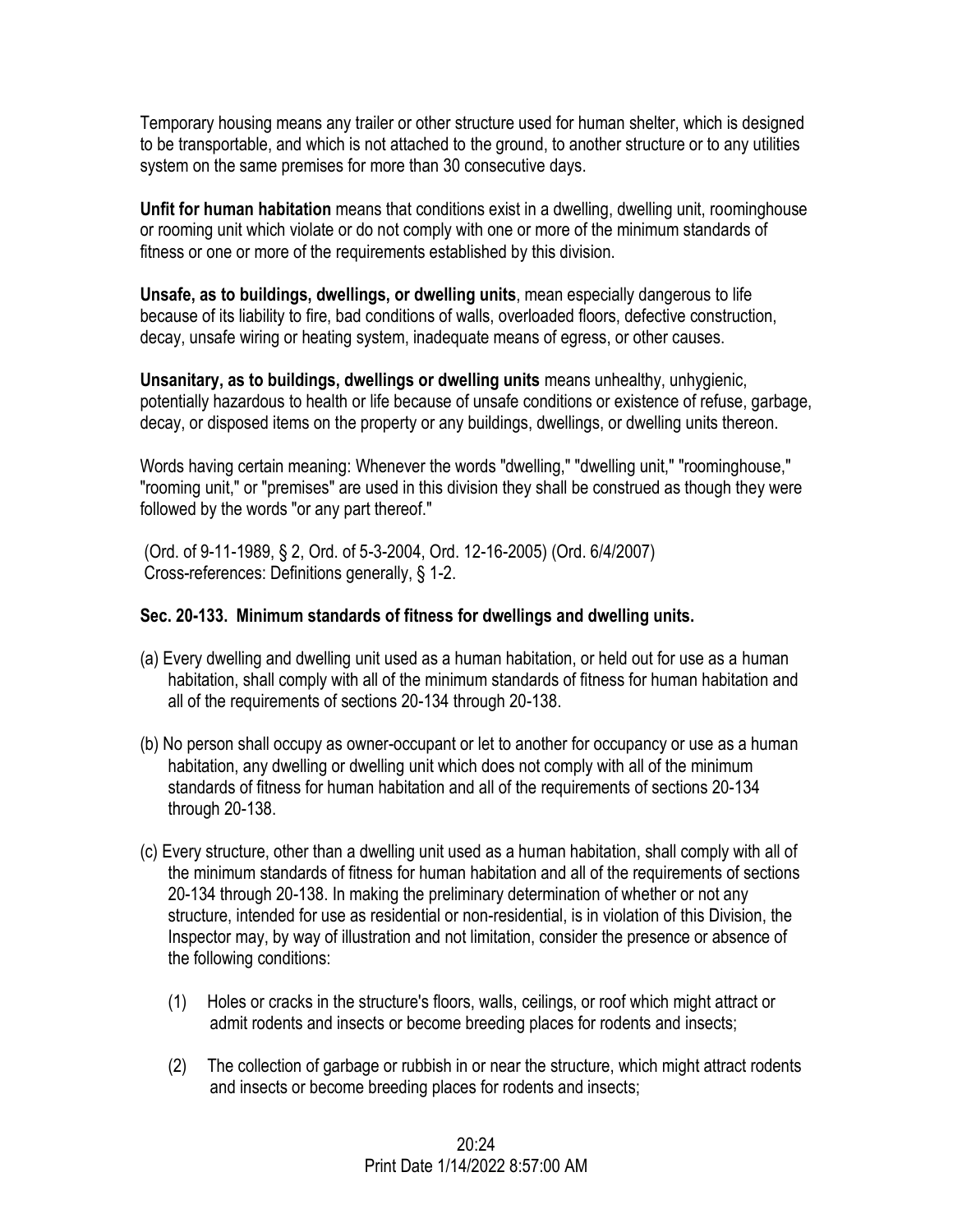- (3) Violations of the State Building Code, the State Electrical Code, or the Fire Prevention Code, which constitute a fire hazard in such structure;
- (4) The collection of garbage, rubbish, or combustible material, which constitutes a fire hazard in such structure;
- (5) The use of such structure or nearby grounds or facilities by children as a play area;
- (6) The overgrowth of vegetation in and around the structure to the point of blocking ingress and egress or hampering access around perimeter of the structure.
- (7) Violations of the State Building Code which might result in danger to children using the structure or nearby grounds or facilities as a play area; and
- (8) Use of such structure by transients and vagrants in the absence of sanitary facilities for living, sleeping, cooking, eating and/or otherwise unlawful occupation.

(Ord. of 9-11-1989, § 3) (ORD.6/4/2007)

#### **Sec. 20-134. Minimum standards for structural conditions.**

The following standards shall constitute the minimum standards for structural condition of a dwelling or dwelling unit:

- (1) Walls or partitions or supporting members, sills, joists, rafters, or other structural members shall not list, lean or buckle, and shall not be rotted, deteriorated, or damaged, and shall not have holes or cracks which might admit rodents.
- (2) Floors or roofs shall have adequate supporting members and strength to be reasonably safe for the purpose used.
- (3) Foundations, foundation walls, piers or other foundation supports shall not be deteriorated or damaged.
- (4) Steps, stairs, landings, porches or other parts or appurtenances shall be maintained in such condition that they will not fall or collapse.
- (5) Adequate facilities for egress in case of fire or panic shall be provided.
- (6) Interior walls and ceilings of all rooms, closets and hallways shall be finished of suitable materials, which will, by use of reasonable household methods promote sanitation and cleanliness and shall be maintained in such a manner so as to enable the occupants to maintain reasonable privacy between various spaces.
- (7) The roof, flashings, exterior walls, basement walls, floors, and all doors and windows exposed to the weather shall be constructed and maintained so as to be weather and watertight.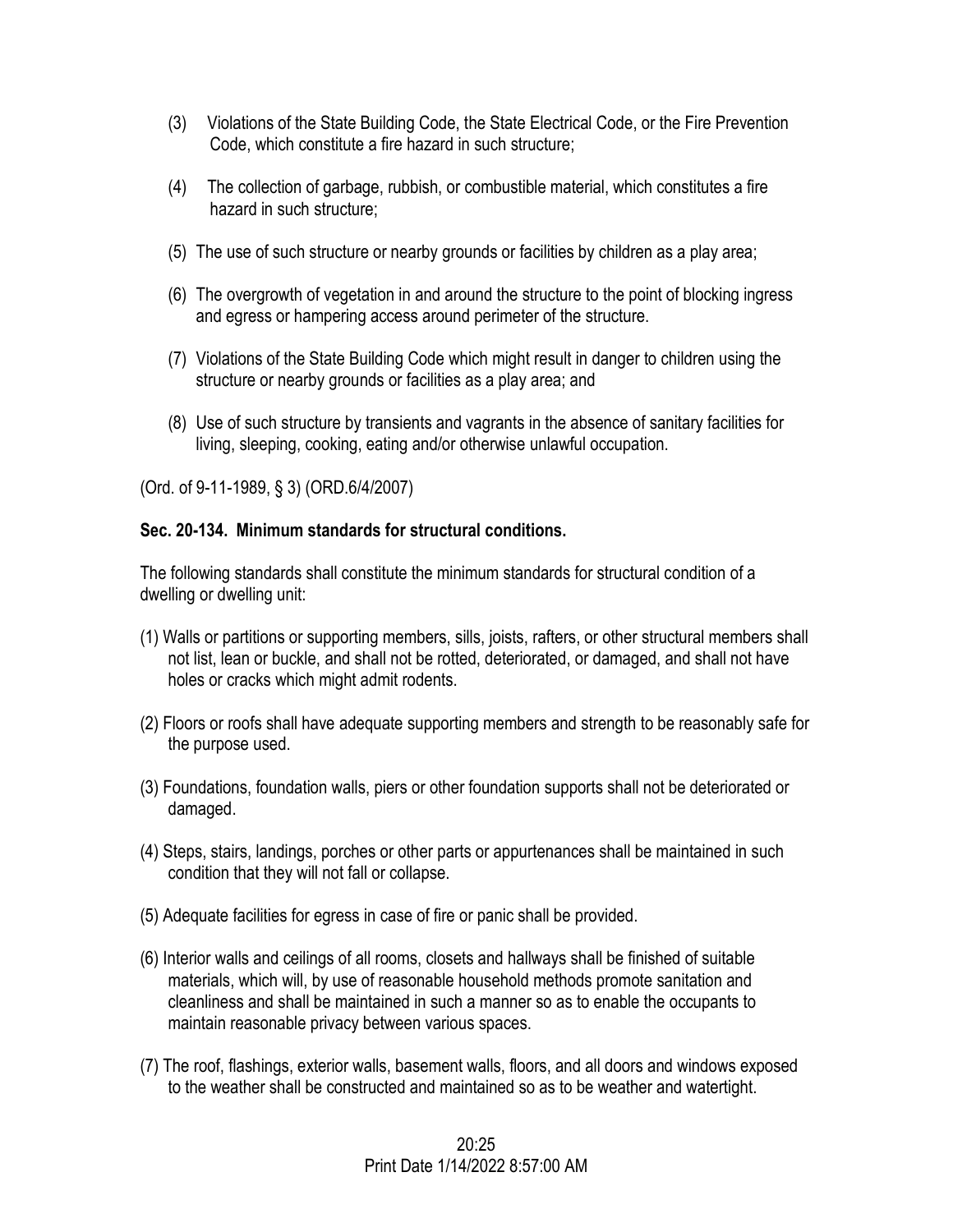- (8) There shall be no chimneys or parts thereof which are defective, deteriorated or in danger of falling, or in such condition or location as to constitute a fire hazard.
- (9) There shall be no use of the ground for floors, or untreated wood floors on the ground.

(Ord. of 9-11-1989, § 4)

#### **Sec. 20-135. Minimum standards for basic plumbing, heating and electrical equipment and facilities.**

- (a) Plumbing system.
	- (1) Each dwelling or dwelling unit shall be connected to a potable water supply and to a public sewer or other approved sewage disposal system.
	- (2) Each dwelling unit shall contain not less than a kitchen sink, lavatory, tub or shower, water closet, and adequate supply of both cold and hot water. All water shall be supplied through an approved pipe distribution system connected to a potable water supply.
	- (3) All plumbing fixtures shall meet the standards of the State Plumbing Code and shall be maintained in a state of good repair and in good working order.
	- (4) All required plumbing fixtures shall be located within the dwelling unit and be accessible to the occupants of dwelling unit. The water closet and tub or shower shall be located in a room or rooms affording privacy to the user.
- (b) Heating system. Every dwelling and dwelling unit shall have facilities for providing heat in accordance with the following:
	- (1) Central and electric heating system. Every central or electric heating system shall be of sufficient capacity to heat all habitable rooms, bathrooms, and water closet compartments in every dwelling unit to which it is connected with a minimum temperature of 70 degrees Fahrenheit measured at a point three feet above the floor during ordinary winter conditions.
	- (2) Other heating facilities. Where a central or electric heating system is not provided, each dwelling and dwelling unit shall be provided with sufficient fireplaces, chimneys, flues, gas vents or other facilities to which heating appliances may be connected to heat all habitable rooms with a minimum temperature of 70 degrees Fahrenheit measured three feet above the floor during ordinary winter conditions.
- (c) Electrical system.
	- (1) Every dwelling and dwelling unit shall be wired for electric lights and convenience receptacles. Every habitable room shall contain electric convenience receptacles, connected to such manner as determined by the State Electrical Code. There shall be installed in every bathroom, water closet room, laundry room and furnace room at least

 $20.26$ Print Date 1/14/2022 8:57:00 AM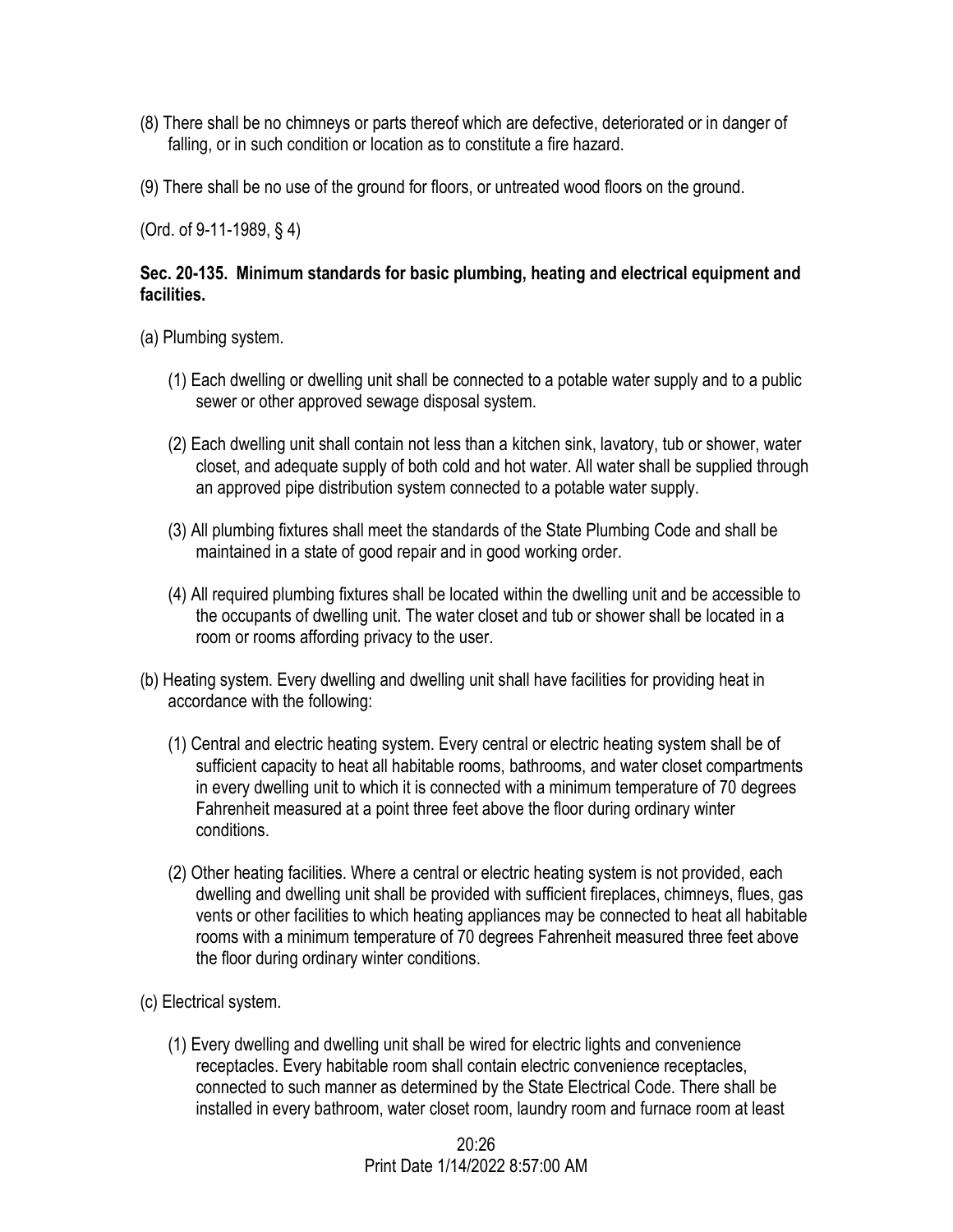one supplied ceiling or wall-type electric light fixture. If wall or ceiling light fixtures are not provided in any habitable room, then each such habitable room shall contain at least three floor or wall type electric convenience receptacles.

- (2) Every public hall and stairway in every multiple dwelling shall be adequately lighted by electric lights at all times when natural daylight is not sufficient.
- (3) All fixtures, receptacles, equipment, and wiring shall be maintained in a state of good repair, safe capable of being used, and installed in accordance with the state electrical code.

(Ord. of 9-11-1989, § 5)

#### **Sec. 20-136. Minimum standards for ventilation.**

- (a) The ordinance may not set a minimum square footage of any structures subject to regulation under the North Carolina Residential Code for One- and Two-Family Dwellings. G.S 160D-703.
- (b) Ceiling height. All full stories must have all ceiling heights a minimum of seven feet in all habitable rooms. All attic areas for habitable use must have a ceiling height of at least seven feet six inches over one-third of each room.
- (c) Floor area calculation. Floor area shall be calculated on the basis of habitable room area. The floor area of any space where the ceiling height is less than 4 1/2 feet shall not be considered habitable room area, and therefore, not considered as part of the floor area for the purpose of determining maximum permissible occupancy.
- (d) Cellar. No cellar shall be used for living purposes.
- (e) Basements. No basement shall be used for living purposes unless:
	- (1) The floor and walls are substantially watertight;
	- (2) The total window area, total openable window areas and ceiling height are equal to those required for habitable rooms;
	- (3) The required minimum window area of every habitable room is entirely above the grade adjoining such window area, except where the window or windows face a stairwell, window well or accessway.
- (Ord. of 9-11-1989, Ord of 5-3-2004) (Ord of 9-5-2017)

#### **Sec. 20-137. Minimum standards for safe and sanitary maintenance.**

(a) Exterior foundations walls and roofs. Every foundation wall, exterior wall and exterior roof shall be substantially weather-tight and rodent proof; shall be kept in sound condition and good repair; shall be capable of supporting the load which normal use would cause to be placed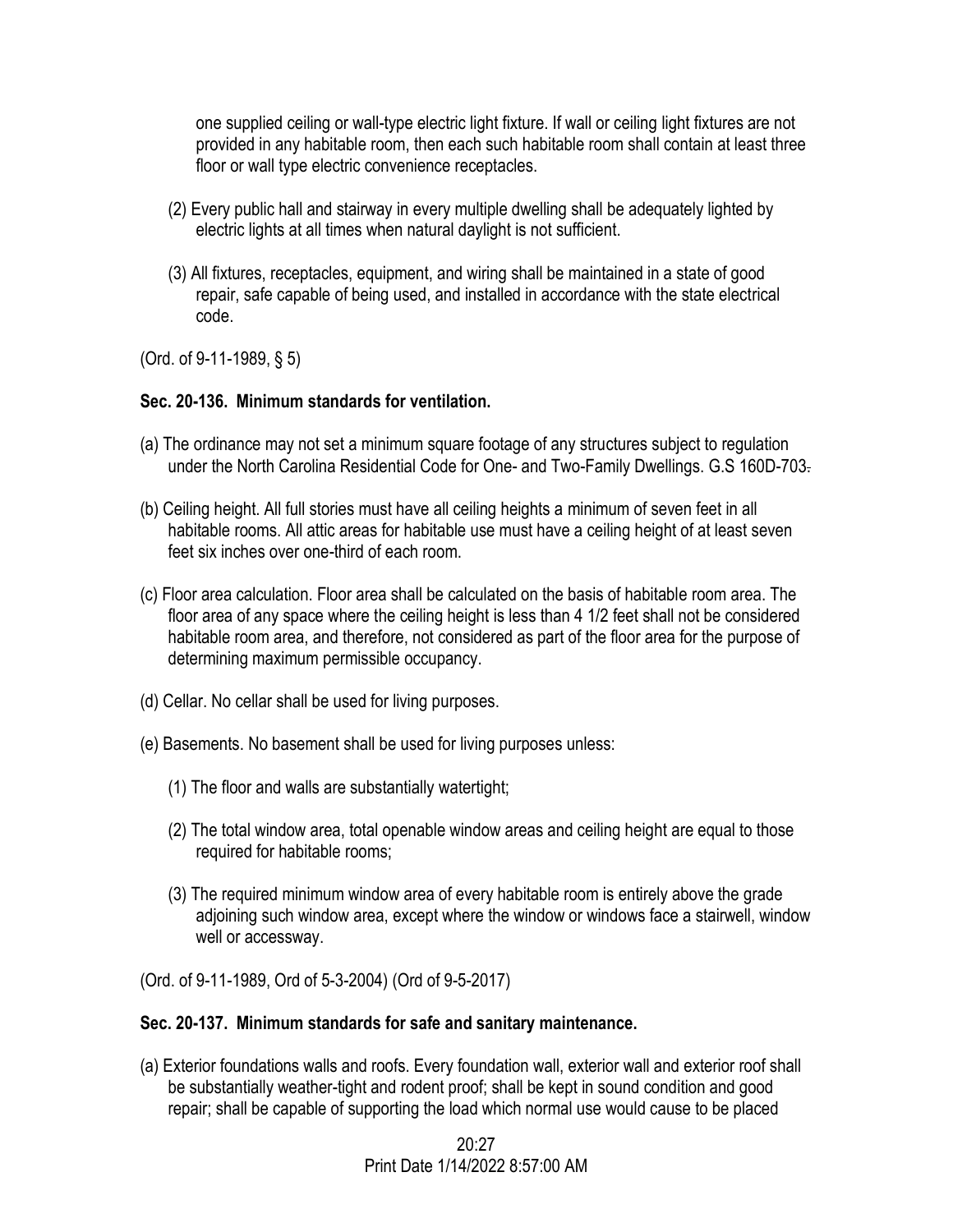thereon. Every exterior wall shall be protected with paint or other protective covering to prevent the entrance or penetration or moisture or the weather.

- (b) Interior floors, walls, and ceilings. Every floor, interior wall and ceiling shall be substantially rodent proof; shall be kept in sound condition and good repair; and shall be safe to use and capable for supporting the load which normal use would cause to be placed thereon.
- (c) Windows and doors. Every window, exterior door, basement or cellar door and hatchway shall be substantially weathertight and rodent proof and shall be kept in sound working condition and good repair.
- (d) Stairs, porches, and appurtenances. Every outside and inside stair, porch and any appurtenances thereto shall be safe to use and capable of supporting the load that normal use would cause to be placed thereon and shall be kept in sound condition and good repair.
- (e) Bathroom floors. Every bathroom floor surface and water closet compartment floor surface shall be constructed and maintained so that it will be reasonably impervious to water and will permit such floor to be easily kept in a clean and sanitary condition.
- (f) Supplied facilities. Every supplied facility, piece of equipment or utility which is required under this division shall be constructed or installed that it will function safely and effectively and shall be maintained in satisfactory working condition.
- (g) Drainage. Every yard shall be properly graded in order to obtain thorough drainage and to prevent the accumulation of stagnant water.
- (h) Noxious weeds. Every yard and all exterior property areas shall be kept free of species of weeds or plant growth, which are noxious or detrimental to health.
- (i) Egress. Every dwelling unit shall be provided with adequate means of egress as required by the State Residential Building Code.

(Ord. of 9-11-1989, § 8)

#### **Sec. 20-138. Minimum standards for control of insects, rodents, and infestations.**

- (a) Screens. In every dwelling unit, for protection against mosquitoes, flies and other insects, every window or other device with openings to outdoor space, used or intended to be used for ventilation, shall likewise be equipped with screens.
- (b) Rodent control. Every basement or cellar window used or intended to be used for ventilation, and every other opening to a basement which might provide an entry for rodents, shall be equipped with screens or such other approved device as will effectively prevent their entrance.
- (c) Infestation. Every occupant of a dwelling containing a single dwelling unit shall be responsible for the extermination of any insects, rodents, or other pests therein or on the premises; and every occupant of a dwelling unit in a dwelling containing more than one dwelling unit shall be responsible for such extermination whenever his dwelling unit is the only one infested.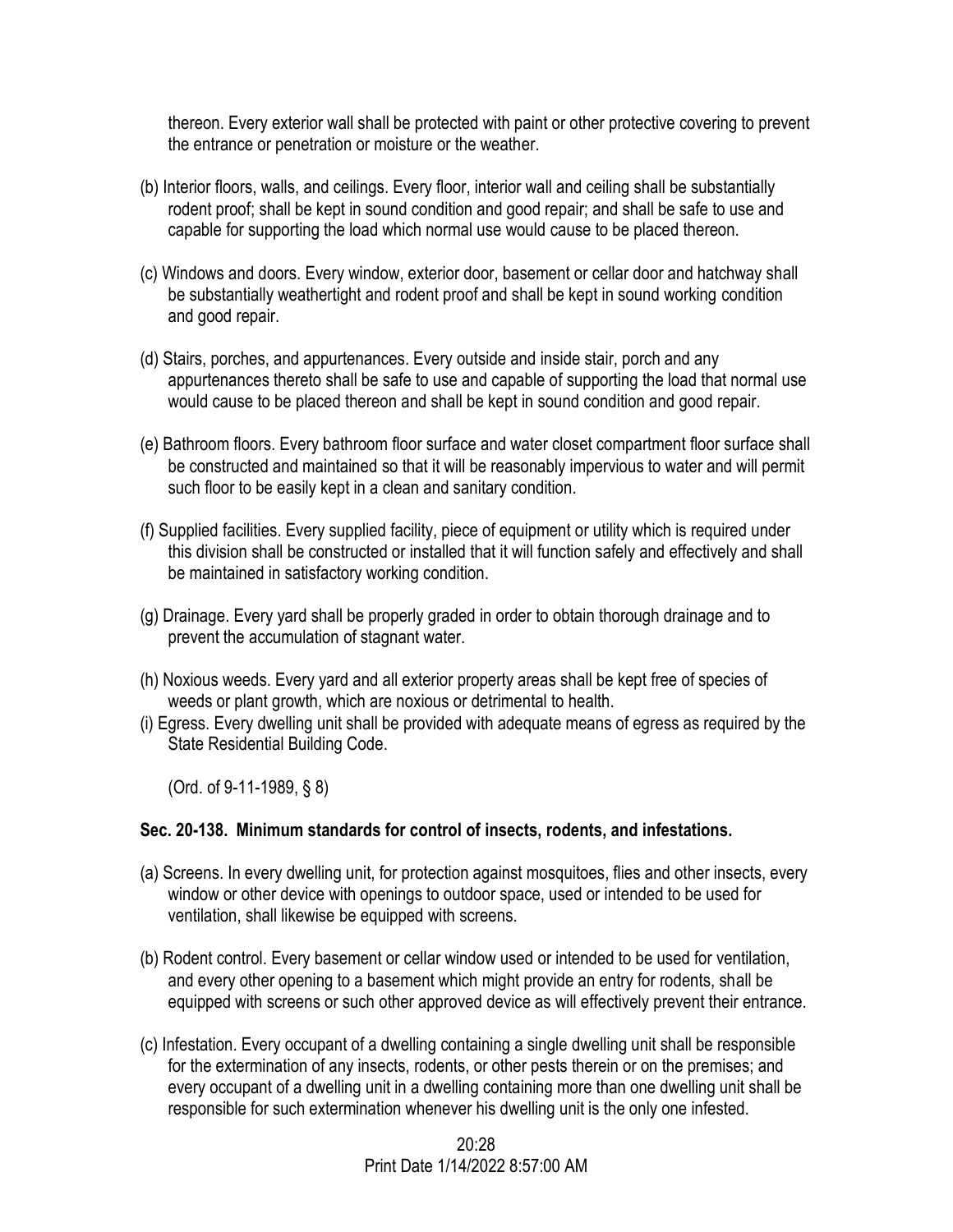Whenever infestation is caused by failure of the owner to maintain a dwelling in a rodentproof or reasonably insect proof condition, extermination shall be the responsibility of the owner. Whenever infestation exists in two or more of the dwelling units in any dwelling or in the shared or public parts of any dwelling containing two or more dwelling units, extermination shall be the responsibility of the owner.

(d) Garbage and rubbish; storage and disposal. Every dwelling and every dwelling unit shall be supplied with adequate provisions for garbage and rubbish storage and disposal. The owner, operators, or agent in control of the dwelling or dwelling unit shall be responsible for the removal of rubbish.

(Ord. of 9-11-1989, § 9)

## **Sec. 20-139. Minimum standards applicable to roominghouses; exceptions.**

All of the provisions of this division and all of the minimum standards and requirements of this division, shall be applicable to roominghouses, and to every person who operates a roominghouse, or who occupies or lets to another for occupancy and any rooming unit in any roominghouse, except as provided as follows:

- (1) Water closet, hand lavatory and bath facilities. At least one water closet, lavatory basin and bathtub or shower, properly connected to an approved water and sewer system and in good working condition, shall be supplied for each four rooms within a roominghouse whenever these facilities are shared. All such facilities shall be located within the residence building served and shall be directly accessible from a common hall or passageway and shall be not more than one story removed from any of the persons sharing such facilities. Every lavatory basin and bathtub or shower shall be supplied with hot and cold water at all times. Such required facilities shall not be located in a cellar.
- (2) Minimum floor area for sleeping purposes. Every room occupied for sleeping purposes by one occupant shall contain at least 70 square feet of floor area, and every room occupied for sleeping purposes by more than one occupant shall contain at least 50 square feet of floor area for each occupant 12 years of age and over and at least 35 square feet of floor area for each occupant under 12 years of age.
- (3) Sanitary condition. The operator of every roominghouse shall be responsible for the sanitary maintenance of all walls, floors, and ceilings, and for the sanitary maintenance of every other part of the roominghouse. The operator of every roominghouse shall be further responsible for the sanitary maintenance of the entire premises where the entire structure or building within which the roominghouse is contained in leased or occupied by the operator.
- (4) Sanitary facilities. Every water closet, flush urinal, lavatory basin and bathtub or shower required by subsection (1) of this section shall be located within the roominghouse and within a room or rooms which afford privacy, are separate from the habitable rooms, are accessible from a common hall, and are accessible without going outside the roominghouse or through any other room therein.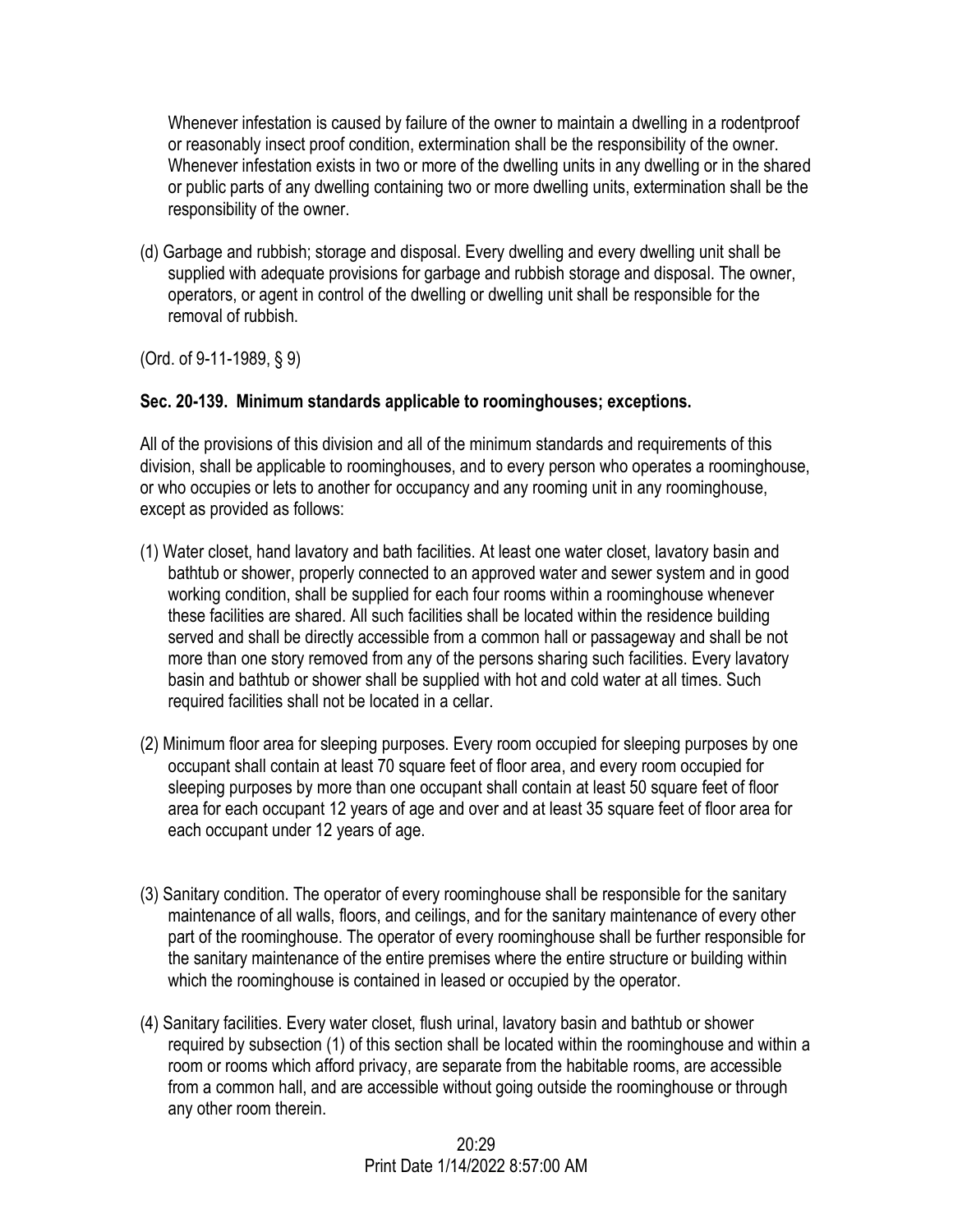(Ord. of 9-11-1989, § 10)

#### **Sec. 20-140. Responsibilities of owners and occupants.**

- (a) Public areas. Every owner of a dwelling containing two or more dwelling units shall be responsible for maintaining in a clean and sanitary condition the shared or public areas of the dwelling and premises thereof.
- (b) Cleanliness. Every occupant of a dwelling or dwelling unit shall keep in a clean and sanitary condition that part of the dwelling, dwelling unit and premises thereof which he occupies and controls.
- (c) Rubbish and garbage. Every occupant of a dwelling or dwelling unit shall dispose of all his rubbish and garbage in a clean and sanitary manner by placing it in the supplied storage facilities. In all cases, the owner shall be responsible for the availability of rubbish and garbage storage facilities.
- (d) Supplied plumbing fixtures. Every occupant of a dwelling unit shall keep all supplied plumbing fixtures therein in a clean and sanitary condition and shall be responsible for the exercise of reasonable care in the proper use and operation of the supplied plumbing fixtures.

(Ord. of 9-11-1989, § 11)

### **Sec. 20-141. Powers and duties of Enforcement Officer.**

The Enforcement Officer is hereby designated to enforce the provisions of this division and to exercise the duties and powers prescribed in this division. The Enforcement Officer is authorized to exercise such powers as may be necessary or convenient to carry out and effectuate the purpose and provisions of this division. The Enforcement Officer shall have the following powers and duties:

- (1) To inspect and investigate the building conditions, and to inspect buildings, dwelling and dwelling units located in the county planning and development regulation jurisdiction, in order to determine which buildings dwellings and dwelling units are unsafe, unsanitary, or otherwise hazardous or in any unlawful condition, and for the purpose of carrying out the objectives of this division with respect to the repair, closing or demolition of such buildings, dwellings and dwelling units;
- (2) To take such action, together with other appropriate departments and agencies, public and private, as may be necessary to effect rehabilitation of housing which is deteriorated;
- (3) To keep a record of the results of inspections made under this division and inventory of those dwellings that do not meet the minimum standards of fitness prescribed in this division;
- (4) To administer oaths and affirmations, examine witnesses and receive evidence.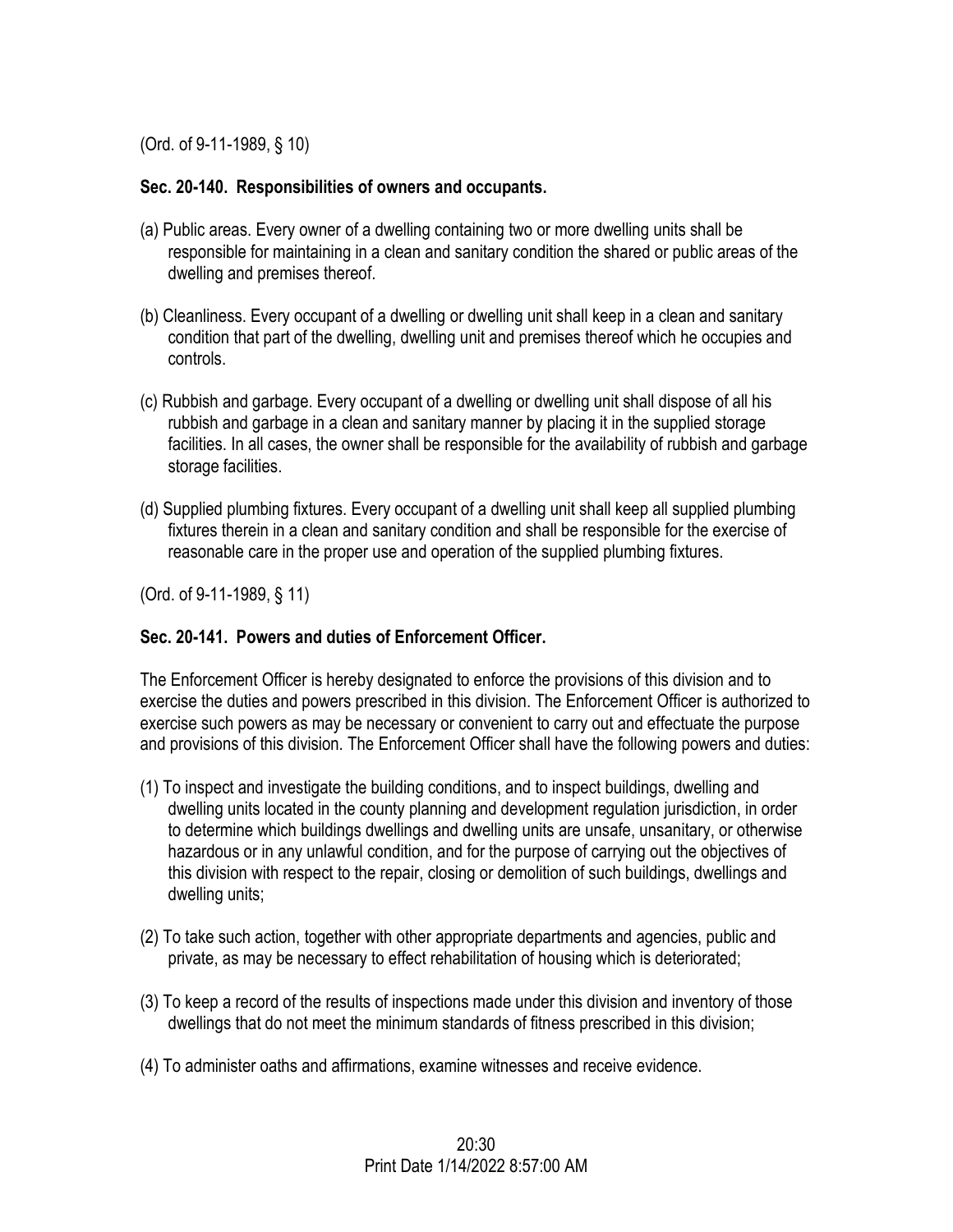- (5) To enter upon premises for the purpose of making examinations and inspections; provided such entries shall be made in accordance with section 20-137 and state law, and shall be made in such manner as to cause the least possible inconvenience to the persons in possession;
- (6) To appoint and fix the duties of such officers, agents, and employees as he deems necessary to assist in carrying out the purposes of this division, and to delegate any of his functions and powers to such officers, agents, and employees; and
- (7) To perform such other duties as may be prescribed in this division or by the governing board

(Ord. of 9-11-1989, Ord. Of 5-3-2004)

## **Sec. 20-142. Inspections; duty of owners and occupants.**

- a. (a)For the purpose of making inspections, the Enforcement Officer is hereby authorized to enter, examine, and survey at all reasonable hours with proper credentials presented, all dwellings, dwelling units, rooming houses, rooming units, rooming unit, and the premises associated therewith. The owner or occupant of every dwelling, dwelling unit, roominghouse or rooming unit or the person in charge thereof shall give the inspector free access to such dwelling, etc., and its associated premises at all reasonable times for the purposes of such inspections, examination, and survey.
- b. (b) Every occupant of a dwelling, dwelling unit, roominghouse or rooming unit shall give the owner thereof, or his agent or employee, access to any part of such dwelling unit and its premises at all reasonable times for the purpose of making such repairs or alterations as are necessary to effect compliances with the provisions of this division or with any lawful order issued pursuant to the provisions of this division.
- c. (c) When permission to inspect a dwelling or its premises is denied, the enforcement officer must obtain a warrant to inspect. G.S. 15-27.2 provides for the issuance of warrants for the conduct of inspections authorized by law.

(Ord. of 9-11-1989, § 13, Ord. 5-3-2004)

## **Sec. 20-143. Procedure for enforcement.**

(a) *Initiation of Investigation -* In addition to the public officer's periodic inspections, the public officer shall inspect or investigate a particular building, dwelling, dwelling unit, or property within the local government jurisdiction when either:

- (i) Members of the Building Inspections Department determines, or
- (ii) A petition is filed by a Public Authority, or
- (ii) A petition is filed by at least five (5) residents of the jurisdiction charging

that the said building, dwelling, dwelling unit, or property so violates this minimum housing code or the North Carolina State Building Code, as amended, as to make it unfit for human habitation, or that it is abandoned, unsafe, unsanitary, or otherwise hazardous and unlawful.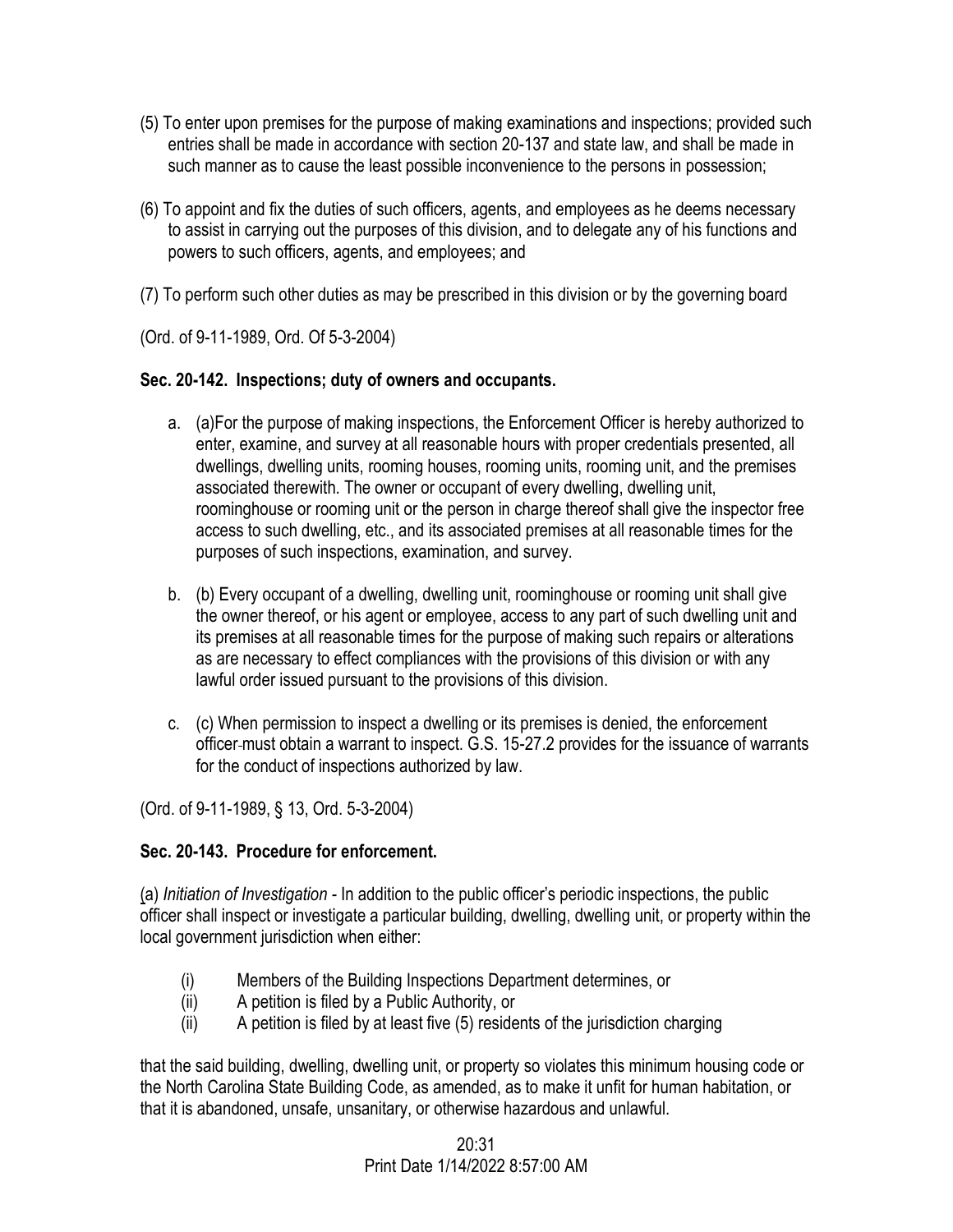(b)*Unsafe buildings, dwellings, dwelling units*. If the Inspector determines that a building, dwelling, dwelling unit or property is unsafe, he or she shall affix a notice of the unsafe character of that building, etc., to a conspicuous place on its exterior wall and mail a copy of such notice to the owner and person(s) entitled to occupy that building, etc.

(c) *Notice of Administrative Hearing*. If (i) an inspection or investigation as to any building, dwelling, dwelling unit, or property reveals a reasonable basis for finding violation(s) of this minimum housing code or the North Carolina State Building Code, or (ii) the owner or person(s) possessing a building, dwelling, dwelling unit, or property determined to be unsafe fails to take the corrective action required under subsection (b), preceding, the Inspector shall issue and cause to be served by certified or registered mail, or by any other means permitted under the Rules of Civil Procedure, upon the owner of and parties with an interest in (including persons in possession, custody or control of) the building, dwelling, dwelling unit, or property at issue a complaint stating the charges and containing a notice that a hearing will be held before the public officer at a time and place therein fixed, not less than ten nor more than 30 days after service of the complaint.

(d) *Contents of Complaint*. The public officer's complaint under Section (c), preceding, shall at a minimum state that:

- i. The building is in a condition that appears to constitute a dire or safety hazard or to be dangerous to life, health, or other property;
- ii. An administrative hearing will be held before the public officer at a designated place and time within the county in which the property is located. The hearing shall be not less than 10 days nor more than 30 days after the serving of the complaint, and
- iii. Following the hearing, the public officer may issue any order to repair, close, vacate, or demolish the building that appears appropriate.
- (e) *Answer and Administrative Hearing*. The owner or party in interest shall have the right to file an answer to the complaint and to appear in person, or otherwise, and give testimony at the place and time fixed in the notice of hearing. Notice of such hearing shall be given to at least one of the persons signing a petition relating to such dwelling. Any person desiring to do so may attend such hearing and give relevant evidence. The rules of evidence or procedure for courts of law or equity shall not be controlling in hearings before the inspector.
- (f) *Decision*. After notice and hearing, the public officer shall state in writing findings of fact in support of that determination and shall issue and cause to be served upon the owner one of the following orders, whichever is appropriate.
	- (i) If, upon the hearing, the public officer finds that the building, dwelling, or dwelling unit is in such an unsafe, unsanitary or hazardous condition that is a fire or safety hazard or it is dangerous to life, health or other property, the public officer shall issue a written order, directed to the owner of the building and persons entitled to possess such building, etc., requiring the owner to remedy the defective conditions by repairing, closing, vacating, or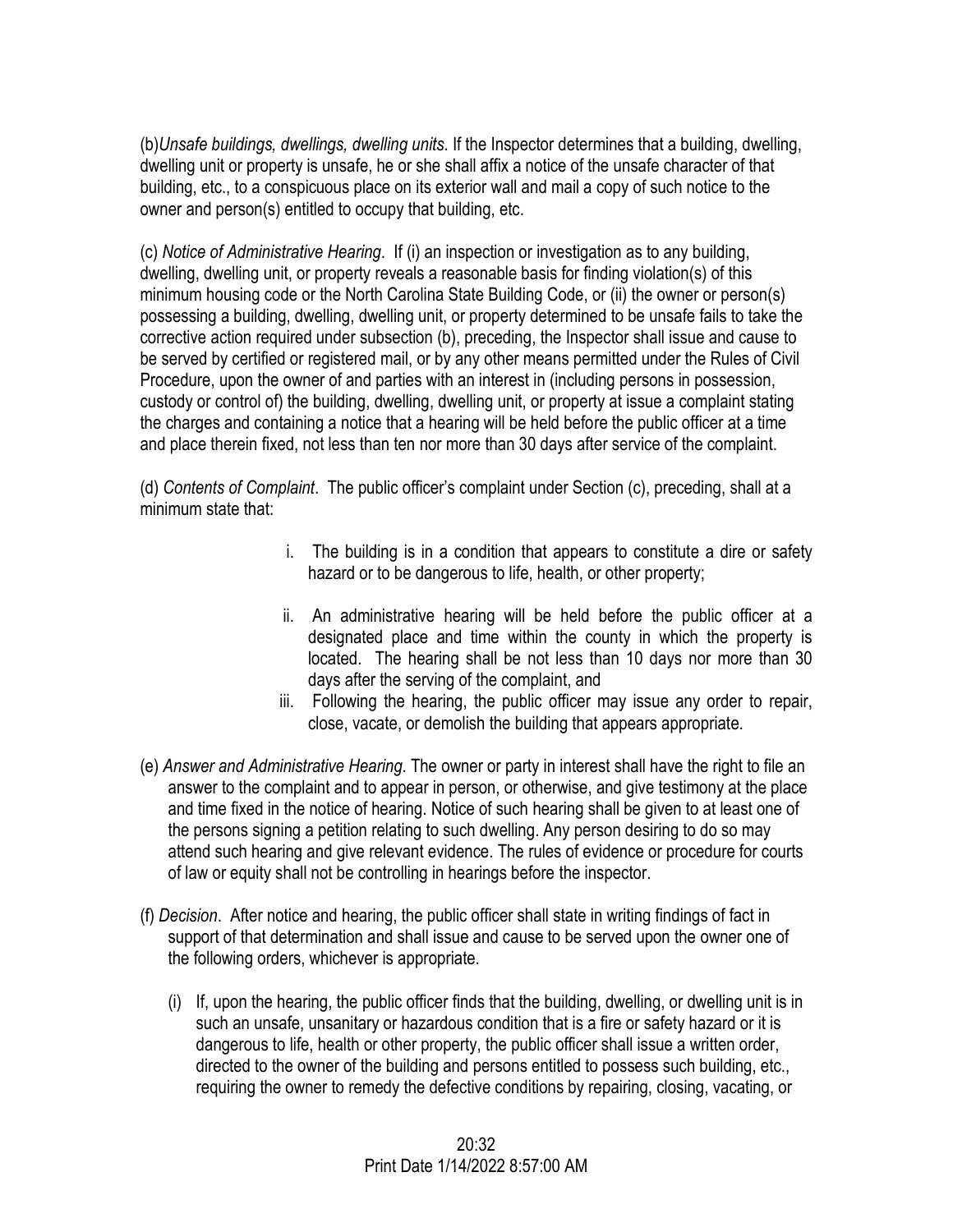demolishing the building or taking other necessary steps, within such period, not less than 60 days, as the public officer may prescribe.

- (ii) If the public officer finds that the condition of the building, dwelling, dwelling unit, or property creates an imminent danger to life or other property, he may order that corrective action be taken in less than 60 days as may be feasible.
- (iii) If the public officer determines that the building, dwelling, dwelling unit, or property is deteriorated, he or she shall state in writing those findings of fact in support of such determination, and shall issue and cause to be served upon the owner and person(s) entitled to possess such property an order directing and requiring the same to repair, alter or improve each building, dwelling or dwelling unit to comply with the minimum standards or fitness established by this division within a specified period of time, not to exceed 90 days. Such order may also direct and require the owner and person(s) entitled to possess such property to vacate and close such building, dwelling or dwelling unit until such repairs, alternations, and improvements have been made.
- (iv) If the public officer determines that the building, dwelling or dwelling unit is dilapidated, the public officer shall state in writing those findings of fact to support such determination, and shall issue and cause to be served upon the owner and person(s) entitled to possess such property an order directing and requiring the same either to repair, or improve such building, dwelling, dwelling unit, or property to comply with the minimum standards of fitness established by this division, or else to vacate and remove or demolish the building, dwelling, dwelling unit, or property within a specified period of time not to exceed 90 days.
- (g) *Failure to comply with order*.
	- (i) *In personam remedy*. If the owner of any building, dwelling, dwelling unit, or property that has been determined by the Inspector to be unsafe, deteriorated, unsanitary, hazardous or dilapidated, shall fail to comply with the Inspector' order to repair, alter, or improve or to vacate and close the dwelling within the time specified therein, or if the owner of a dilapidated building, dwelling, dwelling unit, or property shall fail to comply with an order of the Inspector to repair, alter or improve or to vacate and close and remove or demolish the sane within the time specified therein, the Inspector shall submit to the governing board at its next regular meeting a resolution directing the county attorney to petition the Superior Court for an order directing such owner to comply with the Order to the Inspector, as authorized by G.S.160D-1208.
	- (ii) *In rem remedy*. After failure of an owner of an unsafe, unsanitary, hazardous, deteriorated or dilapidated building, dwelling, dwelling unit, or property to comply with an order of the Inspector within the time specified therein, if injunctive relief has not been sought or has not been granted as provided in the subsection (g)(1) of this section, the Inspector shall submit to the governing board an ordinance ordering the Inspector to cause such building, dwelling, dwelling unit, or property to be repaired, altered, improved, vacated, closed, removed or demolished, as provided in the original order of the Inspector, and pending removal or demolition, to place a placard on such building, dwelling, dwelling unit, or property as provided by G.S 160D-1203.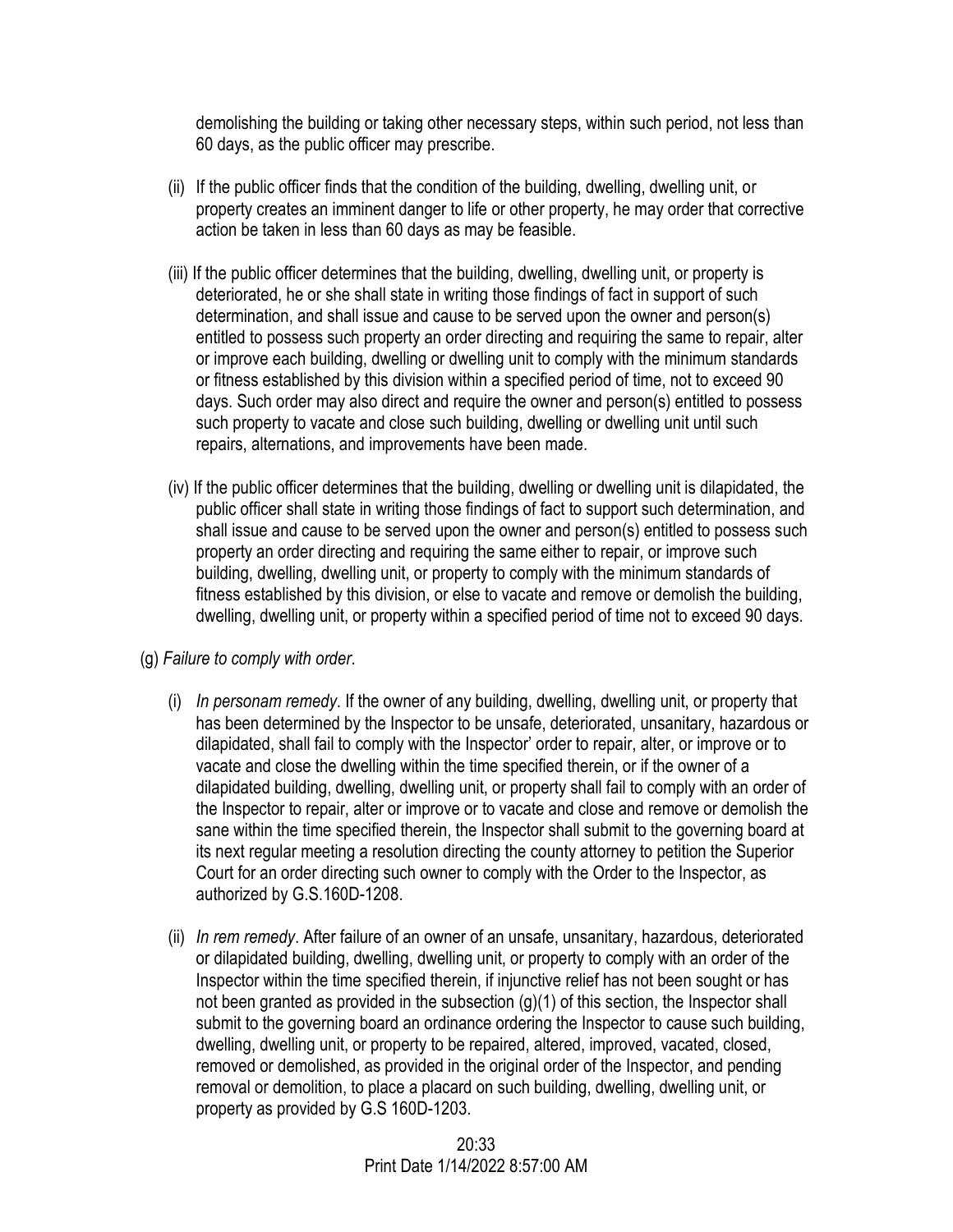- (h) *Appeals from orders of Inspectors*.
	- (i) An appeal from any decision or order of the public officer may be taken by any person aggrieved thereby. Any appeal from the public officer shall be taken within ten days from the rendering of the decision or service of the order and shall be taken by filing with the Inspector and with the Board of Adjustment and Appeals a notice of appeal which shall specify the grounds upon which the appeal, the public officer shall forthwith transmit to the Board all the papers constituting the record upon which the decision appealed from was made. When an appeal is from a decision of the public officer requiring the person aggrieved to do any act, the appeal shall have the effect of suspending the requirement until the hearing by the Board of Adjustment and Appeals, unless the public officer certifies to the board, after the notice of appeal is filed with him, that by reason of the facts stated in the certificate (a copy of which shall be furnished the appellant), a suspension of his requirement would cause imminent peril to life or property, in which case the requirement shall not be suspended except for due cause shown upon not less than one day's written notice to the public officer, by the Board, or by a court of record upon petition made pursuant to G.S. 160D-1203 and subsection (e) of this section.
	- (ii) The Board of Adjustment and Appeals shall fix a reasonable time for the hearing of all appeals, shall give due notice to all the parties, and shall render its decision within a reasonable time. Any party may appear in person or by agent or attorney. The Board of Adjustment and Appeals may reverse or affirm, wholly or partly, or may modify the decision or order appealed from, and may make such decision and order as in its opinion ought to be made in the matter, and to that end it shall have all the powers of the public officer, but the concurring vote of four members of the Board shall be necessary to reverse or modify any decision or order of the public officer. The Board of Adjustment and Appeals shall have power also in passing upon appeals, in any case where there are practical difficulties or unnecessary hardships in the way of carrying out the strict letter of the ordinance to adapt the application of the ordinance to the necessities of the case to the end that the spirit of the ordinance shall be observed, public safety and welfare secured, and substantial justice done.
	- (iii) Every decision of the Board of Adjustment and Appeal shall be subject to review by proceedings in the nature of certiorari instituted within 15 days of the decision of the Board, but not otherwise.

(i) *Petition to Superior Court by Owner*. Any person aggrieved by an order issued by the inspector, or a decision rendered by the Board of Adjustment and Appeals shall have the right, within 30 days after issuance of the order or rendering of the decision, to petition the Superior Court for a temporary injunction restraining the Inspector pending a final disposition of the cause, as provided by G.S. 160D.

(Ord. of 9-11-1989, § 14, Ord. of 3-5-2004, Ord. Of 12-16-2005)

### **Sec. 20-144. Methods of service of complaints and orders.**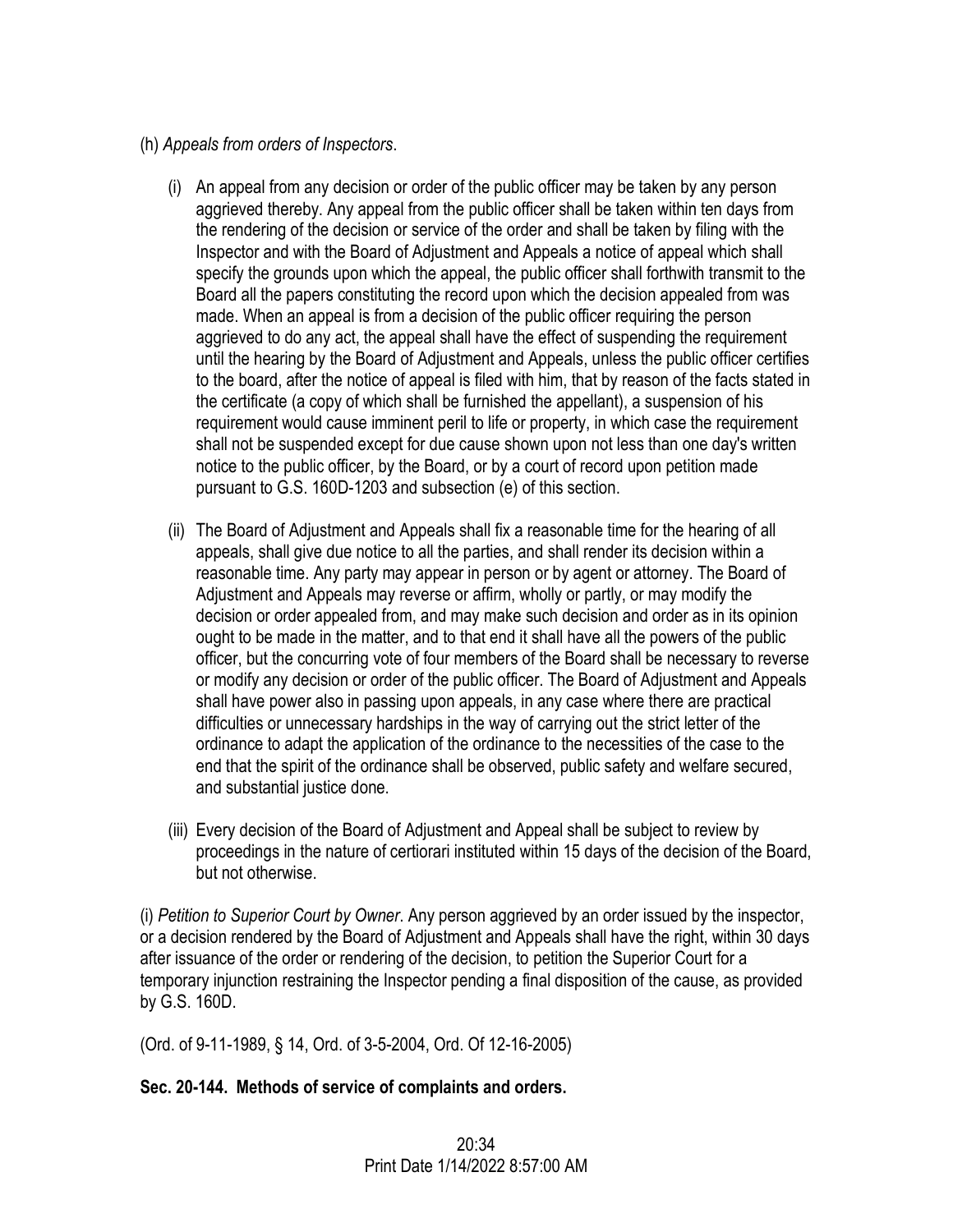- (a) Complaints or orders issued by the public officer pursuant to an ordinance adopted under this article shall be served upon persons either personally or by certified mail, a copy of the complaint or order may also be sent by regular mail. Service shall be deemed sufficient if the certified mail is unclaimed or refused but the regular mail is not returned by the post office within 10 days after the mailing. If regular mail is used, a notice of the pending proceedings shall be posted in a conspicuous place on the premises affected. If the identities of the owners or the whereabouts of such persons are unknown and the whereabouts cannot be ascertained by the public officer in the exercise of reasonable diligence, or if the owners are known but have refused to accept service by certified mail, and the public officer makes an affidavit to the effect, the serving of such complaint or order upon the owners or other persons may be made by publishing the complaint, in the newspaper having general circulation in the jurisdiction, at least once no later than the time at which personal service would be required under the provisions of this division. Where service is made by publication, a notice of the pending proceedings shall be posted in a conspicuous place on the premises thereby affected by the complaint or order.
- (b) If the Zoning Board of Adjustment consists of more than five members, the chairman shall designate five members to hear appeals under this division.

(Ord. of 9-11-1989, § 15)

### **Sec. 20-145. Conflict with other provisions.**

If any provision, standard, or requirement of this division is found to be in conflict with any provision of any other ordinance or code of the county, the provision which established the higher standards or more stringent requirement for the promotion and protection of the health and safety of the residents of the county shall prevail.

(Ord. of 9-11-1989, § 16)

### **Sec. 20-146. Violations; penalty.**

- (a) It shall be unlawful for the owner of any dwelling or dwelling unit to fail, neglect, or refuse to repair, alter, or improve the dwelling, or to vacate and close and remove or demolish the dwelling, upon order of the inspector duly made and served as provided in this division, within the time specified in such order. Each day that any such failure, neglect, or refusal to comply with such order continues shall constitute a separate and distinct offense.
- (b) It shall be unlawful for the owner of any dwelling or dwelling unit, with respect to which an order has been issued pursuant to section 20-143, to occupy or permit the occupancy of the dwelling or dwelling unit after the time prescribed in such order for its repair, alteration or improvement or its vacation and closing. Each day that such occupancy continues after such prescribed time shall constitute a separate and distinct offense.
- (c) The violation of any provision of this division shall constitute a misdemeanor punishable by a \$500.00 fine, as provided by G.S. 14-4.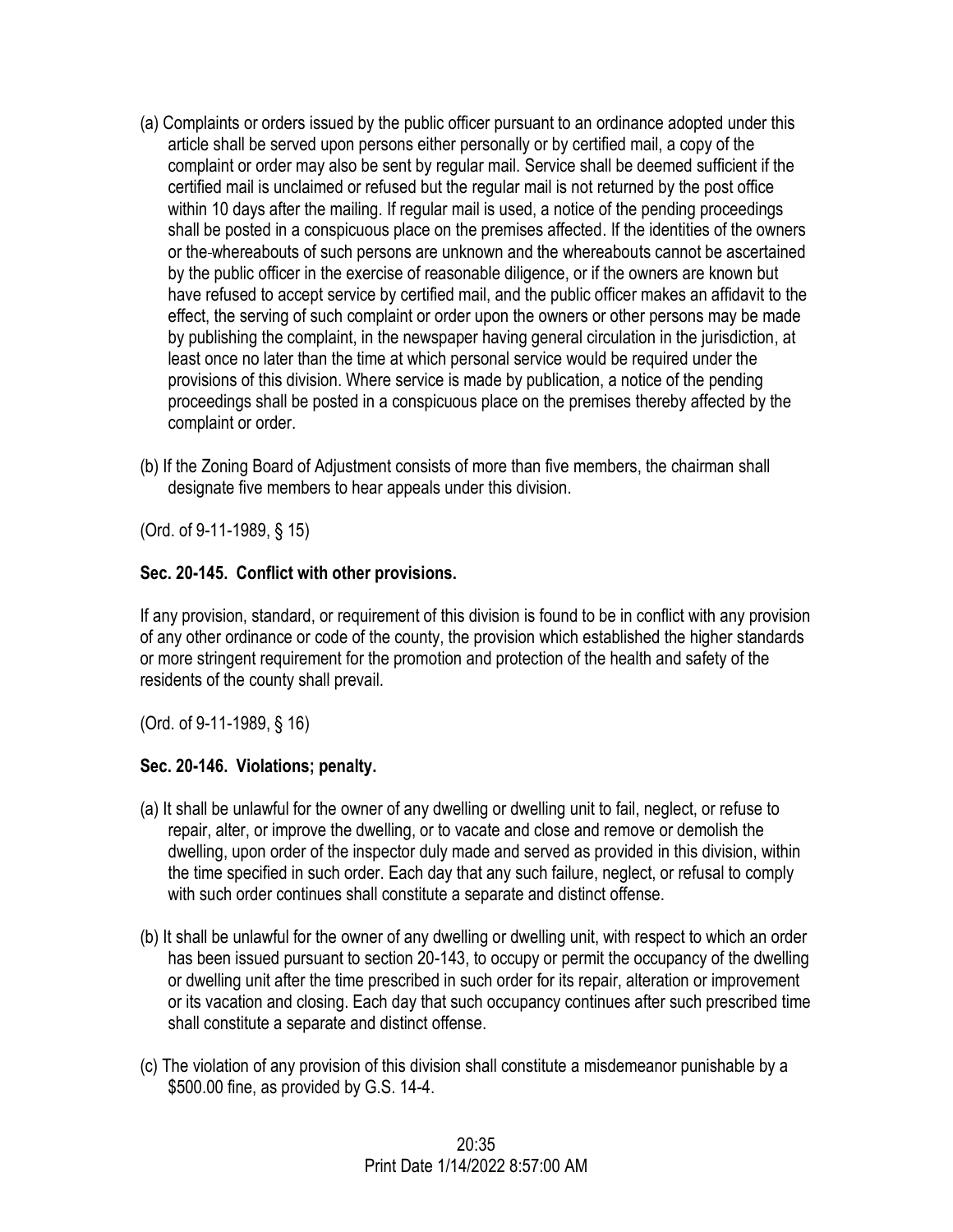(d) In addition to the penalty established by subsection (c) of this section, and the remedies provided by other provisions of this division, this division may be enforced by an appropriate equitable remedy issued by a court of competent jurisdiction.

(Ord. of 9-11-1989, § 17)

#### **Secs. 20-147--20-165. Reserved.**

# **ARTICLE IV. FLOODS\***

\*Cross references: Environment, Ch. 14; buildings and building regulations, § 20-61 et seq.; manufactured homes and trailers, § 20-406 et seq.; streets, sidewalks and other public places, Ch. 26.

State law references: General ordinance making powers, G.S. 153A-121.

# **DIVISION 1. GENERALLY**

**Secs. 20-166--20-180. Reserved.** 

# **DIVISION 2. FLOOD DAMAGE PREVENTION**

(Complete Code revisions per Ord. of 10-17-2007)

## **Subdivision I. In General**

### **Sec. 20-181 Statutory Authorization.**

The Legislature of the State of North Carolina has in Part 6, Article 21 of Chapter 143; Parts 3 and 4 of Article 18 of Chapter 153A; and Part 121, Article 6 of Chapter 153A of the North Carolina General Statutes, delegated to local governmental units the responsibility to adopt regulations designed to promote the public health, safety, and general welfare.

#### **Sec. 20-182. Findings of Fact.**

1. The flood prone areas within the jurisdiction of Richmond County are subject to periodic inundation which results in loss of life, property, health and safety hazards, disruption of commerce and governmental services, extraordinary public expenditures of flood protection and relief, and impairment of the tax base, all of which adversely affect the public health, safety, and general welfare.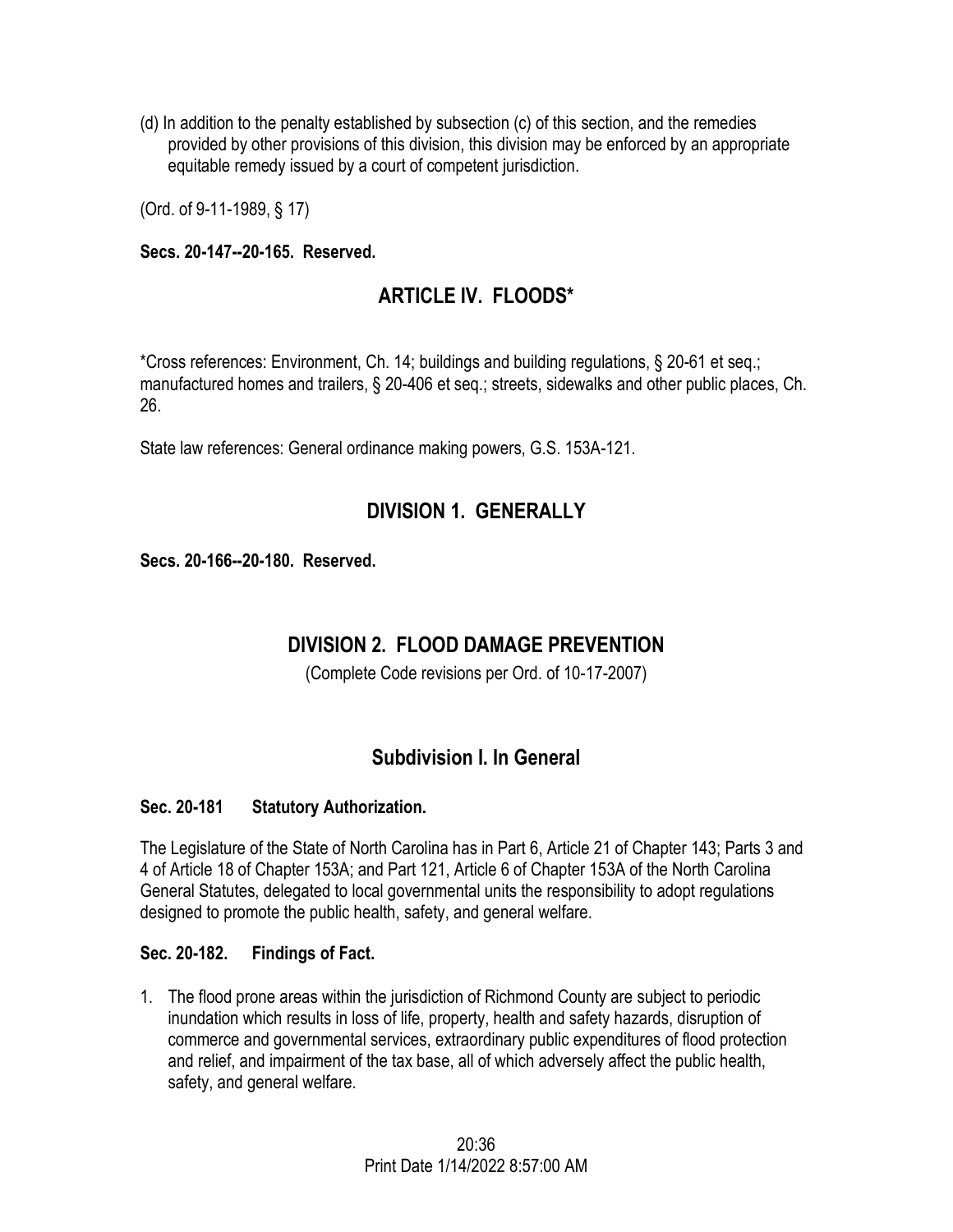2. These flood losses are caused by the cumulative effect of obstructions in floodplains causing increases in flood heights and velocities and by the occupancy in flood prone areas of uses vulnerable to floods or other hazards.

## **Sec. 20-183 Statement of Purpose.**

- 1. It is the purpose of this Division to promote public health, safety, and general welfare and to minimize public and private losses due to flood conditions within flood prone areas by provisions designed to:
- 2. Restrict or prohibit uses that are dangerous to health, safety, and property due to water or erosion hazards or that result in damaging increases in erosion, flood heights or velocities;
- 3. Require that uses vulnerable to floods, including facilities that serve such uses, be protected against flood damage at the time of initial construction;
- 4. Control the alteration of natural floodplains, stream channels, and natural protective barriers, which are involved in the accommodation of floodwaters;
- 5. Control filling, grading, dredging, and all other development that may increase erosion or flood damage; and
- 6. Prevent or regulate the construction of flood barriers that will unnaturally divert floodwaters or which may increase flood hazards to other lands.

# **Sec. 20-184 Objectives**

- 1. The objectives of this Division are to:
- 2. Protect human life, safety, and health;
- 3. Minimize expenditure of public money for costly flood control projects;
- 4. Minimize the need for rescue and relief efforts associated with flooding and generally undertaken at the expense of the general public;
- 5. Minimize prolonged business losses and interruptions;
- 6. Minimize damage to public facilities and utilities (i.e., water and gas mains, electric, telephone, cable and sewer lines, streets, and bridges) that are located in flood prone areas;
- 7. Help maintain a stable tax base by providing for the sound use and development of flood prone areas; and
- 8. Ensure that potential buyers are aware that property is in a Special Flood Hazard Area.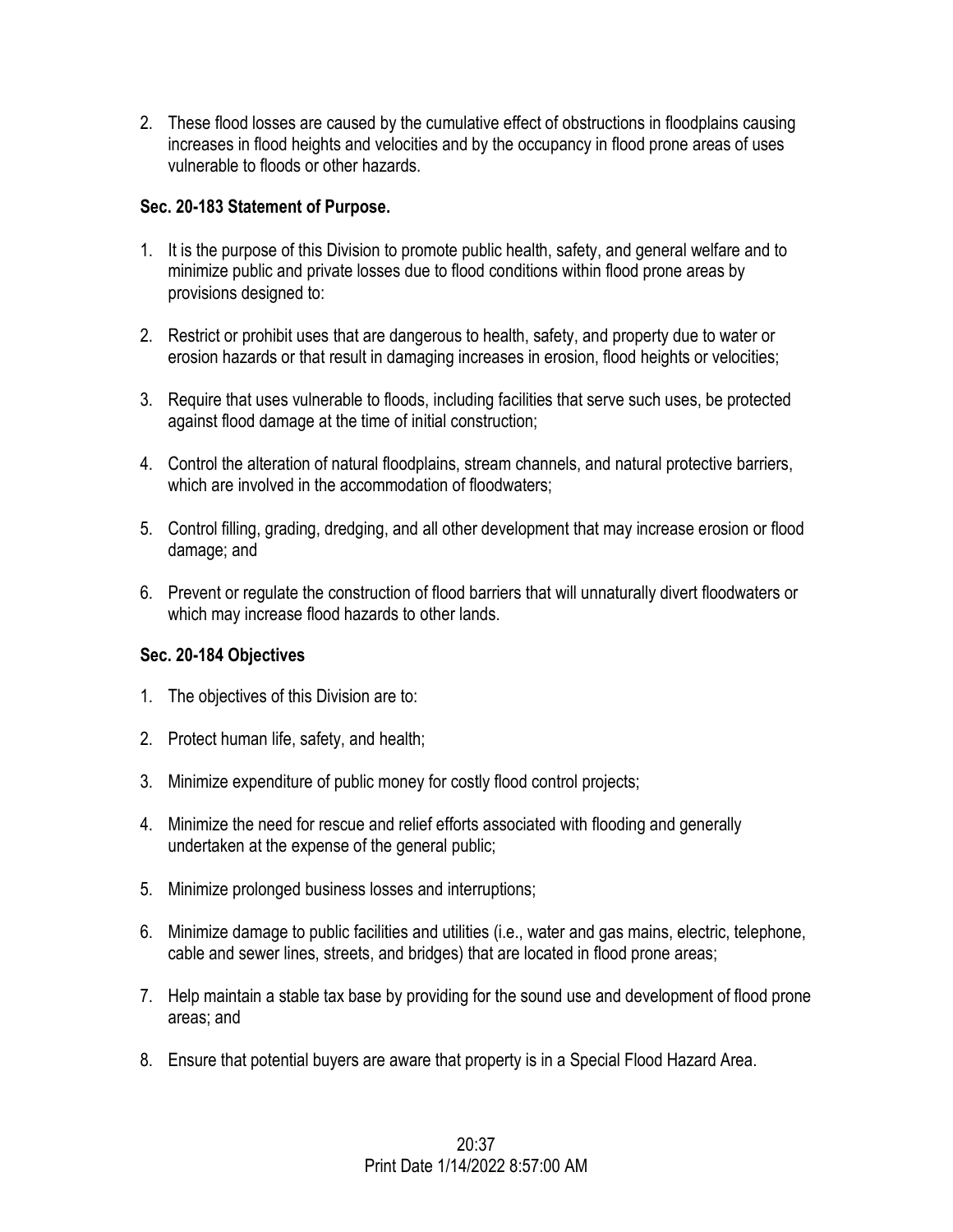#### **Sec. 20-185 Definitions**

Unless specifically defined below, words or phrases used in this Division shall be interpreted so as to give them the meaning they have in common usage and to give this Division its most reasonable application.

**"Accessory Structure (Appurtenant Structure)"** means a structure located on the same parcel of property as the principal structure and the use of which is incidental to the use of the principal structure. Garages, carports, and storage sheds are common urban accessory structures. Pole barns, hay sheds and the like qualify as accessory structures on farms and may or may not be located on the same parcel as the farm dwelling or shop building.

**"Addition (to an existing building)"** means an extension or increase in the floor area or height of a building or structure.

**"Appeal"** means a request for a review of the Floodplain Administrator's interpretation of any provision of this Division.

**"Area of Shallow Flooding"** means a designated Zone AO on a community's Flood Insurance Rate Map (FIRM) with base flood depths determined to be from one (1) to three (3) feet. These areas are located where a clearly defined channel does not exist, where the path of flooding is unpredictable and indeterminate, and where velocity flow may be evident.

**"Area of Special Flood Hazard"** see "Special Flood Hazard Area (SFHA)".

**"Basement"** means any area of the building having its floor subgrade (below ground level) on all sides.

**"Base Flood"** means the flood having a one (1) percent chance of being equaled or exceeded in any given year.

**"Base Flood Elevation (BFE)"** means a determination of the water surface elevations of the base flood as published in the Flood Insurance Study. When the BFE has not been provided in a "Special Flood Hazard Area", it may be obtained from engineering studies available from a Federal, State, or other source using FEMA approved engineering methodologies. This elevation, when combined with the "Freeboard", establishes the "Regulatory Flood Protection Elevation".

**"Building"** see "Structure".

**"Chemical Storage Facility"** means a building, portion of a building, or exterior area adjacent to a building used for the storage of any chemical or chemically reactive products.

**"Development".** unless the context clearly indicates otherwise, the term means any of the following:

a. The construction, erection, alteration, enlargement, renovation, substantial repair, movement to another site, or demolition of any structure.

b. The excavation, grading, filling, clearing, or alteration of land.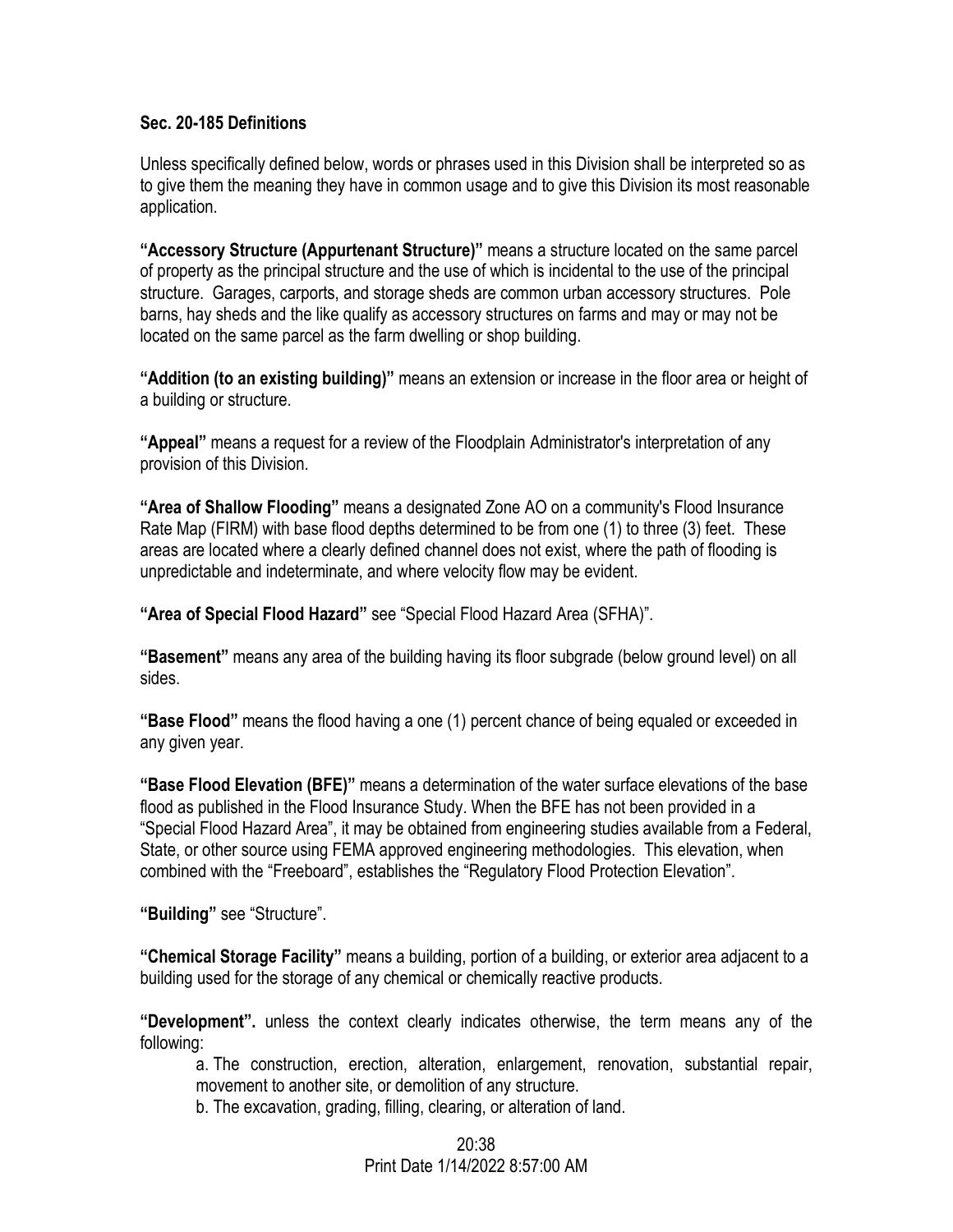- c. The subdivision of land as defined in G.S. 160D-802.
- d. The initiation or substantial change in the use of land or the intensity of use of land.

**"Disposal"** means, as defined in NCGS 130A-290(a)(6), the discharge, deposit, injection, dumping, spilling, leaking, or placing of any solid waste into or on any land or water so that the solid waste or any constituent part of the solid waste may enter the environment or be emitted into the air or discharged into any waters, including groundwaters.

**"Effective Date of this Division"** means the date upon which the initial Flood Plain Management Ordinance of Richmond County was adopted, which is the basis of this Division and Code. This date is June 1, 1987.

**"Elevated Building"** means a non-basement building, which has its lowest elevated floor, raised above ground level by foundation walls, shear walls, posts, piers, pilings, or columns.

**"Encroachment"** means the advance or infringement of uses, fill, excavation, buildings, structures, or development into a floodplain, which may impede or alter the flow capacity of a floodplain.

**"Existing Manufactured Home Park or Manufactured Home Subdivision"** means a manufactured home park or subdivision for which the construction of facilities for servicing the lots on which the manufactured homes are to be affixed (including, at a minimum, the installation of utilities, the construction of streets, and either final site grading or the pouring of concrete pads) was completed before the initial effective date of the floodplain management regulations adopted by the community.

**"Flood" or "Flooding"** means a general and temporary condition of partial or complete inundation of normally dry land areas from:

- (1) the overflow of inland or tidal waters; and/or
- (2) the unusual and rapid accumulation of runoff of surface waters from any source.

**"Flood Boundary and Floodway Map (FBFM)"** means an official map of a community, issued by the Federal Emergency Management Agency, on which the Special Flood Hazard Areas and the floodways are delineated. This official map is a supplement to and shall be used in conjunction with the Flood Insurance Rate Map (FIRM).

**"Flood Insurance"** means the insurance coverage provided under the National Flood Insurance Program.

**"Flood Insurance Rate Map (FIRM)"** means an official map of a community, issued by the Federal Emergency Management Agency, on which both the Special Flood Hazard Areas and the risk premium zones applicable to the community are delineated.

**"Flood Insurance Study (FIS)"** means an examination, evaluation, and determination of flood hazards, corresponding water surface elevations (if appropriate), flood hazard risk zones, and other flood data in a community issued by the Federal Emergency Management Agency. The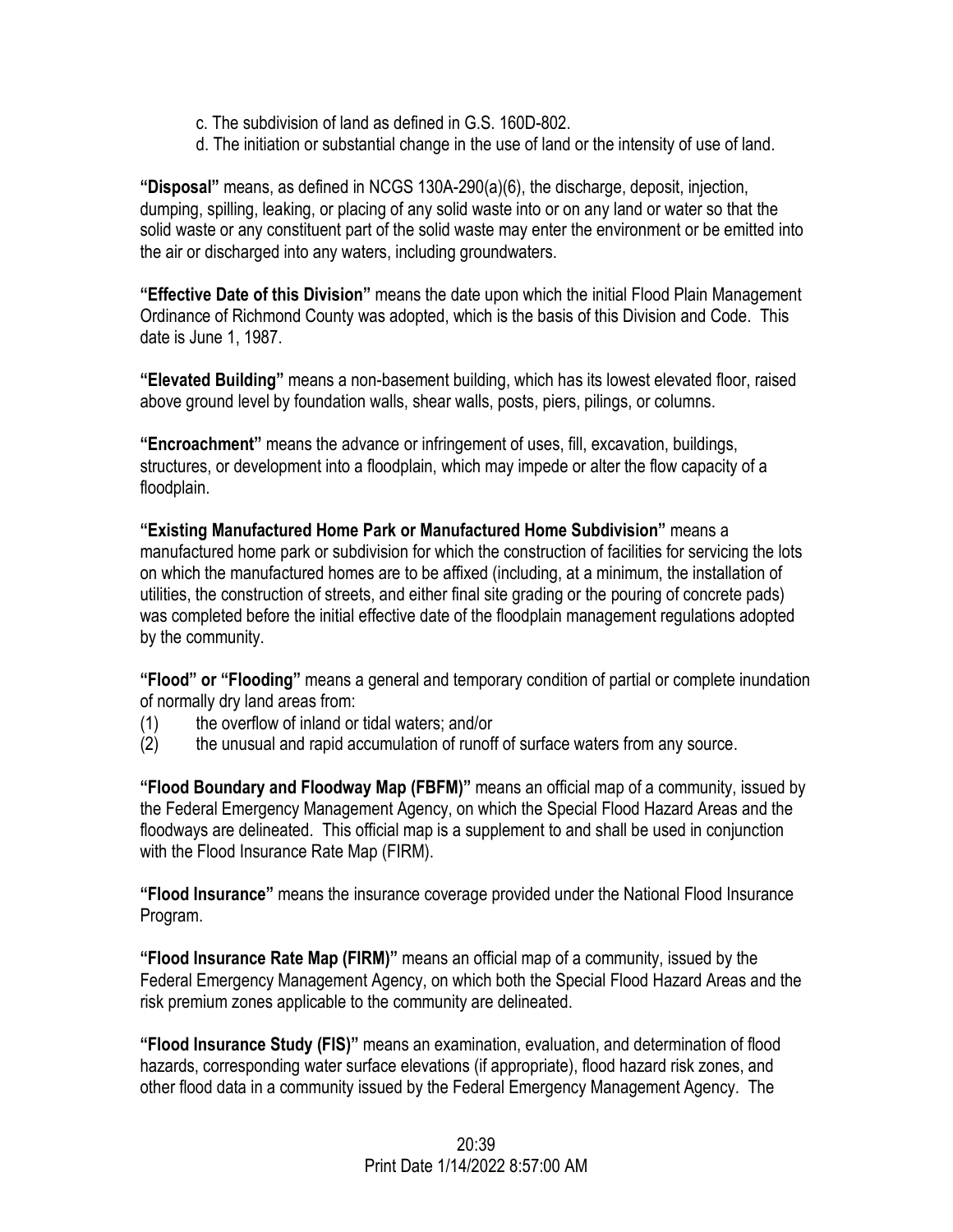Flood Insurance Study report includes Flood Insurance Rate Maps (FIRMs) and Flood Boundary and Floodway Maps (FBFMs), if published.

**"Flood Prone Area"** see "Floodplain"

**"Floodplain"** means any land area susceptible to being inundated by water from any source.

**"Floodplain Administrator"** is the individual appointed to administer and enforce the floodplain management regulations.

**"Floodplain Development Permit"** means any type of permit that is required in conformance with the provisions of this Division, prior to the commencement of any development activity.

**"Floodplain Management"** means the operation of an overall program of corrective and preventive measures for reducing flood damage and preserving and enhancing, where possible, natural resources in the floodplain, including, but not limited to, emergency preparedness plans, flood control works, floodplain management regulations, and open space plans.

**"Floodplain Management Regulations"** means this Division and other zoning ordinances, subdivision regulations, building codes, health regulations, special purpose ordinances, and other applications of police power. This term describes Federal, State, or local regulations, in any combination thereof, which provide standards for preventing and reducing flood loss and damage.

**"Floodproofing"** means any combination of structural and nonstructural additions, changes, or adjustments to structures which reduce or eliminate flood damage to real estate or improved real property, water and sanitation facilities, structures, and their contents.

**"Floodway"** means the channel of a river or other watercourse and the adjacent land areas that must be reserved in order to discharge the base flood without cumulatively increasing the water surface elevation more than one (1) foot.

**"Flood Zone"** means a geographical area shown on a Flood Hazard Boundary Map or Flood Insurance Rate Map that reflects the severity or type of flooding in the area.

**"Freeboard"** means the height added to the Base Flood Elevation (BFE) to account for the many unknown factors that could contribute to flood heights greater that the height calculated for a selected size flood and floodway conditions, such as wave action, blockage of bridge openings, and the hydrological effect of urbanization of the watershed. The Base Flood Elevation plus the freeboard establishes the "Regulatory Flood Protection Elevation".

**"Functionally Dependent Facility"** means a facility which cannot be used for its intended purpose unless it is located in close proximity to water, limited to a docking or port facility necessary for the loading and unloading of cargo or passengers, shipbuilding, or ship repair. The term does not include long-term storage, manufacture, sales, or service facilities.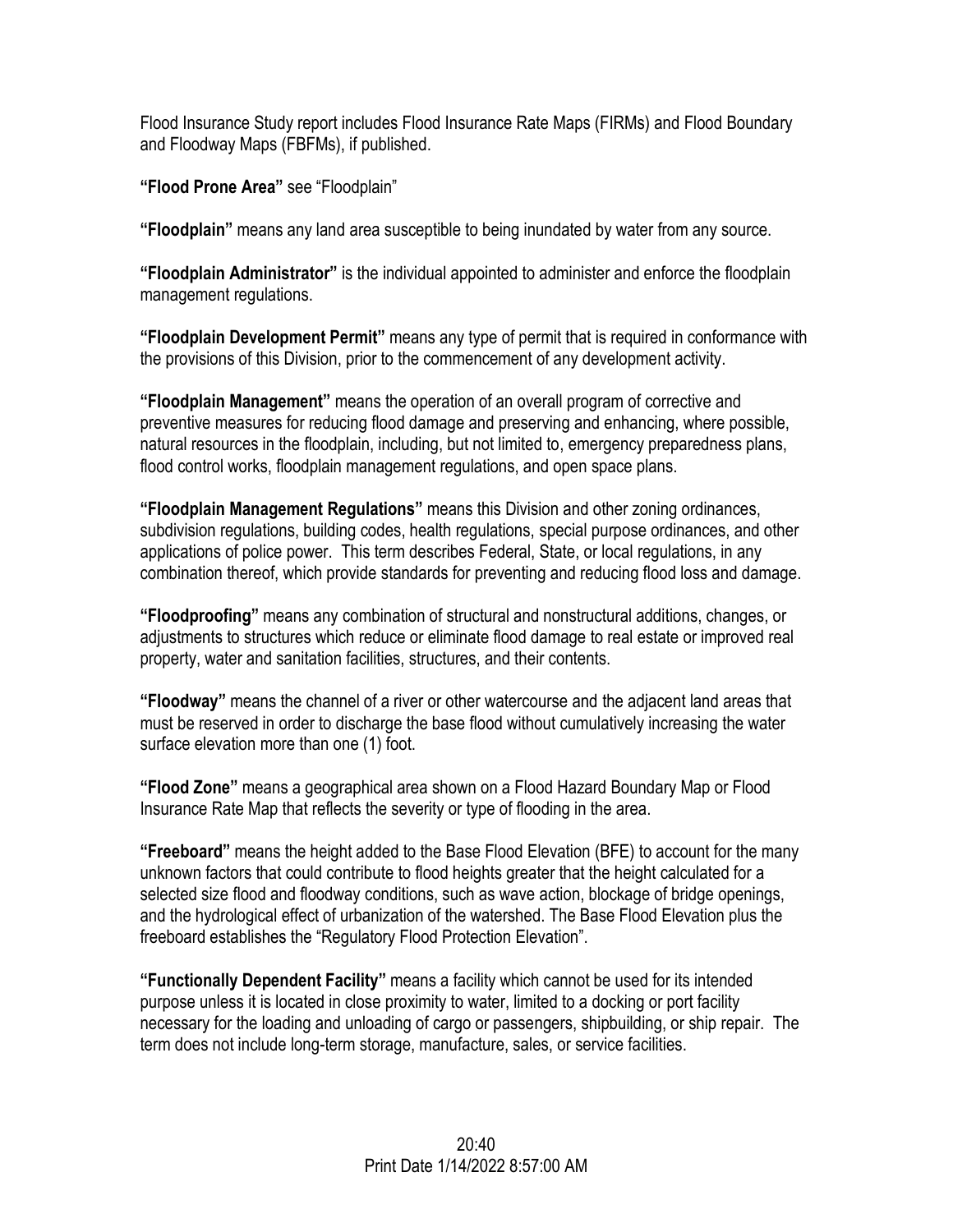**"Hazardous Waste Management Facility"** means, as defined in NCGS 130A, Article 9, a facility for the collection, storage, processing, treatment, recycling, recovery, or disposal of hazardous waste.

**"Highest Adjacent Grade (HAG)"** means the highest natural elevation of the ground surface, prior to construction, immediately next to the proposed walls of the structure.

**"Historic Structure"** means any structure that is: listed individually in the National Register of Historic Places (a listing maintained by the US Department of Interior) or preliminarily determined by the Secretary of Interior as meeting the requirements for individual listing on the National Register; certified or preliminarily determined by the Secretary of Interior as contributing to the historical significance of a registered historic district or a district preliminarily determined by the Secretary to qualify as a registered historic district; individually listed on a local inventory of historic landmarks in communities with a "Certified Local Government (CLG) Program"; or certified as contributing to the historical significance of a historic district designated by a community with a "Certified Local Government (CLG) Program".

Certified Local Government (CLG) Programs are approved by the US Department of the Interior in cooperation with the North Carolina Department of Cultural Resources through the State Historic Preservation Officer as having met the requirements of the National Historic Preservation Act of 1966 as amended in 1980.

**"Lowest Adjacent Grade (LAG)"** means the elevation of the ground, sidewalk, or patio slab immediately next to the building, or deck support, after completion of the building.

**"Lowest Floor"** means lowest floor of the lowest enclosed area (including basement). An unfinished or flood resistant enclosure, usable solely for parking of vehicles, building access, or limited storage in an area other than a basement area is not considered a building's lowest floor, provided that such an enclosure is not built so as to render the structure in violation of the applicable non-elevation design requirements of this Division.

**"Manufactured Home"** for the purpose of this Article means a structure, transportable in one or more sections, which is built on a permanent chassis and designed to be used with or without a permanent foundation when connected to the required utilities. The term manufactured home does not include a 'recreational vehicle.

**"Manufactured Home Park"** for the purposes of this Article, means a parcel (or contiguous parcels) of land divided in two or more manufactures home lots or spaces for rent or sale.

**"Market Value"** means the building value, not including the land value and that of any accessory structures or other improvements on the lot. Market value may be established by independent certified appraisal; replacement cost depreciated for age of building and quality of construction (Actual Cash Value); or adjusted tax assessed values.

**"Mean Sea Level"** means, for purposes of this Division, the National Geodetic Vertical Datum (NGVD) as corrected in 1929, the North American Vertical Datum (NAVD) as corrected in 1988, or other vertical control datum used as a reference for establishing varying elevations within the

> 20:41 Print Date 1/14/2022 8:57:00 AM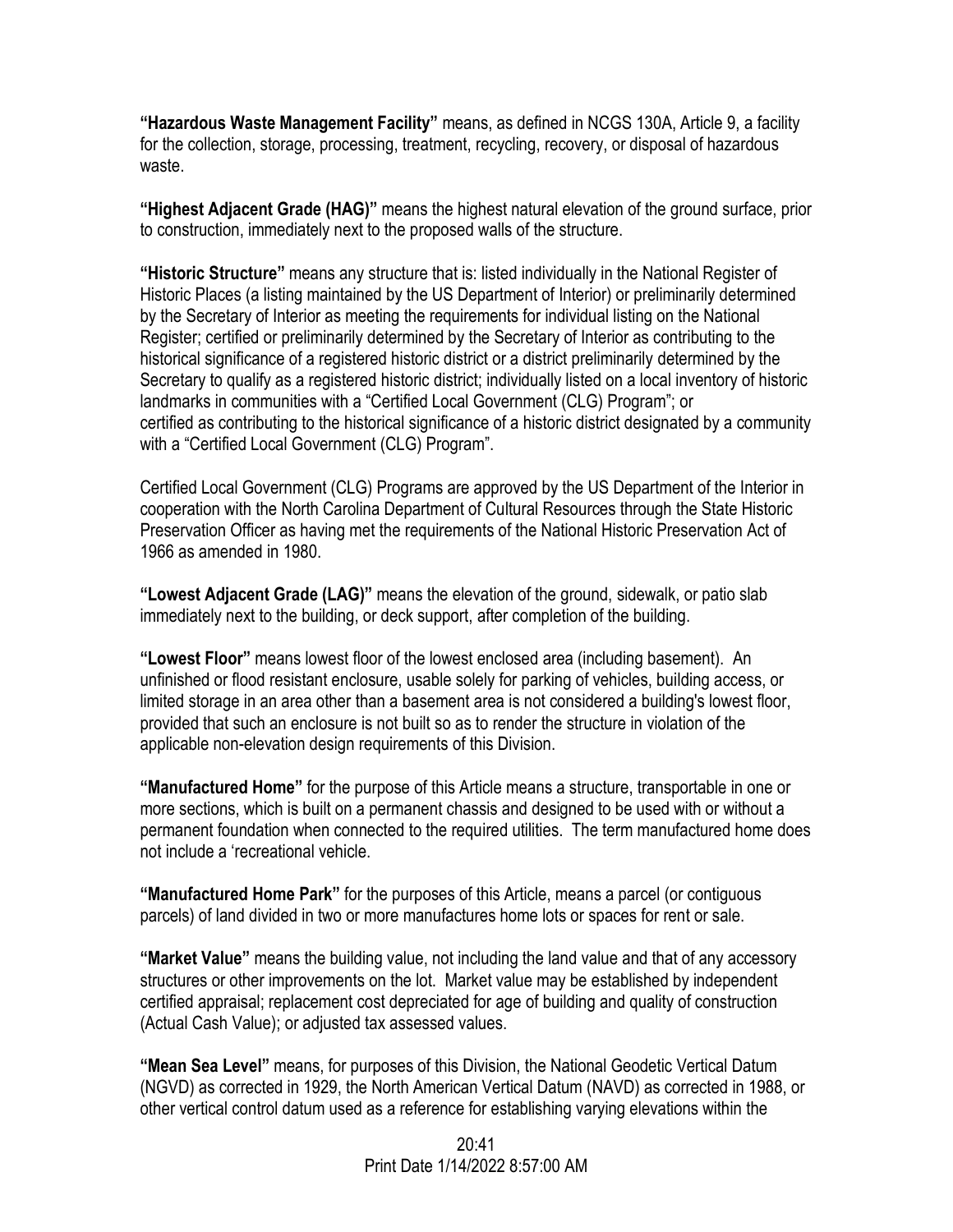floodplain, to which Base Flood Elevations (BFEs) shown on a FIRM are referenced. Refer to each FIRM panel to determine datum used.

**"Modular Home"** means a residential dwelling unit that is prefabricated offsite and assembled in sections onsite on a permanent foundation. Modular Homes are built to the standards of the North Carolina Building Code. This type of home is not considered a manufactured home.

**"New Construction"** means structures for which the "start of construction" commenced on or after the effective date of the initial floodplain management regulations and includes any subsequent improvements to such structures.

**"Non-Encroachment Area"** means the channel of a river or other watercourse and the adjacent land areas that must be reserved in order to discharge the base flood without cumulatively increasing the water surface elevation more than one (1) foot as designated in the Flood Insurance Study report.

**"Post-FIRM"** means construction or other development for which the "start of construction" occurred on or after the effective date of the initial Flood Insurance Rate Map.

**"Pre-FIRM"** means construction or other development for which the "start of construction" occurred before the effective date of the initial Flood Insurance Rate Map.

**"Principally Above Ground"** means that at least 51% of the actual cash value of the structure is above ground.

**"Public Safety" and/or "Nuisance"** means anything which is injurious to the safety or health of an entire community or neighborhood, or any considerable number of persons, or unlawfully obstructs the free passage or use, in the customary manner, of any navigable lake, or river, bay, stream, canal, or basin.

**"Recreational Vehicle (RV)"** for the purpose of this Article, means a vehicle, which is:

- a Portable structure built on a single chassis; with permanent wheels.
- b 400 Square feet or less when measures at the largest horizontal projection.
- c Designed to be used as a temporary dwelling for travel, recreational, vacation, camping, or seasonal use; towed and/or driven.

**"Reference Level"** is the top of the lowest floor for structures within Special Flood Hazard Areas designated as Zone A1-A30, AE, A, A99 or AO.

**"Regulatory Flood Protection Elevation"** means the "Base Flood Elevation" plus the "Freeboard". In "Special Flood Hazard Areas" where Base Flood Elevations (BFEs) have been determined, this elevation shall be the BFE plus two (2) feet of freeboard. In "Special Flood Hazard Areas" where no BFE has been established, this elevation shall be at least two (2) feet above the highest adjacent grade.

**"Remedy a Violation"** means to bring the structure or other development into compliance with State and community floodplain management regulations, or, if this is not possible, to reduce the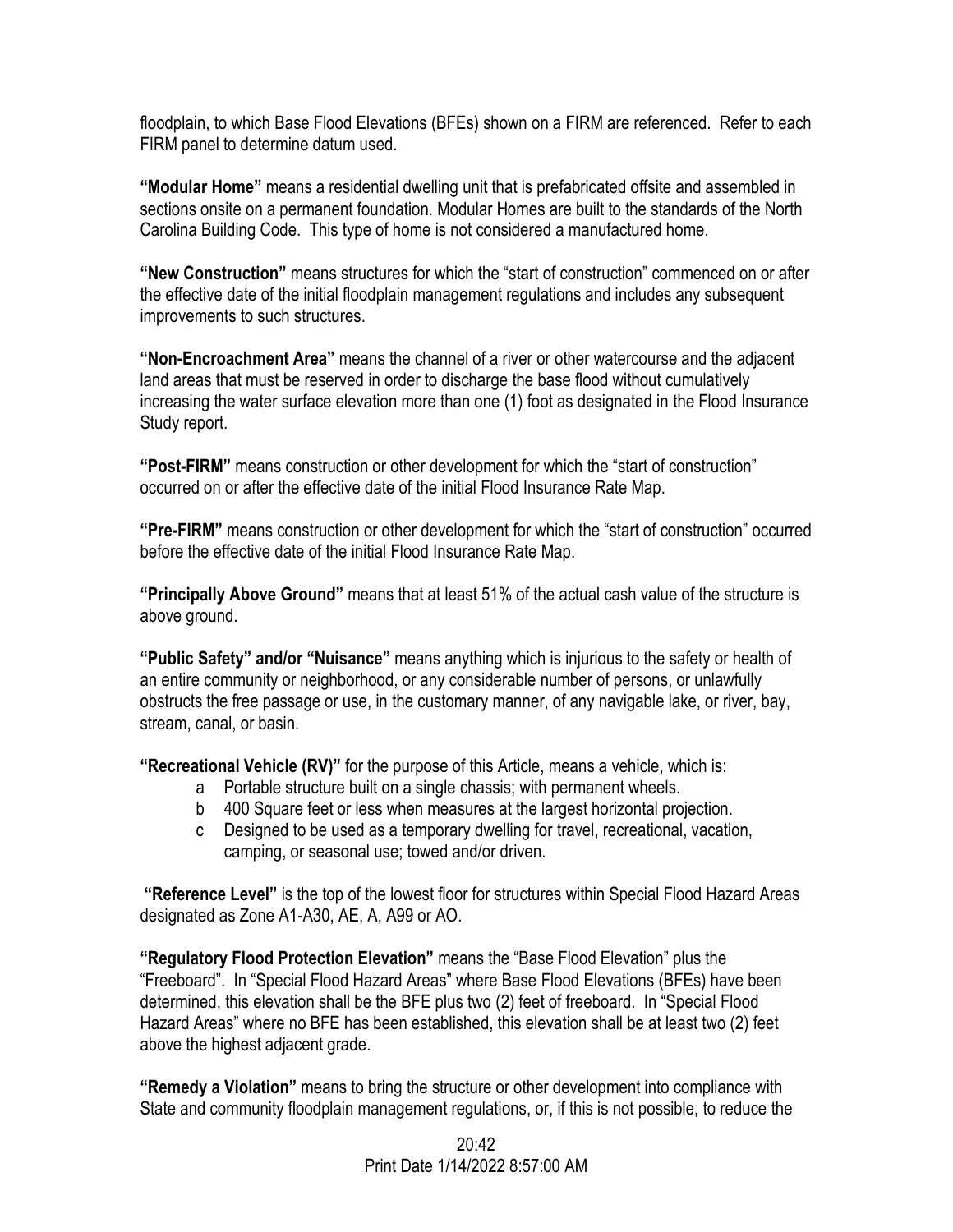impacts of its noncompliance. Ways that impacts may be reduced include protecting the structure or other affected development from flood damages, implementing the enforcement provisions of the Division, or otherwise deterring future similar violations, or reducing Federal financial exposure with regard to the structure or other development.

**"Riverine"** means relating to, formed by, or resembling a river (including tributaries), stream, brook, etc.

**"Salvage Yard"** means any non-residential property used for the storage, collection, and/or recycling of any type of equipment, and including but not limited to vehicles, appliances, and related machinery.

**"Solid Waste Disposal Facility"** means any facility involved in the disposal of solid waste, as defined in NCGS 130A-290(a)(35).

**"Solid Waste Disposal Site"** means, as defined in NCGS 130A-290(a)(36), any place at which solid wastes are disposed of by incineration, sanitary landfill, or any other method.

**"Special Flood Hazard Area (SFHA)"** means the land in the floodplain subject to a one percent (1%) or greater chance of being flooded in any given year, as determined in Sec. 20-187 of this Division.

**"Start of Construction"** includes substantial improvement, and means the date the building permit was issued, provided the actual start of construction, repair, reconstruction, rehabilitation, addition placement, or other improvement was within 180 days of the permit date. The actual start means either the first placement of permanent construction of a structure on a site, such as the pouring of slab or footings, the installation of piles, the construction of columns, or any work beyond the stage of excavation; or the placement of a manufactured home on a foundation. Permanent construction does not include land preparation, such as clearing, grading, and filling; nor does it include the installation of streets and/or walkways; nor does it include excavation for a basement, footings, piers, or foundations or the erection of temporary forms; nor does it include the installation on the property of accessory buildings, such as garages or sheds not occupied as dwelling units or not part of the main structure. For a substantial improvement, the actual start of construction means the first alteration of any wall, ceiling, floor, or other structural part of the building, whether or not that alteration affects the external dimensions of the building.

**"Structure"** means a walled and roofed building, a manufactured home, or a gas, liquid, or liquefied gas storage tank that is principally above ground.

**"Substantial Damage"** means damage of any origin sustained by a structure during any one-year period whereby the cost of restoring the structure to its before damaged condition would equal or exceed 50 percent of the market value of the structure before the damage occurred. See definition of "substantial improvement".

**"Substantial Improvement"** means any combination of repairs, reconstruction, rehabilitation, addition, or other improvement of a structure, taking place during any one-year period for which the cost equals or exceeds 50 percent of the market value of the structure before the "start of

> $20.43$ Print Date 1/14/2022 8:57:00 AM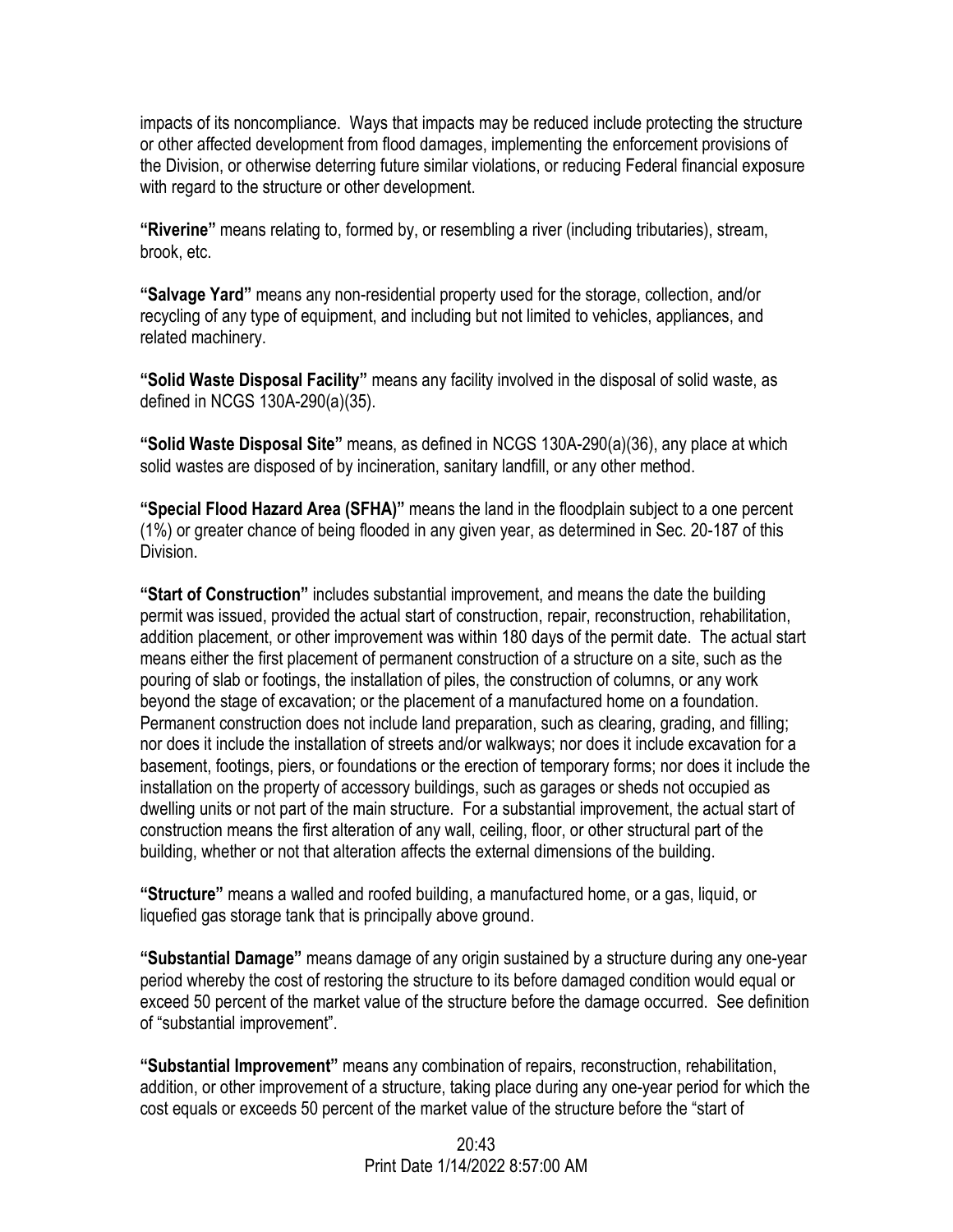construction" of the improvement. This term includes structures which have incurred "substantial damage", regardless of the actual repair work performed. The term does not, however, include either:

(a) any correction of existing violations of State or community health, sanitary, or safety code specifications which have been identified by the community code enforcement official and which are the minimum necessary to assure safe living conditions; or (b) any alteration of a historic structure, provided that the alteration will not preclude the

structure's continued designation as a historic structure.

**"Variance"** is a grant of relief from the requirements of this Division.

**"Violation"** means the failure of a structure or other development to be fully compliant with the community's floodplain management regulations. A structure or other development without the elevation certificate, other certifications, or other evidence of compliance required in this Division is presumed to be in violation until such time as that documentation is provided.

**"Water Surface Elevation (WSE)"** means the height, in relation to mean sea level, of floods of various magnitudes and frequencies in the floodplains of coastal or riverine areas.

**"Watercourse"** means a lake, river, creek, stream, wash, channel, or other topographic feature on or over which waters flow at least periodically. Watercourse includes specifically designated areas in which substantial flood damage may occur.

(Ord. 11-08-2007)

# **Sec. 20-186. Lands to Which This Division Applies.**

This Division shall apply to all Special Flood Hazard Areas within the jurisdiction Of Richmond County North Carolina and within the jurisdiction of any other community whose governing body agrees, by resolution, to such applicability.

# **Sec. 20-187. Basis for Establishing the Special Flood Hazard Areas.**

The Special Flood Hazard Areas are those identified under the Cooperating Technical State (CTS) agreement between the State of North Carolina and FEMA in its Flood Insurance Study (FIS) and its accompanying Flood Insurance Rate Maps (FIRM), for Richmond County, North Carolina dated, October 16, 2007, which are adopted by reference and declared to be a part of this Division.

The initial Flood Insurance Rate Maps are as follows for the jurisdictional areas at the initial date:

Richmond County, North Carolina, County Unincorporated Area, dated March 11, 1983; City of Hamlet, dated July 2, 1987; City of Rockingham, dated September 6, 1989

Development regulations adopted pursuant to this Chapter may reference or incorporate by reference flood insurance rate maps, watershed boundary maps, or other maps officially adopted or promulgated by State and federal agencies. For these maps a regulation text or zoning map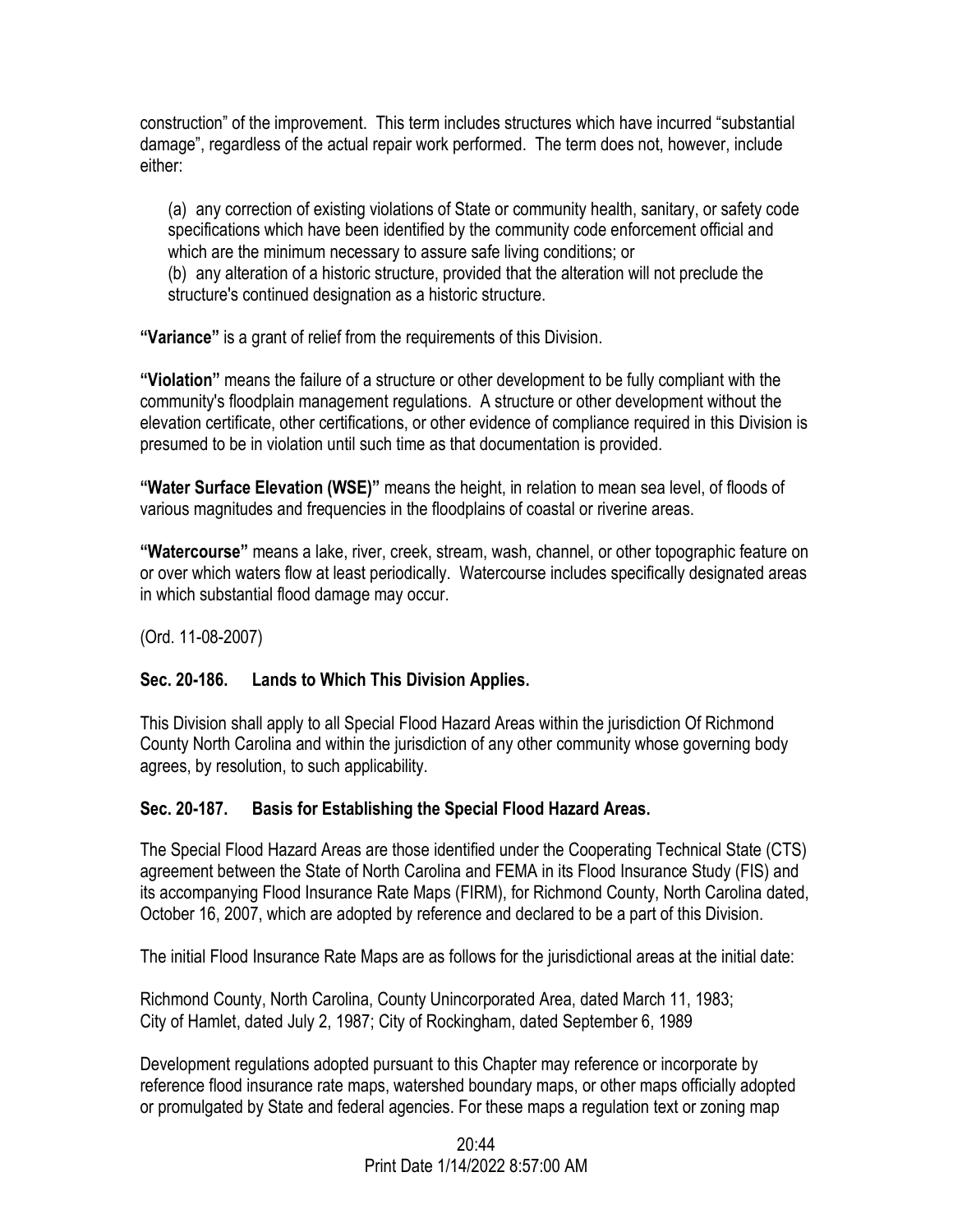may reference a specific officially adopted map or may incorporate by reference the most recent officially adopted version of such maps. When zoning district boundaries are based on these maps, the regulation may provide that the zoning district boundaries are automatically amended to remain consistent with changes in the officially promulgated State or federal maps, provided a copy of the currently effective version of any incorporated map shall be maintained for public inspection. G.S 160D-105

(Ord. 11-08-2007)

# **Sec. 20-187.1 Establishment of Floodplain Development Permit.**

A Floodplain Development Permit shall be required in conformance with the provisions of this Division prior to the commencement of any development activities within Special Flood Hazard Areas determined in accordance with the provisions of Sec.20-187 of this Chapter.

# **Sec. 20-188 Compliance**

No structure or land shall hereafter be located, extended, converted, altered, or developed in any way without full compliance with the terms of this Division and other applicable regulations.

# **Section20-189 Abrogation and Greater Restrictions.**

This Division is not intended to repeal, abrogate, or impair any existing easements, covenants, or deed restrictions. However, where this Division and another conflict or overlap, whichever imposes the more stringent restrictions shall prevail.

# **Sec. 20-190 Interpretation**

In the interpretation and application of this Division, all provisions shall be:

- (a) considered as minimum requirements;
- (b) liberally construed in favor of the governing body; and
- (c) deemed neither to limit nor repeal any other powers granted under State statutes.

# **Sec. 20-191 Warning and Disclaimer of Liability**

The degree of flood protection required by this Division is considered reasonable for regulatory purposes and is based on scientific and engineering consideration. Larger floods can and will occur. Actual flood heights may be increased by man-made or natural causes. This Division does not imply that land outside the Special Flood Hazard Areas or uses permitted within such areas will be free from flooding or flood damages. This Division shall not create liability on the part of Richmond County North Carolina or by any officer or employee thereof for any flood damages that result from reliance on this Division, or any administrative decision lawfully made hereunder.

# **Sec. 20-192. Penalties for Violation.**

Violations of this Division or failure to comply with any requirements, including violations of conditions and safeguards established in connections with grants of variances or special exception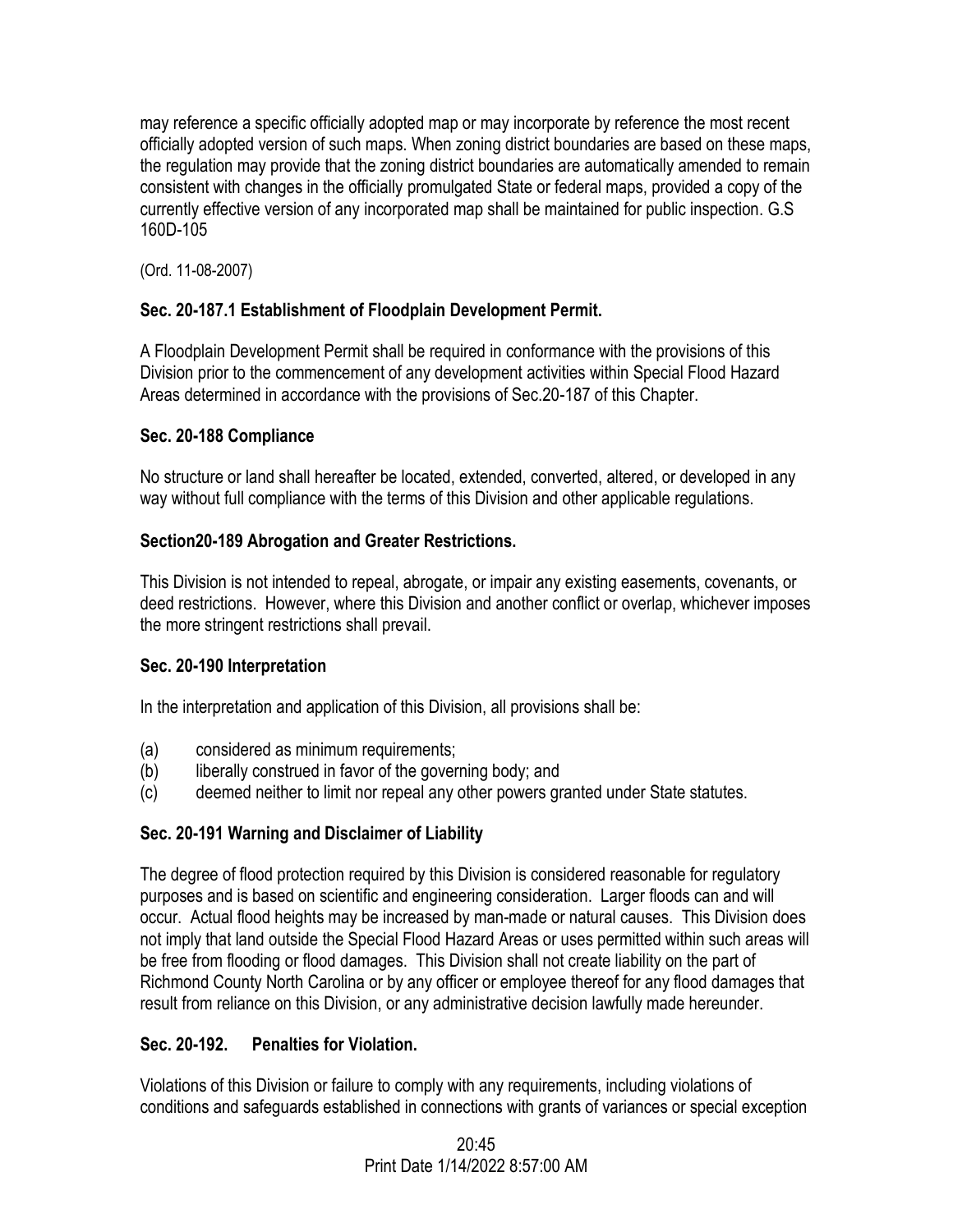shall be prosecuted under the terms found in Section 1-6 of this Code. Nothing herein contained shall prevent Richmond County from taking such other lawful action as is necessary to prevent or remedy any violation.

#### **Secs. 20-193--20-210. Reserved.**

# **Subdivision II. Administration**

## **Sec. 20-211 Designation of Floodplain Administrator.**

The Richmond County Planning Director and/or his/her designee hereinafter referred to as the "Floodplain Administrator", is hereby appointed to administer and implement the provisions of this Division.

#### **Section 20-212 Floodplain Development Application, Permit and Certification Requirements.**

- 1. Application for a Floodplain Development Permit shall be made to the Floodplain Administrator prior to any development activities located within Special Flood Hazard Areas. The following items shall be presented to the Floodplain Administrator to apply for a floodplain development permit:
- 2. A plot plan drawn to scale (of no less than 1" equals 200") shall include, but shall not be limited to, the following specific details of the proposed floodplain development:
- 3. The nature, location, dimensions, and elevations of the area of development/disturbance; existing and proposed structures, utility systems, grading/pavement areas, fill materials, storage areas, drainage facilities, and other development;
- 4. The boundary of the Special Flood Hazard Area as delineated on the FIRM or other flood map as determined in Sec. 20-187 of this Division, or a statement that the entire lot is within the Special Flood Hazard Area;
- 5. Flood zone(s) designation of the proposed development area as determined on the FIRM or other flood map as determined in Sec. 20-187 of this Division;
- 6. The boundary of the floodway(s) or non-encroachment area(s) as determined in Sec. 20-187 of this Division;
- 7. The Base Flood Elevation (BFE) where provided as set forth in Sec 20-187; Sec 20-213; or Sec 20-233 of this Division;
- 8. The old and new location of any watercourse that will be altered or relocated as a result of proposed development;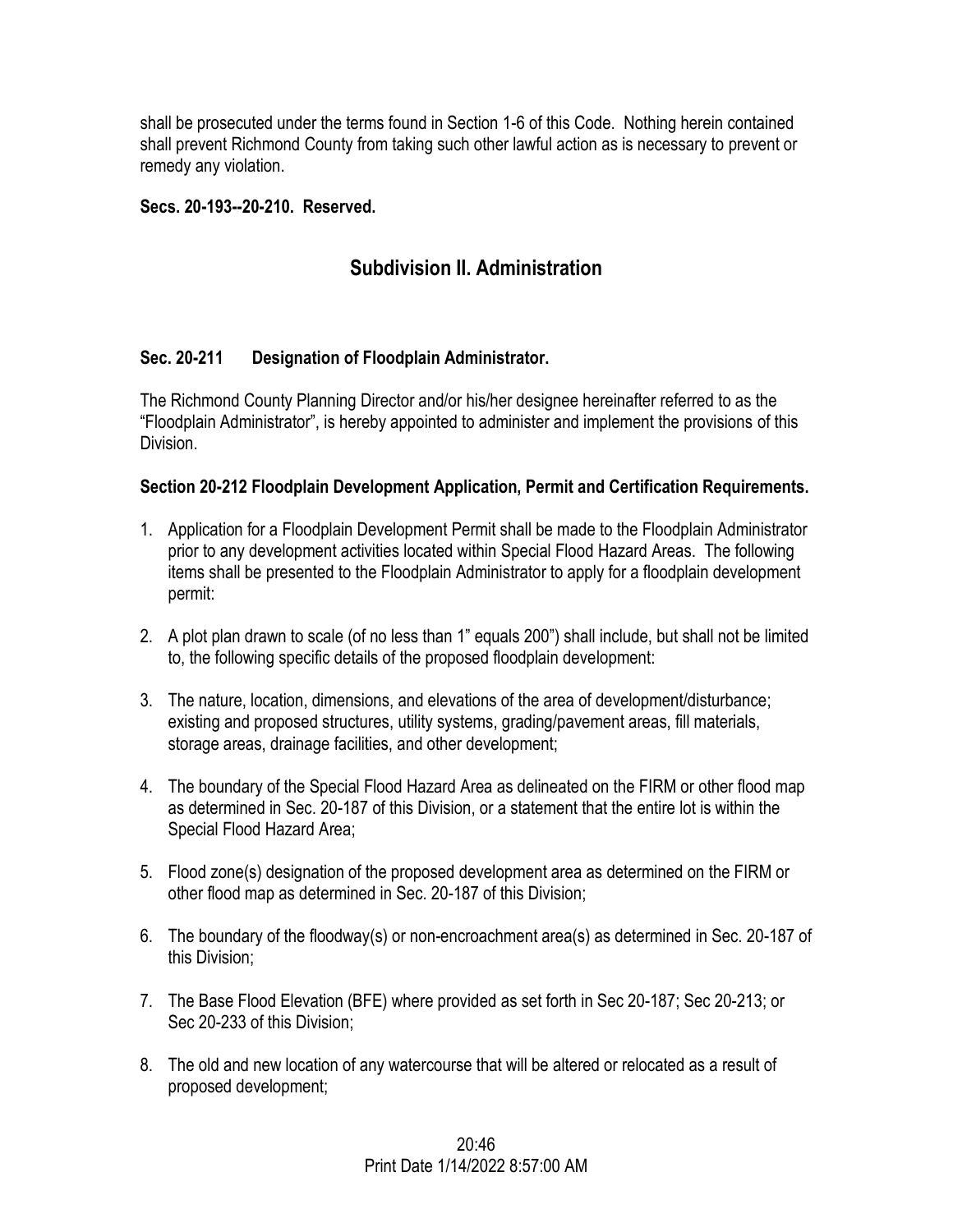- 9. Proposed elevation, and method thereof, of all development within a Special Flood Hazard Area including but not limited to:
- 10. Elevation in relation to mean sea level of the proposed reference level (including basement) of all structures;
- 11. Elevation in relation to mean sea level to which any non-residential structure in Zone AE, A or AO will be flood-proofed; and
- 12. Elevation in relation to mean sea level to which any proposed utility systems will be elevated or floodproofed;
- 13. If flood proofing, a Flood proofing Certificate (FEMA Form 81-65) with supporting data and an operational plan that includes, but is not limited to, installation, exercise, and maintenance of flood proofing measures.
- 14. A Foundation Plan, drawn to scale, which shall include details of the proposed foundation system to ensure all provisions of this Division are met. These details include but are not limited to:
- 15. The proposed method of elevation, if applicable (i.e., fill, solid foundation perimeter wall, solid backfilled foundation, open foundation on columns/posts/piers/piles/shear walls);
- 16. Openings to facilitate automatic equalization of hydrostatic flood forces on walls in accordance with Sec 20-232(4)(c) of this Division when solid foundation perimeter walls are used in Zones A, AO, AE, and A1-30;
- 17. Usage details of any enclosed areas below the lowest floor.
- 18. Plans and/or details for the protection of public utilities and facilities such as sewer, gas, electrical, and water systems to be located and constructed to minimize flood damage;
- 19. Certification that all other Local, State, and Federal permits required prior to floodplain development permit issuance have been received.
- 20. Documentation for placement of Recreational Vehicles and/or Temporary Structures, when applicable, to ensure that the provisions of Sec. 20-232(6) and (7) of this Division are met.
- 21. A description of proposed watercourse alteration or relocation, when applicable, including an engineering report on the effects of the proposed project on the flood-carrying capacity of the watercourse and the effects to properties located both upstream and downstream; and a map (if not shown on plot plan) showing the location of the proposed watercourse alteration or relocation.

The Floodplain Development Permit shall include, but not be limited to:

1. A description of the development to be permitted under the floodplain development permit.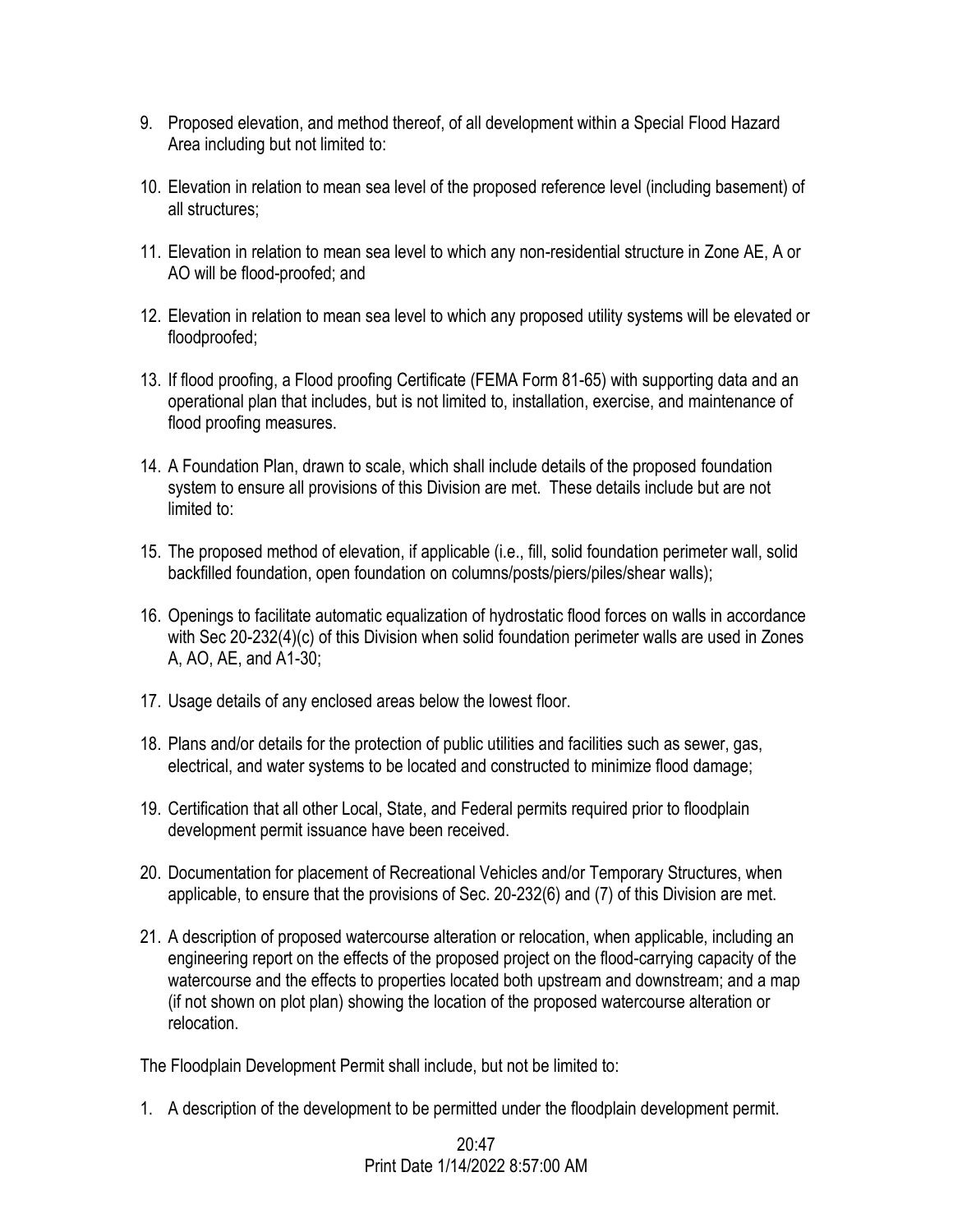- 2. The Special Flood Hazard Area determination for the proposed development in accordance with available data specified in Sec. 20-187 of this Division.
- 3. The regulatory flood protection elevation required for the reference level and all attendant utilities.
- 4. The regulatory flood protection elevation required for the protection of all public utilities.
- 5. All certification submittal requirements with timelines.
- 6. A statement that no fill material or other development shall encroach into the floodway or nonencroachment area of any watercourse, as applicable.
- 7. The flood openings requirements, if in Zones A, AO, AE, or A1-30.
- 8. Limitations of below BFE enclosure uses (if applicable). (i.e., parking, building access and limited storage only).

Certification Requirements.

(a) Elevation Certificates

An Elevation Certificate (FEMA Form 81-31) is required after the reference level is established. Within seven (7) calendar days of establishment of the reference level elevation, it shall be the duty of the permit holder to submit to the Floodplain Administrator a certification of the elevation of the reference level, in relation to mean sea level. Any work done within the seven (7) day calendar period and prior to submission of the certification shall be at the permit holder's risk. The Floodplain Administrator shall review the certificate data submitted. The permit holder immediately and prior to further work being permitted to proceed shall correct deficiencies detected by such review. Failure to submit the certification or failure to make required corrections shall be cause to issue a stop-work order for the project.

A final as-built Elevation Certificate (FEMA Form 81-31) is required after construction is completed and prior to Certificate of Compliance/Occupancy issuance. It shall be the duty of the permit holder to submit to the Floodplain Administrator a certification of final as-built construction of the elevation of the reference level and all attendant utilities. The Floodplain Administrator shall review the certificate data submitted. Deficiencies detected by such review shall be corrected by the permit holder immediately and prior to Certificate of Compliance/Occupancy issuance. In some instances, another certification may be required to certify corrected as-built construction. Failure to submit the certification or failure to make required corrections shall be cause to withhold the issuance of a Certificate of Compliance/Occupancy.

(b) Floodproofing Certificate

If non-residential floodproofing is used to meet the regulatory flood protection elevation requirements, a Floodproofing Certificate (FEMA Form 81-65), with supporting data, an operational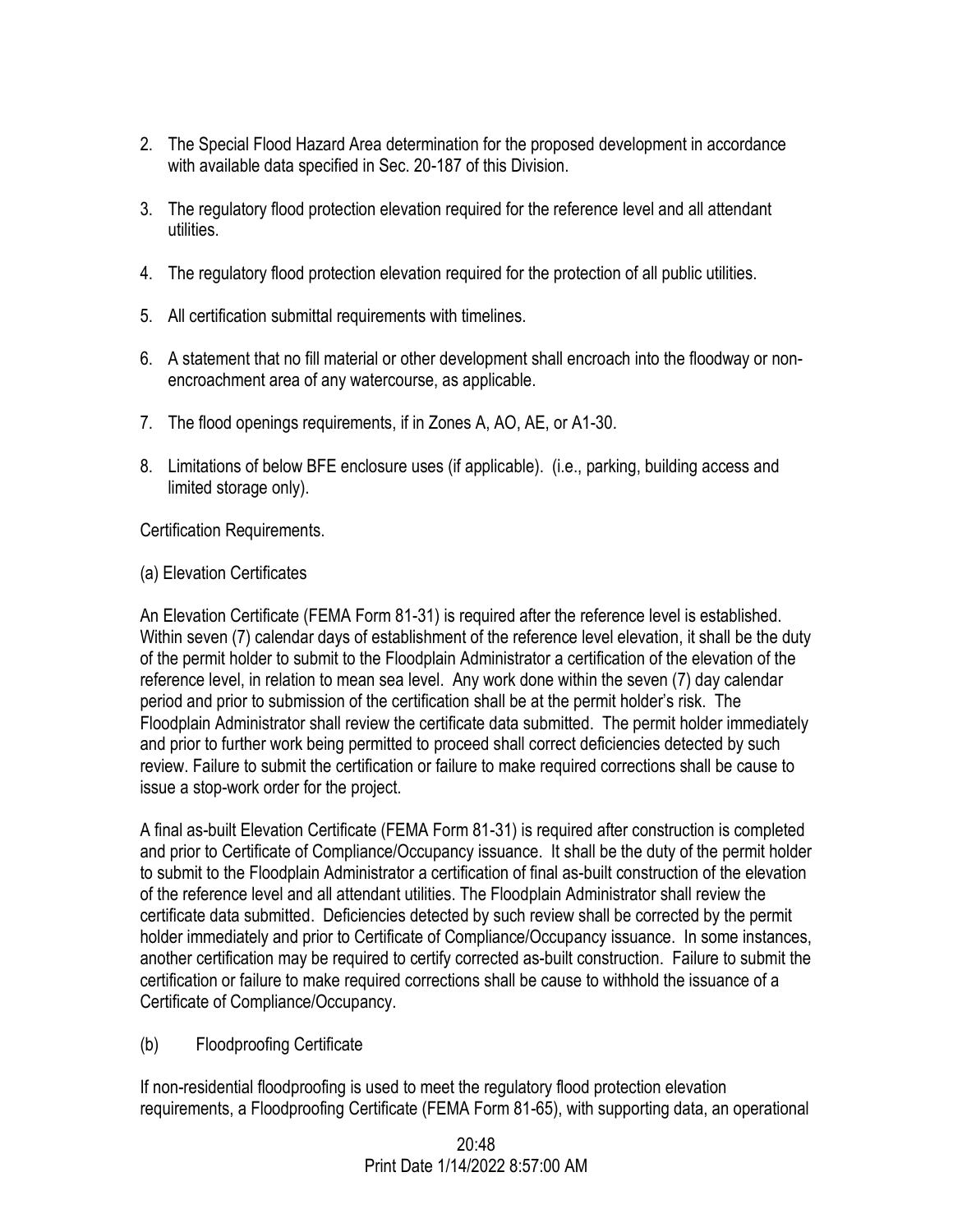plan, and an inspection and maintenance plan are required prior to the actual start of any new construction. It shall be the duty of the permit holder to submit to the Floodplain Administrator a certification of the floodproofed design elevation of the reference level and all attendant utilities, in relation to mean sea level. Floodproofing certification shall be prepared by or under the direct supervision of a professional engineer or architect and certified by same. The Floodplain Administrator shall review the certificate data, the operational plan, and the inspection and maintenance plan. The applicant prior to permit approval shall correct deficiencies detected by such review. Failure to submit the certification or failure to make required corrections shall be cause to deny a floodplain development permit. Failure to construct in accordance with the certified design shall be cause to withhold the issuance of a Certificate of Compliance/Occupancy.

(c) If a manufactured home is placed within Zone A, AO, AE, or A1-30 and the elevation of the chassis is more than 36 inches in height above grade, an engineered foundation certification is required in accordance with the provisions of Sec. 20-232(3)(b) of this Division.

(d) If a watercourse is to be altered or relocated, a description of the extent of watercourse alteration or relocation; a professional engineer's certified report on the effects of the proposed project on the flood-carrying capacity of the watercourse and the effects to properties located both upstream and downstream; and a map showing the location of the proposed watercourse alteration or relocation shall all be submitted by the permit applicant prior to issuance of a floodplain development permit.

(e) Certification Exemptions. The following structures, if located within Zone A, AO, AE, or A1-30, are exempt from the elevation/floodproofing certification requirements specified in items (a) and (b) of this subsection:

- (i) Recreational Vehicles meeting requirements of Sec. 20-232(6)(a) of this Division;
- (ii) Temporary Structures meeting requirements of Sec20-232 (7) of this Division; and
- 5. Accessory Structures less than 150 square feet meeting requirements of Sec20.232 (8) of this Division.

## **Sec. 20-213 Duties and Responsibilities of The Floodplain Administrator.**

- 1. The Floodplain Administrator shall perform, but not be limited to, the following duties:
- 2. Review all floodplain development applications and issue permits for all proposed development within Special Flood Hazard Areas to assure that the requirements of this Division have been satisfied.
- 3. Review all proposed development within Special Flood Hazard Areas to assure that all necessary Local, State, and Federal permits have been received.
- 4. Notify adjacent communities and the North Carolina Department of Crime Control and Public Safety, Division of Emergency Management, State Coordinator for the National Flood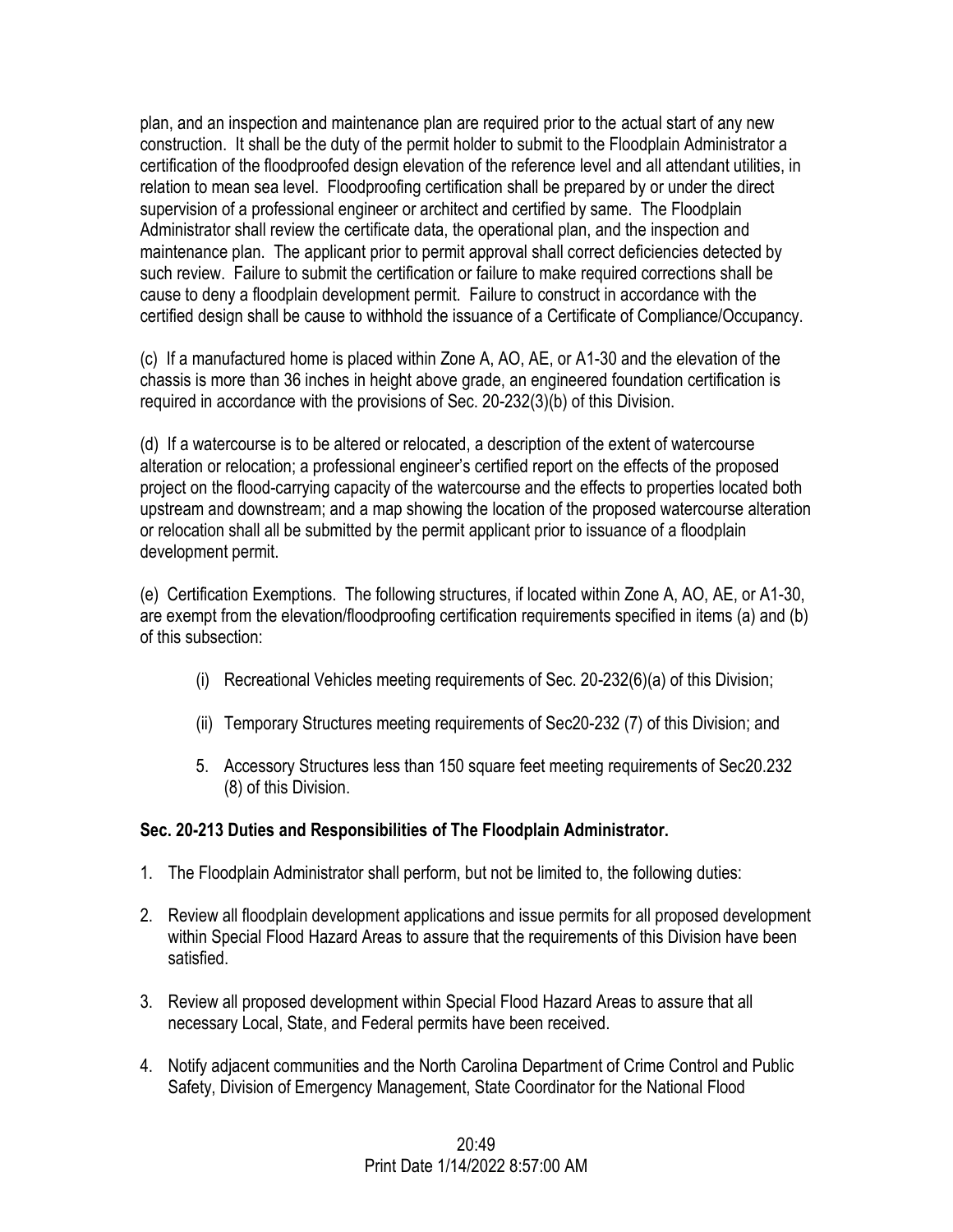Insurance Program prior to any alteration or relocation of a watercourse and submit evidence of such notification to the Federal Emergency Management Agency (FEMA).

- 5. Assure that maintenance is provided within the altered or relocated portion of said watercourse so that the flood-carrying capacity is maintained.
- 6. Prevent encroachments into floodways and non-encroachment areas unless the certification and flood hazard reduction provisions of Sec20-235 of this Division are met.
- 7. Obtain actual elevation (in relation to mean sea level) of the reference level (including basement) and all attendant utilities of all new and substantially improved structures, in accordance with Sec. 20-212 (3) of this Division.
- 8. Obtain actual elevation (in relation to mean sea level) to which all new and substantially improved structures and utilities have been floodproofed, in accordance with the provisions of Sec. 20-212(3) of this Division.
- 9. Obtain actual elevation (in relation to mean sea level) of all public utilities in accordance with the provisions of Sec.20-212(3) of this Division.
- 10. When floodproofing is utilized for a particular structure, obtain certifications from a registered professional engineer or architect in accordance with the provisions of Sec. 20-212(3) and Sec. 20-232 (2) of this Division.
- 11. Where interpretation is needed as to the exact location of boundaries of the Special Flood Hazard Areas, floodways, or non-encroachment areas (for example, where there appears to be a conflict between a mapped boundary and actual field conditions), make the necessary interpretation. The person contesting the location of the boundary shall be given a reasonable opportunity to appeal the interpretation as provided in this Division.
- 12. When Base Flood Elevation (BFE) data has not been provided in accordance with Sec. 20-187 of this Division, obtain, review, and reasonably utilize any Base Flood Elevation (BFE) data, along with floodway data or non-encroachment area data available from a Federal, State, or other source, including data developed pursuant to Sec. 20-233(2)(b), in order to administer the provisions of this Division.
- 13. When Base Flood Elevation (BFE) data is provided but no floodway or non-encroachment area data has been provided in accordance with Sec. 20-187 B of this Division, obtain, review, and reasonably utilize any floodway data or non-encroachment area data available from a Federal, State, or other source in order to administer the provisions of this Division.
- 14. When the lowest floor and the lowest adjacent grade of a structure or the lowest ground elevation of a parcel in a Special Flood Hazard Area is above the Base Flood Elevation, advise the property owner of the option to apply for a Letter of Map Amendment (LOMA) from FEMA. Maintain a copy of the Letter of Map Amendment (LOMA) issued by FEMA in the floodplain development permit file.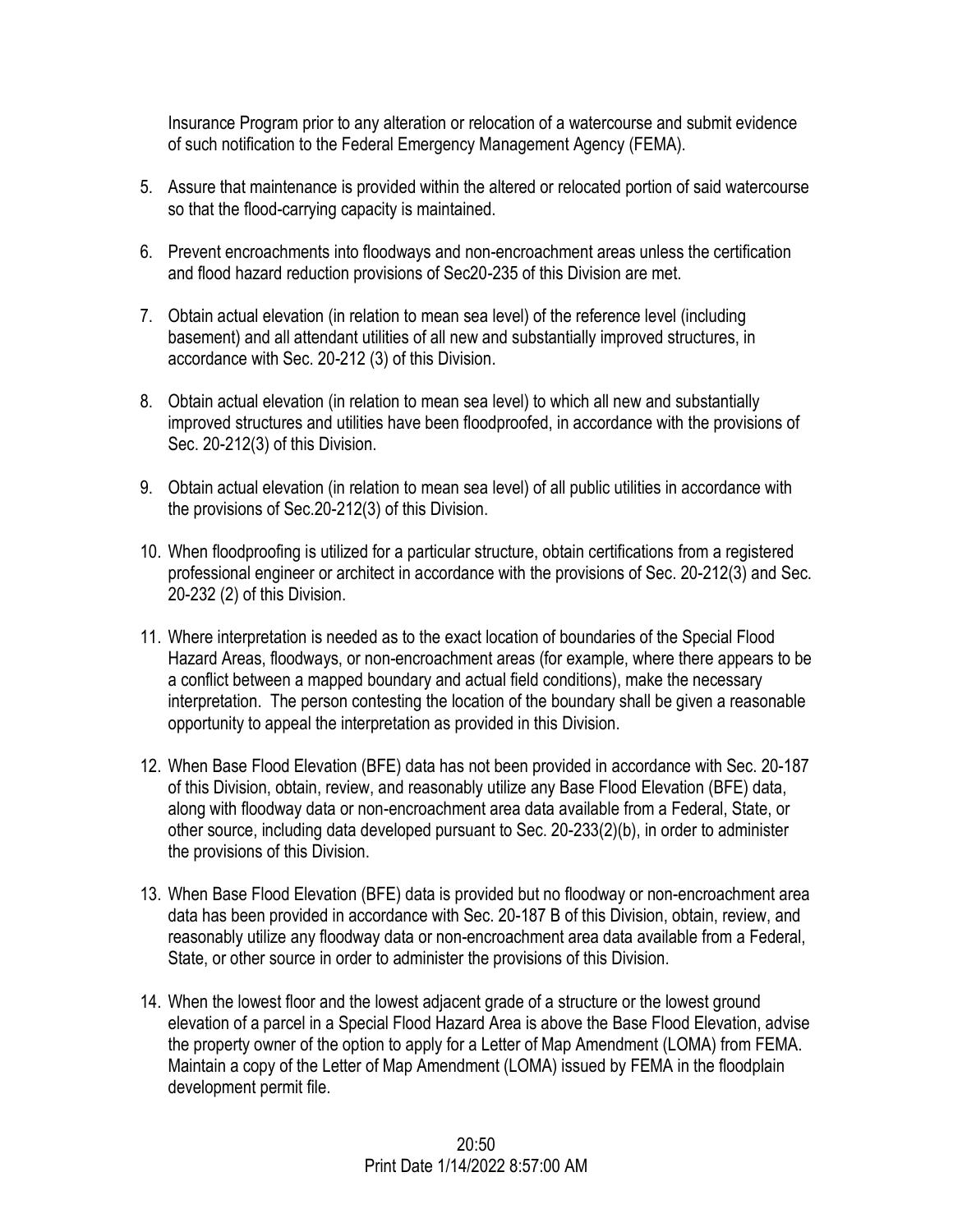- 15. Permanently maintain all records that pertain to the administration of this Division and make these records available for public inspection, recognizing that such information may be subject to the Privacy Act of 1974, as amended.
- 16. Make on-site inspections of work in progress. As the work pursuant to a floodplain development permit progresses, the floodplain administrator shall make as many inspections of the work as may be necessary to ensure that the work is being done according to the provisions of the local Division and the terms of the permit. In exercising this power, the floodplain administrator has a right, upon presentation of proper credentials, to enter on any premises within the jurisdiction of the community at any reasonable hour for the purposes of inspection or other enforcement action.
- 17. Issue stop-work orders as required. Whenever a building or part thereof is being constructed, reconstructed, altered, or repaired in violation of this Division, the Floodplain Administrator may order the work to be immediately stopped. The stop-work order shall be in writing and directed to the person doing or in charge of the work. The stop-work order shall state the specific work to be stopped, the specific reason(s) for the stoppage, and the condition(s) under which the work may be resumed. Violation of a stop-work order constitutes a misdemeanor.
- 18. Revoke floodplain development permits as required. The Floodplain Administrator may revoke and require the return of the floodplain development permit by notifying the permit holder in writing stating the reason(s) for the revocation. Permits shall be revoked for any substantial departure from the approved application, plans, and specifications; for refusal or failure to comply with the requirements of State or local laws; or for false statements or misrepresentations made in securing the permit. Any floodplain development permit mistakenly issued in violation of an applicable State or local law may also be revoked.
- 19. Make periodic inspections throughout the special flood hazard areas within the jurisdiction of the community. The Floodplain Administrator and each member of his or her inspections department shall have a right, upon presentation of proper credentials, to enter on any premises within the territorial jurisdiction of the department at any reasonable hour for the purposes of inspection or other enforcement action.
- 20. Follow through with corrective procedures of Sec. 20-214 of this Division.
- 21. Review, provide input, and make recommendations for variance requests.
- 22. Maintain a current map repository to include, but not limited to, the FIS Report, FIRM and other official flood maps and studies adopted in accordance with Sec. 20-187 of this Division, including any revisions thereto including Letters of Map Change, issued by FEMA. Notify State and FEMA of mapping needs.
- 23. Coordinate revisions to FIS reports and FIRMs, including Letters of Map Revision Based on Fill (LOMR-F) and Letters of Map Revision (LOMR).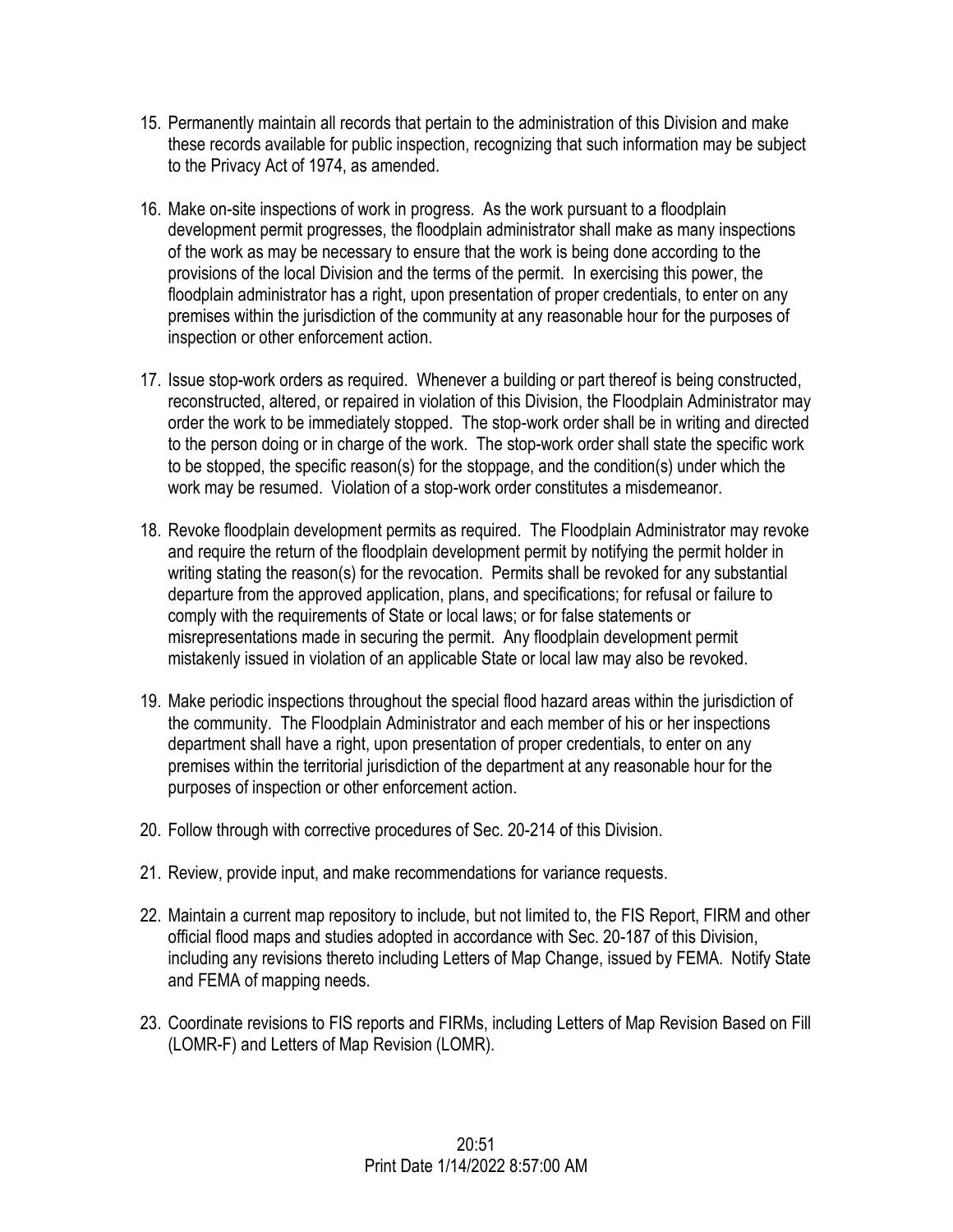## **Sec. 20-214. Corrective Procedures.**

- 1) Violations to be Corrected: When the Floodplain Administrator finds violations of applicable State and local laws, it shall be his or her duty to notify the owner or occupant of the building of the violation. The owner or occupant shall immediately remedy each of the violations of law cited in such notification.
- 2) Actions in Event of Failure to Take Corrective Action: If the owner of a building or property shall fail to take prompt corrective action, the Floodplain Administrator shall give the owner written notice, by certified or registered mail to the owner's last known address or by personal service, stating:
	- a. That the building or property is in violation of the floodplain management regulations;
	- b. That a hearing will be held before the floodplain administrator at a designated place and time, not later than ten (10) days after the date of the notice, at which time the owner shall be entitled to be heard in person or by counsel and to present arguments and evidence pertaining to the matter; and
	- c. That following the hearing, the Floodplain Administrator may issue an order to alter, vacate, or demolish the building; or to remove fill as applicable.
- 3. Order to Take Corrective Action: If, upon a hearing held pursuant to the notice prescribed above, the Floodplain Administrator shall find that the building or development is in violation of this Division, he/she shall issue an order in writing to the owner, requiring the owner to remedy the violation within a specified time period, not less than sixty (60) calendar days, nor more than One-hundred-eighty 180 calendar days. Where the Floodplain Administrator finds that there is imminent danger to life or other property, they may order that corrective action be taken in such lesser period as may be feasible.
- 4. Appeal: Any owner who has received an order to take corrective action may appeal the order to the local elected governing body by giving notice of appeal in writing to the Floodplain Administrator and the clerk within ten (10) days following issuance of the final order. In the absence of an appeal, the order of the Floodplain Administrator shall be final. The local governing body shall hear an appeal within a reasonable time and may affirm, modify, and affirm, or revoke the order.
- 5. Failure to Comply with Order: If the owner of a building or property fails to comply with an order to take corrective action for which no appeal has been made or fails to comply with an order of the governing body following an appeal, the owner shall be guilty of a misdemeanor and shall be punished at the discretion of the court.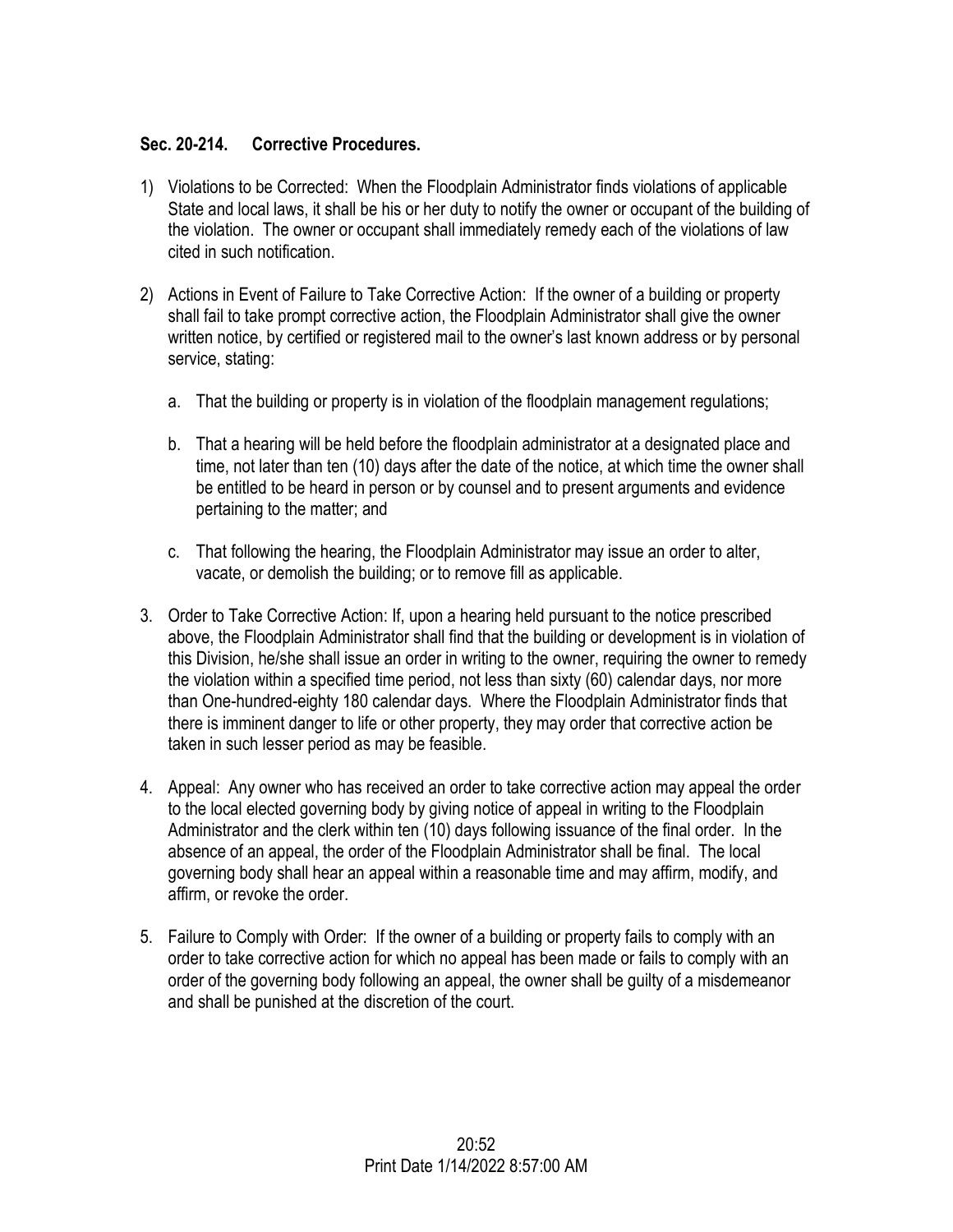#### **Sec. 20-215 Variance Procedures**

- 1. The Richmond County Planning and Zoning Board of Adjustment as established by Richmond County in Chapter 20, Article II of this Code, hereinafter referred to as the "appeal board", shall hear and decide requests for variances from the requirements of this Division.
- 2. Any person aggrieved by the decision of the appeal board may appeal such decision to the Court, as provided in Chapter 7A of the North Carolina General Statutes.
- 3. Variances may be issued for:
	- a. The repair or rehabilitation of historic structures upon the determination that the proposed repair or rehabilitation will not preclude the structure's continued designation as a historic structure and that the variance is the minimum necessary to preserve the historic character and design of the structure.
	- b. Functionally dependent facilities if determined to meet the definition as stated in Sec. 20- 185 of this Division, provided provisions of Sec 20-215(9)(b), (c), and (e) of this Division have been satisfied, and such facilities are protected by methods that minimize flood damages during the base flood and create no additional threats to public safety.
	- c. Any other type of development provided it meets the requirements of this Section.
	- d.In passing upon variances, the appeal board shall consider all technical evaluations, all relevant factors, all standards specified in other sections of this Division, and:
- 4. The danger that materials may be swept onto other lands to the injury of others;
	- a. The danger to life and property due to flooding or erosion damage;
	- b. The susceptibility of the proposed facility and its contents to flood damage and the effect of such damage on the individual owner;
	- c. The importance of the services provided by the proposed facility to the community;
	- d. The necessity to the facility of a waterfront location as defined under Sec. 20-185 of this Division as a functionally dependent facility, where applicable;
	- e. The availability of alternative locations, not subject to flooding or erosion damage, for the proposed use;
	- f. The compatibility of the proposed use with existing and anticipated development;
	- g. The relationship of the proposed use to the comprehensive plan and floodplain management program for that area;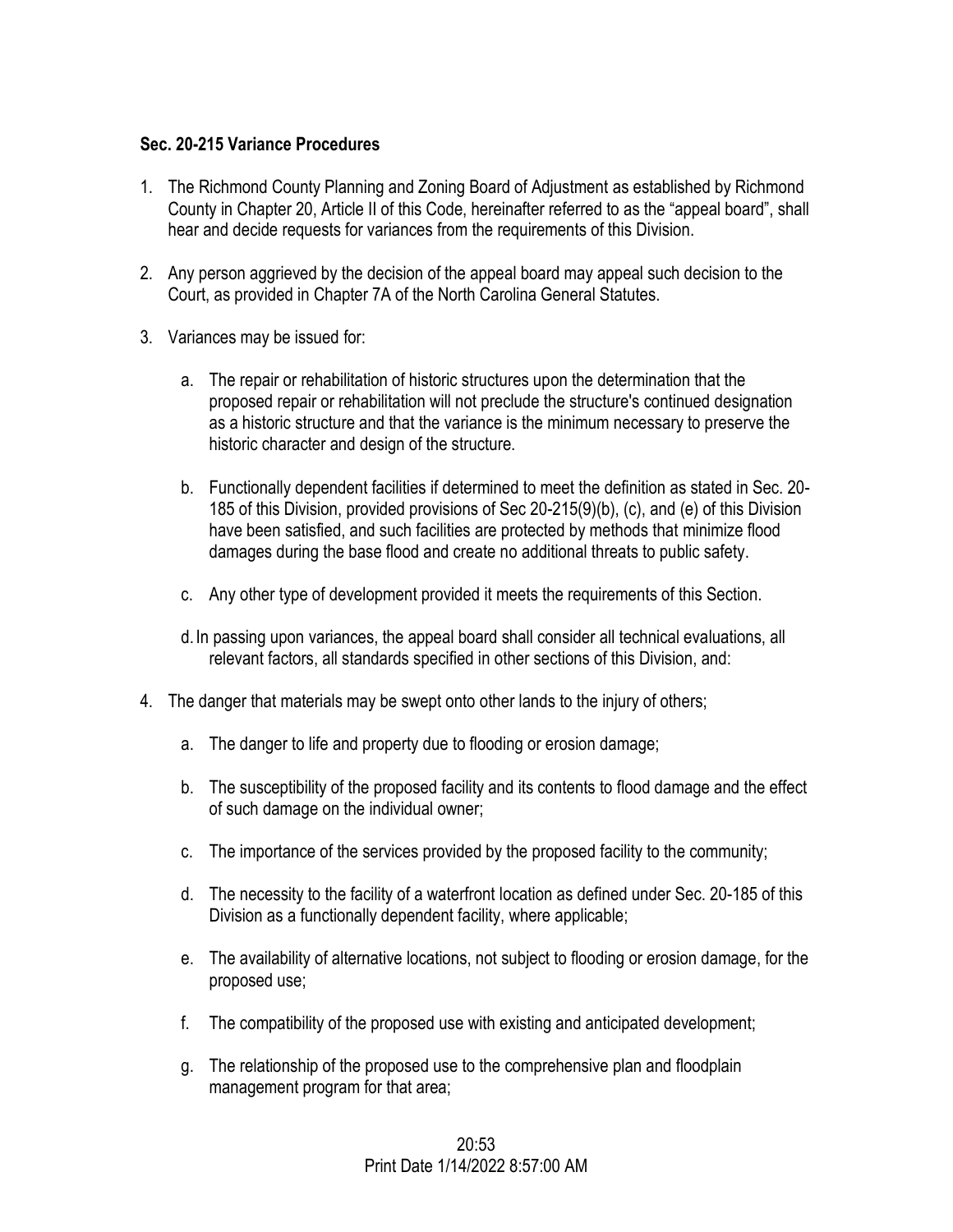- h. The safety of access to the property in times of flood for ordinary and emergency vehicles;
- i. The expected heights, velocity, duration, rate of rise, and sediment transport of the floodwaters and the effects of wave action, if applicable, expected at the site; and
- j. The costs of providing governmental services during and after flood conditions including maintenance and repair of public utilities and facilities such as sewer, gas, electrical and water systems, and streets and bridges.
- 5. A written report addressing each of the above factors shall be submitted with the application for a variance.
- 6. Upon consideration of the factors listed above and the purposes of this Division, the appeal board may attach such conditions to the granting of variances as it deems necessary to further the purposes and objectives of this Division**.**
- 7. Any applicant to whom a variance is granted shall be given written notice specifying the difference between the Base Flood Elevation (BFE) and the elevation to which the structure is to be built and that such construction below the Base Flood Elevation increases risks to life and property, and that the issuance of a variance to construct a structure below the Base Flood Elevation will result in increased premium rates for flood insurance up to \$25 per \$100 of insurance coverage. Such notification shall be maintained with a record of all variance actions, including justification for their issuance.
- 8. The Floodplain Administrator shall maintain the records of all appeal actions and report any variances to the Federal Emergency Management Agency and the State of North Carolina upon request.
- 9. Conditions for Variances:
	- a. Variances shall not be issued when the variance will make the structure in violation of other Federal, State, or local laws, regulations, or ordinances.
	- b. Variances shall not be issued within any designated floodway or non-encroachment area if the variance would result in any increase in flood levels during the base flood discharge.
	- c. Variances shall only be issued upon a determination that the variance is the minimum necessary, considering the flood hazard, to afford relief.
	- d. Variances shall only be issued prior to development permit approval.
	- e. Variances shall only be issued upon:
		- i. A showing of good and sufficient cause;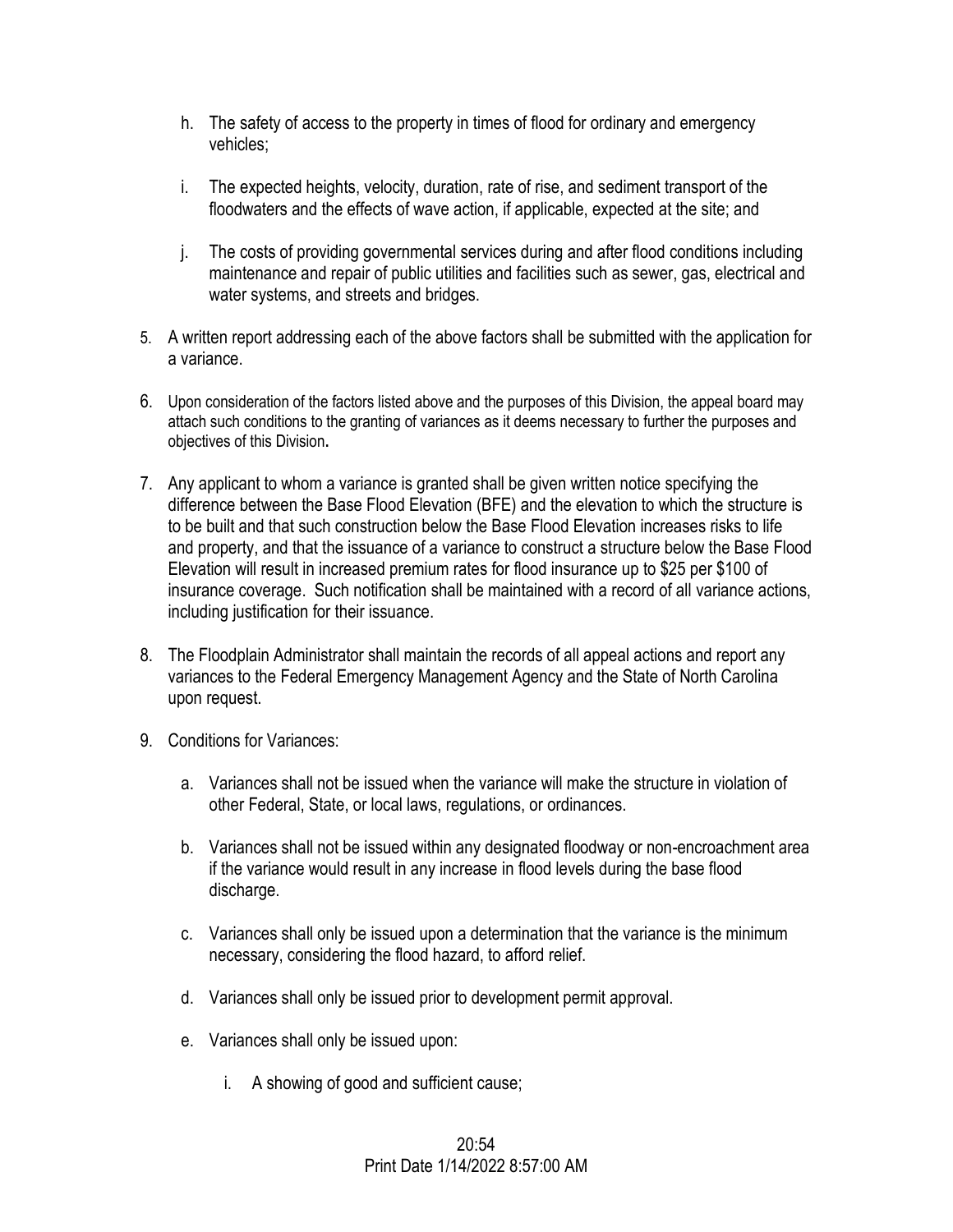- ii. A determination that failure to grant the variance would result in exceptional hardship; and
- iii. A determination that the granting of a variance will not result in increased flood heights, additional threats to public safety, or extraordinary public expense, create nuisance, cause fraud on or victimization of the public, or conflict with existing local laws or ordinances.
- 10. A variance may be issued for solid waste disposal facilities or sites, hazardous waste management facilities, salvage yards, and chemical storage facilities that are located in Special Flood Hazard Areas provided that all of the following conditions are met.
	- a. The use serves a critical need in the community.
	- b. No feasible location exists for the use outside the Special Flood Hazard Area.
	- c. The reference level of any structure is elevated or floodproofed to at least the regulatory flood protection elevation.
	- d. The use complies with all other applicable Federal, State, and local laws.
	- e. Richmond County has notified the Secretary of the North Carolina Department of Crime Control and Public Safety of its intention to grant a variance at least thirty (30) calendar days prior to granting the variance.

## **Secs. 20-216--20-230. Reserved.**

# **Subdivision III. Provisions for Flood Hazard Reduction**

#### **Sec. 20-231 General Standards**

In all Special Flood Hazard Areas the following provisions are required:

- 1. All new construction and substantial improvements shall be designed (or modified) and adequately anchored to prevent flotation, collapse, and lateral movement of the structure.
- 2. All new construction and substantial improvements shall be constructed with materials and utility equipment resistant to flood damage.
- 3. All new construction and substantial improvements shall be constructed by methods and practices that minimize flood damages.
- 4. Electrical, heating, ventilation, plumbing, air conditioning equipment, and other service facilities shall be designed and/or located so as to prevent water from entering or accumulating within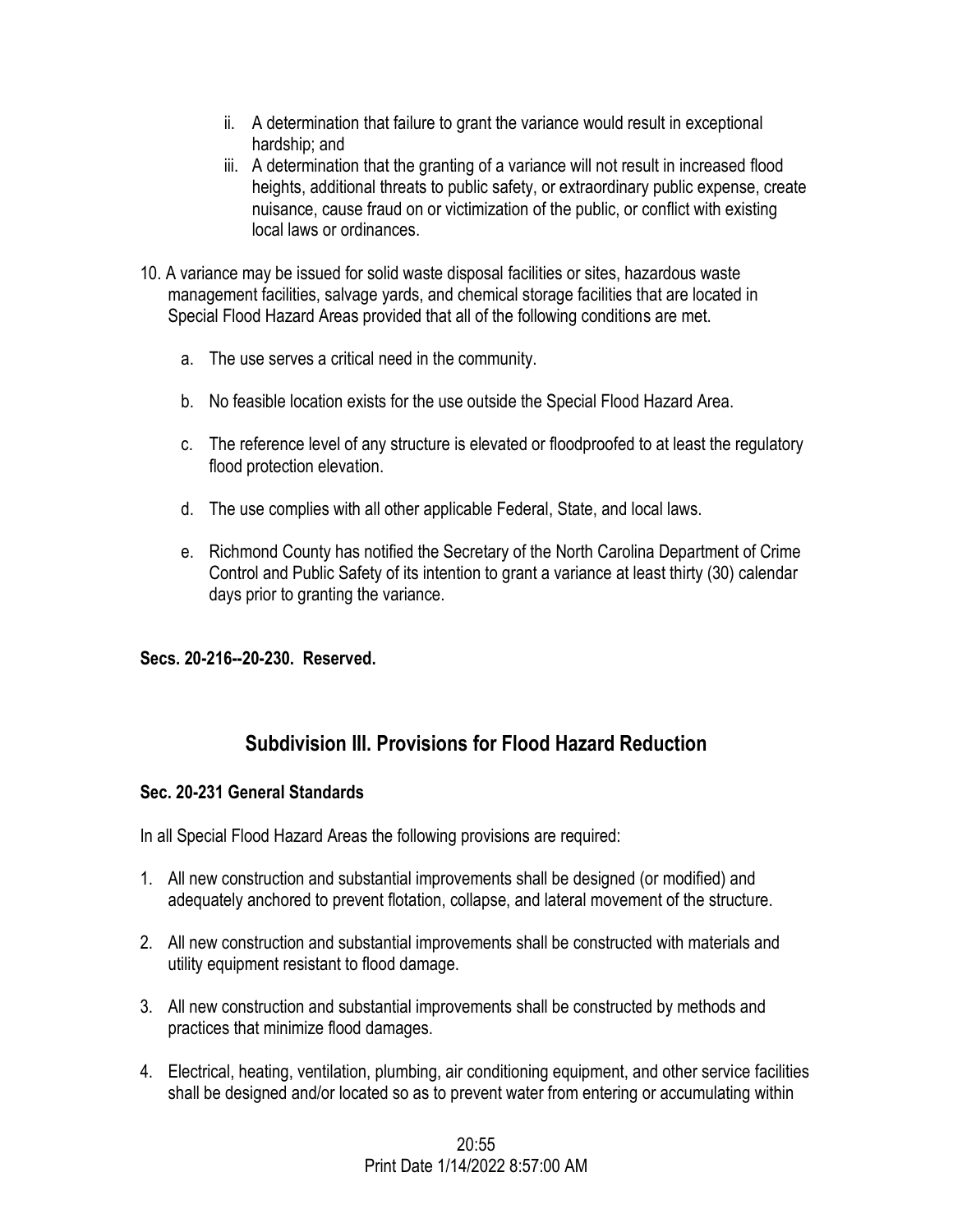the components during conditions of flooding to the Regulatory Flood Protection Elevation. These include, but are not limited to, HVAC equipment, water softener units, bath/kitchen fixtures, ductwork, electric/gas meter panels/boxes, utility/cable boxes, hot water heaters, and electric outlets/switches.

- 5. All new and replacement water supply systems shall be designed to minimize or eliminate infiltration of floodwaters into the system.
- 6. New and replacement sanitary sewage systems shall be designed to minimize or eliminate infiltration of floodwaters into the systems and discharges from the systems into flood waters.
- 7. On-site waste disposal systems shall be located and constructed to avoid impairment to them or contamination from them during flooding.
- 8. Any alteration, repair, reconstruction, or improvements to a structure, which is in compliance with the provisions of this Division, shall meet the requirements of "new construction" as contained in this Division.
- 9. Nothing in this Division shall prevent the repair, reconstruction, or replacement of a building or structure existing on the effective date of this Division and located totally or partially within the floodway, non-encroachment area, or stream setback, provided there is no additional encroachment below the regulatory flood protection elevation in the floodway, nonencroachment area, or stream setback, and provided that such repair, reconstruction, or replacement meets all of the other requirements of this Division.
- 10. New solid waste disposal facilities and sites, hazardous waste management facilities, salvage yards, and chemical storage facilities shall not be permitted, except by variance as specified in Sec. 20-215(10) of this Division. A structure or tank for chemical or fuel storage incidental to an allowed use or to the operation of a water treatment plant or wastewater treatment facility may be located in a Special Flood Hazard Area only if the structure or tank is either elevated or floodproofed to at least the regulatory flood protection elevation and certified in accordance with the provisions of Sec 20-212(3) of this Division.
- 11. All subdivision proposals and other development proposals shall be consistent with the need to minimize flood damage.
- 12. All subdivision proposals and other development proposals shall have public utilities and facilities such as sewer, gas, electrical, and water systems located and constructed to minimize flood damage.
- 13. All subdivision proposals and other development proposals shall have adequate drainage provided to reduce exposure to flood hazards.
- 14. All subdivision proposals and other development proposals shall have received all necessary permits from those governmental agencies for which approval is required by Federal or State law, including Section 404 of the Federal Water Pollution Control Act Amendments of 1972, 33 U.S.C. 1334.

## 20:56 Print Date 1/14/2022 8:57:00 AM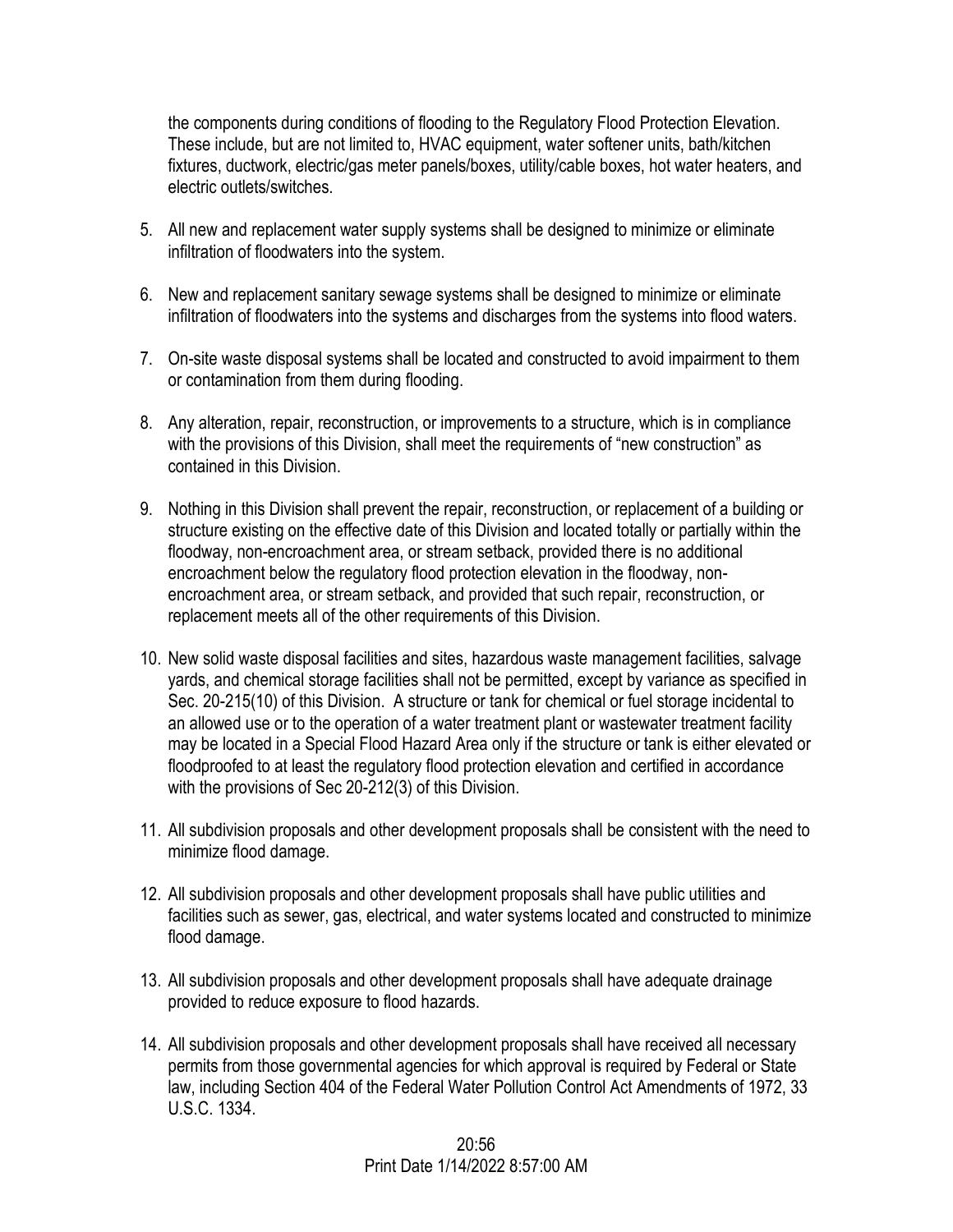- 15. When a structure is partially located in a special flood hazard area, the entire structure shall meet the requirements for new construction and substantial improvements.
- 16. When a structure is located in multiple flood hazard zones or in a flood hazard risk zone with multiple base flood elevations, the provisions for the more restrictive flood hazard risk zone and the highest base flood elevation shall apply.

#### **Sec. 20-232 Specific Standards.**

In all Special Flood Hazard Areas where Base Flood Elevation (BFE) data has been provided, as set forth in Sec. 20-187, or Sec. 20-233 of this Division, the following provisions, in addition to the provisions of Sec. 20-231 of this Division, are required:

- 1. Residential Construction. New construction and substantial improvement of any residential structure (including manufactured homes) shall have the reference level, including basement, elevated no lower than the regulatory flood protection elevation, as defined in Sec. 20-185 of this Division.
- 2. Non-Residential Construction. New construction and substantial improvement of any commercial, industrial, or other non-residential structure shall have the reference level, including basement, elevated no lower than the regulatory flood protection elevation, as defined in Sec. 20-185 of this Division. Structures located in A, AE, AO, and A1-30 Zones may be floodproofed to the regulatory flood protection elevation in lieu of elevation provided that all areas of the structure, together with attendant utility and sanitary facilities, below the regulatory flood protection elevation are watertight with walls substantially impermeable to the passage of water, using structural components having the capability of resisting hydrostatic and hydrodynamic loads and the effect of buoyancy. For AO Zones, the floodproofing elevation shall be in accordance with Sec. 20-236(2) of this Division. A registered professional engineer or architect shall certify that the standards of this subsection are satisfied. Such certification shall be provided to the Floodplain Administrator as set forth in Sec. 20-212(3), along with the operational and maintenance plans.
- 3. Manufactured Homes.
	- a. New and replacement manufactured homes shall be elevated so that the reference level of the manufactured home is no lower than the regulatory flood protection elevation, as defined in Sec. 20-185 of this Division.
	- b. Manufactured homes shall be securely anchored to an adequately anchored foundation to resist flotation, collapse, and lateral movement, either by certified engineered foundation system, or in accordance with the most current edition of the State of North Carolina Regulations for Manufactured Homes adopted by the Commissioner of Insurance pursuant to NCGS 143-143.15. Additionally, when the elevation would be met by an elevation of the chassis thirty-six (36) inches or less above the grade at the site, the chassis shall be supported by reinforced piers or engineered foundation. When the elevation of the chassis is above thirty-six (36) inches in height, an engineering certification is required.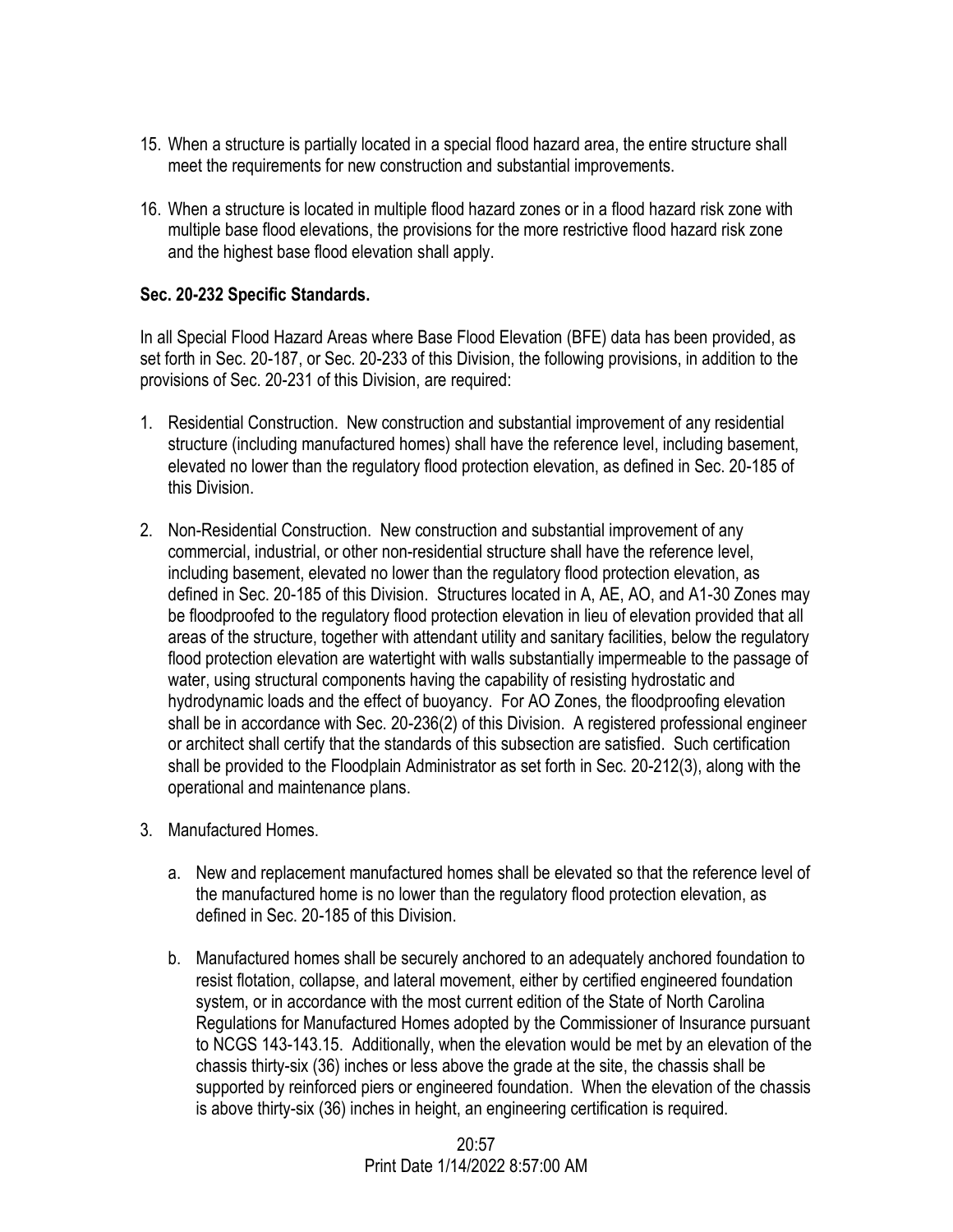- c. All enclosures or skirting below the lowest floor shall meet the requirements of Sec. 20- 232(4).
- d. An evacuation plan must be developed for evacuation of all residents of all new, substantially improved or substantially damaged manufactured home parks or subdivisions located within flood prone areas. This plan shall be filed with and approved by the Floodplain Administrator and the local Emergency Management coordinator.
- 4. Elevated Buildings. Fully enclosed area, of new construction and substantially improved structures, which is below the lowest floor:
	- a. Shall not be designed or used for human habitation, but shall only be used for parking of vehicles, building access, or limited storage of maintenance equipment used in connection with the premises. Access to the enclosed area shall be the minimum necessary to allow for parking of vehicles (garage door) or limited storage of maintenance equipment (standard exterior door), or entry to the living area (stairway or elevator). The interior portion of such enclosed area shall not be finished or partitioned into separate rooms, except to enclose storage areas;
	- b. Shall be constructed entirely of flood resistant materials at least to the regulatory flood protection elevation;
	- c. Shall include, in Zones A, AO, AE, and A1-30, flood openings to automatically equalize hydrostatic flood forces on walls by allowing for the entry and exit of floodwaters. To meet this requirement, the openings must either be certified by a professional engineer or architect or meet or exceed the following minimum design criteria:
		- i. A minimum of two flood openings on different sides of each enclosed area subject to flooding;
		- ii. The total net area of all flood openings must be at least one (1) square inch for each square foot of enclosed area subject to flooding;
		- iii. If a building has more than one enclosed area, each enclosed area must have flood openings to allow floodwaters to automatically enter and exit;
		- iv. The bottom of all required flood openings shall be no higher than one (1) foot above the adjacent grade;
		- v. Flood openings may be equipped with screens, louvers, or other coverings or devices, provided they permit the automatic flow of floodwaters in both directions; and
		- vi. Enclosures made of flexible skirting are not considered enclosures for regulatory purposes, and, therefore, do not require flood openings. Masonry or wood underpinning, regardless of structural status, is considered an enclosure and requires flood openings as outlined above.

## 20:58 Print Date 1/14/2022 8:57:00 AM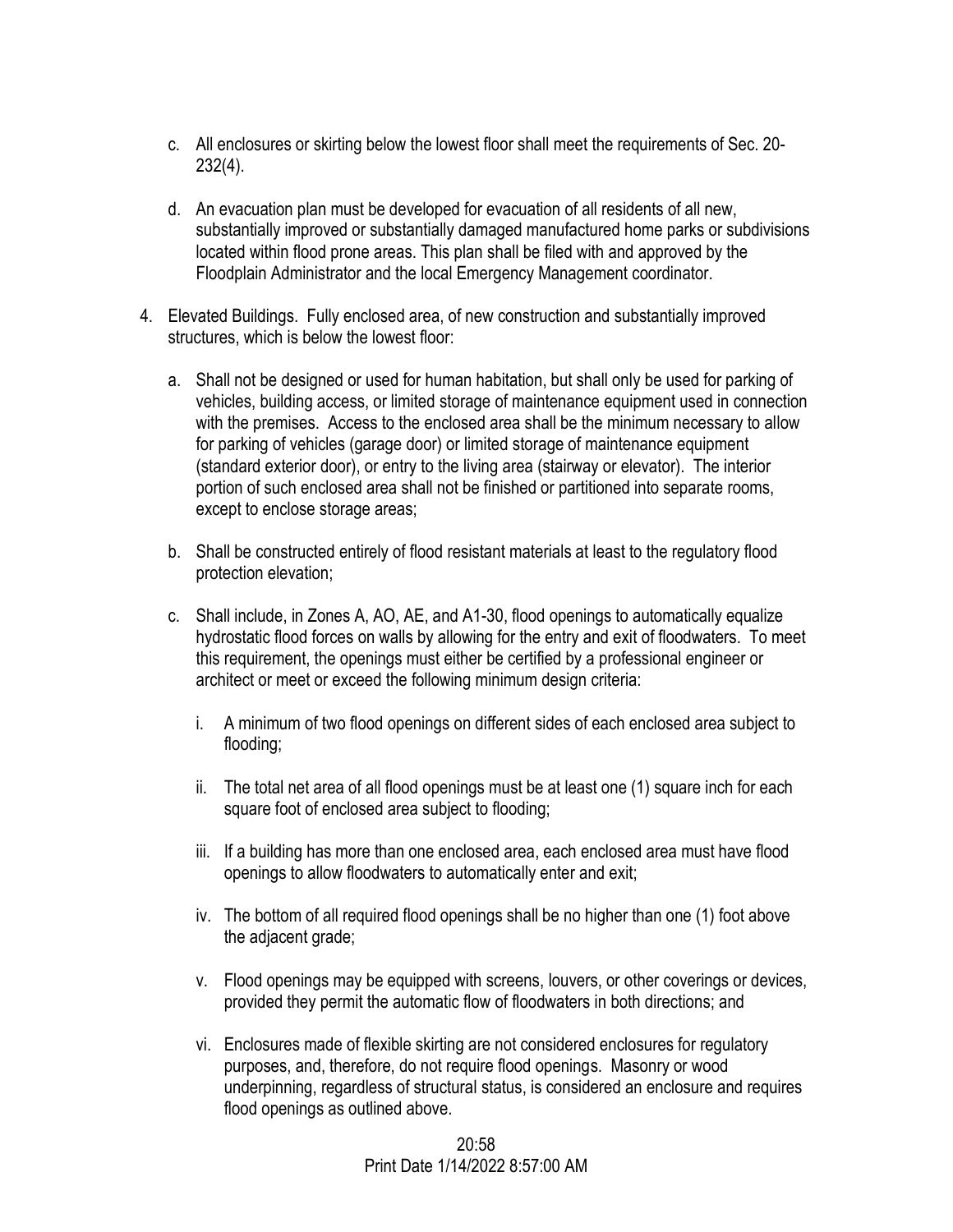- 5. Additions/Improvements.
	- a. Additions and/or improvements to pre-FIRM structures when the addition and/or improvements in combination with any interior modifications to the existing structure are:
		- i. Not a substantial improvement, the addition and/or improvements must be designed to minimize flood damages and must not be any more non-conforming than the existing structure.
		- ii. A substantial improvement, both the existing structure and the addition and/or improvements must comply with the standards for new construction.
	- b. Additions to post-FIRM structures with no modifications to the existing structure other than a standard door in the common wall shall require only the addition to comply with the standards for new construction.
	- c. Additions and/or improvements to post-FIRM structures when the addition and/or improvements in combination with any interior modifications to the existing structure are:
		- i. Not a substantial improvement, the addition and/or improvements only must comply with the standards for new construction.
		- ii. A substantial improvement, both the existing structure and the addition and/or improvements must comply with the standards for new construction.
- 6. Recreational Vehicles. Recreational vehicles shall either:
	- a. Be on site for fewer than 180 consecutive days and be fully licensed and ready for highway use (a recreational vehicle is ready for highway use if it is on its wheels or jacking system, is attached to the site only by quick disconnect type utilities, and has no permanently attached additions); or
	- b. Meet all the requirements for new construction.
- 7. Temporary Non-Residential Structures. Prior to the issuance of a floodplain development permit for a temporary structure, the applicant must submit to the Floodplain Administrator a plan for the removal of such structure(s) in the event of a hurricane, flash flood or other type of flood warning notification. The following information shall be submitted in writing to the Floodplain Administrator for review and written approval:
	- a. A specified time period for which the temporary use will be permitted. Time specified may not exceed three (3) months, renewable up to one (1) year;
	- b. The name, address, and phone number of the individual responsible for the removal of the temporary structure;

#### $20:59$ Print Date 1/14/2022 8:57:00 AM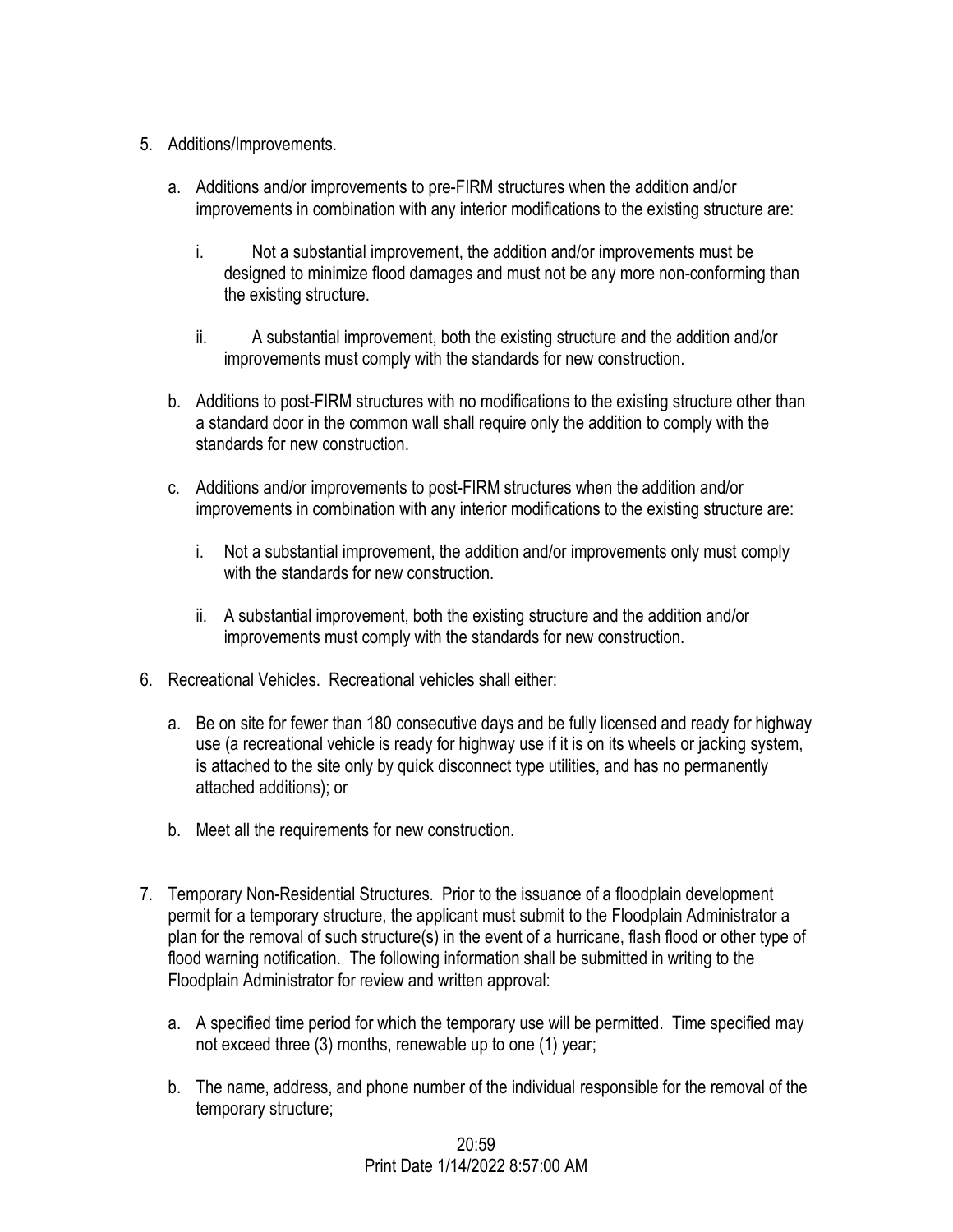- c. The time frame prior to the event at which a structure will be removed (i.e., minimum of 72 hours before landfall of a hurricane or immediately upon flood warning notification);
- d. A copy of the contract or other suitable instrument with the entity responsible for physical removal of the structure; and
- e. Designation, accompanied by documentation, of a location outside the Special Flood Hazard Area, to which the temporary structure will be moved.
- 8. Accessory Structures. When accessory structures (sheds, detached garages, etc.) are to be placed within a Special Flood Hazard Area, the following criteria shall be met:
	- a Accessory structures shall not be used for human habitation (including working, sleeping, living, cooking or restroom areas);
	- b Accessory structures shall not be temperature-controlled;
	- c Accessory structures shall be designed to have low flood damage potential;
	- d Accessory structures shall be constructed and placed on the building site so as to offer the minimum resistance to the flow of floodwaters;
	- e Accessory structures shall be firmly anchored in accordance with the provisions of Sec. 20-231(1);
	- f All service facilities such as electrical shall be installed in accordance with the provisions of Sec. 20-231(4); and
	- g Flood openings to facilitate automatic equalization of hydrostatic flood forces shall be provided below regulatory flood protection elevation in conformance with the provisions of Sec. 20-232 (4)(c).
	- h An accessory structure with a footprint less than 150 square feet that satisfies the criteria outlined above does not require an elevation or floodproofing certificate. Elevation or floodproofing certifications are required for all other accessory structures in accordance with Sec. 20-212(3).

# **Sec. 20-233. Standards for Floodplains Without Established Base Flood Elevations.**

Within the Special Flood Hazard Areas designated as Approximate Zone A and established in Sec. 20-187, where no Base Flood Elevation (BFE) data has been provided by FEMA, the following provisions, in addition to the provisions of Sec 20-231 and Sec. 20-232 of this Division, shall apply:

1. No encroachments, including fill, new construction, substantial improvements, or new development shall be permitted within a distance of twenty (20) feet each side from top of bank or five times the width of the stream, whichever is greater, unless certification with supporting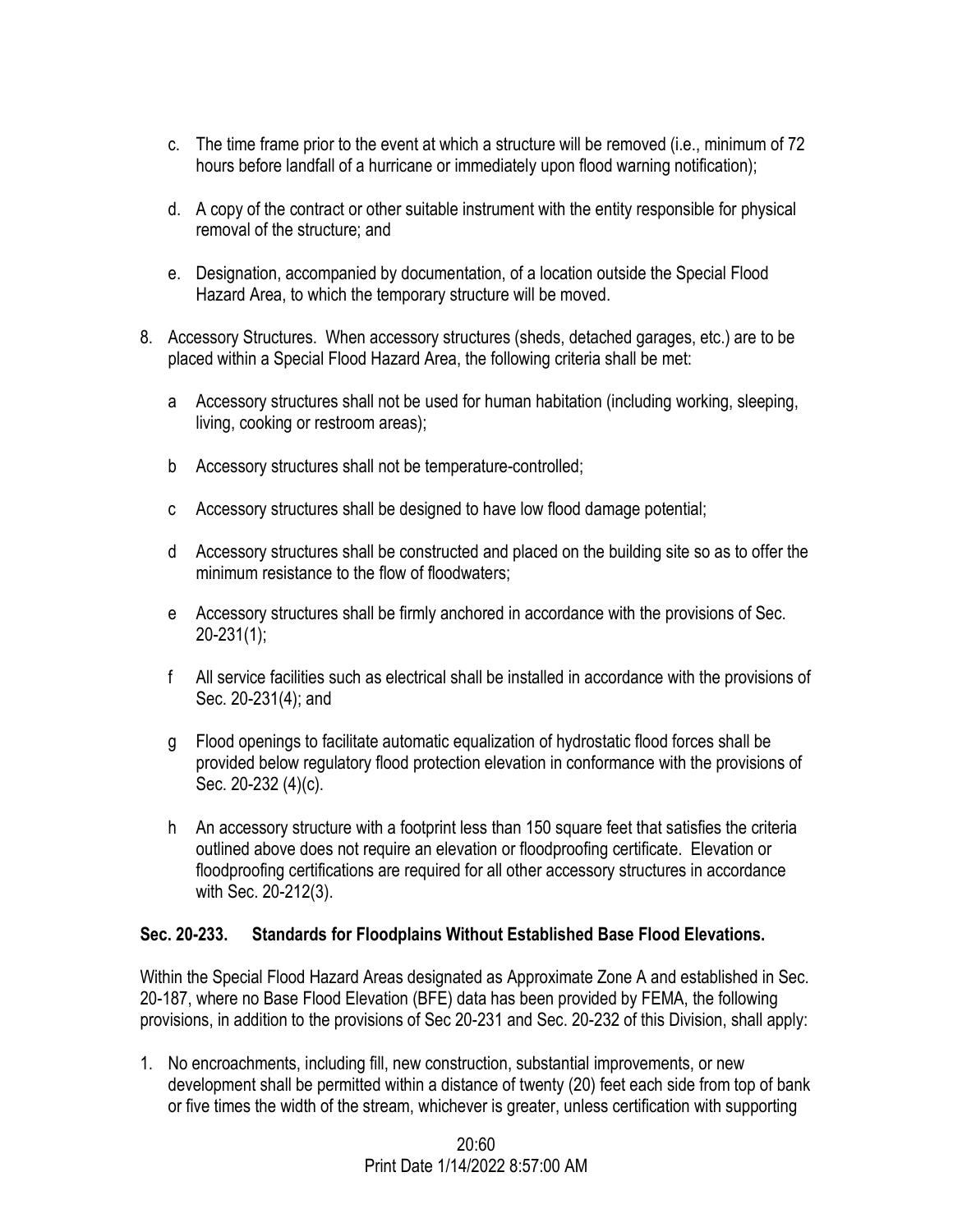technical data by a registered professional engineer is provided demonstrating that such encroachments shall not result in any increase in flood levels during the occurrence of the base flood discharge.

- 2. The BFE used in determining the regulatory flood protection elevation shall be determined based on the following criteria:
	- a When Base Flood Elevation (BFE) data is available from other sources, all new construction and substantial improvements within such areas shall also comply with all applicable provisions of this Division and shall be elevated or floodproofed in accordance with standards in Sec 20-231 and Sec. 20-232 of this Division.
	- b When floodway data is available from a Federal, State, or other source, all new construction and substantial improvements within floodway areas shall also comply with the requirements of Secs. 20-232 and 20-235 of this Division.
	- c All subdivision, manufactured home park and other development proposals shall provide Base Flood Elevation (BFE) data if development is greater than five (5) acres or has more than fifty (50) lots/manufactured home sites. Such Base Flood Elevation (BFE) data shall be adopted by reference in accordance with Sec. 20-187 and utilized in implementing this Division.
	- d When Base Flood Elevation (BFE) data is not available from a Federal, State, or other source as outlined above, the reference level shall be elevated or floodproofed (nonresidential) to or above the Regulatory Flood Protection Elevation, as defined in Sec. 20-185. All other applicable provisions of Sec. 20-231 and Sec. 20-232 of this Division shall also apply.

## **Sec. 20-234 Standards for Riverine Floodplains with BFE But Without Established Floodways or Non-Encroachment Areas.**

Along rivers and streams where BFE data is provided by FEMA or is available from another source but neither floodway nor non-encroachment areas are identified for a Special Flood Hazard Area on the FIRM or in the FIS report, the following requirements shall apply to all development within such areas:

## **Standards of Sec 20-231 and Sec. 20-232 of this Division; and**

Until a regulatory floodway or non-encroachment area is designated, no encroachments, including fill, new construction, substantial improvements, or other development, shall be permitted unless certification with supporting technical data by a registered professional engineer is provided demonstrating that the cumulative effect of the proposed development, when combined with all other existing and anticipated development, will not increase the water surface elevation of the base flood more than one (1) foot at any point within the community.

## **Sec. 20-235 Floodways and Non-Encroachment Areas.**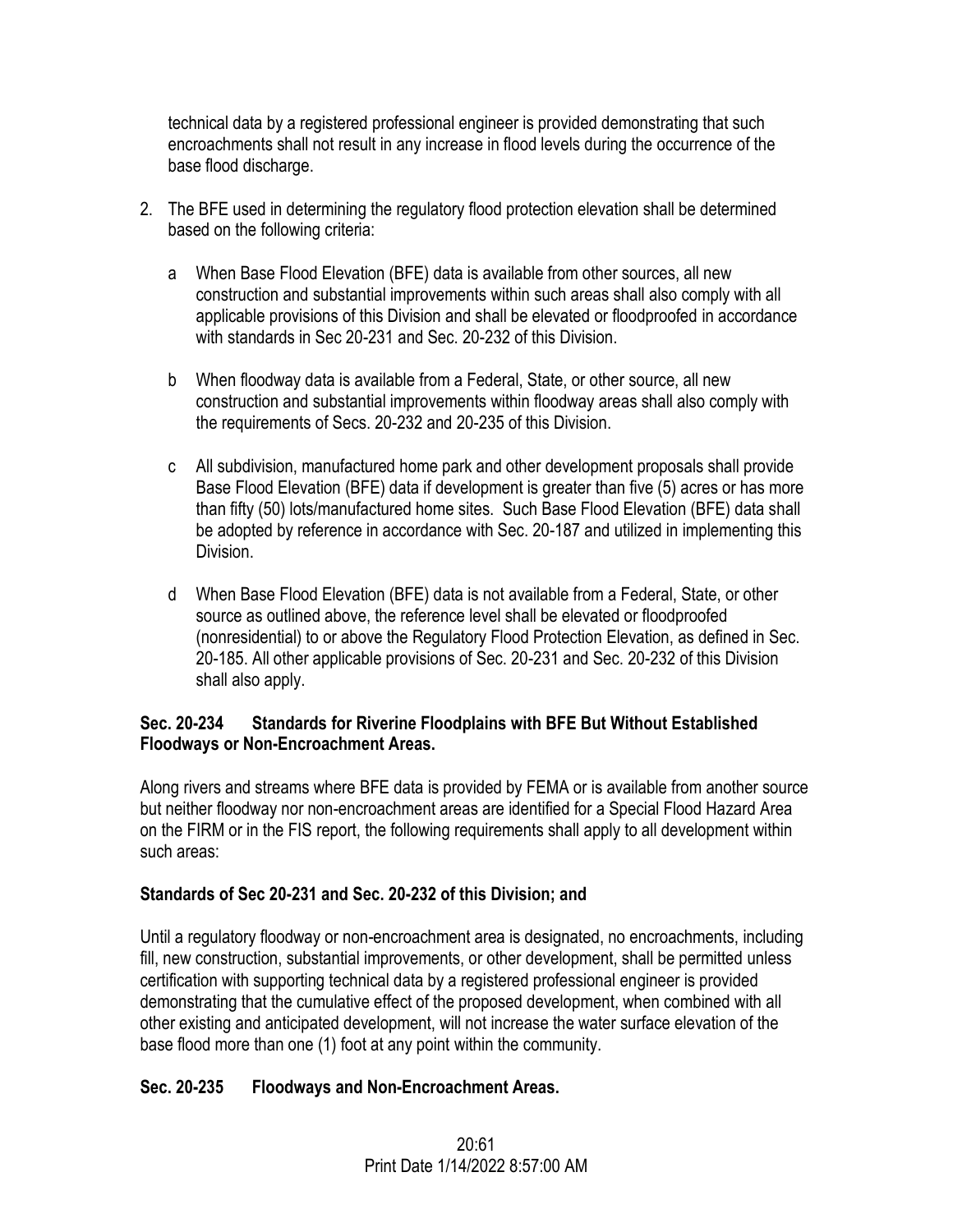Areas designated as floodways or non-encroachment areas are located within the Special Flood Hazard Areas established in Sec. 20-187 of this Division. The floodways and non-encroachment areas are extremely hazardous areas due to the velocity of floodwaters that have erosion potential and carry debris and potential projectiles. The following provisions, in addition to standards outlined in Sec 20-231 and Sec. 20-232 of this Division, shall apply to all development within such areas:

- 1) No encroachments, including fill, new construction, substantial improvements, and other developments shall be permitted unless:
	- a It is demonstrated that the proposed encroachment would not result in any increase in the flood levels during the occurrence of the base flood, based on hydrologic and hydraulic analyses performed in accordance with standard engineering practice and presented to the Floodplain Administrator prior to issuance of floodplain development permit, or
	- b A Conditional Letter of Map Revision (CLOMR) has been approved by FEMA. A Letter of Map Revision (LOMR) must also be obtained upon completion of the proposed encroachment.
- 2. If the above provision is satisfied, all development shall comply with all applicable flood hazard reduction provisions of this Division.
- 3. No manufactured homes shall be permitted, except replacement manufactured homes in an existing manufactured home park, provided the following provisions are met:
	- a The anchoring and the elevation standards of Sec. 20-232(3) of this Division; and
	- b The no encroachment standard of Sec 20-235(1), above.

# **Sec. 20-236 Standards for Areas of Shallow Flooding (Zone Ao).**

Located within the Special Flood Hazard Areas established in Sec. 20-187, are areas designated as shallow flooding areas. These areas have special flood hazards associated with base flood depths of one (1) to three (3) feet where a clearly defined channel does not exist and where the path of flooding is unpredictable and indeterminate. In addition to Sec 20-231 and Sec. 20-232 of this Division, all new construction and substantial improvements shall meet the following requirements:

The reference level shall be elevated at least as high as the depth number specified on the Flood Insurance Rate Map (FIRM), in feet, plus a freeboard of two (2) feet, above the highest adjacent grade; or at least four (4) feet above the highest adjacent grade if no depth number is specified.

Non-residential structures may, in lieu of elevation, be floodproofed to the same level as required part 1 above so that the structure, together with attendant utility and sanitary facilities, below that level shall be watertight with walls substantially impermeable to the passage of water and with structural components having the capability of resisting hydrostatic and hydrodynamic loads and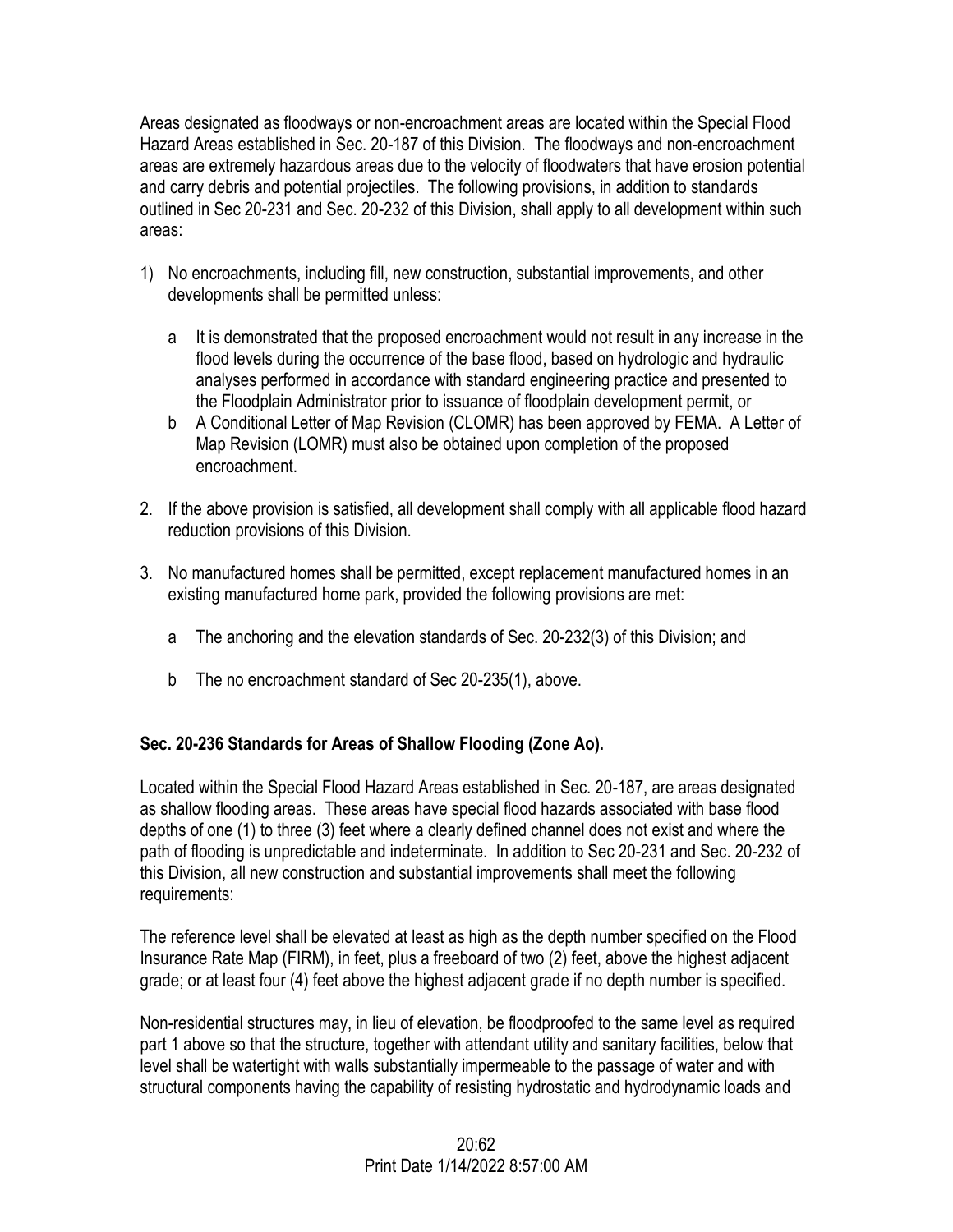effects of buoyancy. Certification is required in accordance with Sec. 20-212(3) and Sec. 20- 232(2) of this Division.

Adequate drainage paths shall be provided around structures on slopes, to guide floodwaters around and away from proposed structures.

## **Sec 20-237 Effect Upon Outstanding Floodplain Development Permits.**

Nothing herein contained shall require any change in the plans, construction, size, or designated use of any development or any part thereof for which a floodplain development permit has been granted by the floodplain administrator or his or her authorized agents before the time of passage of this Division; provided, however, that when construction is not begun under such outstanding permit within a period of six (6) months subsequent to the date of issuance of the outstanding permit, construction or use shall be in conformity with the provisions of this Division.

## **Secs. 20-238--20-255. Reserved.**

# **ARTICLE V. LAND USE**

# **DIVISION 1. GENERALLY**

## **Sec. 20-256 Moratoria**

Pursuant to and under the guidelines established by G.S. 160D-107 the County is hereby authorized to adopt temporary moratoria on any development approval required by law.

## **Secs. 20-257--20-270. Reserved.**

# **DIVISION 2. SUBDIVISIONS\***

\*Editor's note: The following appendixes, mentioned throughout this division, are not printed herein, but are on file in the county offices:

Appendix A--Contents of Preliminary and Final Plat Requirements

Appendix B--Subdivision Application Form

Appendix C--Endorsement and Certificates -- Final Plat Requirements

Appendix D--Specification for Road Design and Construction (Public and Private)

Appendix E--Variance/Appeal Application Form

Appendix F--Fee Schedule

## **Subdivision I. In General**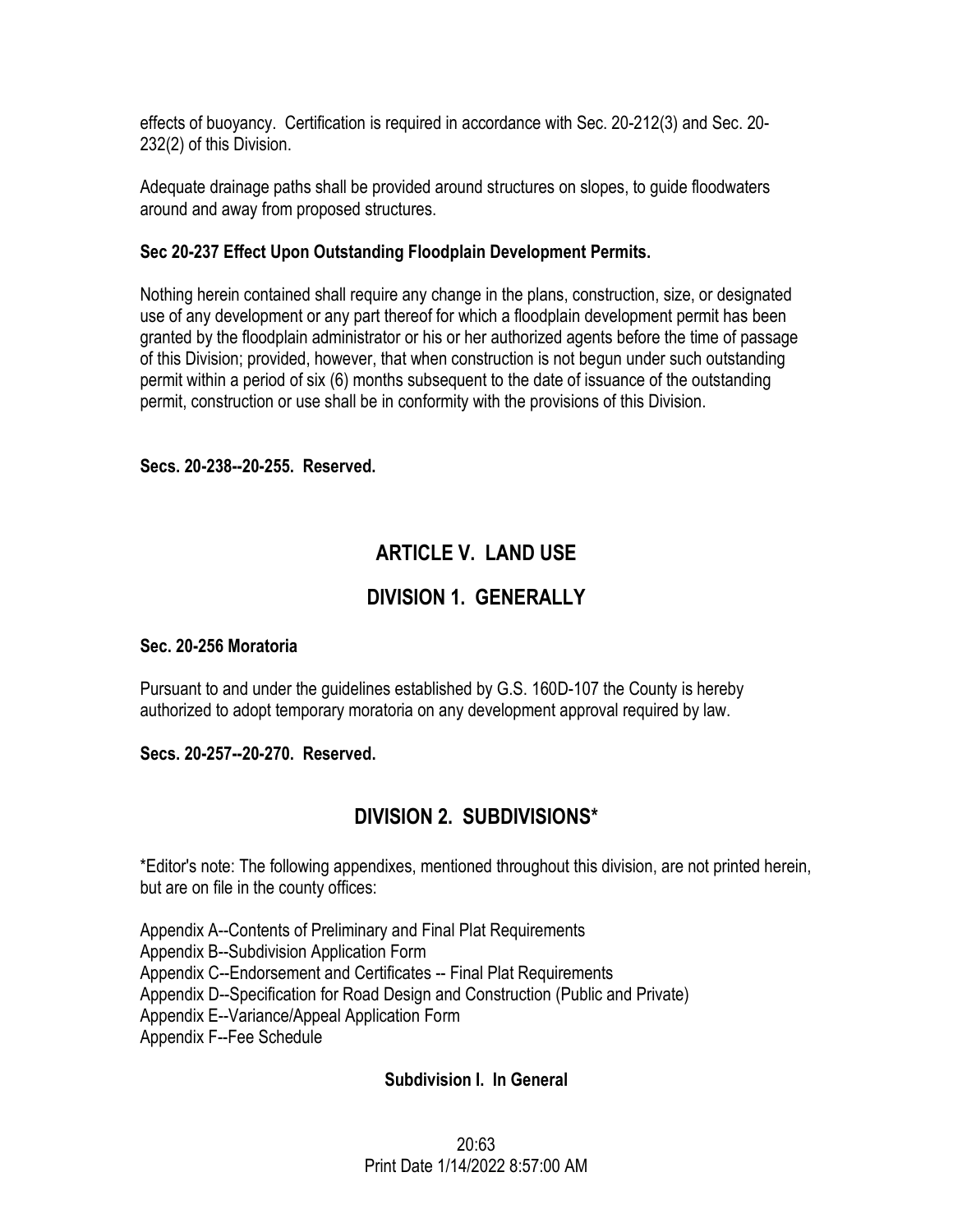#### **Sec. 20-271. Authority and enactment clause.**

Pursuant to the authority conferred by G/S 160D, the governing board does hereby ordain and establish into law this chapter.

(Ord. of 7-12-1999, § I(A); Ord. of 1-8-2001(3), § I(A))

#### **Sec. 20-272. Short title.**

This division shall be known as the "Subdivision Ordinance of Richmond County, North Carolina," and may be cited as the "County Subdivision Ordinance."

(Ord. of 7-12-1999, § I(B); Ord. of 1-8-2001(3), § I(B))

#### **Sec. 20-273. Jurisdiction.**

This division shall govern the establishment of each and every new subdivision and any addition or expansion of existing subdivisions lying within the jurisdiction of the county.

(Ord. of 7-12-1999, § I(C); Ord. of 1-8-2001(3), § I(C))

#### **Sec. 20-274. Purpose.**

The purposes of this division are to:

- (1) Promote the orderly development and growth of subdivisions in the county;
- (2) Help secure safety from fire, floods, panic, congestion, and other dangers in subdivisions;
- (3) Provide for adequate light, air, and open space in subdivisions;
- (4) Ensure that facilities for transportation, parking, water, sewer, and recreation are provided to residents of subdivisions within this division's jurisdiction;
- (5) To coordinate the streets and highways within proposed subdivisions with existing and planned streets and highways and with other public facilities;
- (6) To provide for the traffic in a manner to avoid congestion and overcrowding so as to create conditions essential to public health, safety, and the general welfare;
- (7) Permit orderly development and institution of a land use plan for the county;
- (8) To incorporate in this division those provisions of the Manufactured Home Park Ordinance of the county, set forth in division 2 of article VI of this chapter, that relate to manufactured home subdivisions, in order to have a unified subdivision ordinance; and
- (9) To incorporate the involvement of the Board of Adjustments in the application process.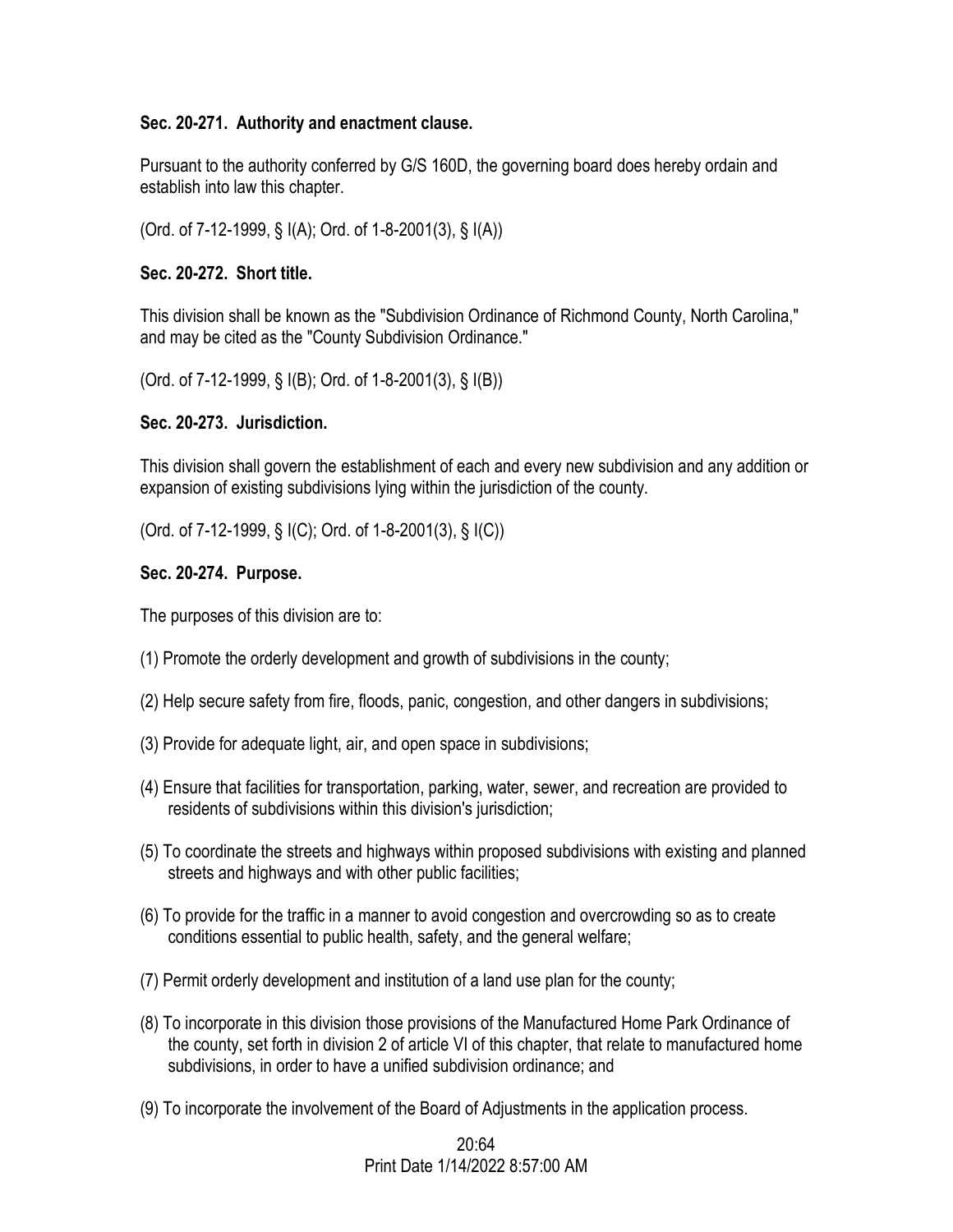(Ord. of 7-12-1999, § I(D); Ord. of 1-8-2001(3), § I(D)))

## **Sec. 20-275. Definitions.**

For the purposes of this division, the following definitions shall apply unless the context clearly indicates or requires a different meaning. The present tense is included in the future tense and the future tense is included in the present tense. The singular includes the plural and the plural includes the singular.

**Board of adjustments** means the county board of adjustments.

**Board of commissioners** means the county governing board

**Building authorization and construction authorization** mean an authorization for the owner or agent to make physical improvements to a piece of property based on a residential subdivision plan that has received preliminary approval.

**Building code** means the North Carolina State Building Code.

**County** means Richmond County, North Carolina. Health department means the county health department.

**Easement** means a right given by the owner of land to another party for specific limited use of that land. For example, a property owner may give an easement on his property to allow utility facilities, like power lines or pipelines, to allow light to reach a neighbor's windows, or to allow access to another property.

**Lot** means and includes the words plot, parcel or tract. A piece of land whose boundaries have been described by a legal instrument or map recorded with the Register of Deeds.

**Lot area** means the total area circumscribed by the boundaries of a lot, except that when the legal instrument creating a lot shows the boundary for purposes of computing the lot area shall be the street right-of-way line, or if the right-of-way line cannot be determined, a line running parallel to the 30 feet from the center of the traveled portion of the street.

**Lot depth** means the distance between the front lot line and the rear lot line, measured from the midpoint of the front lot line to the midpoint of the rear lot line.

**Lot frontage** means the distance along which the front boundary of the lot and the street lines or right-of-way lines are coincident. On a corner lot the principal frontage shall be the shorter of the street frontages, measured from the point of intersection of the lot lines abutting such streets. Such principal frontage shall be considered the front yard for setback purposes. Where two such frontages are equal in length, the owner shall designate which is the front of building purposes.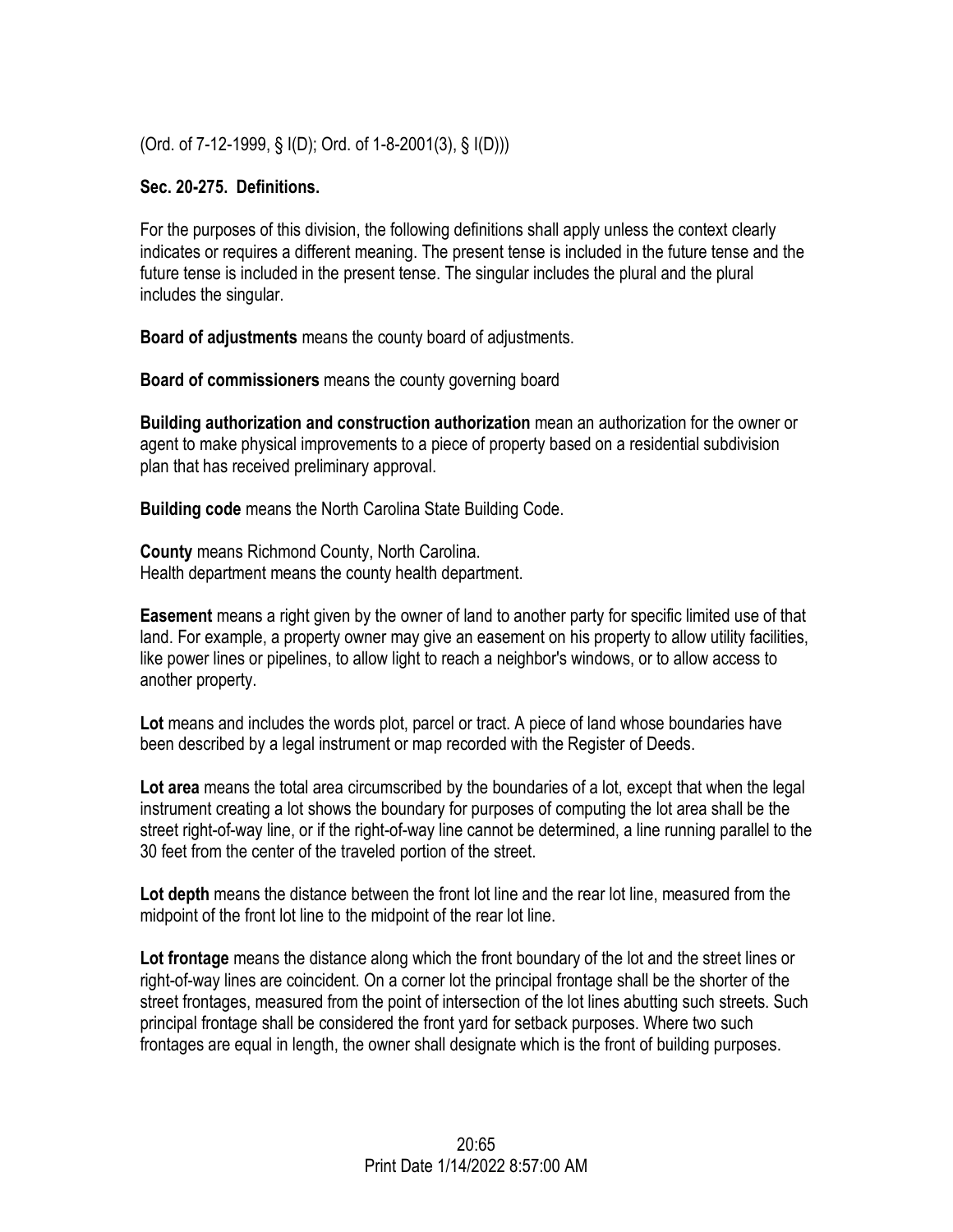**Lot line, rear**. The rear lot line is that opposite to the front lot line. Where lot lines are irregular, the rear lot shall be assumed to be a line not less than 20 feet long, lying within the lot and parallel to the front lot line at its midpoint.

**Lot, nonconforming**, means a lot of record existing at the effective date of this ordinance from which this division is derived or any amendment to it (and not created for the purpose of evading the restrictions of this division) that cannot meet the minimum standards of this division.

**Lot of record** means a lot which is a part of a subdivision, a plat or which has been recorded in the office of the Register of Deeds of the county, or a lot described by metes and bounds, the description of which has been so recorded.

**Lot, single tier**, means a lot which backs up to a limited access highway, railroad, physical barrier, or to another type of land use, and to which access from the rear is usually prohibited.

Lot types:

- (1) A corner lot is defined as a lot located at the intersection of two or more streets. A lot abutting on a curved street or streets shall be considered a corner lot if straight lines drawn from the foremost points of the side lot lines to the foremost point of the lot meet at an interior angle of less than 135 degrees.
- (2) An interior lot is defined as a lot other than a corner lot with only frontage on a street.
- (3) A through lot is defined as a lot other than a corner lot with a frontage on more than one street. Through lots abutting two streets may be referred to as double frontage lots.
- (4) A reversed frontage lot is defined as a lot on which the frontage is at right angles or approximately right angles (interior angles less than 135 degrees) to the general pattern in the area. A reversed frontage lot may also be a corner lot, an interior lot, or a through lot.

**Manufactured Home.** See Definitions found in Chapter 20, Article VI of the Richmond County Code of Ordinances defined in G.S. 143-145(7).

**May** is permissive.

**Planning board** means the county Planning Board.

**Plat, final**, means a drawing and related materials showing the layout of lots, streets, etc., in a proposed subdivision which must be approved pursuant to this division prior to recordation of such plat and prior to the transfer of any lots in a subdivision.

**Plat, preliminary**, means a drawing and related materials showing the layout of a proposed subdivision, including improvements details, which must be approved pursuant to this division prior to the preparation of a final plat.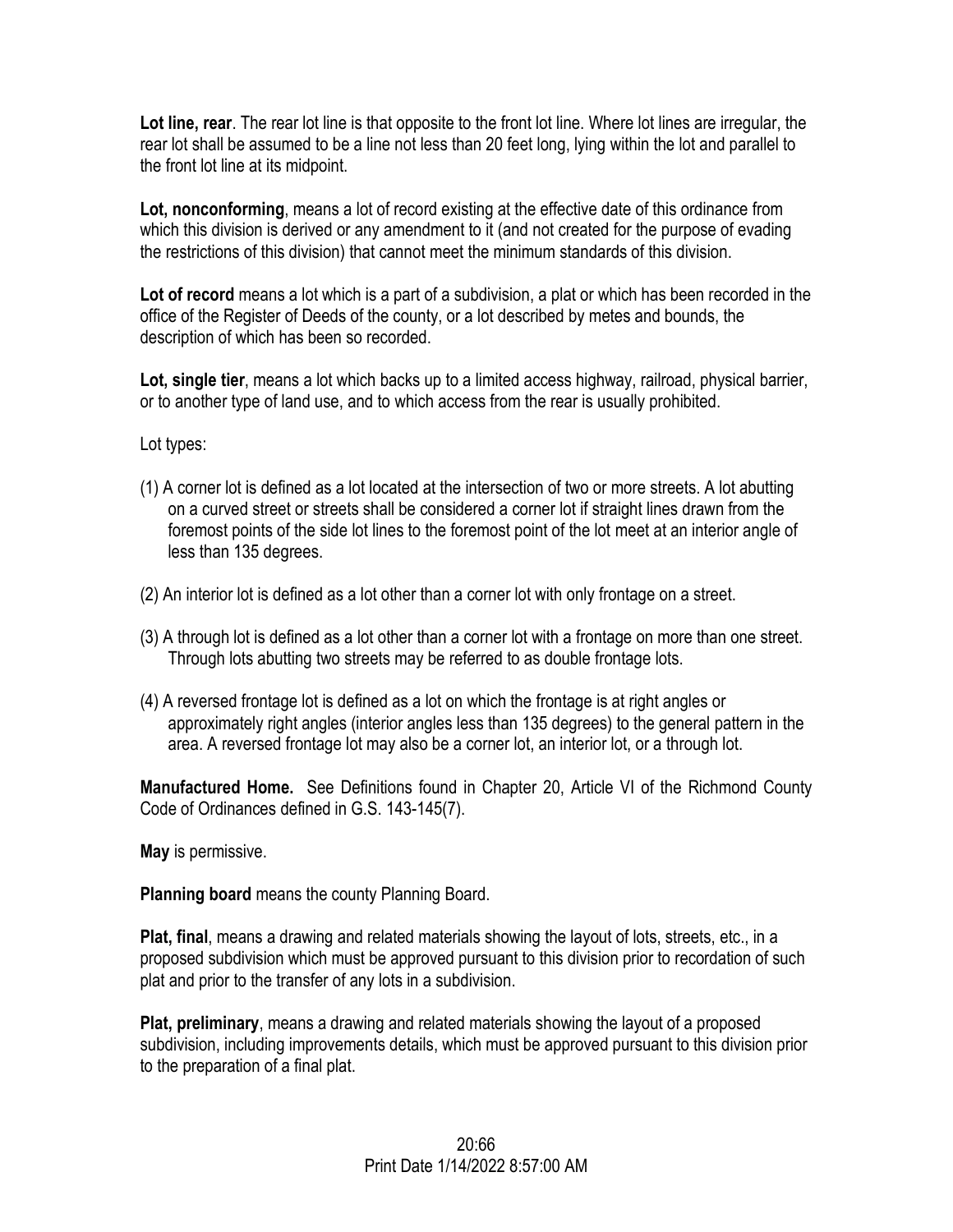**Private drive, road, or street** means an easement or right-of-way not publicly owned and maintained and is used for access by the occupants or owners of a development or subdivision, their guest and general public. Where provided, such private access requires a subdivision streets disclosure statement pursuant to the appropriate provisions of this division.

Class A - Private roads that serve 10 or more lots or dwelling units.

Class B - Private roads that serve 5 to 9 lots or dwelling units.

Class C - Private roads that serve 1 to 5 lots or dwelling units in minor subdivisions or the approved number of lots in a family subdivision.

**Public sewer** means a sewage system which is owned by any unit of government or authority, or by a private corporation, person, or association and which is designed to serve uses locating along existing lines or within the service area of the system, should additional collection lines be constructed.

**Public water supply system** means any approved water supply system furnishing potable water to ten or more dwelling units or business or any combination thereof.

**Residential home space** means an area within an approved subdivision meeting all applicable requirements for the purpose of constructing a home.

Shall and will are mandatory.

Street and road shall be synonymous in meaning.

**Street, alley**, means a strip of land providing secondary access to properties otherwise abutting a street.

**Street, arterial,** means a major street that serves as an avenue for the circulation of traffic onto, out, or around the county and carries high volumes of traffic.

**Street, collector,** means a street designed to carry medium volumes of vehicular traffic, provide access to the major street system, and collect the vehicular traffic from the intersecting minor streets.

**Street, cul-de-sac,** means a street that terminates in a vehicular turnaround.

**Street, half,** means a street or public way whose centerline coincides with a subdivision plat boundary, with one-half the street right-of-way being contained within the subdivision plat. The term "street, half" also means any street to which the parcel of land to be subdivided abuts on only one side.

**Street, line,** means the right-of-way line of a street.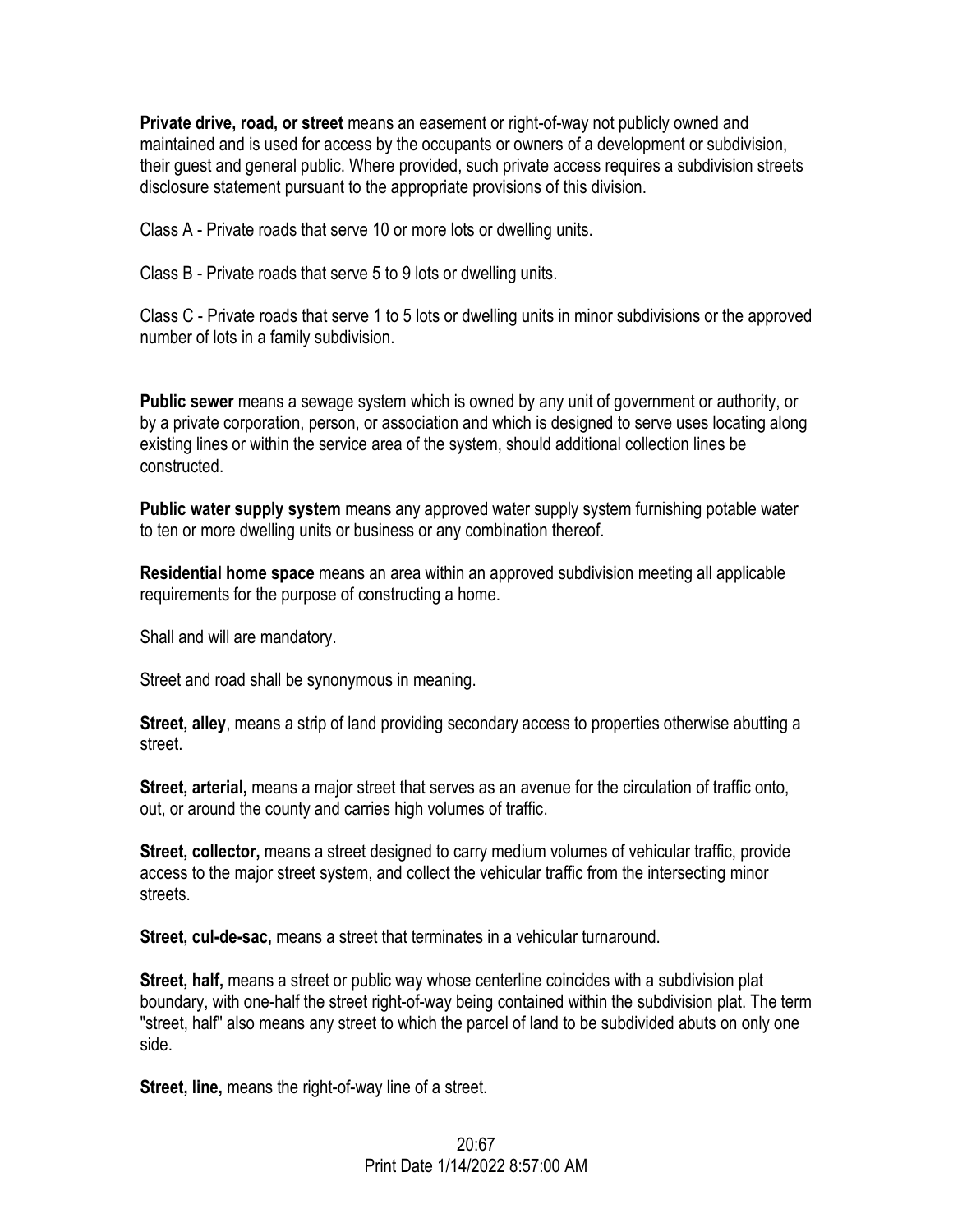**Street, marginal access** means a street that is parallel to and adjacent to an arterial street or thoroughfare and that is designed to provide access to abutting properties so that these properties are somewhat sheltered from the effects of the through traffic on the arteriolar direct driveway access from a large number of abutting properties.

**Street,** minor or residential, means a street designed primarily to provide vehicular access to properties abutting it.

**Street, public,** means a dedicated and formally accepted public right-of-way for vehicular traffic.

**Street, thoroughfare**, means a traffic artery designed primarily to carry heavy volumes of through vehicular traffic as shown on the major street plan.

**Structure includes the term "building."** Built for the support, shelter or enclosure of persons, animals, chattels, or property.

**Subdivider** means any person, firm, or corporation who creates or proposes to create a subdivision as defined in this division.

**Subdivision regulations** means divisions of a tract or parcel of land into two or more lots, building sites, or other divisions when any one or more of those divisions is created for the purpose of sale or building development, whether immediate or future, and shall include all divisions of land involving the dedication of a new street or a change in existing streets; but the following shall not be included within this definition nor be subject to the regulations authorized by this Article:

- (1) The combination or recombination of portions of previously subdivided and recorded lots where the total number of lots is not increased and the resultant lots are equal to or exceed the standards of the local government as shown in its subdivision regulations.
- (2) The division of land into parcels greater than 5 acres where no street right-of-way dedication is involved.
- (3) The public acquisition by purchase of strips of land for the widening or opening of streets or for public transportation system corridors.
- (4) The division of a tract in single ownership whose entire area is no greater than 2 acres into not more than three lots, where no street right-of-way dedication is involved and where the resultant lots are equal to or exceed the standards of the local government, as shown in its subdivision regulations.
- (5) The division of a tract into parcels in accordance with the terms of a probated will or in accordance with intestate succession under Chapter 29 of the General Statutes **G.S 160D-802**

For the purpose of this Division, the following classes of subdivisions are hereby defined.

**Subdivision, family,** means a division of a tract or parcel to be conveyed to a family member of lineal descendent or the property owner's father, mother, grandfather, grandmother, brother, sister, aunt, uncle, niece, or nephew in accordance with the following: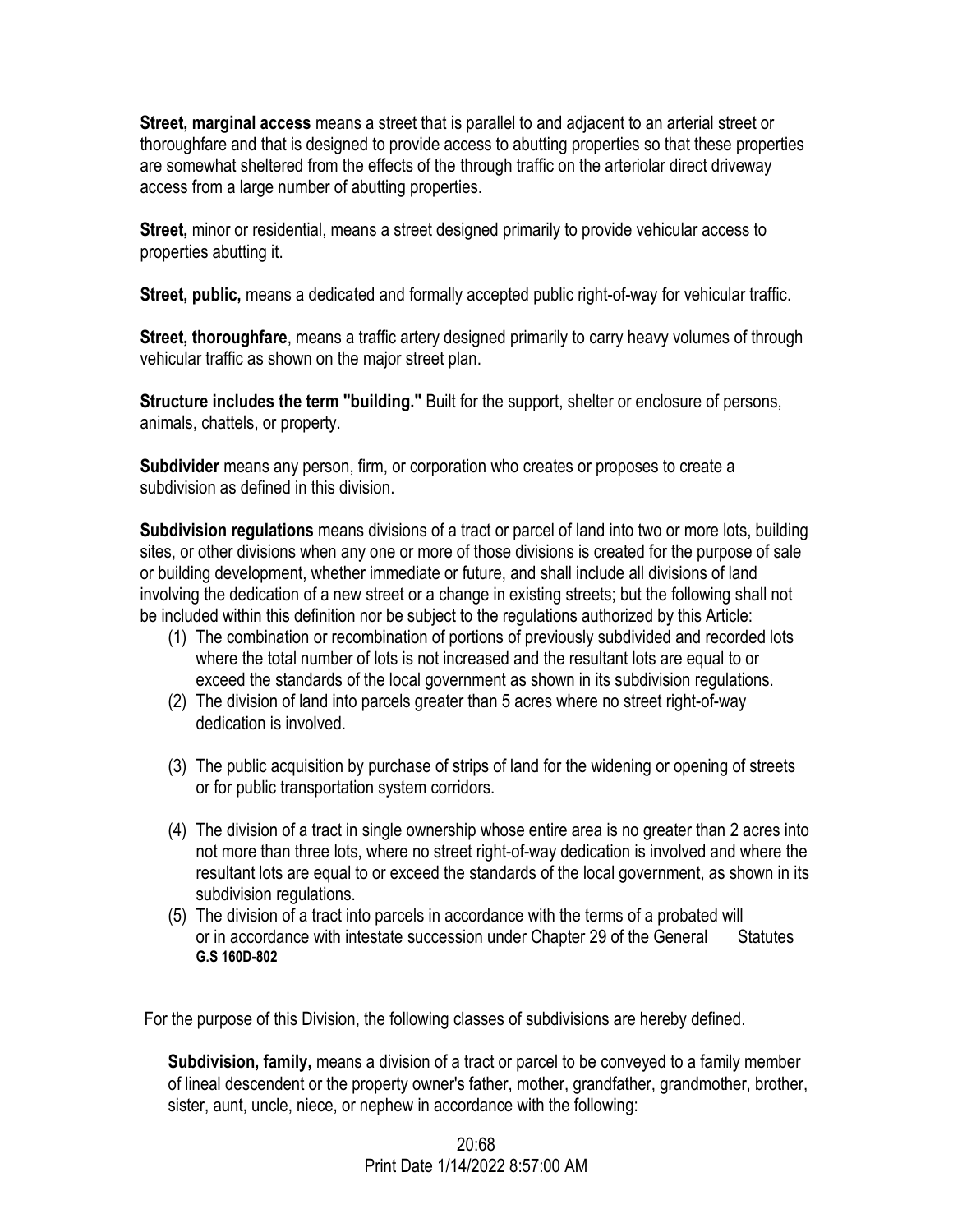- (1) All property has access via a new or existing right-of-way or access easement of at least the then applicable state road sizes;
- (2) The property must be conveyed to a member of the grantor's lineal descendants, as defined by G.S. 29-2(4), or the property owner's father, mother, grandfather, grandmother, brother, sister, aunt, uncle, niece, or nephew. The family subdivision intent form, on file in the office of the city clerk, must be filled out, notarized, and submitted to the subdivision administrator;
- (3) No more than ten new lots plus the residual may be created under this division and approved administratively. A waiver from the governing board may be sought for additional lots; and
- (4) The approval process for a family subdivision shall be the same as for a minor subdivision.

**Subdivision, major,** means any subdivision other than a minor subdivision or a family subdivision.

**Subdivision, minor,** means a division of a tract or parcel of land that does not:

- (1) Create more than four lots, plus the residual acreage, from any one tract or parcel of land;
- (2) Dedicate or improve any new public street; and
- (3) Extend public water and or sanitary sewer system other than laterals to serve individual lots.

**Subdivision ordinance administrator**. Until ordered by the governing board, the county planning department shall act as the administrator.

**Travelway means** that portion of an access way easement over which vehicular traffic travels to ingress and egress from one's property, which shall be not less than 15 feet in width.

**Vicinity map** means a drawing showing the general location of a subdivision within the county.

(Ord. of 7-12-1999, § I(E); Ord. of 1-8-2001(3), § I(E), Ord. Of 11-7-2005) (Ord. of 10/2/2006) Cross references: Definitions generally, § 1-2.

Secs. 20-276--20-290. Reserved.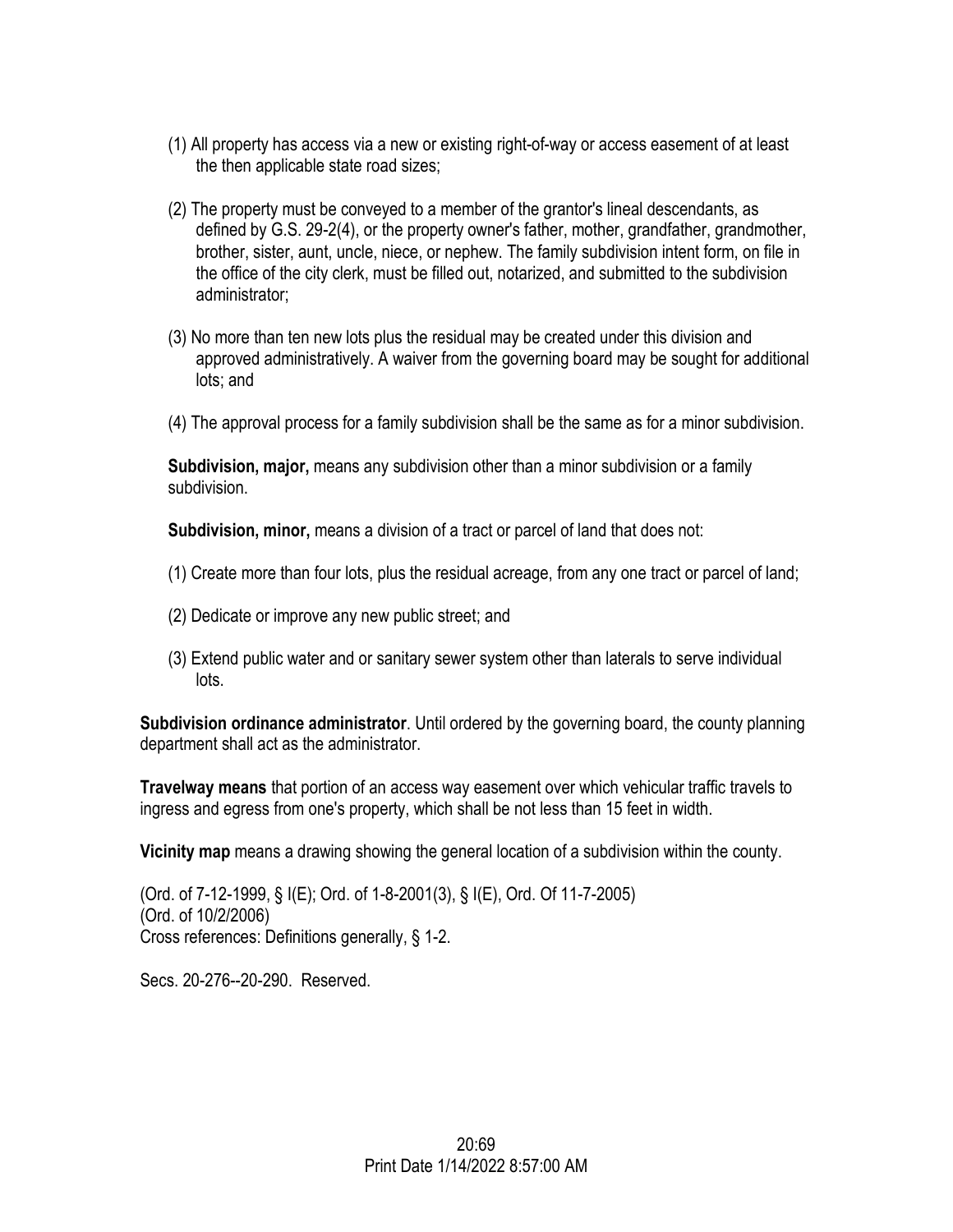## **Subdivision II. Applications, Plan Review and Approval**

## **Sec. 20-291. Approval/authorization required.**

Physical improvements to the land to be subdivided are authorized by approval of a preliminary plat and sale of lots is permitted after final plat approval.

- (1) No person may subdivide his land except in accordance with all of the provisions of this division. In particular, no person may subdivide his land unless and until a final plat of the subdivision has been approved in accordance with the provisions of this division and recorded in the County Registry.
- (2) The Register of Deeds may not record a plat of any subdivision within the county's jurisdiction unless the plat has been approved in accordance with the provisions of this division.
- (3) If any person who, being the owner or agent of the owner of any land located within the jurisdiction of the county, hereafter subdivides his land in violation of this division or transfers or sells land by reference to, exhibition of, or any other use of a plat showing a subdivision of the land before the plat has been properly approved under this division and recorded in the office of the Register of Deeds, shall be guilty of a Class 1 misdemeanor. The description by metes and bounds in the instrument of transfer or other document used in the process of selling or transferring land shall not exempt the transaction from this penalty. The county may bring an action for injunction of any illegal subdivision transfer, conveyance, or sale of land, and the court shall, upon appropriate findings, issue an injunction and order requiring the offending party to comply with this division. Building permits required pursuant to G.S 160D-403 may be denied for lots that have been illegally subdivided. In addition to other remedies, the County may institute any appropriate action or proceedings to prevent the unlawful subdivision of land, to restrain, correct, or abate the violation, or to prevent any illegal act or conduct.
- (4) The provisions of this section shall not prohibit any owner or its agent from entering into contracts to sell or lease by reference to an approved preliminary plat for which a final plat has not yet been properly approved under this Division or recorded with the register of deeds, provided the contract does all of the following:
	- *a. Incorporates as an attachment a copy of the preliminary plat referenced in the contract and obligates the owner to deliver to the buyer a copy of the recorded plat prior to closing and conveyance.*
	- b. Plainly and conspicuously notifies the prospective buyer or lessee that a final subdivision plat has not been approved or recorded at the time of the contract, that no governmental body will incur any obligation to the prospective buyer or lessee with respect to the approval of the final subdivision plat, that changes between the preliminary and final plats are possible, and that the contract or lease may be terminated without breach by the buyer or lessee if the final recorded plat differs in any material respect from the preliminary plat.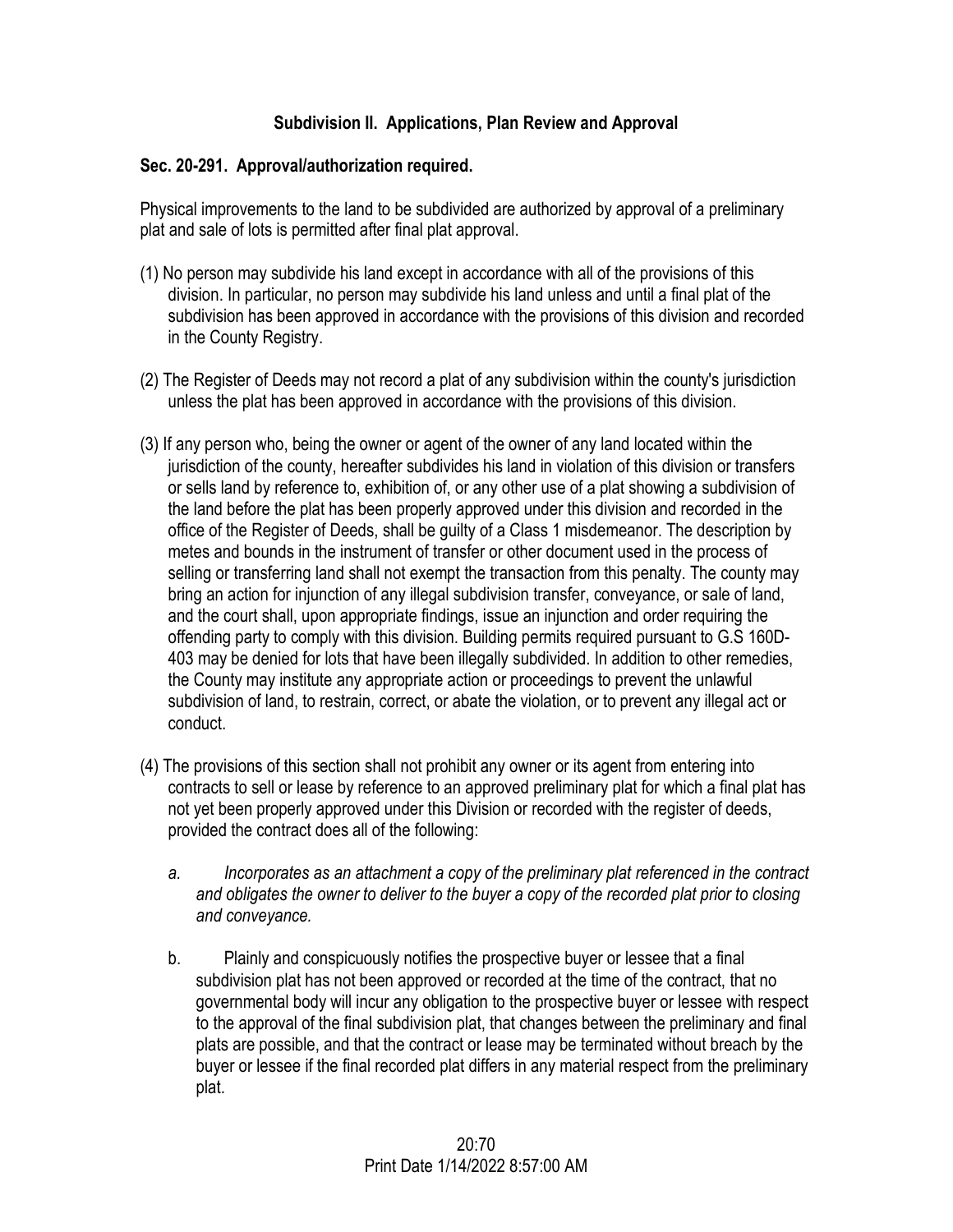- c. Provides that if the approved and recorded final plat does not differ in any material respect from the plat referred to in the contract, the buyer or lessee may not be required by the seller or lessor to close any earlier than five days after the delivery of a copy of the final recorded plat.
- d. Provides that if the approved and recorded final plat differs in any material respect from the preliminary plat referred to in the contract, the buyer or lessee may not be required by the seller or lessor to close any earlier than 15 days after the delivery of the final recorded plat, during which 15-day period the buyer or lessee may terminate the contract without breach or any further obligation and may receive a refund of all earnest money or prepaid purchase price.
- (5) The provisions of this section shall not prohibit any owner or its agent from entering into contracts to sell or lease land by reference to an approved preliminary plat for which a final plat has not been properly approved under the subdivision ordinance or recorded with the register of deeds where the buyer or lessee is any person who has contracted to acquire or lease the land for the purpose of engaging in the business of construction of residential, commercial, or industrial buildings on the land, or for the purpose of resale or lease of the land to persons engaged in that kind of business, provided that no conveyance of that land may occur and no contract to lease it may become effective until after the final plat has been properly approved under the subdivision ordinance and recorded with the register of deeds.
- (6) Decisions on approval or denial of preliminary or final plats may be made only on the basis of standards explicitly set forth in this Division.
- (Ord. of 9-12-1999, § II(A); Ord. of 1-8-2001(3), § II(A)) (Ord. of 10/2/2006)

# **Sec. 20-292. Application procedure.**

- (a) Minor / Family subdivision approval.
	- (1) Planning conference. A planning conference with the Subdivision Administrator to acquaint the applicant with the approval process shall be required prior to or in conjunction with a plan or preliminary sketch of a proposed minor subdivision.
	- (2) Application. The applicant for minor subdivision plat approval, before complying with subsection (a)(3) of this section, shall submit a sketch plan to the Subdivision Administrator for a determination of whether the approval process authorized by this section can be and should be utilized. The Subdivision Administrator may require the applicant to submit whatever information is necessary to make this determination, including, but not limited to, a copy of a tax map showing the land being subdivided and all lots previously subdivided from that tract of land within the previous five years.
	- (3) Submittal to administrator. Applicants for minor subdivision approval shall submit to the Subdivision Administrator a copy of a plat conforming to the requirements set forth in appendix A, on file in the county offices, as well as two prints of such plat, and a minor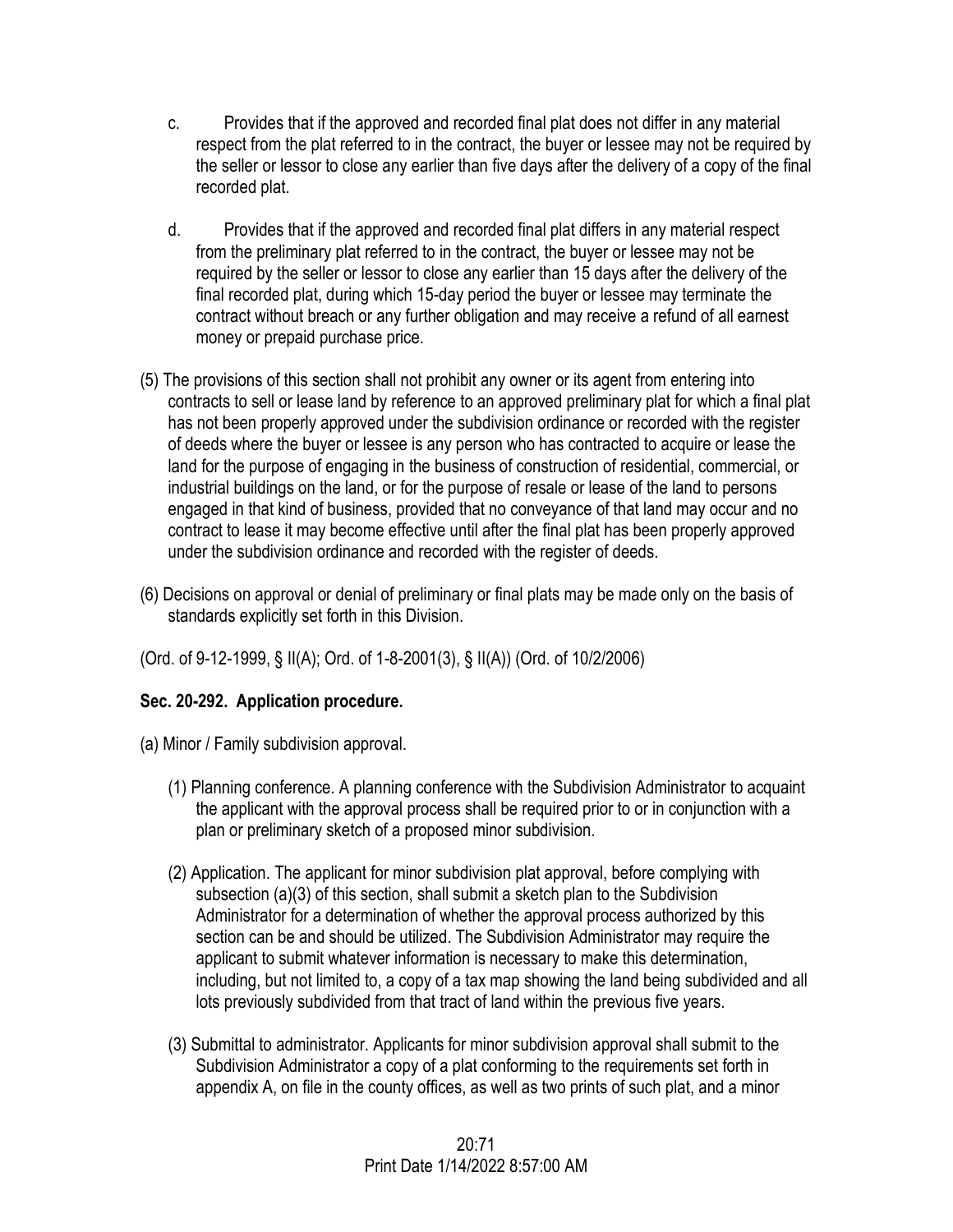subdivision plat shall contain the appropriate certificates as found in Appendix C, on file in the county offices.

- (4) Review procedure. The Subdivision Administrator shall require the following agencies to review the preliminary plat and certify to the Subdivision Administrator that the proposed design meets the respective agency's requirements before preliminary approval may be granted. This list is not inclusive or exhaustive and may be expanded at the discretion of the Subdivision Administrator without notice and on a case-by-case basis. Such agency review shall be completed within a reasonable time under the circumstances:
	- a. State Department of Transportation District Engineer as to street entrance design and proposed intersection with a state-maintained road.
	- b. Health Department as to proposed water, sewer, and solid waste collection systems design, if any. In the case of a subdivision to be attached to a public water supply, the Subdivision Administrator shall submit the proposed design to the County Engineer.
	- c. Building Inspection Department as to design compliance with the State Building Code (all applicable sections).
- (5) The Subdivision Administrator shall take expeditious action on an application for minor subdivision plat approval. However, either the Subdivision Administrator or the applicant may at any time refer the application to the major subdivision approval process.
- (6) Not more than a total of four lots plus the resultant lot may be created out of one tract using the minor subdivision plat approval process during any 24-month period. Extensions of previously platted minor subdivisions are not permitted and will result in the conversion of the entire subdivision into a major subdivision for the purpose of this division.
- (7) If the subdivision is disapproved, the Subdivision Administrator shall, within 30 days, mail by certified mail, return receipt requested, to the applicant a written statement of the reasons for disapproval. If the Subdivision Administrator does not take any action within this 30-day time period, then the subdivision shall be deemed to be disapproved.
- (b) Major subdivision approval.
	- (1) Planning conference. A planning conference with the Subdivision Administrator to acquaint the applicant with the approval process may be required prior to submitting preliminary plat. At the time of such conference, the applicant shall provide a general sketch for discussion and comment.
	- (2) Application. Prior to constructing a new subdivision, or phase thereof, or prior to expanding an existing subdivision, an applicant shall submit five legible copies of the preliminary plat, drawn at a scale no less than one-inch equals 200 feet, including all the required elements listed for preliminary plans in appendix A, on file in the county offices, plus required fees to the Subdivision Administrator. The preliminary plan may be divided into several maps and

 $20.72$ Print Date 1/14/2022 8:57:00 AM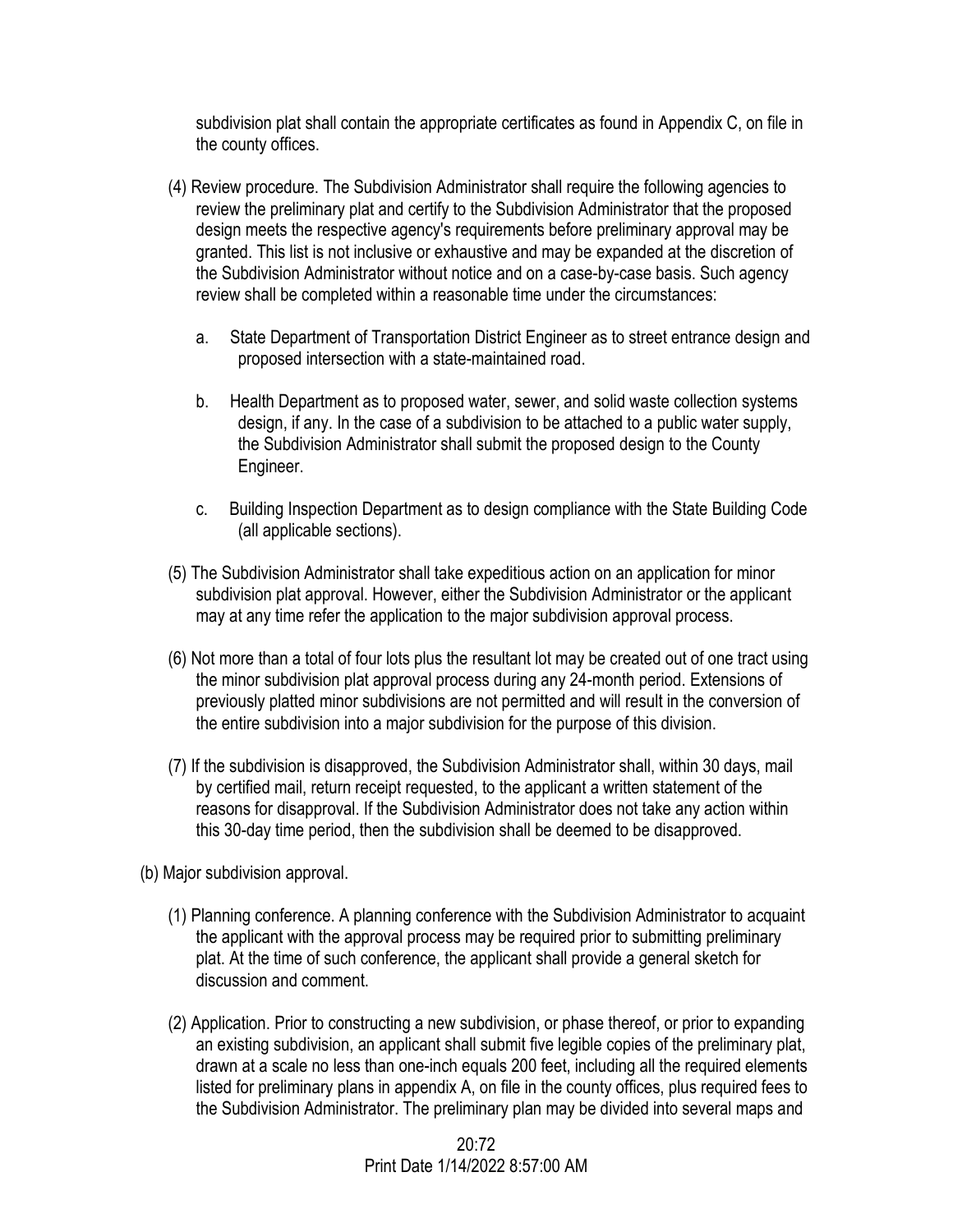plans indicating the different elements required. The Subdivision Administrator may waive certain elements from the plan but will always reserve the right to re-request the item or additional items and information as deemed necessary.

- (3) Agency review. The Subdivision Administrator shall require the same agencies as listed in subsection (a)(4) of this section to review the preliminary plan and certify to the Subdivision Administrator that the proposed design meets each such agency's requirements before preliminary approval may be granted. This list is not inclusive or exhaustive and may be expanded at the discretion of the Subdivision Administrator without notice and on a case-by-case basis. Such agency review shall be completed within a reasonable time under the circumstances.
- (4) Review procedure. Within 30 days of receipt of a preliminary plat, the Subdivision Administrator shall review it for conformance with the standards of this division and shall approve, approve with conditions, or deny it as outlined in this division. If the Subdivision Administrator does not take any action within this 30-day time period, then the preliminary plat will be deemed disapproved.
- (5) Preliminary plat approval.
	- a. Approval. If the Subdivision Administrator approves the application, he or she shall sign off at the appropriate certification on the preliminary plat. Upon request, the Subdivision Administrator may furnish to the applicant a written approval of the preliminary plat. Such authorization shall state the improvements that must be constructed by the applicant prior to approval of the final plat.
	- b. Approval with conditions. If the Subdivision Administrator approves the preliminary plat with conditions, he or she shall provide such conditions to the applicant in writing to be mailed by certified mail, return receipt requested, within 30 days of the decision. The applicant must fulfill all conditions in addition to all site improvements before the Subdivision Administrator will approve the final plat. Any development activity started prior to obtaining such final plat approval shall be at the applicant's own risk and shall be deemed a violation of this division.
	- c. Application denial. If the Subdivision Administrator denies the application, he or she shall inform the applicant in writing by certified mail, return receipt requested, of the reasons for the denial within 30 days of the action. The applicant shall have 30 days from receipt of such certified letters to appeal the decision to the Board of Adjustments.

(Ord. of 7-12-1999, § II(B); Ord. of 1-8-2001(3), § II(B))

# **Sec. 20-293. Completion of improvements.**

(a) Time period. Upon approval of the preliminary plat, the applicant shall have four years to complete construction of site improvements for the subdivision or phase thereof, except as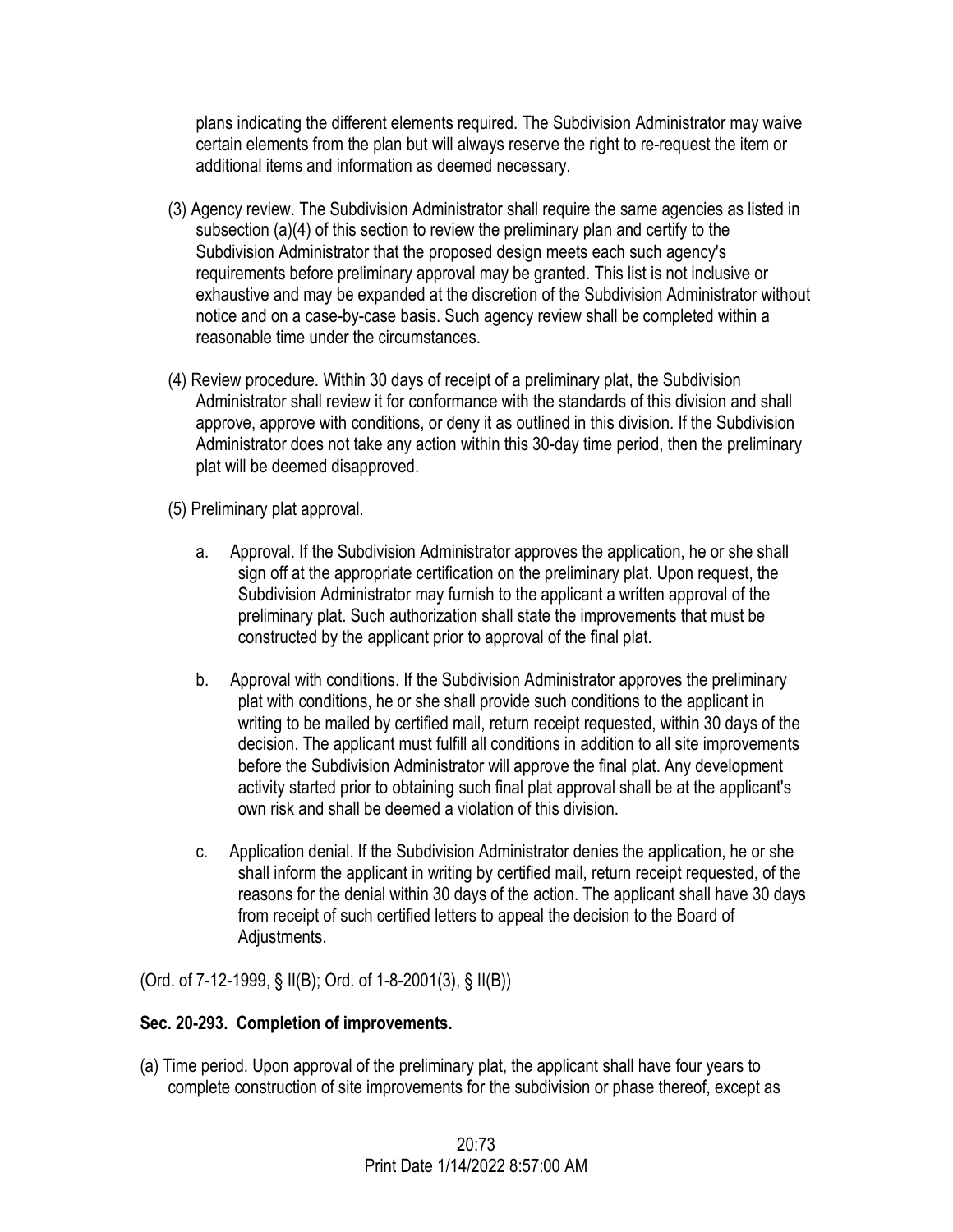otherwise noted in subsection (b) of this section. Extensions may be granted by the Subdivision Administrator for good cause upon receipt of a written request from the applicant.

- (b) Site improvements. A subdivision applicant shall be required to construct or install the following improvements, in accordance with the approved preliminary plat, in order to obtain final plat approval:
	- (1) Public water supply systems, if applicable;
	- (2) Public sewage disposal systems, if applicable;
	- (3) Fire protection improvements;
	- (4) Drainage improvements, where applicable; and
	- (5) Internal roads, if applicable.
- (c) Inspection. The Subdivision Administrator (or his or her designee), Code Enforcement Officer, and the County Engineer are authorized to make such inspections of subdivisions as necessary and at any time to ensure compliance with the division.
- (Ord. of 7-12-1999, § II(C); Ord. of 1-8-2001(3), § II(C))

## **Sec. 20-294. Major subdivision final plat approval process.**

- (a) The Subdivision Administrator shall approve or disapprove major subdivision final plats in accordance with the provisions of this section.
- (b) The applicant for major subdivision plat approval shall submit to the Subdivision Administrator a final plat, drawn in waterproof ink on a sheet made of material that will be acceptable to the County Register of Deeds for recording purposes, and having dimensions as follows: either 18 inches by 24 inches or 24 inches by 36 inches. When more than one sheet is required to include the entire subdivision, all sheets shall be made of the same size and shall show appropriate match marks on each sheet and appropriate references to other sheets of the subdivisions. The scale of the plat shall be at one-inch equals not less than 200 feet. The applicant shall also submit two prints of the plat.
- (c) The plats referenced in subsection (b) of this section shall include the elements and conform to the requirements set forth in appendix A, on file in the county offices, as well as two prints of such plat.
- (d) The Subdivision Administrator shall approve the proposed plat unless he or she finds that the plat or the proposed subdivision fails to comply with one or more of the requirements of this division or that the final plat differs substantially from the plans and specifications approved in conjunction with the approval of the preliminary plat.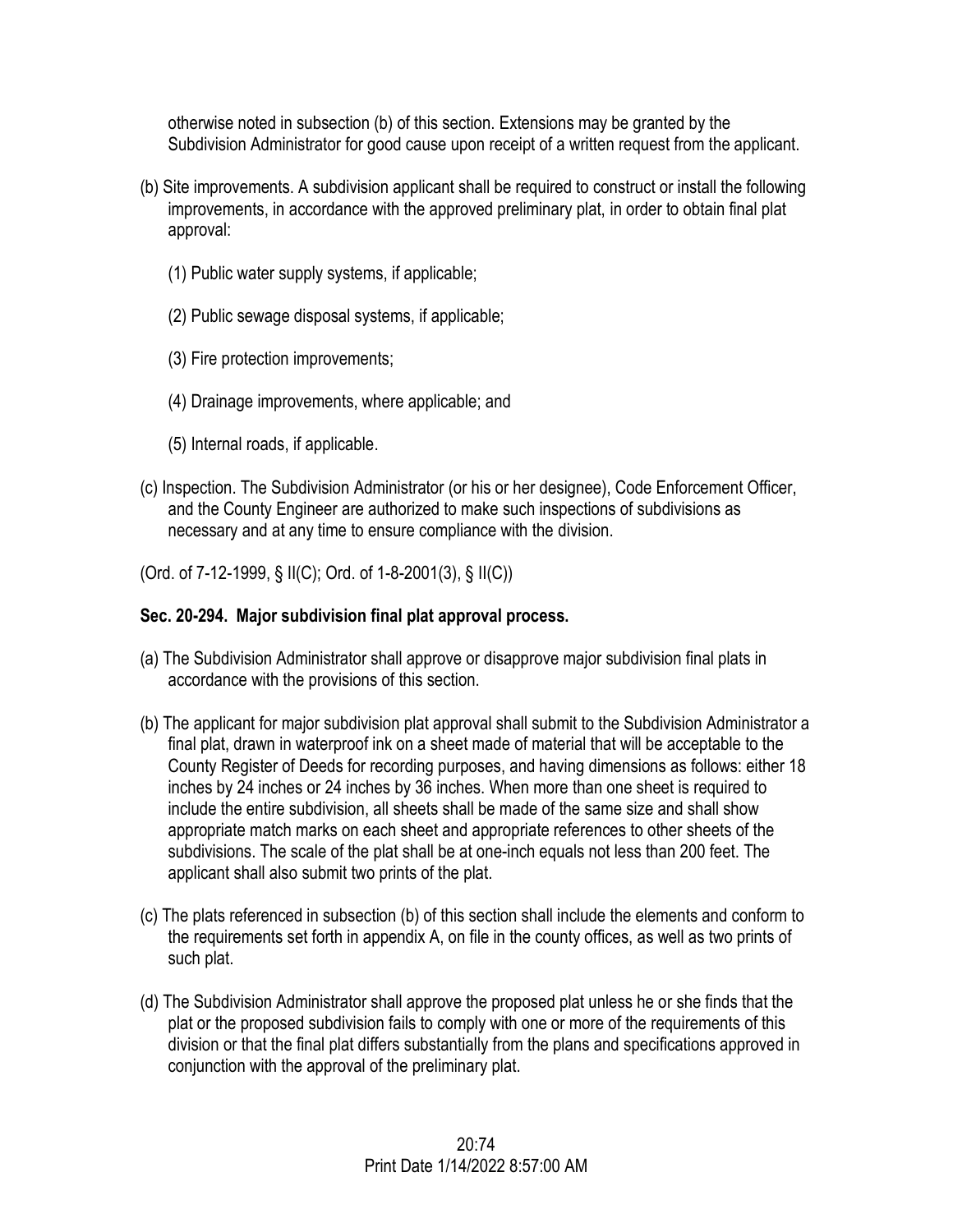- (e) If the Subdivision Administrator disapproves the final plat, the applicant shall be furnished with a written statement, delivered by certified mail, return receipt requested, of the reasons for the disapproval.
- (f) Approval of a final plat is contingent upon the plat being recorded within 60 days after the Subdivision Administrator or his or her designee signs the approval certificate.

(Ord. of 1-8-2001(3), § II(D))

## **Sec. 20-295. Authorizing the sale of lots before completion of approval preliminary plat.**

If at least 75 percent of the infrastructure of the subdivision is completed in accordance with the preliminary plat, the governing board may authorize final plat approval and the sale of lots before all the requirements of this division are fulfilled if the subdivider provides a performance bond, surety bond, or letter of credit in the amount approved by the governing board to ensure that all of the requirements of this division and the approved preliminary plat will be fulfilled within not more than 6 months after final plat approval. The type of performance guarantee from the list above shall be at the election of the developer.

(Ord. of 1-8-2001(3), § II(E), Ord. of 11-7-2005) (Ord. of 10/2/2006)

## **Sec. 20-296. Amendments to the subdivision development plan.**

The Subdivision Administrator may authorize minor changes in the preliminary plat after it has been approved, if required by engineering or other circumstances not foreseen at the time the plan was approved, provided that such changes are within the minimum or maximum requirements set forth in this division. All changes and amendments to the preliminary plan after initial approval shall be documented in writing and kept in the case file.

(Ord. of 7-12-1999, § II(D); Ord. of 1-8-2001(3), § II(F))

# **Secs. 20-297--20-310. Reserved.**

# **Subdivision III. Site Development and Improvement Standards**

## **Sec. 20-311. Streets and roads.**

- (a) Every lot within a subdivision must have either frontage on a public (state-maintained) road or a private road, as defined in appendix D, on file in the county offices.
- (b) Where a tract of land to be subdivided adjoins a principal arterial street, the subdivider may be required to provide a marginal access street parallel to the arterial street or reverse frontage on a minor street for the lots to be developed adjacent to the arterial. Where reverse frontage is established, private driveways shall be prevented from having direct access to the principal arterial.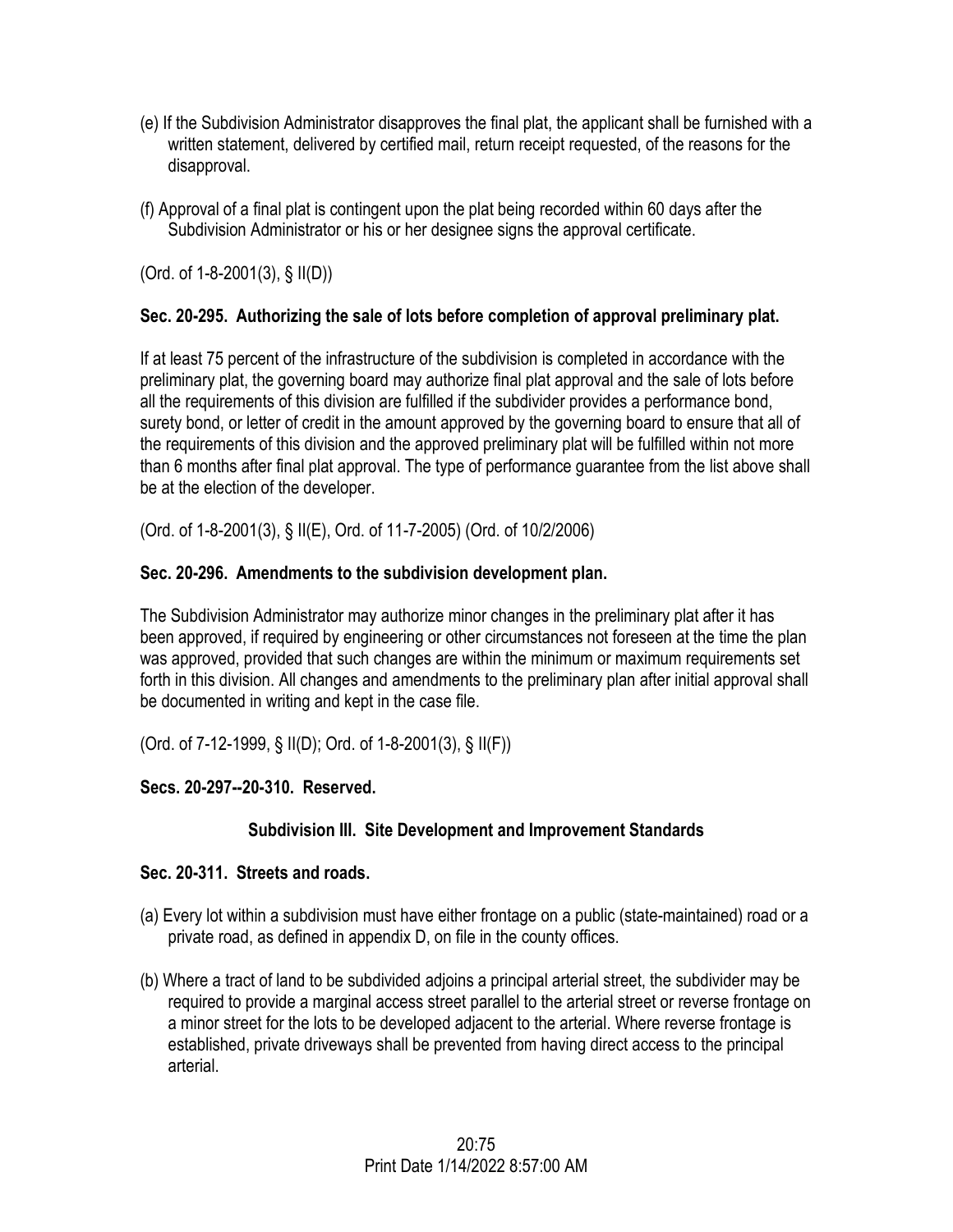- (c) All driveway entrances and other openings onto streets within the state's jurisdiction shall be constructed so that:
	- (1) Vehicles can enter and exit from the lot in question without posing any substantial danger to themselves, pedestrians, or vehicles traveling in abutting streets; and
	- (2) Interference with the free and convenient flow of traffic in abutting or surrounding streets is minimized.
- (d) The street system of a subdivision shall be coordinated with existing, proposed, and anticipated streets outside the subdivision or outside the portion of a single tract that is being divided into lots (hereinafter, surrounding streets) as provided in this section.
- (e) Streets shall be related appropriately to the topography. In particular, streets shall be designed to facilitate the natural drainage and storm water runoff of the surrounding area and shall conform as closely as practicable to the original topography.
- (f) The design of all public streets and roads within the jurisdiction of this division shall be in accordance with the accepted policies and standards of the State Department of Transportation, Division of Highways. The current editions of the State Department of Transportation's Subdivision Roads - Minimum Construction Standards and Policy on Street and Driveway Access to North Carolina Highways shall apply for any items not included in this division. State construction and design standards cover such areas as pavement and base design, grade, radii of curves, sight distances, design speeds, right-of-way widths, pavement widths, curbs and gutters, cul-de-sac designs, islands and medians, subdivision name markers, dams, and bridges, cut and fill slopes, drainage, and utilities. Some of these requirements are subject to change by the state at any time without affecting the validity of this section. The subdivision of a nonresidential subdivision shall provide public streets in accordance with the North Carolina Roads Minimum Construction Standards. Any deviation from the state street design standards shall be noted on the subdivision final plat, approved by the Department of Transportation, and recorded with the Register of Deeds.
- (g) Street and road specifications can be found in appendix D, on file in the county offices. Regardless of whether the proposed road is to be public or private, all new roads and access corridors shall be constructed to the standards as found in appendix D.

(Ord. of 1-8-2001(3), § III (A))

## **Sec. 20-312. Road frontage and off-site access.**

- (a) Any tract of land created through the County subdivision process must either have frontage on a public (state-maintained) road or have a private right-of-way or easement corridor to the property. The minimum width of the public road frontage or width of the private right-of-way or easement corridor shall be 30 feet.
- (b) Easement access shall have a minimum 20-foot cleared, unobstructed corridor, with a vertical clearance of at least 13 feet, 6 inches, to allow passage of emergency vehicles. The grade of

20:76 Print Date 1/14/2022 8:57:00 AM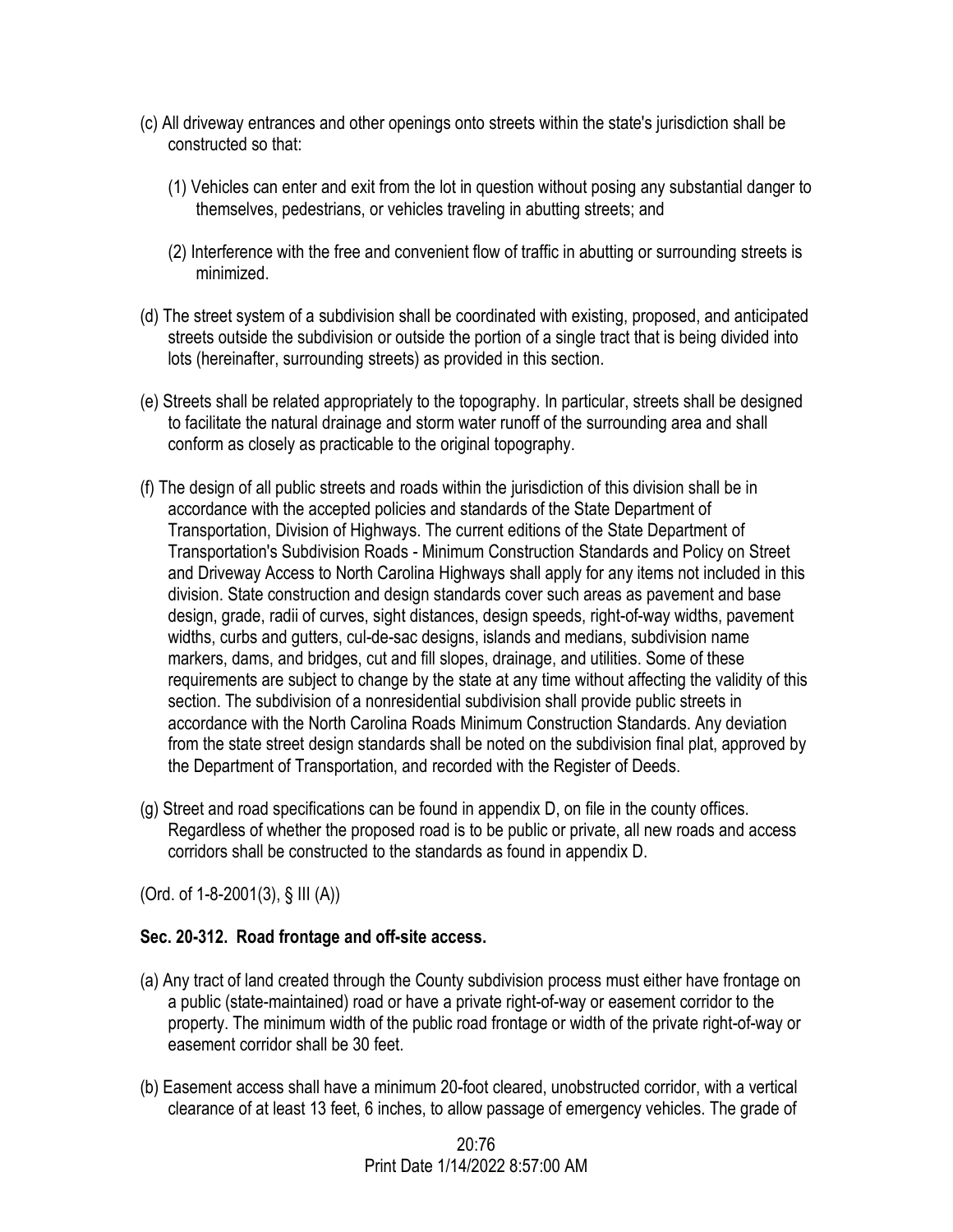any road, existing or proposed, within an off-site private right-of-way corridor used to access a subdivision shall not exceed 18 percent if the road is paved. If such road is not paved, the grade shall not exceed 15 percent. Included on the final plat shall be a Disclosure of Private Streets or Roadways certificate as required by N.C.G.S. 136-102.6(f). This certificate shall be appropriately signed.

(Ord. of 7-12-1999, § III(B); Ord. of 1-8-2001(3), § III(B), Ord. 11-7-2005)

# **Sec. 20-313. Density.**

- (a) Please refer to Section 3.3 of the Richmond County Zoning Ordinance.
- (b) The acreage of the entire area within the boundary of a subdivision shall be used to determine the overall density of a subdivision. Other standards in this division as well as requirements of The Richmond County Zoning Ordinance, the County Health Department or other agency may also affect the density.

(Ord. of 7-12-1999, § III(C); Ord. of 1-8-2001(3), § III(C), Ord. 11-7-2005)

# **Sec. 20-314. Separation and setback requirements.**

- (a) Please refer to Section 3.3 of the Richmond County Zoning Ordinance.
- (b) *Deleted*
- (c) The separation between buildings and water supply systems and/or sewage disposal systems shall be as required by regulations of the County Health Department and the state.
- (d) If any setback or separation provision in this division shall conflict with any federal statute, regulation, or law or with any state statute, law or agency regulation, the provisions of this division shall not control.
- (e) *Deleted*

(Ord. of 7-12-1999, § III(F); Ord. of 1-8-2001(3), § III(D) Ord. 11-7-2005)

# **Sec. 20-315. Utility requirements.**

The approval and installation of all utility improvements, including, but not limited to, water, sewer, electricity, and solid waste collection, shall be in accordance with this chapter.

(1) Water. Each and every lot located in a subdivision shall be supplied with water from either an approved municipal system or an approved public or community water system. Before the approval of the final plat, any municipal, public, or community water system must be certified by the County Health Department, County Engineer and/or the Public Water Supply Section of the State Department of the Environment and Natural Resources as being installed to meet all state and local regulations. Individual water wells shall not be allowed in subdivisions unless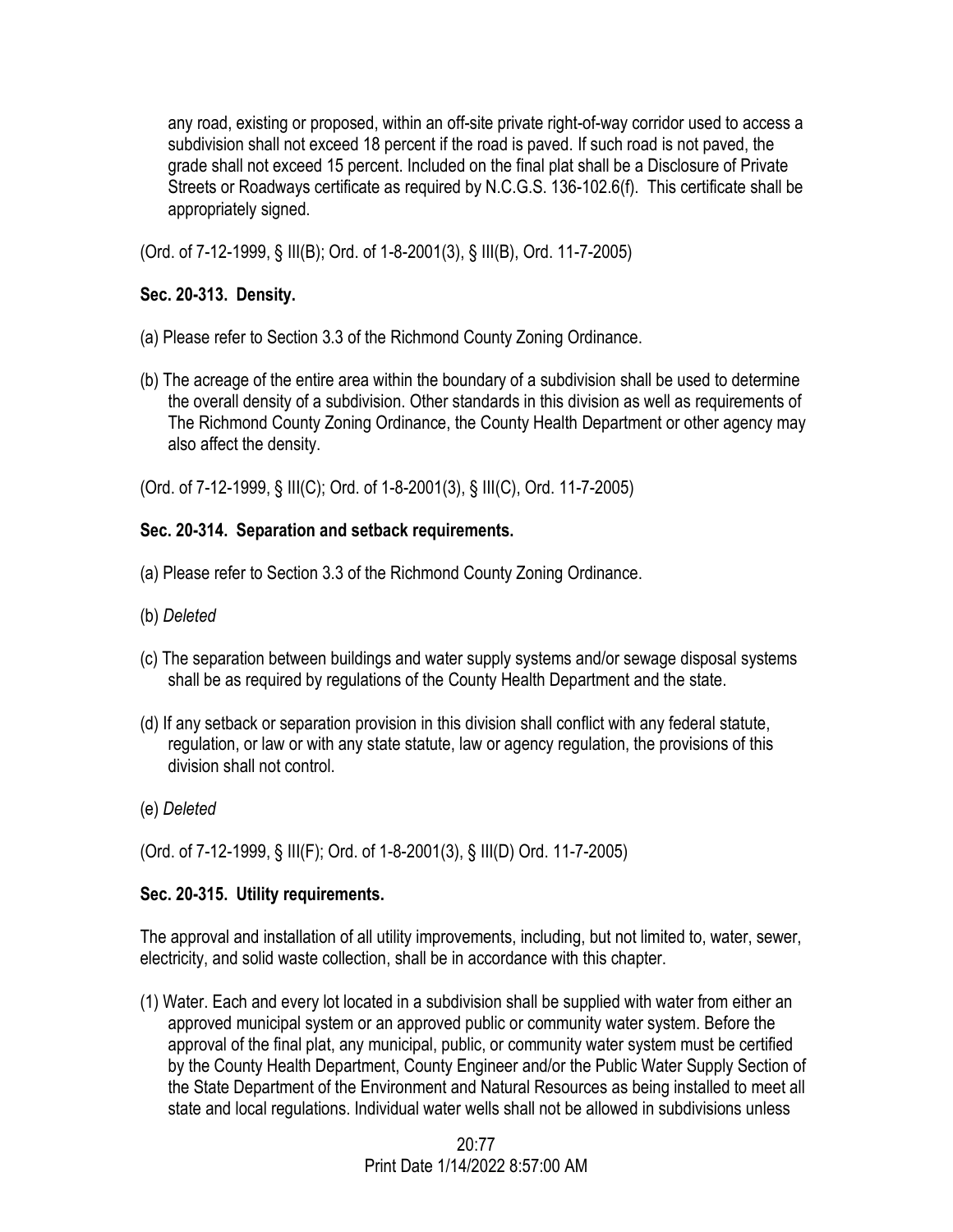the administrator finds that such individual water wells can and will meet all applicable state and county health regulations.

- (2) Sewer. Each and every home in a subdivision shall be supplied with either a hookup to a public or package sewage system or an approved septic tank system. Before approval of the final plat any proposed municipal, public, or community sewage disposal must be certified by the County Health Department, County Engineer and/or the Public Water Supply Section of the State Department of the Environment and Natural resources as being installed to meet all state and local regulations. If septic tank systems are intended to be used, there shall be a separate tank for each home space.
- (3) *Deleted*
- (4) *Deleted*

(Ord. of 7-12-1999, § III(G); Ord. of 1-8-2001(3), § III(E), Ord. 11-7-2005)

## **Sec. 20-316. Fire protection.**

Subdivisions proposed to be served by a public water supply system shall meet the minimum requirements of the system owner for fire hydrant installation. For a subdivision without a fire suppression-rated water system, that either has or is adjacent to an adequate permanent surface water supply, the applicant may be required to install a dry fire hydrant system if recommended by the County Fire Marshal. The Fire Marshal shall determine the type and location of such a system. A road providing all-weather access to the water source that is adequate for firefighting equipment shall be required, if applicable.

(Ord. of 7-12-1999, § III(H); Ord. of 1-8-2001(3), § III(F))

Cross references: Fire prevention, Ch. 17.

# **Sec. 20-317. Utility easements.**

Easements for utilities are required. The applicant should discuss with utility providers whether easements must be provided, and, if so, at what size and location. Such easements shall be shown on the preliminary and final plats.

(Ord. of 7-12-1999, § III(I); Ord. of 1-8-2001(3), § III(G))

## **Sec. 20-318. Erosion and sedimentation control.**

Where required under the North Carolina Sedimentation Pollution Control Act of 1973, evidence of approval of an erosion and sedimentation control plan by the State Department of Environment and Natural Resources, Land Quality Division, shall be submitted prior to issuance of a Subdivision Construction Authorization.

(Ord. of 7-12-1999, § III(J); Ord. of 1-8-2001(3), § III(H))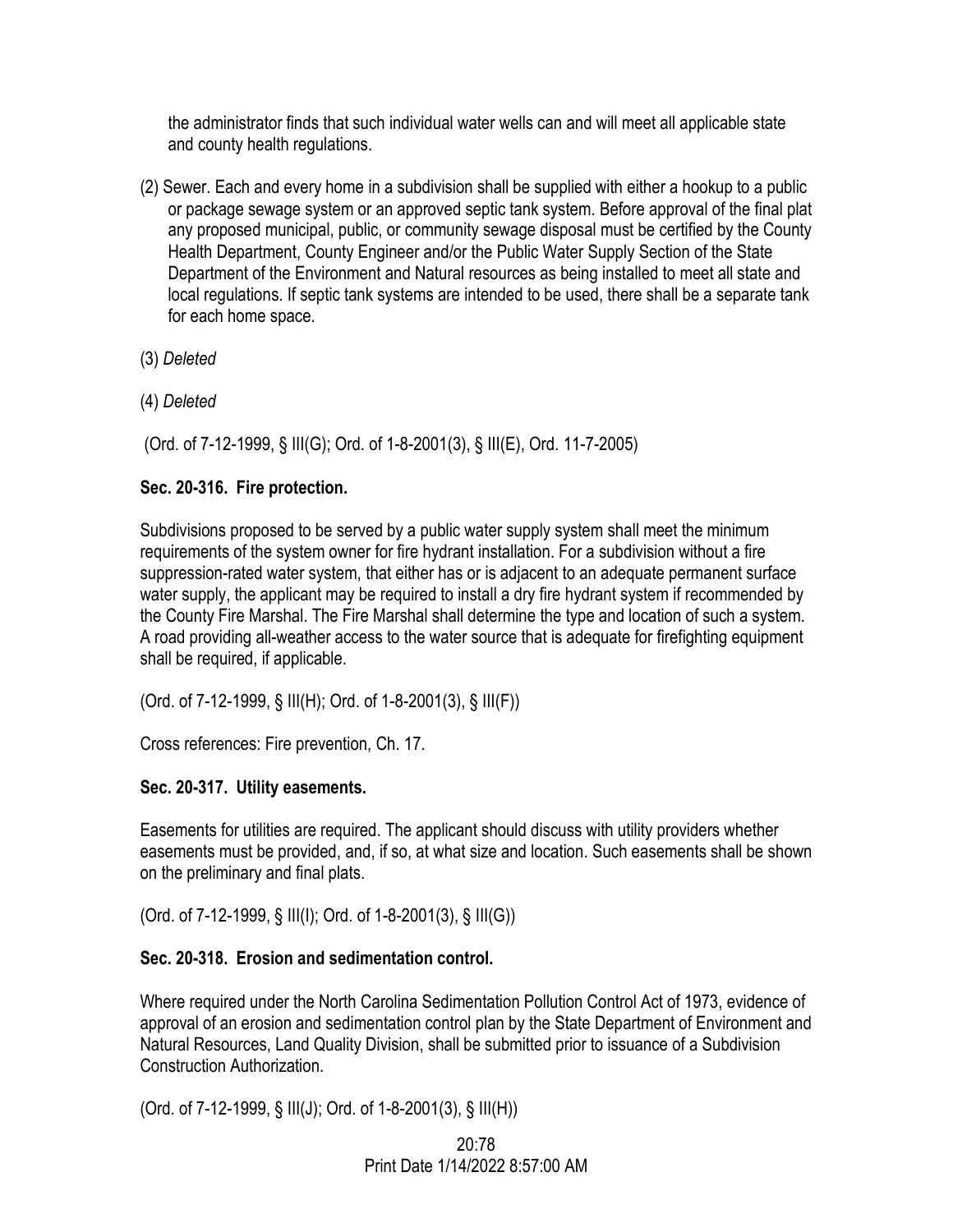Cross references: Environment, Ch. 14.

## **Sec. 20-319. Stormwater drainage.**

Stormwater drainage improvements shall be designed and constructed to minimize erosion and downstream sedimentation, to follow natural drainage where possible, to minimize flooding or standing water conditions, to maintain desirable groundwater conditions and to avoid excessive stormwater discharge to sensitive natural areas. Points of stormwater discharge shall be within the subdivision site unless otherwise approved by the Administrator and adjoining property owners. The applicant shall properly maintain stormwater control devices. A detailed drainage plan shall be submitted as part of the site plan application for subdivisions. Such plan shall show the general drainage patterns for the subdivision. Where the drainage of the subdivision does not follow the natural drainage of the property, the applicant shall design such new drainage systems, including swales, ditches, pipes, culverts, detention ponds, lakes, or similar devices, to minimize any adverse effect on the proposed subdivision and on adjacent and downstream properties. Such plan shall include the location, type, and size of existing and proposed stormwater drainage improvements.

(Ord. of 7-12-1999, § III(K); Ord. of 1-8-2001(3), § III(I))

# **Sec. 20-320. Internal road construction standards.**

Access to all lots within a subdivision shall be made using internal roads. The maintenance of internal roads and drainage facilities shall be the responsibility of the subdivision applicant.

- (1) Road construction. All public roads must be paved and shall meet the minimum State Department of Transportation road standards for local roads. The road should be built so that water will drain from the road surface into side ditches. Because of the high potential for erosion, roads should be constructed along the contour of the land where possible. The Administrator may require that a professional engineer or surveyor certify on an "as-built" drawing that no portion of any internal roads have grades exceeding the maximum allowed by this division.
- (2) Road drainage and culverts. All internal roads shall be provided with appropriate drainage facilities. Road drainage structures shall be constructed in accordance with minimum state road standards. Road drainage side ditches shall have sufficient depth and width to carry the expected volume of stormwater runoff. Where roads cross streams or minor watercourses, culverts shall be designed and installed in accordance with minimum state road standards.
- (3) Turnarounds. A cul-de-sac or other turnaround approved by the Administrator is required on any internal road which serves ten or more spaces. Cul-de-sacs shall have a minimum radius of 35 feet. Cul-de-sacs and other approved turnarounds shall be surfaced with the same material required on the road they serve.
- (4) Vertical clearance. All internal roads, including shoulder areas, shall have a minimum vertical clearance of 13 feet, six inches, to allow for the passage of emergency vehicles.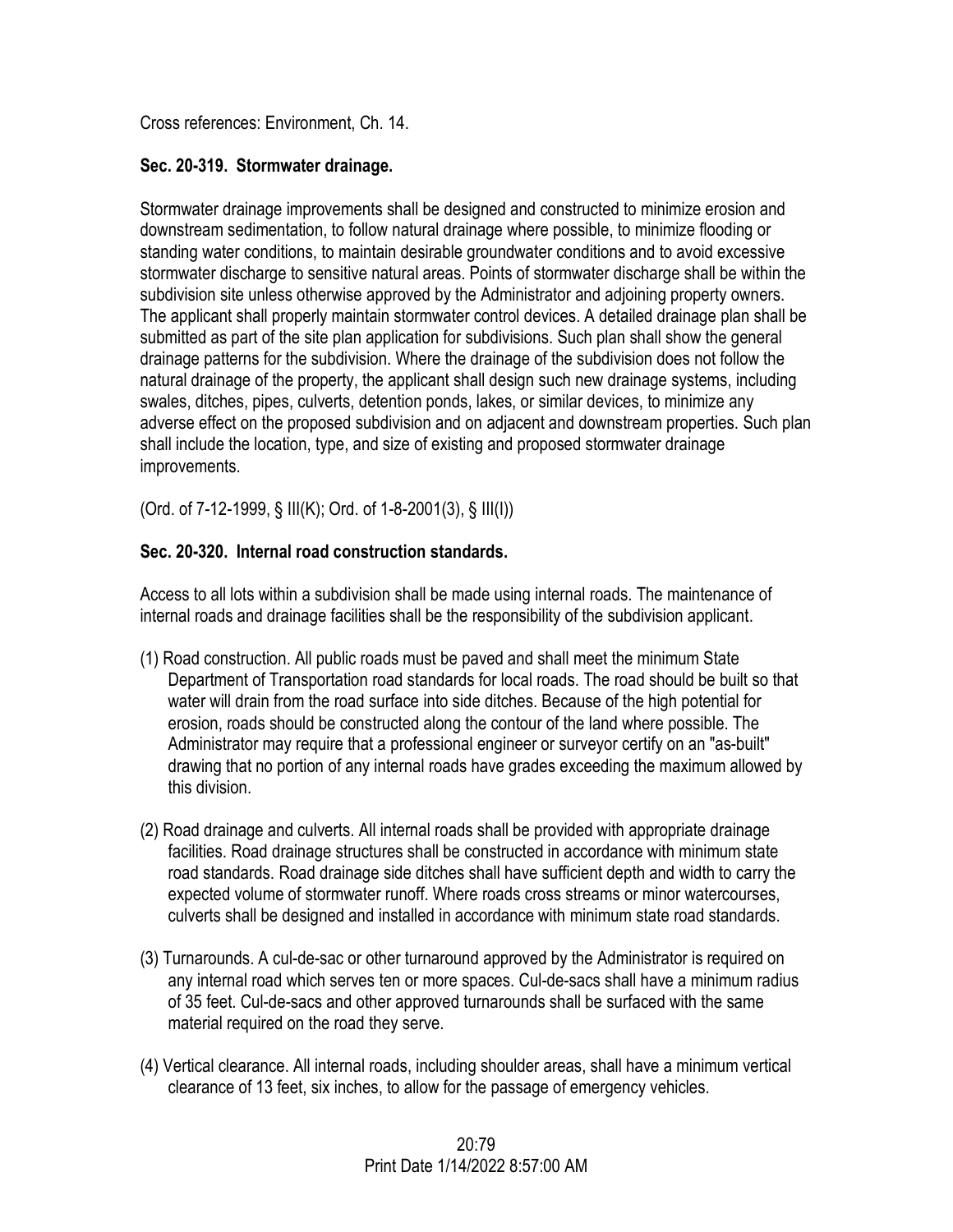- (5) Abutting state-maintained roads. In the event that all the homes in a subdivision abut a statemaintained road, no additional internal roads shall be required.
- (Ord. of 7-12-1999, § III(L); Ord. of 1-8-2001(3), § III(J))

#### **Sec. 20-321. Road names.**

The site development plan shall show names, approved by the County Mapping Office, for all proposed internal roads, which serve three or more spaces.

(Ord. of 7-12-1999, § III(M); Ord. of 1-8-2001(3), § III(K)) Cross references: Streets, sidewalks and other public places, Ch. 26.

#### **Sec. 20-322. Road name signs and other regulatory signs.**

The applicant shall provide road name signs in accordance with the County Mapping Office and regulatory signs (such as "stop" signs) in accordance with applicable state and county policies.

(Ord. of 7-12-1999, § III(N); Ord. of 1-8-2001(3), § III(L))

#### **Sec. 20-323. Property addressing.**

Pease refer to the Chapter 26, Article III of this Code for Street Naming and Property Numbering (Addressing)

(Ord. of 7-12-1999, § III(O); Ord. of 1-8-2001(3), § III(M)) (Ord. of 10/2/2006) Cross references: Street numbering, § 26-61 et seq.

## **Sec. 20-324. Subdivision identification sign.**

Subdivisions shall provide at least one sign displaying their names at each entrance. The subdivision name shall not duplicate or closely resemble the name of any existing housing development located in the county. Subdivision name signs shall be at least one foot in height by three feet in width. Subdivision identification signs shall not be located within the right-of-way for any road.

(Ord. of 7-12-1999, § III(P); Ord. of 1-8-2001(3), § III(N))

## **Sec. 20-325. Subdivision name.**

In order to avoid possible confusion for emergency services personnel, the applicant shall choose a name for the subdivision which does not duplicate or closely resemble the name of any existing road, subdivision, or other housing development located in the county.

(Ord. of 7-12-1999, § III(Q); Ord. of 1-8-2001(3), § III(Q))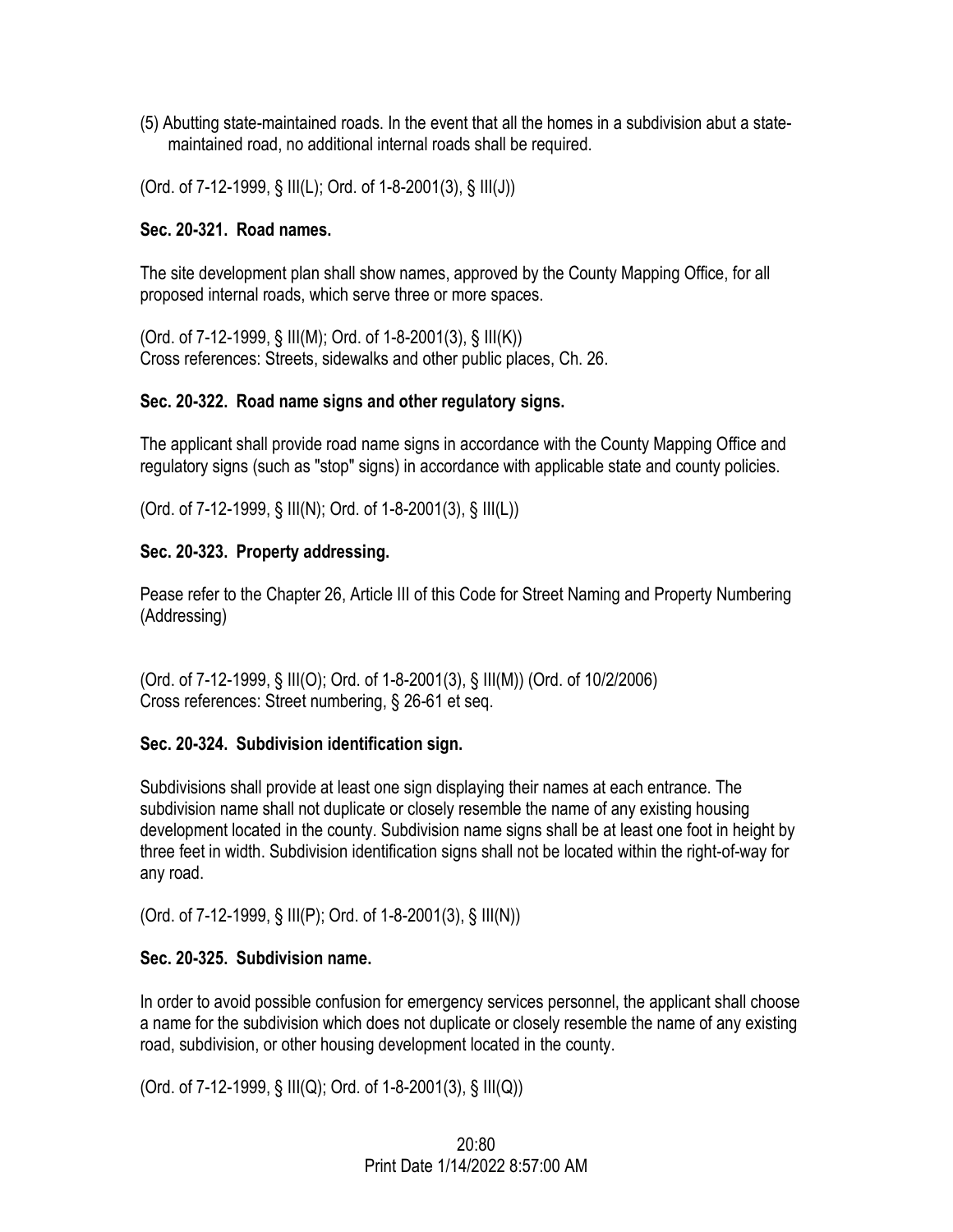#### **Secs. 20-326--20-345. Reserved.**

## **Subdivision IV. Administration\***

\*Cross references: Administration, Ch. 2.

#### **Sec. 20-346. Pre-existing/nonconforming subdivisions.**

- (a) Any subdivision existing on the effective date of the ordinance from which this division is derived, or any subsequent amendment thereto, may continue to operate without being subject to the requirements of this division unless expansion or addition is proposed. Any subdivision with a plat that has been duly recorded in the County Register of Deeds office prior to the effective date of the ordinance from which this division is derived is exempt from the provisions of this division.
- (b) Subdivisions existing prior to the effective date of the ordinance from which this division is derived ("preexisting subdivisions") shall be registered with the County Building Inspector within six months of adoption of the ordinance from which this division is derived. Any preexisting subdivision, which is not registered, may be subject to the provisions of this division. Pre-existing subdivisions registered with the Building Inspector may be expanded provided that any such expansion shall be in accordance with the requirements of this division.
- (c) *Deleted*

(Ord. of 7-12-1999, § IV(A); Ord. of 1-8-2001(3), § IV(A), Ord. 11-7-2005)

## **Sec. 20-347. Expansion of existing subdivisions.**

The addition of any new spaces to a subdivision existing prior to enactment of the ordinance from which this division is derived, except as provided below, shall be considered an expansion of such subdivision and shall be subject to the requirements of this division.

- (1) Infilling. If a pre-existing subdivision is to be expanded, but such expansion does not require the construction of new internal roads to serve the new spaces, the development will not be required to comply with the requirements of this division, provided that all of the following conditions are met:
	- a. The development must occur within the boundaries of the existing subdivision;
	- b. The number of new spaces shall not exceed more than 33 percent of the existing spaces; and
	- c. The setbacks for home units built on newly created spaces shall not exceed the average setbacks of existing units located wholly or in part within 100 feet on each side of such new space and which front on the same road as the new space.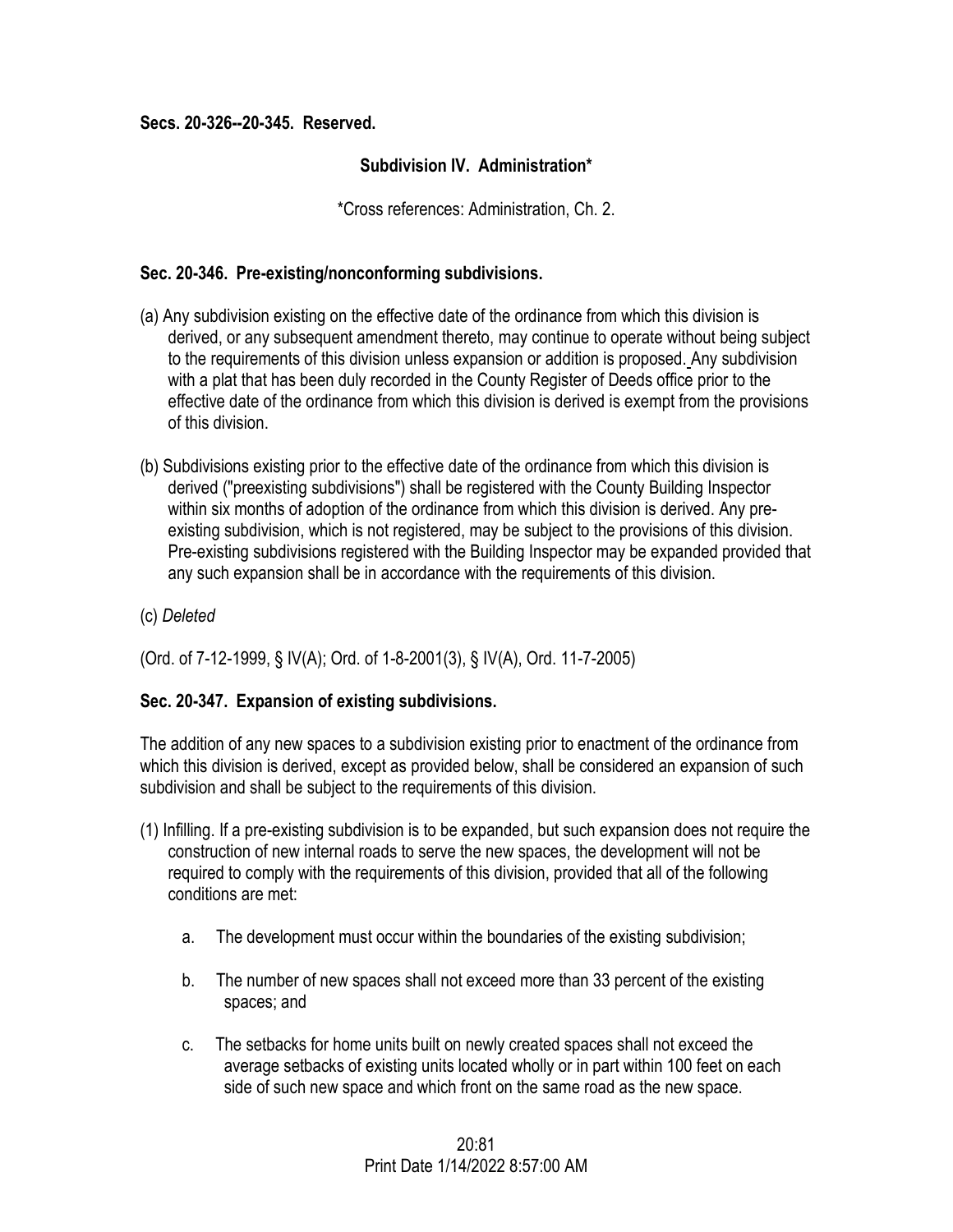- (2) Other expansions. If expansion of a pre-existing subdivision involves new internal road construction, the new development will be considered a new phase and shall comply, to the extent possible, with the requirements of this division. The Administrator on a case-by-case basis shall determine such compliance; however, compliance will not require that any existing units be relocated.
- (3) In all respects, any division or subdivision of land that meets the definition of subdivision as found in Sec. 20-275 shall be recorded in Richmond County Register of Deeds in accordance with Sec. 20-291 of this Code

(Ord. of 7-12-1999, § IV(B); Ord. of 1-8-2001(3), § IV(B), Ord. 11-7-2005)

# **Sec. 20-348. Waiver of requirements/variances.**

The Board of Adjustments is charged with hearing and deciding on Variances of the regulation found within this Article. The Board of Adjustment process and policies are found in Chapter 20, Article II of the Richmond County Code of Ordinances.

(Ord. of 7-12-1999, § IV(C); Ord. of 1-8-2001(3), § IV(C), Ord. 11-7-2005)

# **Sec. 20-349. Appeals.**

Appeals from decisions of the Subdivision Administrator shall be made to the Board of Adjustments; appeals from decisions of the Board of Adjustments shall be made to the Superior Court of the county. An applicant shall file an appeal with the Board of Adjustments by giving written notice to the Subdivision Administrator within 30 days of the Subdivision Administrator's decision. An appeal to the Superior Court must be filed with the Clerk of Superior Court within 30 days after a decision by the Board of Adjustments. Unless otherwise ordered by a court of competent jurisdiction, this division may be enforced as provided in this division while any appeal under this section is pending.

(Ord. of 7-12-1999, § IV(D); Ord. of 1-8-2001(3), § IV(D))

# **Sec. 20-350. Penalties for violations.**

Enforcement of this division is granted to the county under authority of G.S. 153A-123, and violation of this division is a misdemeanor, as provided by G.S. 14-4. The Subdivision Administrator, the Board of Adjustments, the County Manager, and the governing board shall enforce this division in accordance with the provisions of this Code. Each day that a violation of this division exists constitutes a separate violation, pursuant to G.S. 14-4. This division may also be enforced by use of civil action, injunctive relief, and equitable relief, including, but not limited to, orders of abatement.

(Ord. of 7-12-1999, § IV(E); Ord. of 1-8-2001(3), § IV(E))

# **Sec. 20-351. Powers and duties of the subdivision administrator.**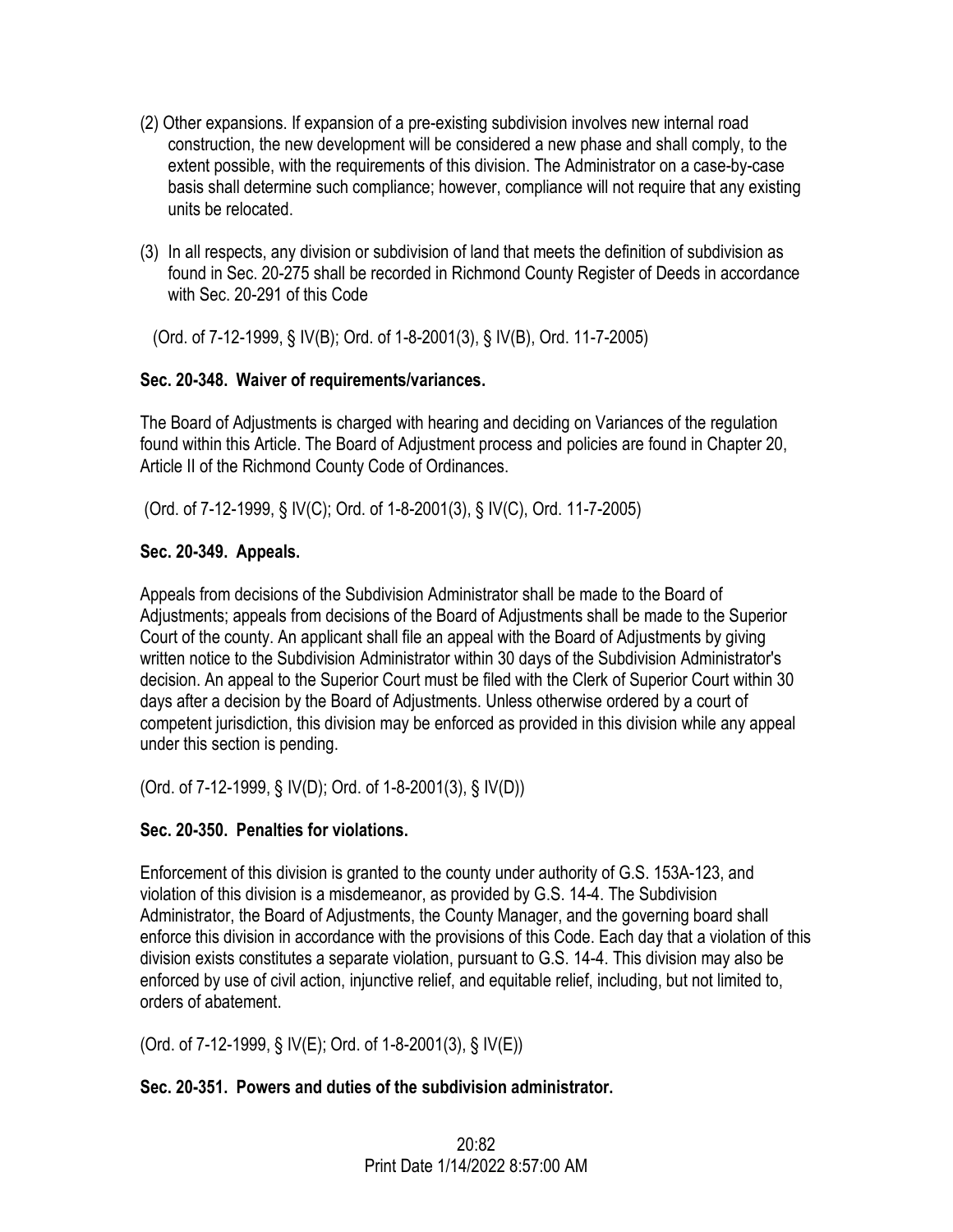The Subdivision Administrator shall have the following powers and duties in addition to other powers and duties duly assigned:

- (1) To review and either approve, approve with conditions, or disapprove applications for new subdivisions, or expansions to existing subdivisions, under the applicable provisions of this division;
- (2) To take such actions as may be reasonably necessary and required to ensure compliance with and enforcement of the terms and provisions of this division;
- (3) To review all requests for waivers from the provisions of this division and submit all relevant information to the Board of Adjustments and county commissioners for their review and final decision; and
- (4) To make recommendations to the Planning Board on all proposed amendments to this division in accordance with the provisions of this division.

(Ord. of 7-12-1999, § IV(G); Ord. of 1-8-2001(3), § IV(F))

## **Sec. 20-352. Powers and duties of the board of adjustment.**

Under this division, the Board of Adjustments shall have the following powers and duties, in addition to other powers and duties duly assigned to:

- (1) Review and either approve, approve with conditions, or disapprove, under the applicable provisions of this division, any applications referred to it by the Subdivision Administrator;
- (2) Hear and decide appeals where it is alleged that there is an error in an order, requirement, decision, determination, or interpretation made by the Subdivision Administrator in the enforcement of this division;
- (3) Review all requests for variances from the provisions of this division;
- (4) Take such actions as may be reasonably necessary and required to ensure compliance with and enforcement of the terms and provisions of this division; and
- (5) Make recommendations to the governing board on all proposed amendments to this division in accordance with the provisions of this division.

(Ord. of 1-8-2001(3), § IV(G))

## **Sec. 20-353. Powers and duties of the governing board.**

Under this division, the governing board shall have the following powers and duties, in addition to the powers and duties duly assigned: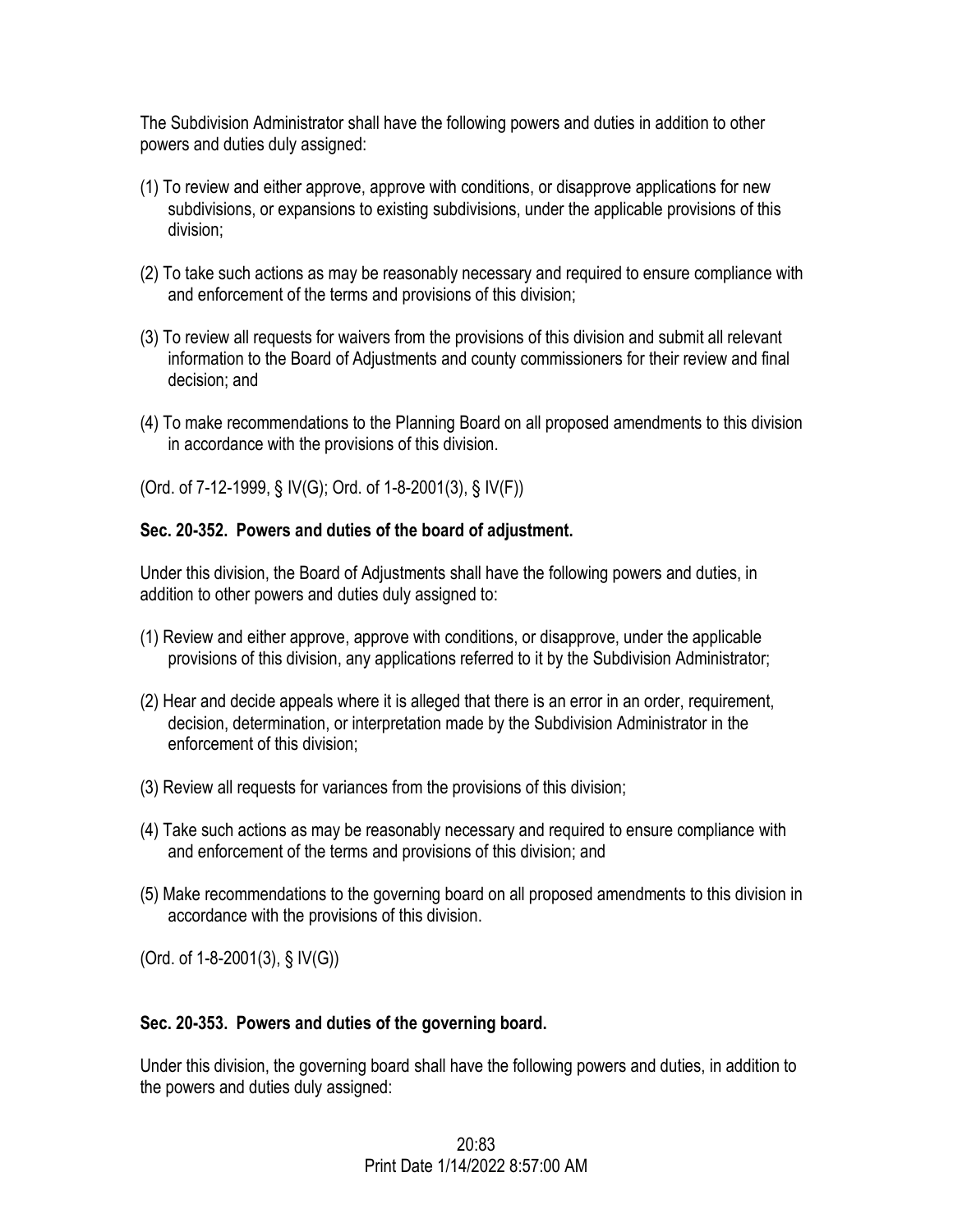- (1) To take such actions as may be reasonably necessary and required to ensure compliance with and enforcement of the terms and provisions of this division; and
- (2) To review all proposed amendments to this division in accordance with this division.

(Ord. of 7-12-1999, § IV(I); Ord. of 1-8-2001(3), § IV(H))

#### **Sec. 20-354. Forms.**

Any forms or checklists listed in the appendices of the ordinance from which this division is derived are general in nature and may be modified by the administrator, county manager, or governing board as necessary.

(Ord. of 7-12-1999, § IV(J); Ord. of 1-8-2001(3), § IV(J))

#### **Sec. 20-355. Fees.**

Reasonable fees for applications and revisions thereto, certificate of completion inspections, reinspections and variances under this division may be set by the county governing board.

(Ord. of 7-12-1999, § IV(K); Ord. of 1-8-2001(3), § IV(K))

**Secs. 20-356--20-375. Reserved.** 

# **DIVISION 3. HIGHWAY DEVELOPMENT DISTRICT**

**Sec. 20-376. – Sec. 20-387. - Repealed** 

(Ord. of 1-4-1999) (Ord 10/2004 – Book 1293, Page 446)

**Secs. 20-388--20-405. Reserved.** 

# **DIVISION 4 – ZONING**

## Not yet Codified

# **DIVISION 5 – AIRPORT HARZARD**

## Not yet Codified

# **ARTICLE VI. MANUFACTURED HOMES AND TRAILERS\***

20:84 Print Date 1/14/2022 8:57:00 AM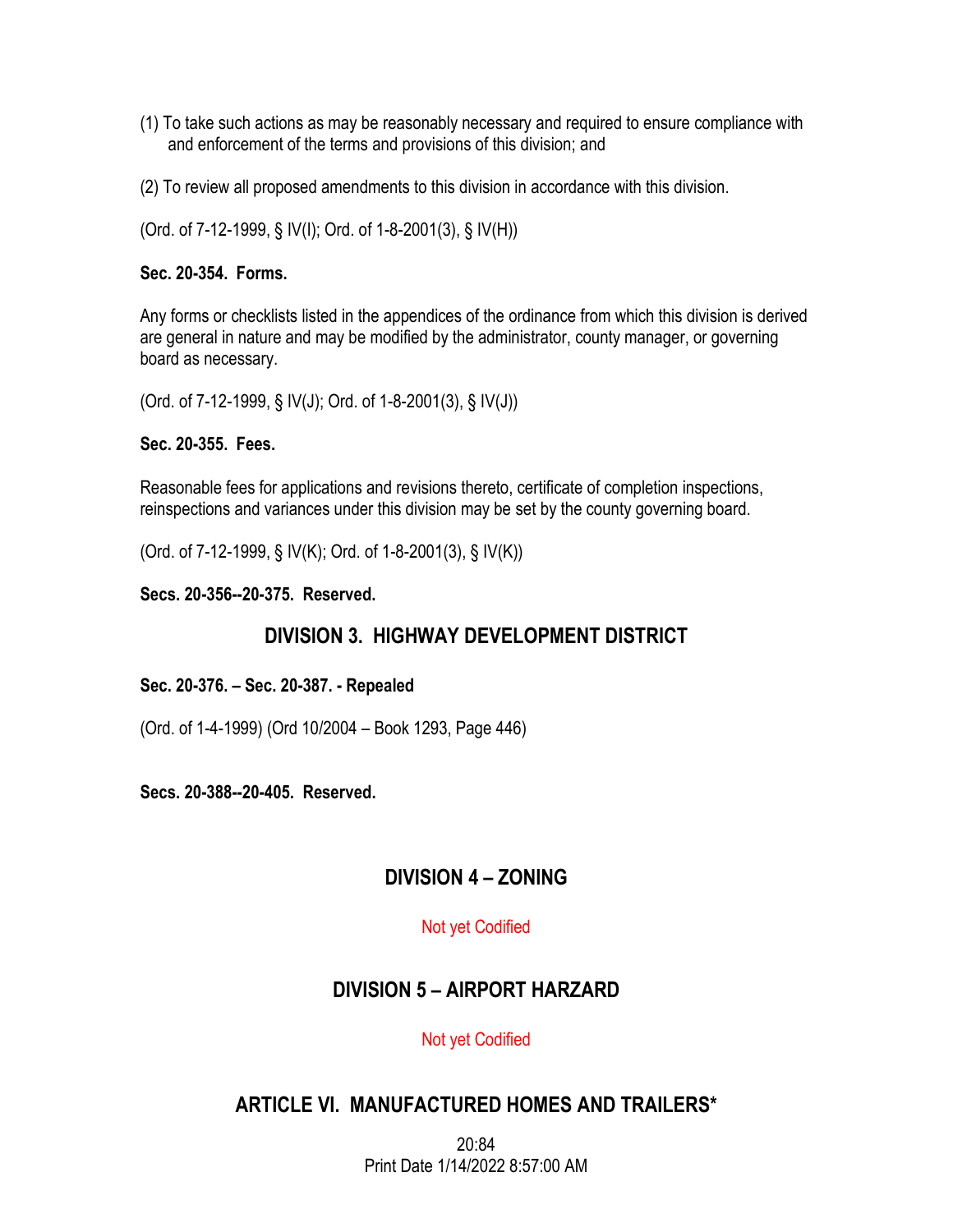\*Cross references: Environment, Ch. 14; buildings and building regulations, § 20-61 et seq.; floods, § 20-166 et seq.; solid waste, Ch. 23; streets, sidewalks and other public places, Ch. 26.

# **DIVISION 1. GENERALLY**

**Secs. 20-406--20-420. Reserved.** 

# **DIVISION 2. MANUFACTURED HOME PARKS\***

\*Editor's note: The following appendixes, mentioned throughout this division, are not printed herein, but are on file in the county offices:

Appendix A--Specifications for Road Design and Construction Appendix B--Manufactured Home Park Application Form Appendix C--Variance Application Form Appendix D--Fee Schedule

#### **Subdivision I. In General**

#### **Sec. 20-421. Authority and enactment clause.**

Pursuant to the authority conferred by G.S. Ch. 153 and G.S. Ch. 160A and G.S. 160D, the governing board does hereby ordain and establish into law this division.

(Ord. of 7-12-1999, § I(A); Ord. of 1-8-2001(1), § I(A))

#### **Sec. 20-422. Short title.**

This division shall be known as the "Manufactured Home Park Ordinance of Richmond County, North Carolina," and may be cited as the "County Manufactured Home Park Ordinance."

(Ord. of 7-12-1999, § I(B); Ord. of 1-8-2001(1), § I(B))

#### **Sec. 20-423. Jurisdiction.**

These regulations shall govern the establishment, operation, and maintenance of each and every new manufactured (mobile) home park or recreational vehicle camp or park, and any addition or expansion of existing manufactured home parks or recreational vehicle camps or parks lying within the jurisdiction of the county.

(Ord. of 7-12-1999, § I(C); Ord. of 1-8-2001(1), § I(C))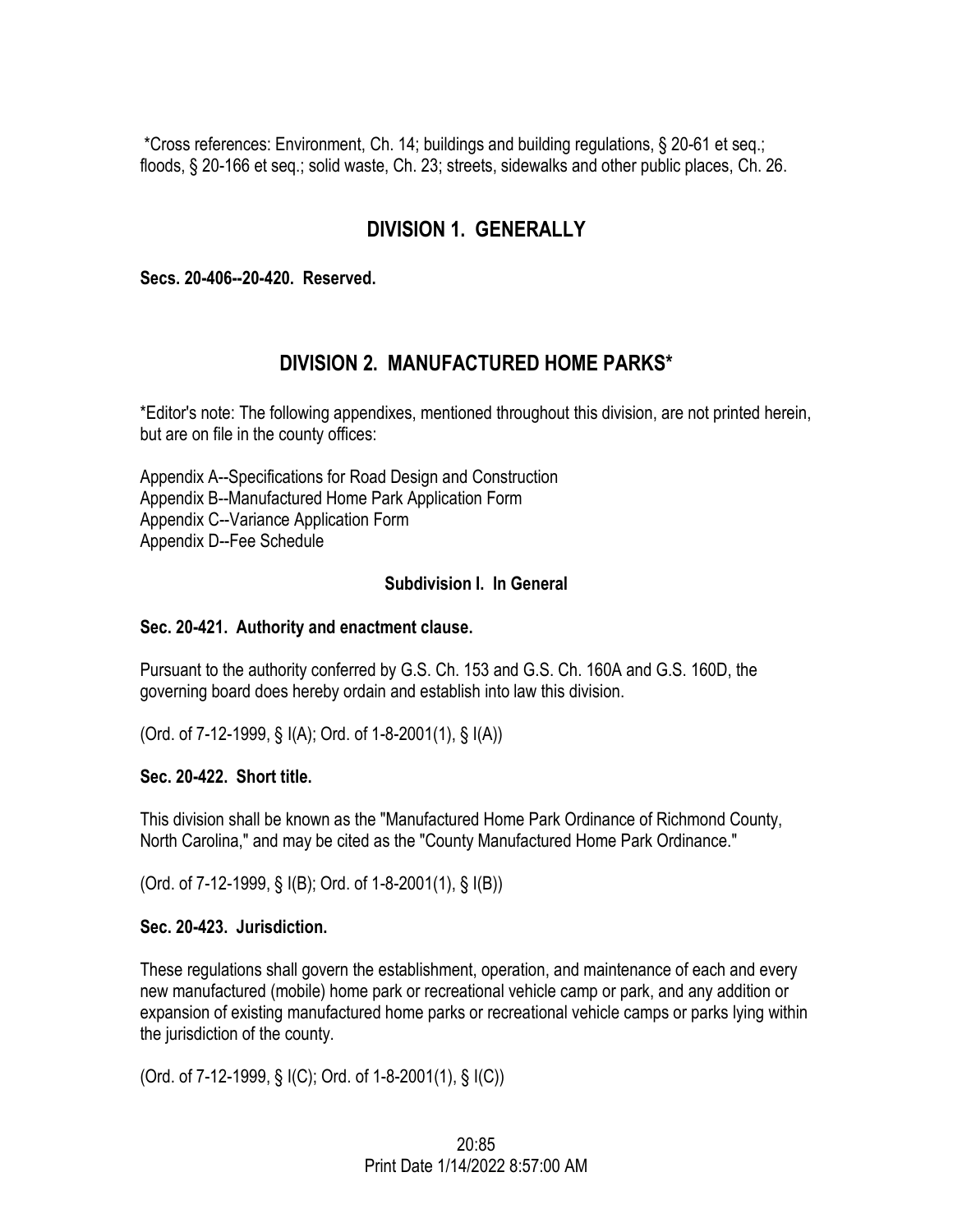#### **Sec. 20-424. Purpose.**

The purposes of this division are to:

- (1) Promote the orderly development of manufactured home parks;
- (2) Help secure safety from fire, floods, panic, congestion, and other dangers in manufactured home parks;
- (3) Provide for adequate light, air, and open space in manufactured home parks;
- (4) Ensure that facilities for transportation, parking, water, sewer, and recreation are provided to residents of manufactured home parks within this division's jurisdiction; and
- (5) Permit orderly implementation of a land use plan for the county.

(Ord. of 7-12-1999, § I(D); Ord. of 1-8-2001(1), § 1(D))

#### **Sec. 20-425. Definitions.**

For the purposes of this division, the following definitions shall apply, unless the context clearly indicates or requires a different meaning. The present tense is included in the future tense and the future tense is included in the present tense. The singular includes the plural and the plural includes the singular.

**Board of adjustments** means the County Board of Adjustments.

**Board of commissioners** means the county governing board. Building code means the State Building Code.

**Building permit and construction permit** mean a permit authorizing the owner or agent to make physical improvements to a piece of property based on a manufactured home park or subdivision plan that has received preliminary approval.

**Developer.** means a person, including a governmental agency or redevelopment authority, who undertakes any development and who is the landowner of the property to be developed or who has been authorized by the landowner to undertake development on that property.

**Health department** means the County Health Department.

**Lot includes the words plot, parcel or tract** and means a piece of land whose boundaries have been described by a legal instrument or map recorded with the Register of Deeds.

**Manufactured home** See Definitions found in Chapter 20, Article VI, Division 3, Section 20-555 of the Richmond County Code.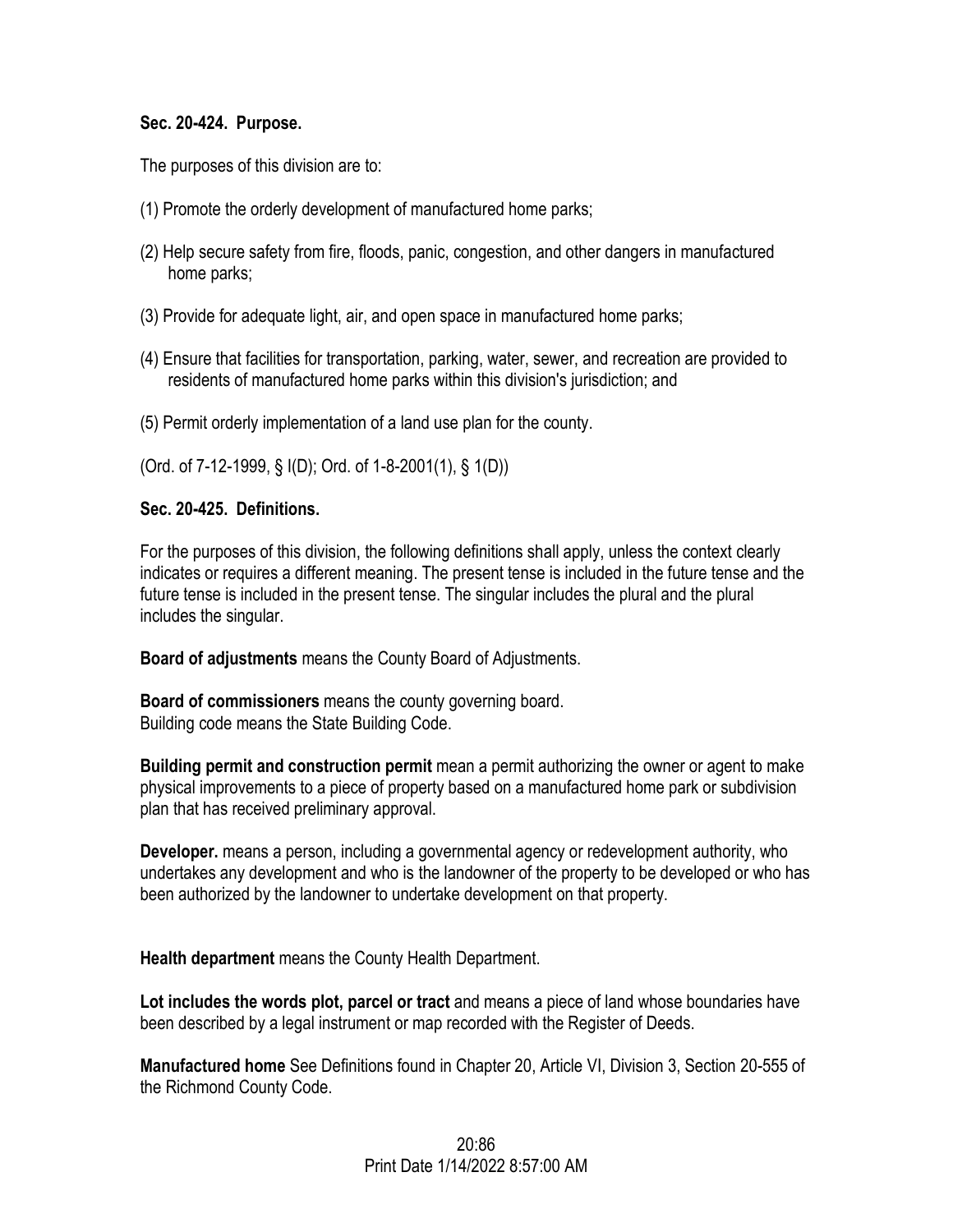Manufactured home lot. A manufactured home lot is a piece of land within a manufactured home park:

- (1) Whose boundaries are delineated in accordance with the requirements of this division; and
- (2) That is designed and improved in accordance with this division to accommodate a single manufactured home.

**Manufactured home park** means a piece of land held in single or corporate ownership and developed in a unified manner for the placement of two or more manufactured homes to be occupied for living and sleeping purposes.

**Manufactured home space** means an area within an approved manufactured home park meeting all applicable requirements for the purpose of setting up a manufactured home.

May is permissive.

**Private drive, road or street** means an easement or right of way not publicly owned and maintained and used for access by the occupants or owners of a manufactured home park, their guests, and the general public.

**Private driveway** means a roadway serving two or fewer lots, building sites or other divisions of land and not intended for public ingress or egress.

**Richmond County Manufactured Home Park Ordinance Administrator** means, in this division, the Administrator or similar designation. Until otherwise ordered by governing board, the County Planning Department shall act as the administrator.

**Setup** means the process of placement of a manufactured home on a manufactured home space and includes the minimum requirements for blocking, wiring, plumbing, and anchoring in accordance with applicable local, state, and federal construction regulations.

Shall and will are mandatory.

**Steps** means a structural component bonded or fastened as one unit in accordance with the North Carolina Residential Building Code, Volume VII, Section 314 (Stairways) and § 315 (Handrails and Guardrails), and for the purpose of ingress and egress from manufactured homes.

Street and road shall be synonymous in meaning.

**Structure** means and includes the word "building." The term "structure" also means built for the support, shelter or enclosure of persons, animals, chattels, or property.

**Tie-down** means the process of anchoring a manufactured home to the ground in accordance with applicable local, state, and federal construction regulations.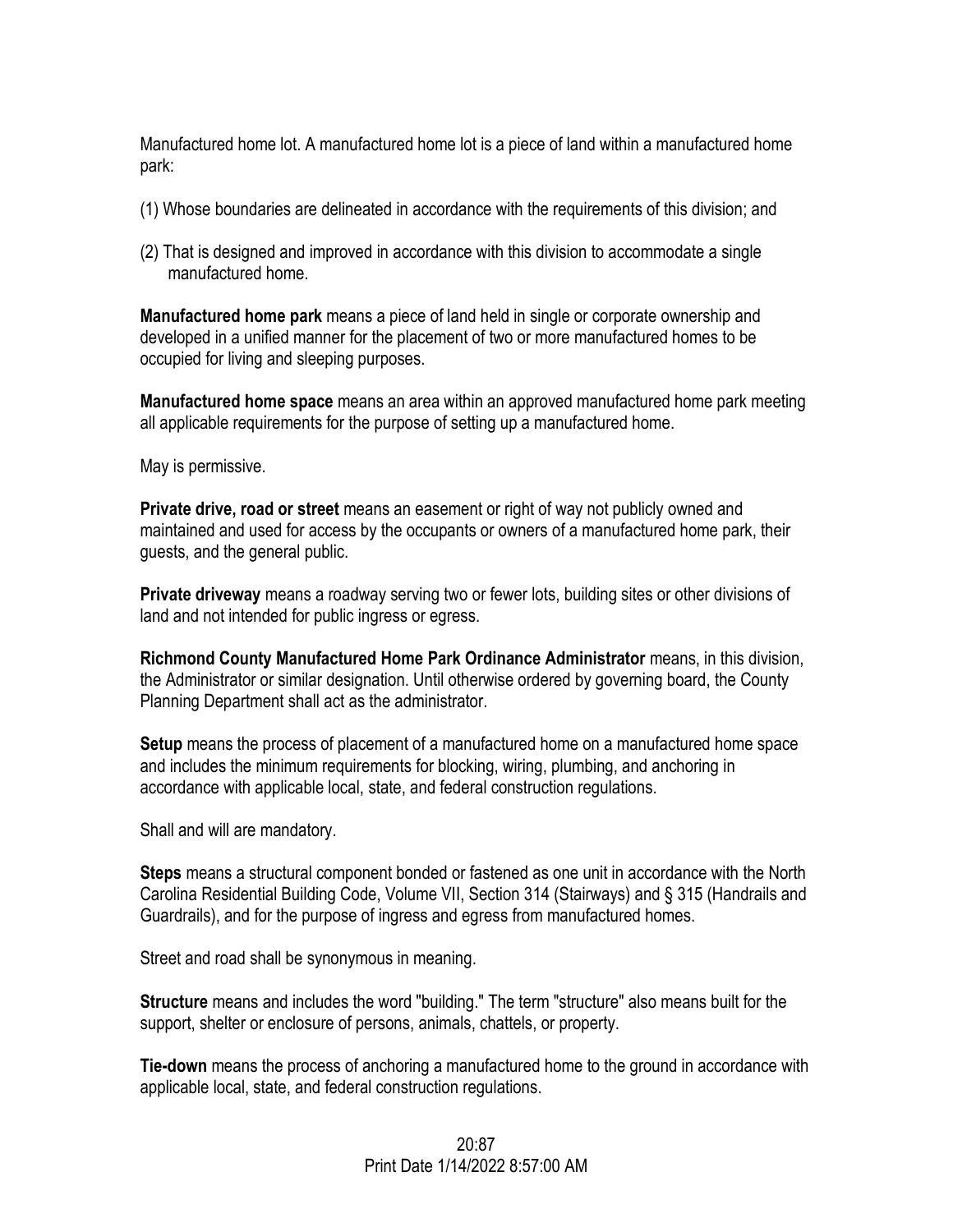**Tract** means a piece of land whose boundaries have been described or delineated by a legal instrument or map recorded in the office or the county Register of Deeds.

**Vicinity map** means a drawing showing the general location of a manufactured home park or subdivision within the county.

(Ord. of 7-12-1999, § I(E); Ord. of 1-8-2001(1), § I(E); Ord. of 11-7-2005; Ord 10-1-2007) Cross references: Definitions generally, § 1-2.

## **Secs. 20-426--20-440. Reserved.**

## **Subdivision II. Procedure for Securing Approval of Manufactured Home Parks**

## **Sec. 20-441. Approval/authorization required.**

No person shall construct or engage in the construction of any manufactured home park or make any addition or alteration to a manufactured home park that either alters the number of lots for manufactured homes within the park; expands the size of the manufactured home park or affects the facilities required therein until a Conditional Use Permit for such activity has been issued by the Richmond County Board of Adjustment in accordance with the Richmond County Zoning Ordinance.

(Ord. of 7-12-1999, § II(A); Ord. of 1-8-2001(1), § II(A); (Ord 10-1-2007)

# **Sec. 20-442. Application procedure.**

Prior to the construction of a new manufactured home park or the expansion of an existing manufactured home park, the developer shall make application to the Administrator for a Conditional Use Permit to construct or expand such a park. The original drawing of the proposed or expanded park plan shall accompany the application. The Administrator will not accept incomplete applications and/or park plans for review. The Conditional Use shall follow the process as outlined in the Richmond County Zoning Ordinance.

(Ord. of 7-12-1999, § II(B); Ord. of 1-8-2001(1), § II(B); Ord. 10-1-2007)

# **Sec. 20-443. Manufactured home park plan requirements.**

The manufactured home park plan shall be drawn on reproducible sheets to a scale of not less than one-inch equals 100 feet and shall show the following on one or more sheets:

- (1) The name of the manufactured home park, the names and addresses of the owners and the designer of the park.
- (2) Date, approximate north arrow, and scale.
- (3) The boundary line of the tract, with accurate linear and angular dimensions, drawn to scale and the area of the park in square feet or acres.

## 20:88 Print Date 1/14/2022 8:57:00 AM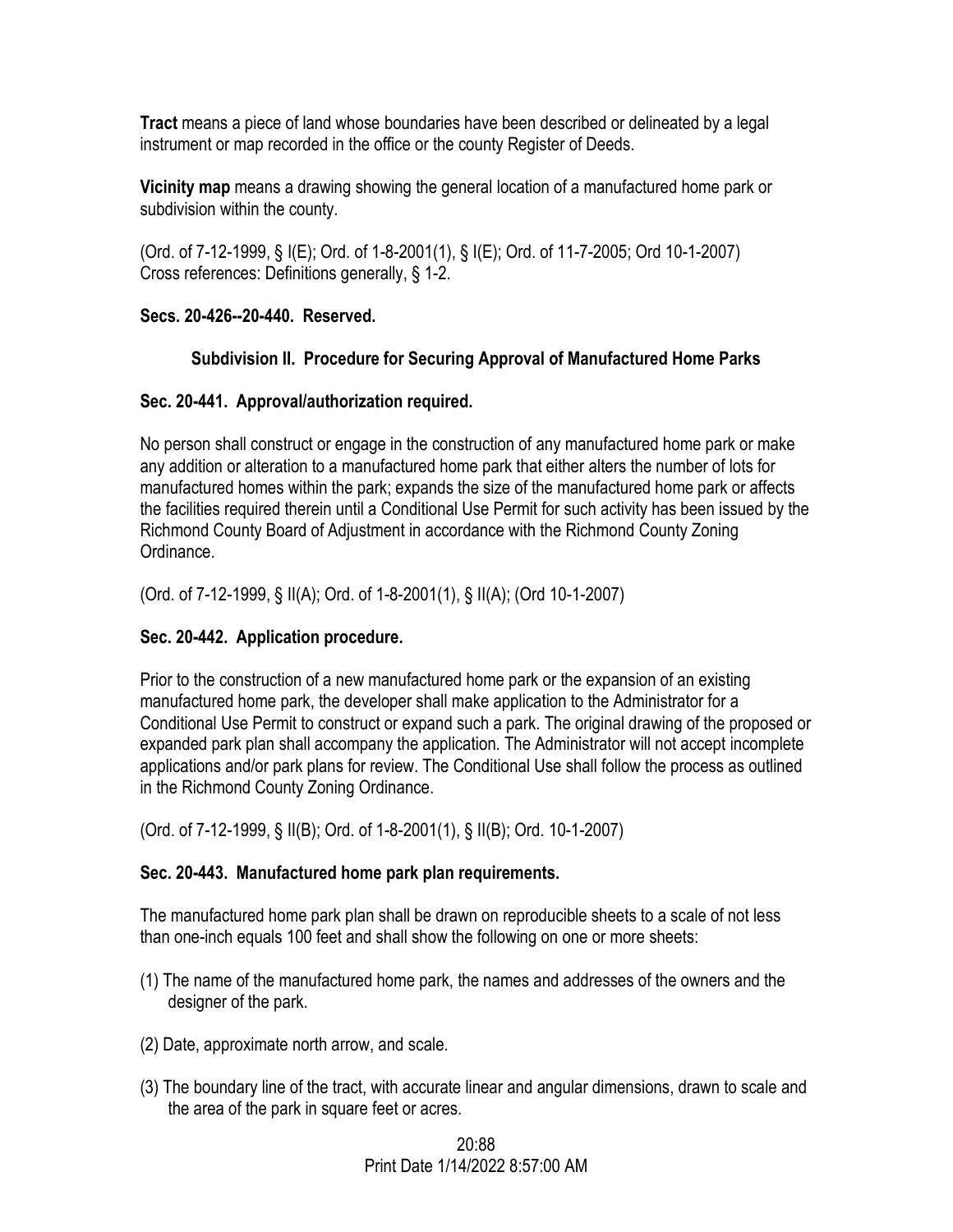- (4) A location map showing the location of the manufactured home park.
- (5) The locations of existing and platted property lines, streets, buildings, watercourses, railroads, bridges, water mains, sewers, culverts, drainpipes, and any utility easements. The Administrator may require similar information to be shown on proposed park boundaries. The names of adjoining manufactured home parks or the names of recorded owners of adjoining parcels of land shall also be indicated.
- (6) The names, proposed location and approximate dimensions of proposed streets, alleys, driveways, entrances, exits, walkways, easements, recreation areas, parks and open spaces, reservations, manufactured home spaces, parking dimensions, and types of all required characteristics shall be shown in a manner that shall distinguish them clearly from the existing characteristics of the land.
- (7) The park plan shall show profiles of all proposed public or private streets or drives, showing natural and finished grades drawn to a legible scale.
- (8) Plans of proposed utility layouts (sewer lines, septic tank locations, septic tank drain fields, water lines and storm drainage) showing feasible connections to existing and proposed utility systems. The Administrator may require these proposed layouts to be prepared by a civil engineer, registered land surveyor, or registered professional engineer.
- (9) Proposed storm drainage for the entire manufactured home park, including all proposed grading and sewer installations which may be deemed necessary to insure proper drainage and elimination of ponding. Proper drainage requires a storm drainage capacity to the ten-year storm level.
- (10) Location and number of garbage receptacles.
- (11) An electrical, gas, cable, telephone, and other such utility layout plans. All utilities provided shall be underground. Additional utilities provided to existing parks shall be installed underground.
- (12) Adequate and safe sewage disposal facilities shall be provided in all Manufactured Home Parks. Collection systems and sewage treatment plants complying with the requirements of the North Carolina Department of Health and Environment and the County Health Department shall be provided. Individual septic tank systems are permissible in accordance with the requirement of the County Health Department's Sewage Disposal Regulations. There shall be no more than one (1) manufactured home connected to an individual septic tank, unless permitted by the Richmond County Health Department.
- (13) A detailed drawing to scale of not less than 1-inch equals 10 feet shall be prepared of a typical manufactured home lot, showing the location of the manufactured home stand, all utilities, the patio, concrete footing, walks, parking spaces, driveways, and all other improvements.

(Ord. of 1-8-2001(1), § II(C); Ord. 10-1-2007)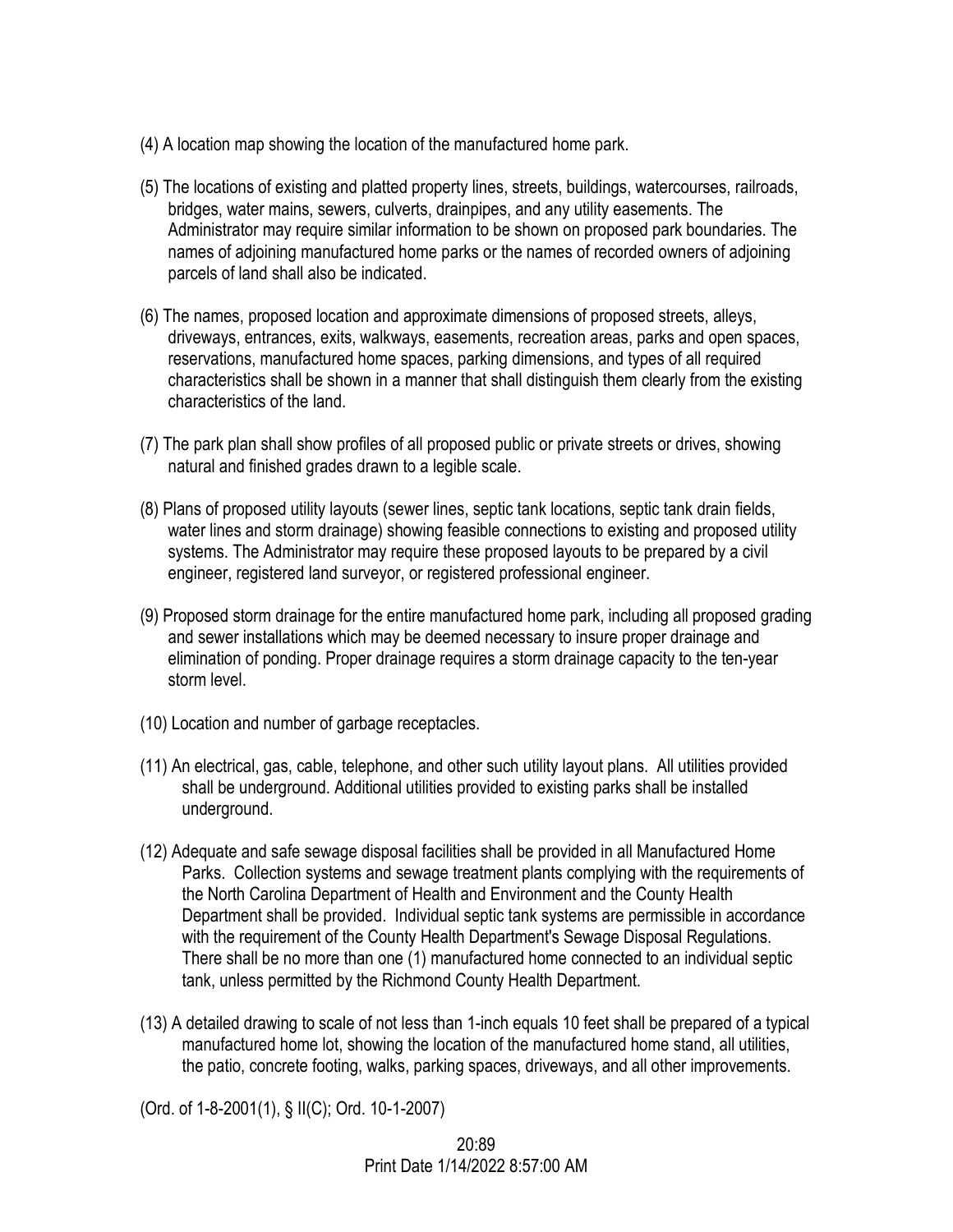## **Sec. 20-444. Review of the proposed manufactured home park plan.**

The Administrator shall present the application to the Richmond County board of Adjustments under the provision of the Richmond County Zoning Ordinance.

(Ord. of 1-8-2001(1), § II(D); Ord. 10-1-2007)

## **Sec. 20-445. Issuance of the manufactured home park occupancy permit.**

- (a) Reserved.
- (b) An on-site inspection of the park before a Certificate of Occupancy is issued.
	- (1) If the park conforms to the plan approved by the Richmond County Board of Adjustment, a Certificate of Occupancy Permit may be issued.
	- (2) If the park does not conform to the approved plan, the issuance of the Occupancy Permit shall be delayed until it is brought into conformity with the approved plan.
- (c) The Conditional Use Permit shall constitute the authority for the developer to operate the manufactured home park.
- (d) When a manufactured home park is to be developed in stages, the proposed plan may be submitted for the entire development and approved by the Board of Adjustments. Certificates of Occupancy may be made for each stage completed.
- (e) Violation of any of the division requirements constitutes grounds for refusing to issue a Certificate of Occupancy to any new home located in the park or revoking an issued Certificated of Occupancy for any home located in the park or revoking the parks overall Conditional Use Permit.

(Ord. of 1-8-2001(1), § II(E); Ord. 10-1-2007)

## **Secs. 20-446--20-460. Reserved.**

## **Subdivision III. Development Standards for the Development of Manufactured Home Parks**

## **Sec. 20-461. Design standards for the development of manufactured home parks.**

The following design standards must be met on the park plan before a Manufactured Home Park Permit can be issued:

(1) Each manufactured home space shall be clearly established on the ground by monuments or markers or stakes.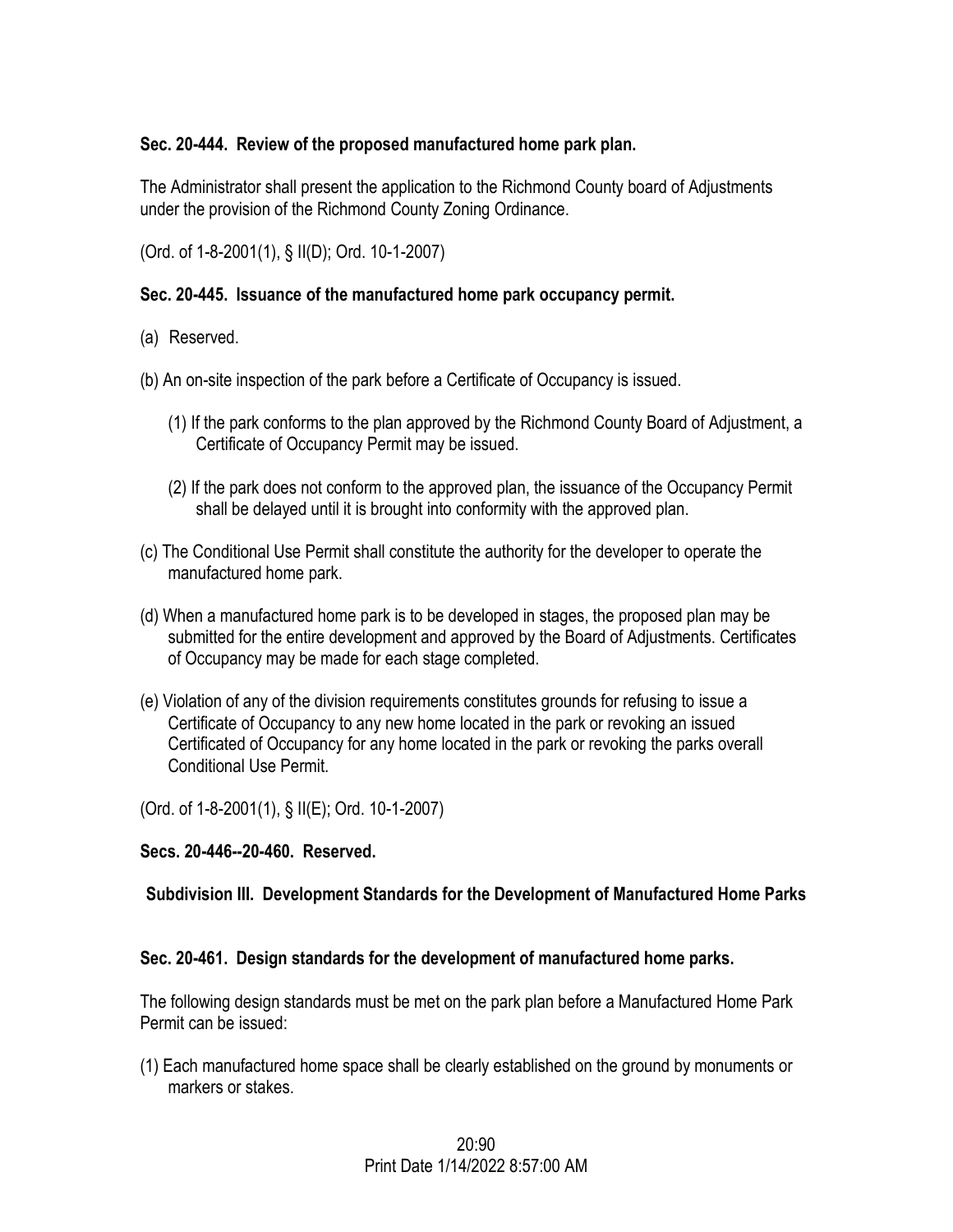- (2) No more than one manufactured home may be parked or setup on any manufactured home space.
- (3) All manufactured homes within an authorized park shall rest upon supports and be set-up in accordance with the State Department of Insurance Regulation for mobile homes and the provisions of this division.
- (4) The following dimensional requirements shall be met:

Minimum manufactured home park area.......... 2 acres Minimum park width.......... 100 feet Maximum density.......... 3 units per acre

- (5) The following separation and building setback requirements shall apply to manufactured home parks:
	- a. Within a manufactured home park, each manufactured home shall be separated from any other manufactured home by a minimum of 20 feet "short" end to "short" end, 30 feet "short" end to "long" side, and 30 feet "long" side to "long" side;
	- b. Reserved
	- c. All accessory buildings (detached from units) shall be at least 20 feet from any manufactured home or other building on a neighboring space within the park.
	- d. Minimum setbacks for a manufactured home to external park boundaries:

Front yard: 40 feet Side and rear yards: 20 feet Maximum building height: 35 feet

Any attached accessory structure, such as room extensions, porches and porch roofs, and carports shall, for the purpose of this setback requirement, be considered to be part of the manufactured home.

- (6) A driveway and parking space sufficient to accommodate at least two automobiles shall be constructed within or assigned to each manufactured home lot and shall be paved or covered with crushed stone.
- (7) The Board of Adjustments may require the developer to install sidewalks where considerable pedestrian traffic is expected (large scale manufactured home parks).
- (8) Reserved.
- (9) Every space within a manufactured home park must access to an internal park roadway.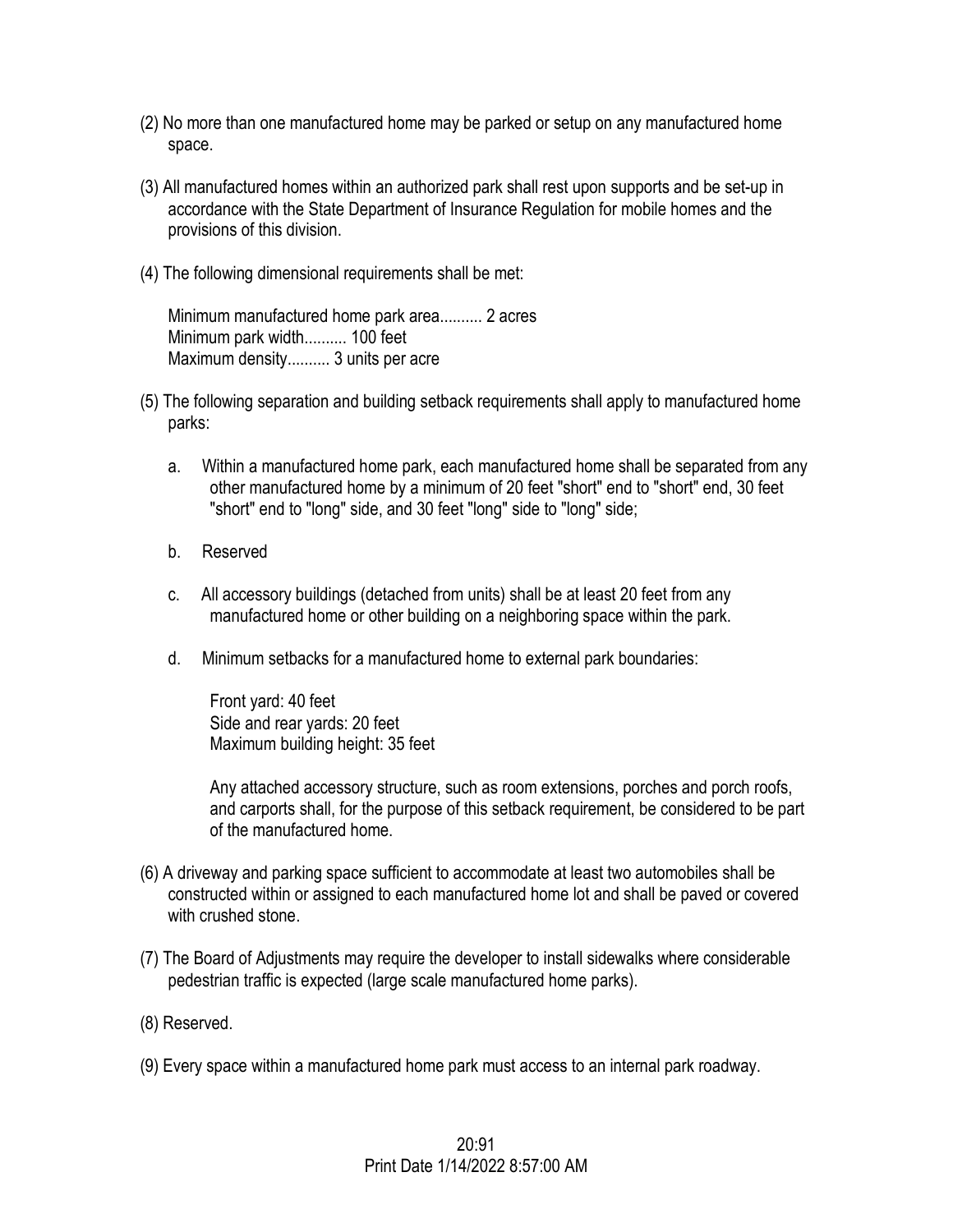- (10) All manufactured park entrances and other openings onto streets within the state's jurisdiction shall be constructed so that:
	- a. Vehicles can enter and exit from the lot in question without posing any substantial danger to themselves, pedestrians, or vehicles traveling in abutting streets;
	- b. Interference with the free and convenient flow of traffic in abutting or surrounding streets is minimized, and
	- c. Construction meets the NC Department of Transportation's policy of street and driveway access to North Carolina Highways. All access shall be approved by the District Engineer's office.
- (11) The street system of a manufactured home park shall be coordinated with existing, proposed, and anticipated streets outside the park or outside the portion of a single tract that is being divided into lots (hereinafter, "surrounding streets") as provided in this section.
- (12) Streets shall be related appropriately to the topography. In particular, streets shall be designed to facilitate the natural drainage and storm water runoff of the surrounding area and shall conform as closely as practicable to the original topography.
- (13) Notwithstanding any provisions contained in this division, street and road specifications for Manufactured Homes Parks can be found in appendix C of this Chapter.
- (14) The following roads standards for Manufactured Home Parks shall apply:

| Type of Park            | Class of Internal Road                        |
|-------------------------|-----------------------------------------------|
|                         |                                               |
| Small Park (as defined) | Class C for parks with 5 to 10 units          |
| Large Park (as defined) | Class B for all parks with more than 10 units |

- (15) The developer or owner of the park shall adequately maintain all internal streets and roads. Such streets or roads shall have adequately lighting to ensure pedestrian and vehicular safety at night.
- (16) No manufactured home space within a manufactured home park shall have direct vehicular access to a public street.
- (17) Area to provide proper drainage ditches and a three-to-one back slope shall be provided where determined necessary by the Administrator upon recommendation by the County Building Inspector and/or County Engineer.
- (18) Closed ends of dead-end streets shall be provided with an adequately surfaced vehicular turning circle at least 60 feet in diameter.
- (19) When the manufactured home park has more than one direct access to a public street, the access driveways shall not be less than 200 feet apart or less than 200 feet from a public street intersection unless topographical or site conditions demand otherwise.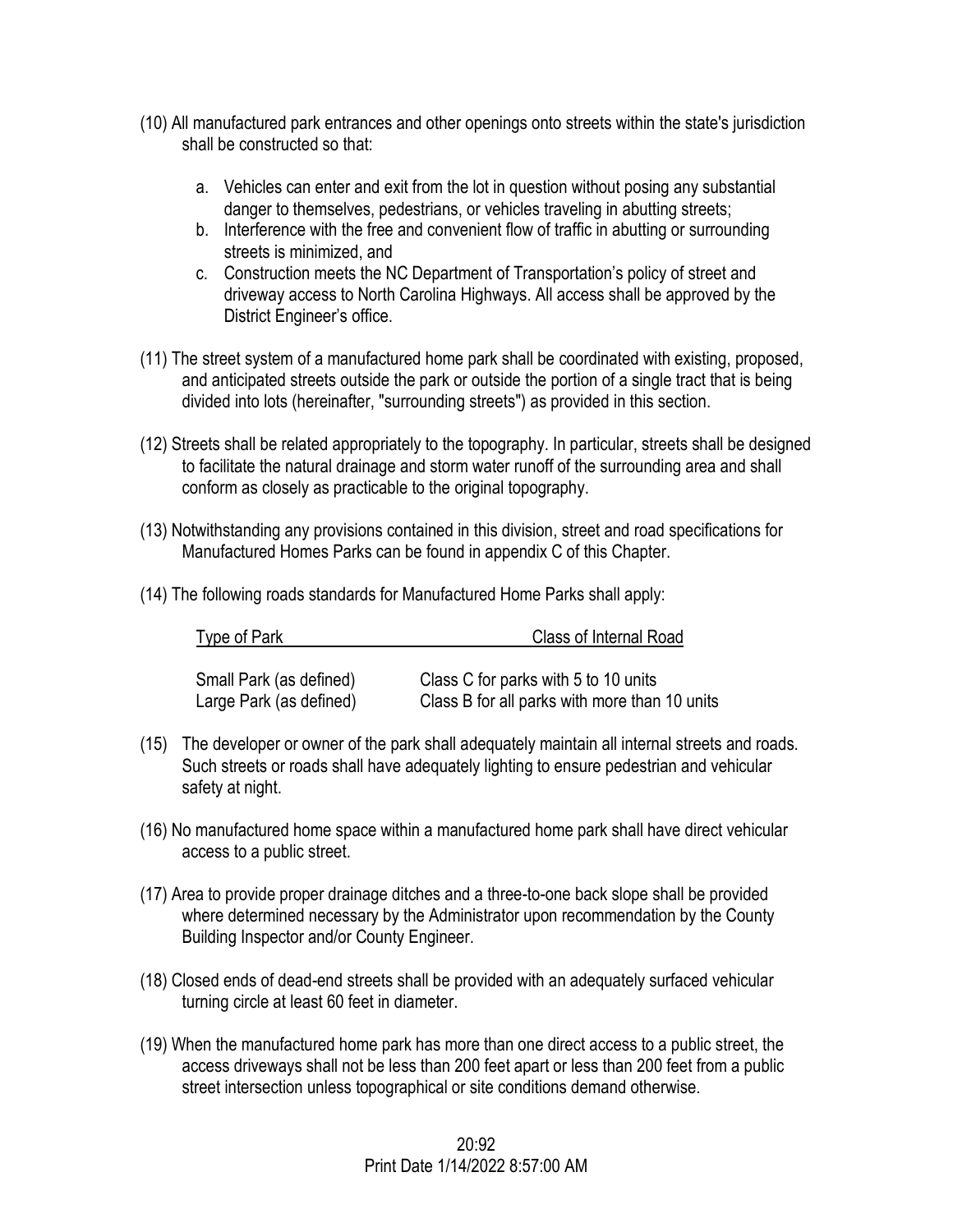- (20) Adequate signs for the identification of manufactured home parks must be placed at all entrances from public roads.
- (21) The following utility standards shall apply. In every manufactured home park, all installations (other than those within the manufactured home itself) of plumbing and electrical wiring and all gas and oil appliances shall comply with the provisions of the building, plumbing, electrical, heating, and gas regulations of the state and county.
	- a. Utilities. All utilities shall be installed underground.
	- b. Manufactured home space utilities. Each manufactured home stand shall be equipped with plumbing and electrical connections grouped together within the manufactured home stand.
	- c. Water supply. Each manufactured home park shall obtain water from a public water supply when available, and when unavailable, from a source approved by the County Environmental Health Department and/or the state. The supply shall be adequate for the park requirements. The drinking, cooking, laundry, and general bathroom water supply for each individual manufactured home shall be obtained from faucets or other plumbing connections located within each manufactured home.
	- d. Sewage disposal. Adequate and safe sewage disposal facilities shall be provided in all Manufactured Home Parks. Collection systems and sewage treatment plants complying with the requirements of the North Carolina Department of Health and Environment and the County Health Department shall be provided. Individual septic tank systems are permissible in accordance with the requirement of the County Health Department's Sewage Disposal Regulations. There shall be no more than one (1) manufactured home connected to an individual septic tank, unless permitted by the Richmond County Health Department.
- (22) Reserved
- (23) The manufactured home park may have a central structure containing a retail sales counter or coin-operated machines for the park residents' use only, provided they are completely enclosed within a building and there is no exterior advertising and provided that such structures shall not front on a public street. If such a structure is used it shall be available to residents as a severe weather shelter.
- (24) A storage building, not to exceed 120 square feet in floor space (10 feet by 12 feet), is permitted on each manufactured home lot. Storage buildings shall be located to the rear of the manufactured home, but no closer than five feet to the manufactured home lot line.
- (25) The storage of personal possessions and/or equipment in the area beneath the manufactured home is prohibited.
- (26) Reserved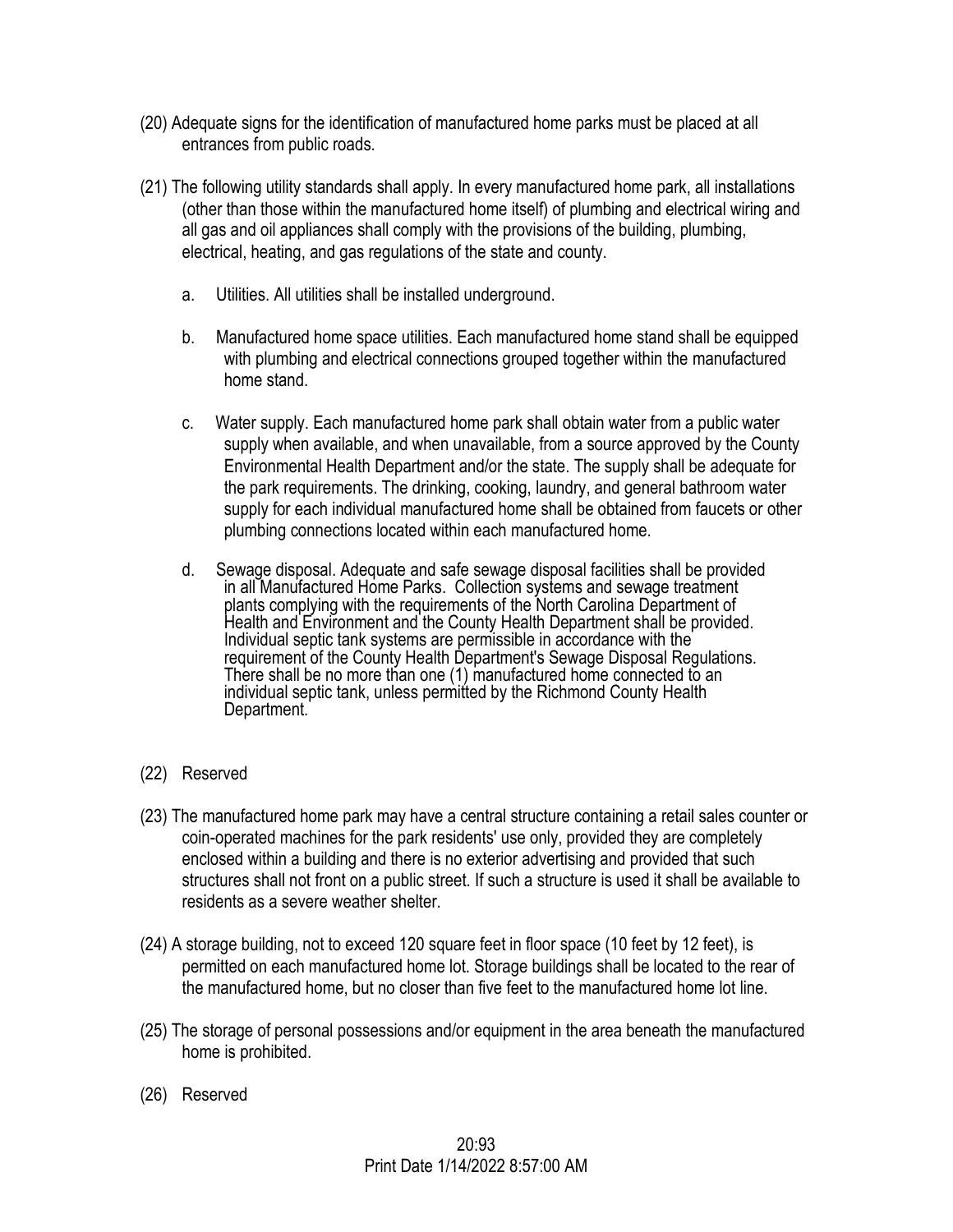(27) All Manufactured Home Parks shall be screened or buffered from all adjoining properties and public streets. Such screening shall be located within the boundaries of the Manufactured Home Park and shall materially screen all structures within the Manufactured Home Park from all adjacent properties and public streets. When such a buffer strip is used, the width of said buffer strip may be included within the required setback area. A buffer strip shall consist of 1) a wall or fence designed to visually screen the park from adjoining property owners, or 2) a planted strip at least ten (10) feet in width, composed of deciduous or evergreen trees or a mixture of each, spaced not more than twenty (20) feet apart, and not less than one (1) row of dense shrubs, spaced not more than five (5) feet apart and five (5) feet or more in height after one growing season. Existing natural areas and plants may be incorporated into this planting strip as long as the intent of this provision is met

# (Ord. of 1-8-2001(1), § III(A), Ord. 10-1-2007)

#### **Sec. 20-462. Operating standards.**

The following operating standards shall be conditions to the issuance of any Permit to operate a manufactured home park and, as such, must be maintained in order to qualify for a permit renewal.

- (1) It shall be unlawful to conduct, on a commercial basis, the sale of manufactured homes or travel trailers or recreational vehicles within a manufactured home park.
- (2) No manufactured home park shall permit a recreation vehicle or travel trailer as defined in this division to locate within its boundaries.
- (3) Reserved.
- (4) All refuse must be placed in refuse containers and it shall be the responsibility of the park operator to provide sufficient container capacity to meet the needs of the Manufactured Home Park. The owner or operator of the Manufactured Home Park shall be responsible for ensuring the proper hauling and disposing of said trash in accordance with all County and State regulations. The burning of refuse within the Manufactured Home Park is not permitted.
- (5) Health regulations. All applicable state and county health regulations shall apply to manufactured home parks within the jurisdiction of the county except where such regulations are in conflict with the provisions of this section, in which case the more restrictive provisions shall apply.
- (6) Fire prevention and detection. In addition to any fire prevention regulations of the county, the following shall apply:
	- a. Reserved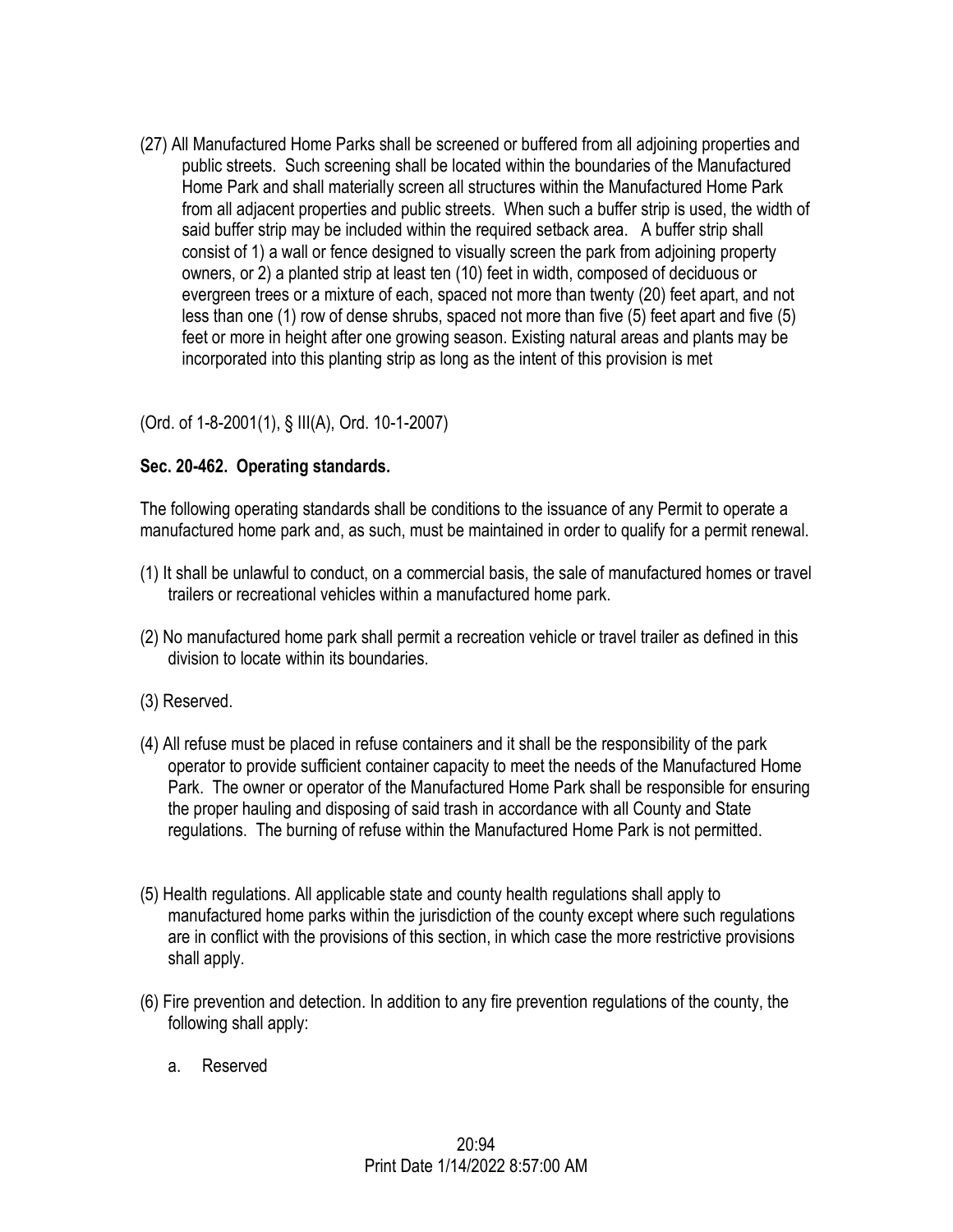- b. The developer shall install and maintain a fire extinguisher labeled as suitable for class A, B, and C fires and of a type approved by the County Building Inspection Department in any building open to the public and any park office. The park staff shall be instructed in the proper use of any fire protection equipment available in the park, and their specific duties in the event of fire shall be defined.
- c. The developer shall maintain the park area free of rubbish, dry brush, leaves, weeds, and any other materials, which might encourage the spreading of fire between manufactured homes and other buildings.
- d. Empty liquefied petroleum gas containers and other objects and materials not approved by the County Building Inspection Department shall not be stored under manufactured homes.
- e. The manufactured home park developer shall be responsible for payment of any applicable fee if a fire department is called to put out a fire.
- (8) Developers' responsibilities. Manufactured home park developers shall be required to maintain the park in compliance with the requirements of this division. Further, manufactured home park developers shall keep all park owned facilities, improvements, equipment, and common areas in good repair and maintained in such a manner as to prevent the accumulation or storage of materials which would constitute a fire hazard. The grounds of a Manufactured Home Park shall be kept free of trash, litter, debris, noxious weeds, open sewage, or other unhealthy matter. Any septic tanks that fail shall be immediately repaired or replaced by the Manufactured Home Park owner. The Manufactured Home Park owner and/ or operator shall take all necessary steps to prevent infestation by rodents, vermin, and insects. All grounds shall have proper drainage to prevent the accumulation of water. All internal roads shall be maintained and kept in good repair, being free from potholes, depressions and or humps in the roadway. It shall be the responsibility of the Manufactured Home Park owner or operator to maintain the Manufactured Home Park in accordance with these standards at *all* times.

(Ord. of 1-8-2001(1), § III(B), Ord.10-2-2007)

## **Secs. 20-463--20-490. Reserved.**

## **Subdivision IV. Administration\***

\*Cross references: Administration, Ch. 2.

## **Sec. 20-491. Pre-existing/nonconforming manufactured home parks.**

- (a) Any manufactured home park existing on the effective date of the ordinance from which this division is derived, or any subsequent amendment thereto, may continue to operate without being subject to the requirements of this division, unless expansion or addition is proposed.
- (b) Manufactured home parks existing prior to the effective date of the ordinance from which this division is derived (pre-existing manufactured home parks) shall be registered with the County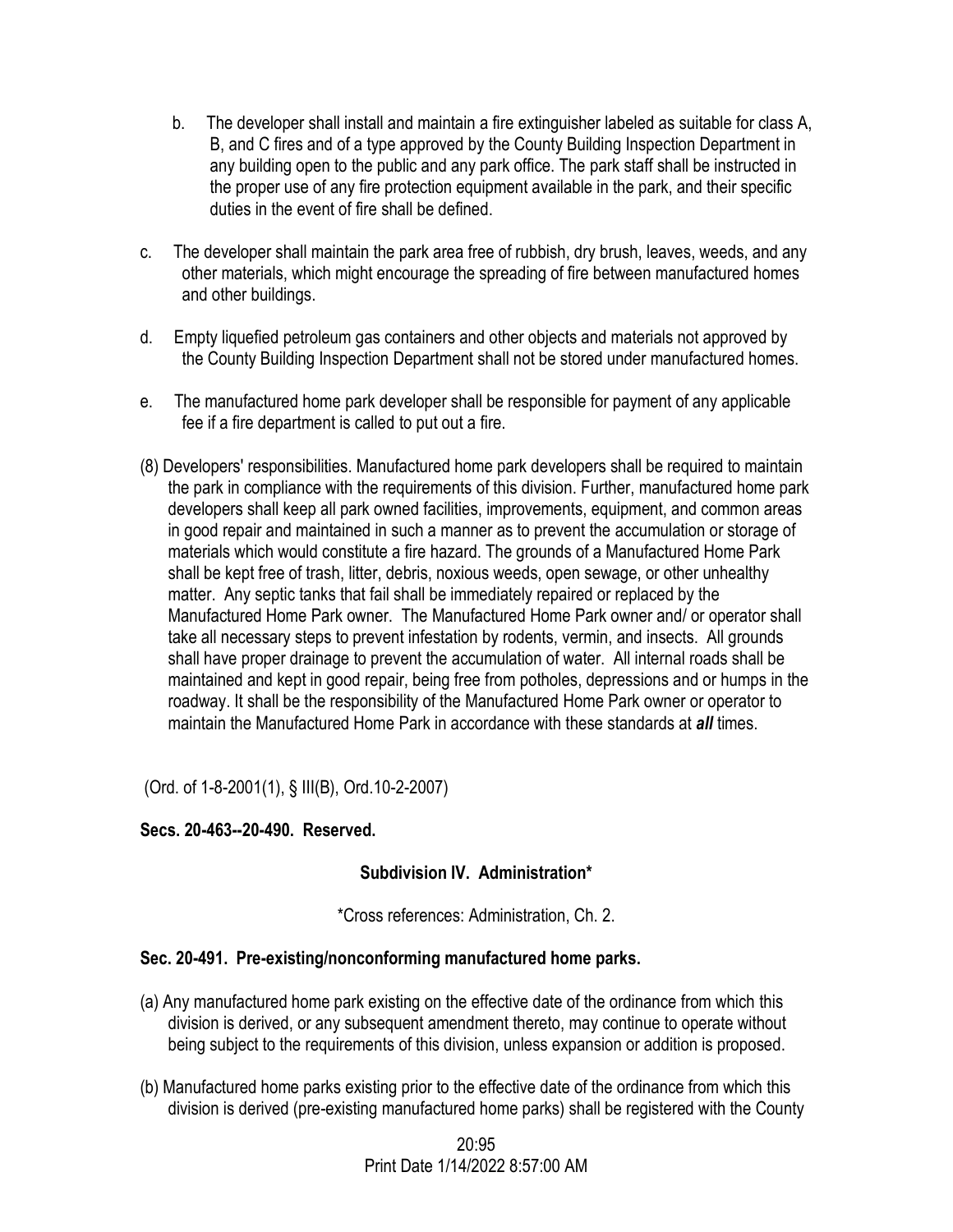Code Administrator within six months of adoption of the ordinance from which this division is derived. Any pre-existing manufactured home park, which is not registered, may be subject to the provisions of this division. Pre-existing manufactured home parks registered with the Building Inspector may be expanded provided that any such expansion shall be in accordance with the requirements of this division.

- (c) A manufactured home park space shall be considered pre-existing if, on the effective date of the ordinance from which this division is derived, the space:
	- (1) Contains an occupied manufactured home, or
	- (2) Is defined on the ground by the presence of the following:
		- a. A water supply system service connection;
		- b. A sewage disposal system service connection; and
		- c. Electric service equipment.

(Ord. of 1-8-2001(1), § IV (A); Ord.10-1-2007)

# **Sec. 20-492. Expansion of existing manufactured home parks.**

The addition of any new spaces to a manufactured home park existing prior to enactment of the ordinance from which this division is derived shall be considered an expansion of such park and shall be subject to the requirements of this division, including obtaining a Conditional Use Permit from the Richmond County Board of Adjustment, except as provided below.

For the purpose of this Section, replacement of a manufactured home or adding a manufactured home to a pre-existing lot as define in Sec.20-491(c) shall not constitute an expansion of the park. However, the Administrator shall require an existing layout plan in accordance with Section 20-443 of this Code be submitted. The Administrator shall review the plan, inspect the existing Park, and issue a new Manufactured Home Park Certification prior to any replacement homes to be placed. No Certificate shall be issued unless all the internal roads are passable and each and all existing manufactured homes within the Park meet the requirements of Division 3 of this Article, specifically, but not limited to proper underpinning and anchorage and listing of the VIN or NCDMV numbers or title for tax purposes.

(Ord. of 1-8-2001(1), § IV(B); Ord. 10-1-2007)

# **Sec. 20-493. RESERVERD**

(Ord. of 1-8-2001(1), § IV(C); Ord.10-1-2007)

**Sec. 20-494. Variances and Appeals.**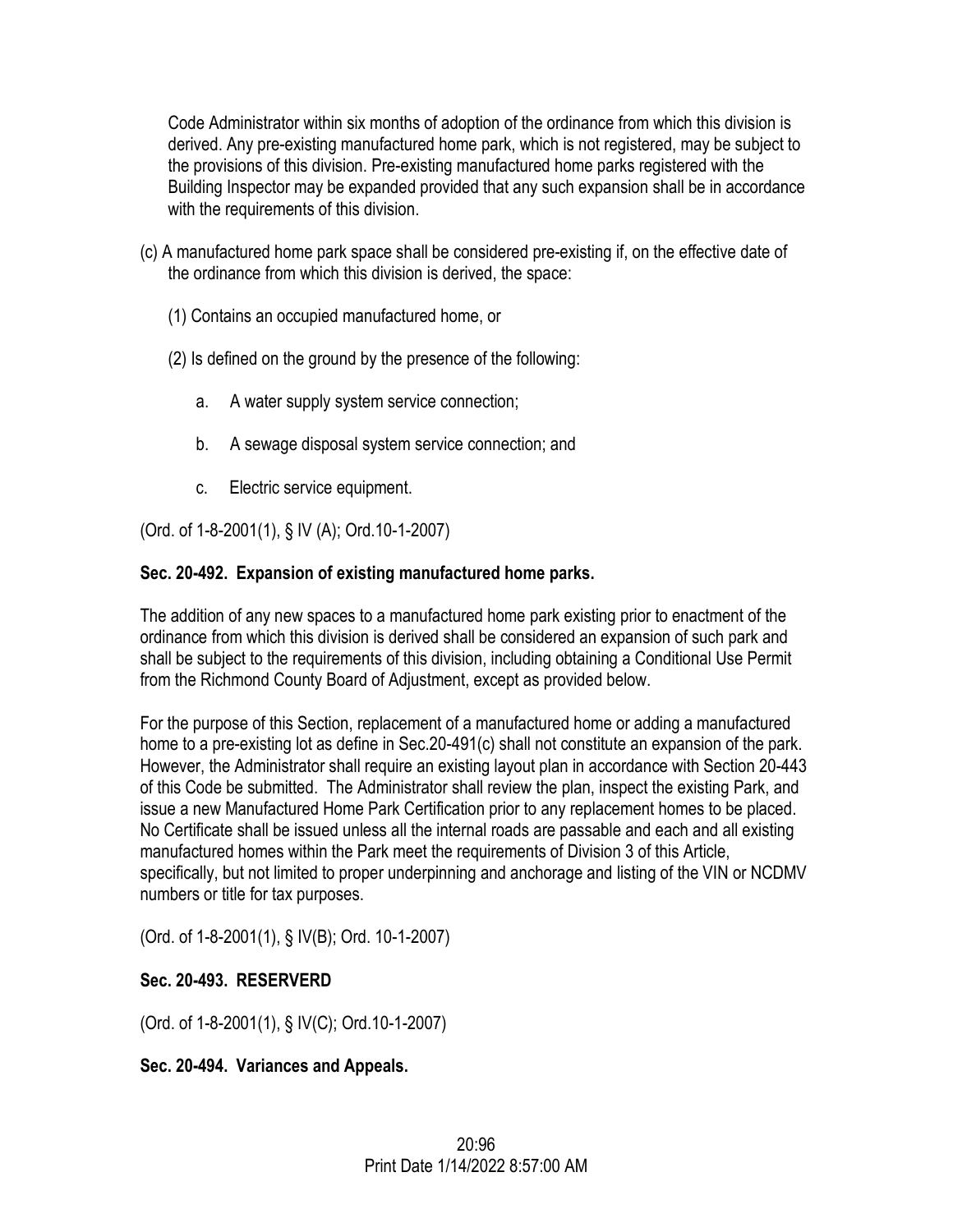The Board of Adjustments is charged with hearing and deciding on Variances of the regulation found within this Article. The Board of Adjustment process and policies are found in Chapter 20, Article II of the Richmond County Code of Ordinances

(Ord. of 1-8-2001(1), § IV(D); Ord. 10-1-2007)

## **Sec. 20-495. Penalties for violation.**

Enforcement of this division is granted to the county under authority of G.S. 153A-123, and violation of this division is a misdemeanor, as provided by G.S. 14-4. The Administrator, the County Manager, and the governing board shall enforce this division in accordance with the provisions of this Code.

(Ord. of 1-8-2001(1), § IV(E))

# **Sec. 20-496. Enforcement.**

If the Administrator finds that any of the provisions of this division are being violated, he or she shall provide written notice to the person responsible for the violation, specifying the nature of the violation and what corrective measures must be taken. The Administrator shall order the discontinuance of the illegal use of land, buildings, or structures; the removal of illegal buildings or structures or of additions, alterations, or structural changes thereto; the discontinuance of any illegal work being done; or shall take any other action authorized by law to ensure compliance with, or to prevent the violation of, the provisions of this division. This division, pursuant to G.S. 153-123, may be enforced using involving criminal action, civil action and/or court injunctions and orders of abatement.

(Ord. of 1-8-2001(1), § IV(F))

# **Sec. 20-497. Forms.**

Any forms or checklists listed in the appendices of the ordinance from which this division is derived are general in nature and may be modified by the Administrator, County Manager, or governing board as necessary.

(Ord. of 1-8-2001(1), § IV(G))

## **Sec. 20-498. Fees.**

Reasonable fees for applications and revisions thereto, Certificate of Completion inspections, reinspections and variances under this division may be set by the governing board.

(Ord. of  $1-8-2001(1)$ , § IV(H))

# **Secs. 20-499--20-520. Reserved.**

## **Subdivision V. Recreational Vehicle Parks**

20:97 Print Date 1/14/2022 8:57:00 AM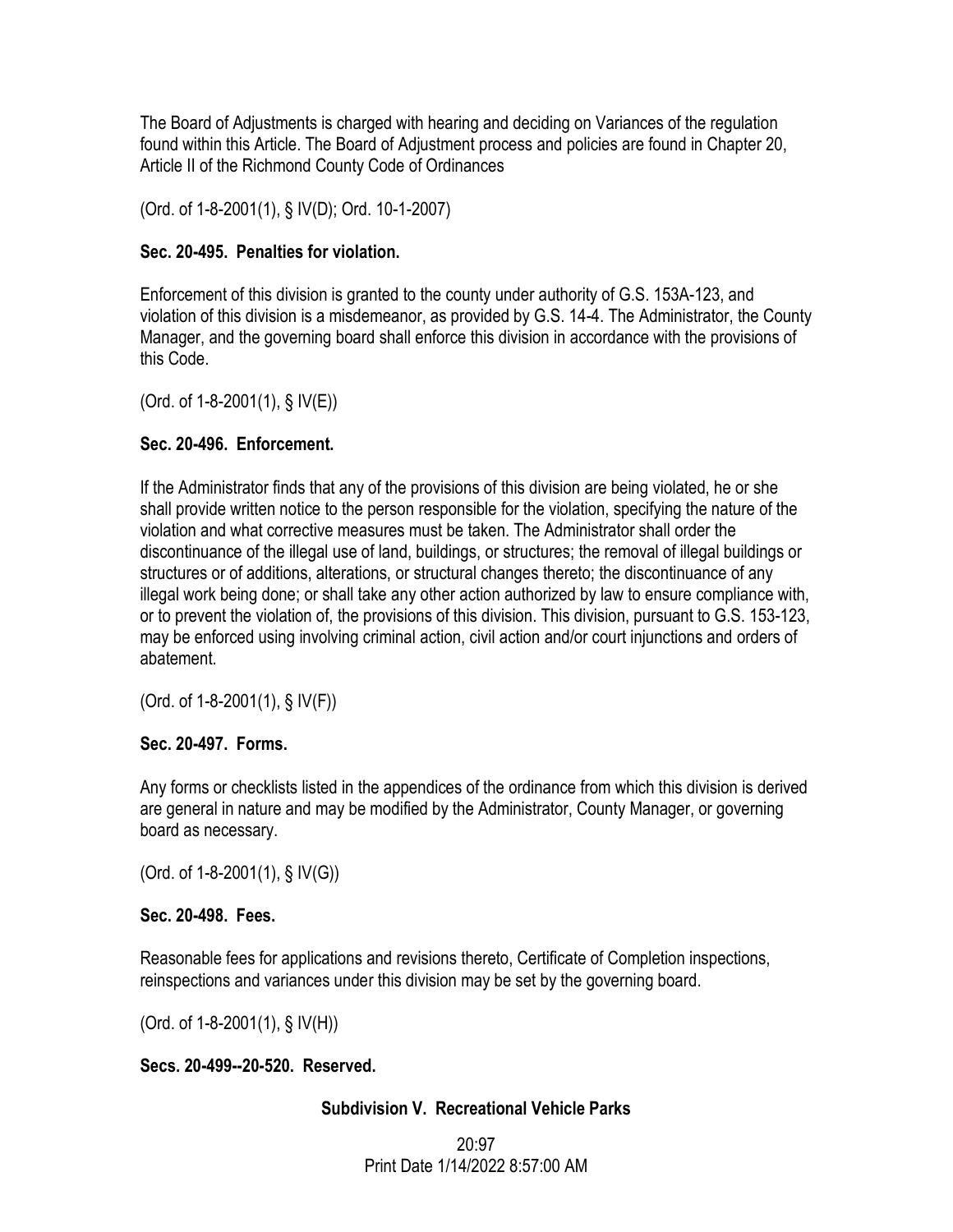## **Sec. 20-521. Purpose.**

The intent of this subdivision is to establish minimum standards for the orderly layout of recreational vehicle parks; to secure safety from fire, panic, and other dangers; to provide adequate light and air; and to ensure that facilities for transportation, parking, water, sanitation, and yard areas are provided.

(Ord. of 1-8-2001(1), § V(A))

## **Sec. 20-522. Definitions.**

The following words, terms, and phrases, when used in this subdivision, shall have the meanings ascribed to them in this section, except where the context clearly indicates a different meaning:

*Existing approved recreation vehicle park* means a park that is operating within areas where recreation vehicle parks are permitted and have been operating since before the adoption of the ordinance from which this division is derived.

*Existing nonconforming recreational vehicle park* means a park that is operating outside of areas where recreational vehicle parks are permitted and that has been operating since before the adoption of the ordinance from which this division is derived or any other previous manufactured home regulations.

*Recreational vehicle (RV)* means a vehicular, portable structure built on a chassis, designed to be used as a temporary residence for travel, recreational and vacation uses, permanently identified as a recreational vehicle by the manufacturers of the unit which either has its own motive power or is mounted on or drawn by another vehicle. The term "recreational vehicle (RV)" shall include, but is not limited to, travel trailer, camper, truck camper or motor home. Recreational vehicles shall not be used as permanent residences.

*Recreational vehicle park* means a parcel, tract, plat, or lot, consisting of a minimum of one acre, which is designed and improved to accommodate two or more RVs and is permitted as a RV park.

*Recreation vehicle site (lot)* means a piece of land within a RV park whose boundaries are delineated in accordance with this division and designed and improved to accommodate a RV.

*Service building* means a structure housing a toilet, lavatory and other such facilities as the County Manager or Health Department may require.

(Ord. of 1-8-2001(1), § V(B)) Cross references: Definitions generally, § 1-2.

## **Sec. 20-523. Design standards.**

Any site, tract of land or lot to be developed as a recreational vehicle park shall not be less than two acres. The following requirements also take into account the need for adequate space to prevent overcrowding, prevent fire hazards, provide sufficient light, air, and the like:

> 20:98 Print Date 1/14/2022 8:57:00 AM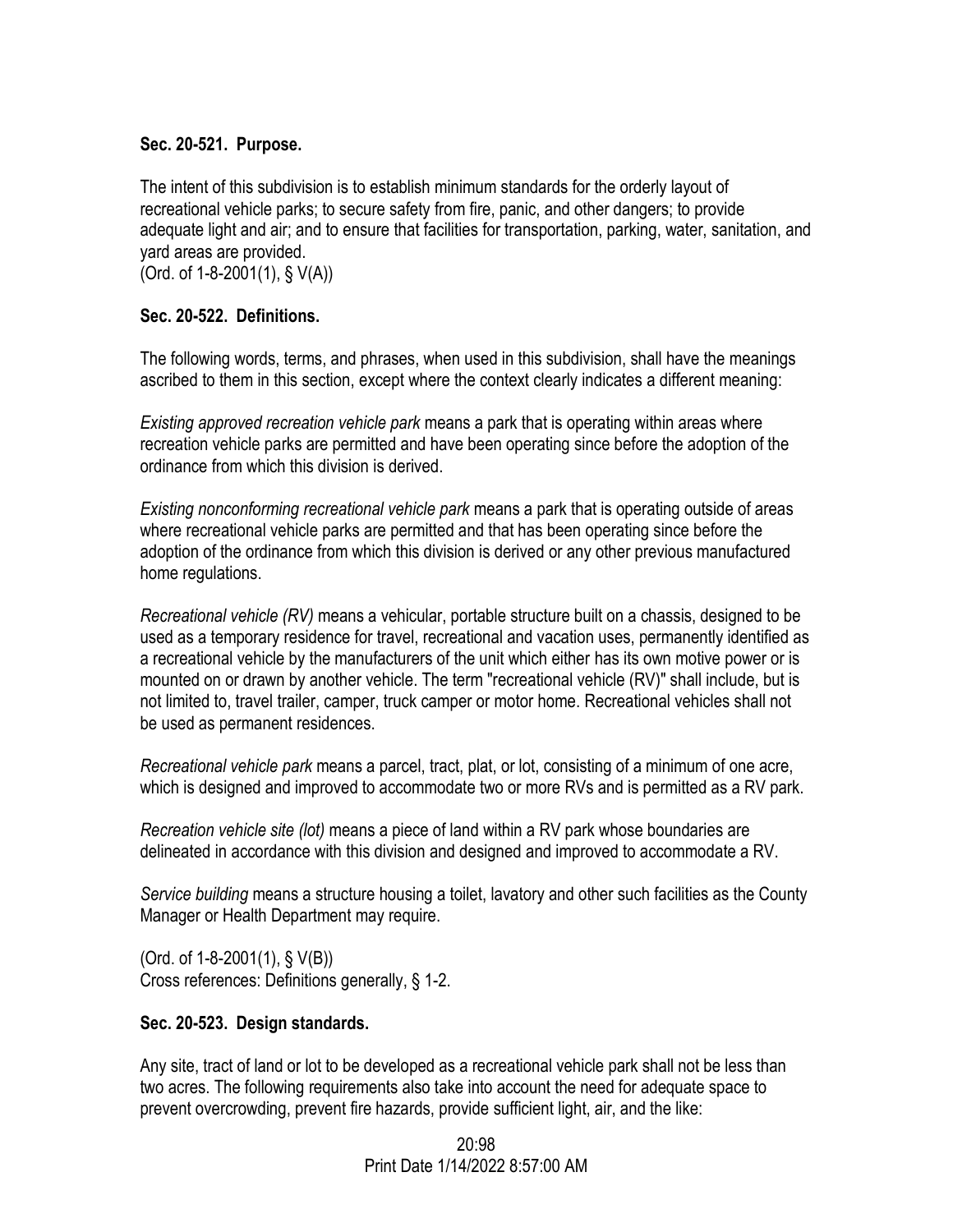- (1) Minimum space between each recreational vehicle shall be 20 feet;
- (2) Maximum density shall be 25 spaces per usable acre;
- (3) All streets serving the park shall at a minimum, be graveled;
- (4) All spaces shall have direct access to the interior streets of the park; and
- (5) Every park shall have adequate parking areas. If parking is not available on the lot, then provisions shall be made in other areas. Parking areas may be paved or graveled.
- (6) The use of cabins, as part of the RV parks amenities for sleeping and housing quarters shall be allowed under the following requirements:
	- The number of cabins shall not exceed 10 percent of the total number of RV spaces available on site within the RV Park;
	- The term of use of the cabins shall be not more than 14 days;
	- The total square foot of these cabins shall not exceed 1000 sq/feet;
	- Each cabin shall include full bath facilities within the unit itself.
	- Each cabin shall meet all NC State Building, Health and Environmental Health Codes.

(Ord. of 1-8-2001(1), § V(C)) (Ord. of 1-9-2004)

## **Sec. 20-524. Facilities.**

- (a) Each RV lot shall be equipped with plumbing and electrical connections sufficient to safely meet demands.
- (b) At least one service building shall be provided.
- (c) All RV parks shall provide regular solid waste disposal. All disposal practices shall be in compliance with accepted practices established by the county.
- (d) All RV parks must provide a recreational area for its occupants. The minimum requirements shall be ten percent of the total park area up to a maximum of two acres. Recreational areas shall be located so as to be free of traffic hazards and easily accessible to all park occupants.
- (e) Water supplies and sewage disposal shall be approved by the County Health Department.

(Ord. of 1-8-2001(1), § V(D))

## **Sec. 20-525. Requirements.**

The same development requirements for manufactured home parks shall apply to recreational vehicle parks or subdivisions as set forth in the above sections of this division.

## 20:99 Print Date 1/14/2022 8:57:00 AM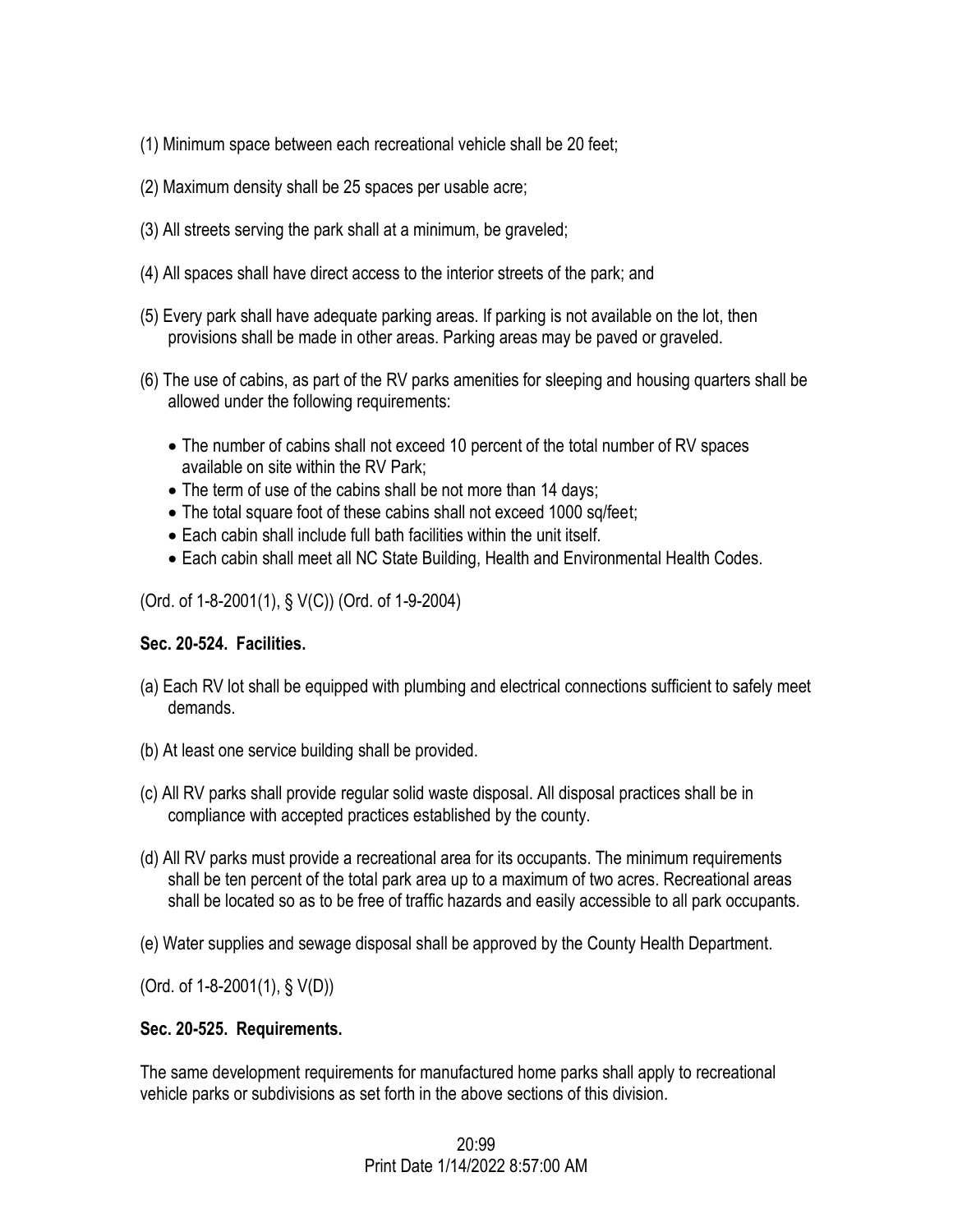(Ord. of 1-8-2001(1), § V(E))

## **Secs. 20-526--20-550. Reserved.**

# **DIVISION 3. SAFETY AND APPEARANCE OF MANUFACTURED HOMES**

#### **Subdivision I. In General**

#### **Sec. 20-551. Authority and enactment clause.**

Pursuant to the authority conferred by G.S. Ch. 153 and G.S. Ch. 160A and G.S 160D, the governing board does hereby ordain and establish into law this division.

(Ord. of 1-8-2001(2), § I(A))

#### **Sec. 20-552. Short title.**

This division shall be known as the "Ordinance to Regulate Safety and Appearances of Manufactured Homes," and may be cited as the "county ordinance to regulate the safety and appearance of manufactured homes."

(Ord. of 1-8-2001(2), § I(B))

#### **Sec. 20-553. Jurisdiction.**

These regulations shall apply within all unincorporated areas of the county that are not under the planning and regulatory jurisdiction of a municipality.

(Ord. of 1-8-2001(2), § I(C))

#### **Sec. 20-554. Purpose.**

The purposes of this division are to:

- (1) Promote the safe use and attractive appearance of manufactured homes not located within manufactured home parks and subdivisions governed by this Code;
- (2) Help secure safety from fire, floods, panic, congestion, and other dangers in manufactured homes;
- (3) Provide for adequate light, air, and open space in manufactured homes;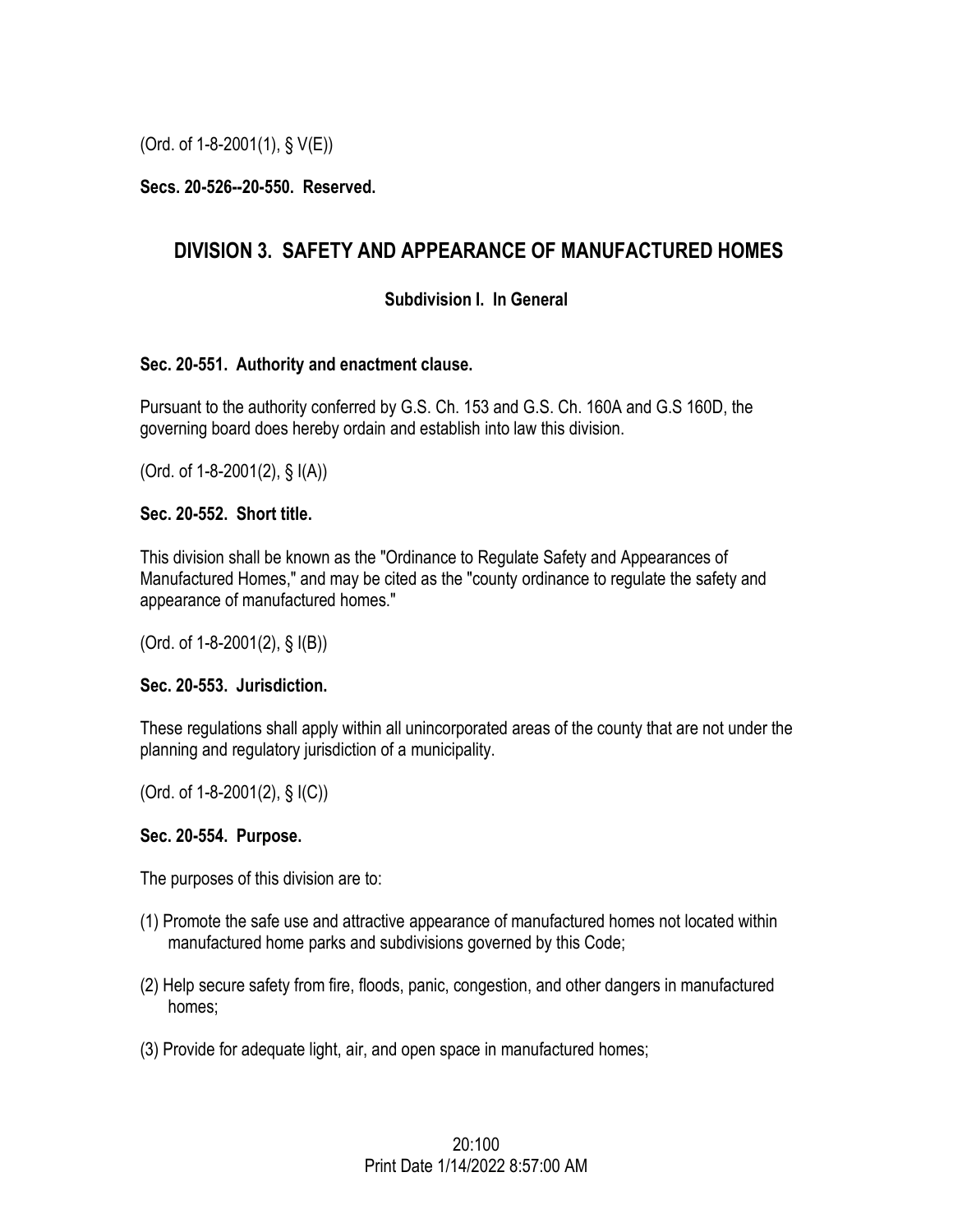- (4) Ensure that adequate water, sewer, and other utilities are provided to residents of manufactured homes within this division's jurisdiction; and
- (5) Permit orderly implementation of the strategic land use plan of the county, dated July 2000.

(Ord. of 1-8-2001(2), § I(D))

#### **Sec. 20-555. Definitions.**

For the purposes of this division, the following definitions shall apply, unless the context clearly indicates or requires a different meaning. The present tense is included in the future tense and the future tense is included in the present tense. The singular includes the plural and the plural includes the singular.

Accessory use or structure means a use or structure on the same lot as a manufactured home or recreational vehicle park lot but of a nature customarily incidental or subordinate to the principal use or structure.

**Board of adjustments** means the county Board of Adjustment.

**Board of commissioners** means the county governing board

**Building code** means the State Building Code.

**Building inspector** means the County Building Inspector, who will be the Administrator of this division.

**Building permit and construction permit** mean a permit authorizing the owner or agent to make physical improvements to a piece or property by placing a manufactured home thereon.

**Health department** means the county health department.

**Lot** includes the words plot, parcel or tract. The term "lot" also means a piece of land the boundaries of which have been described by a legal instrument or map recorded with the Register of Deeds.

**Manufactured home** means any structure for the purposes of living and sleeping that does not meet the requirements of the North Carolina State Uniform Residential Building Code, Volume VII, that must be manufactured and approved under regulations of the Department of Housing and Urban Development Standards of 1976 and must have a registered title under state laws. The term "manufactured home" includes, but is not limited to, a doublewide manufactured home, which is two or more portable manufactured housing units designated for transportation on their on chassis that connect on site for placement on a temporary or semipermanent foundation having a measurement of 32 feet or more in length and eight feet or more in width.

**Manufactured home lot** means an area within an approved manufactured home park meeting all applicable requirements for the purpose of setting up a manufactured home.

> 20:101 Print Date 1/14/2022 8:57:00 AM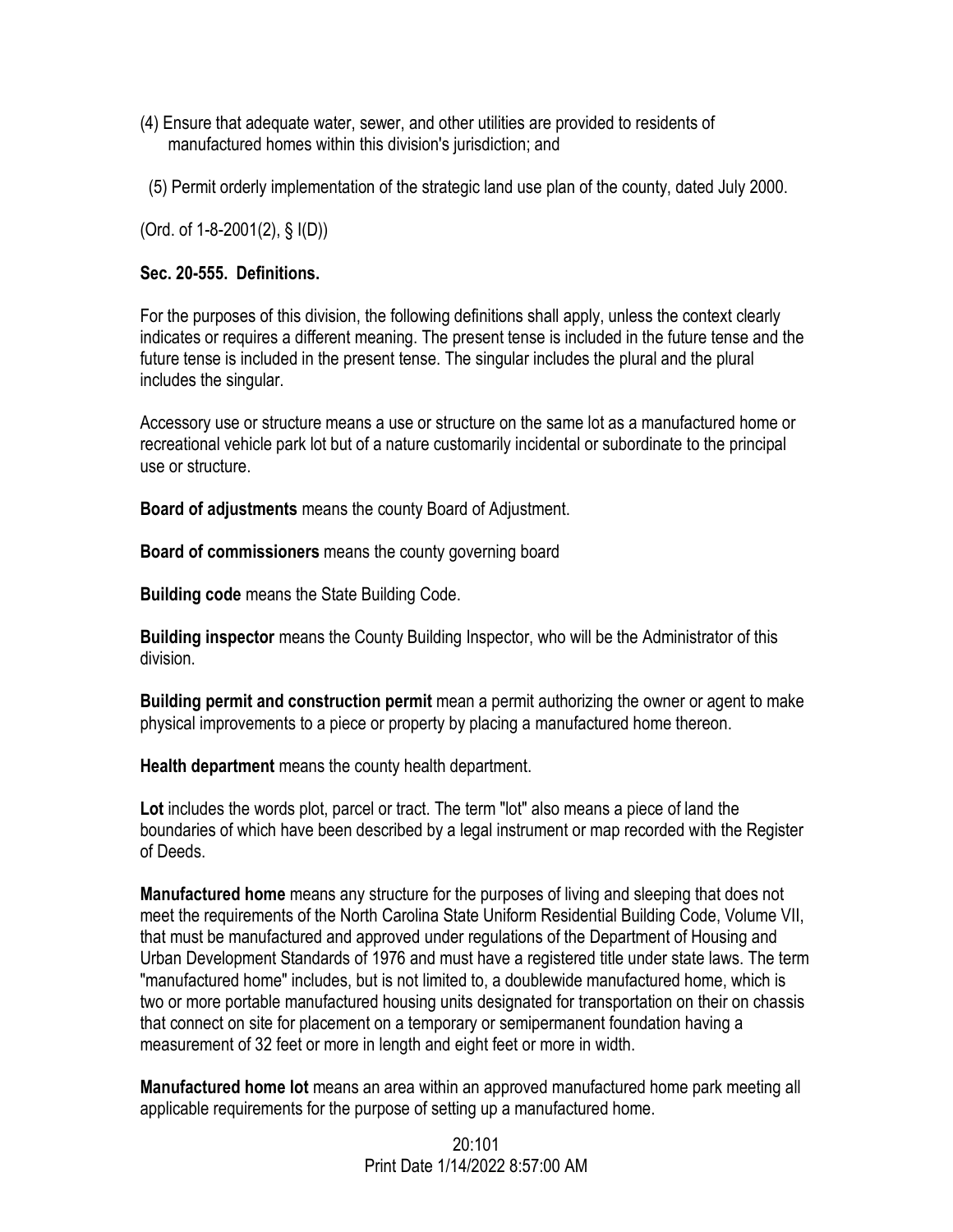**Manufactured home park** means a piece of land held in single or corporate ownership and developed in a unified manner for the rental or leasing of three or more manufactured homes to be occupied for living and sleeping purposes.

May is permissive.

**Setup** means the process of placement of a manufactured home on a manufactured home lot, and includes the minimum requirements for blocking, wiring, plumbing, and anchoring in accordance with applicable local, state, and federal construction standards.

Shall and will are mandatory.

**Steps** means a structural component bonded or fastened as one unit in accordance with the North Carolina Residential Building Code, Volume VII, Section 314 (Stairways) and Section 315 (Handrails and Guardrails), and for the purpose of ingress and egress from the manufactured home.

**Structure** means and includes the word "Building." The term "structure" also means built for the support, shelter or enclosure of persons, animals, chattels, or property.

**Tie-down** means the process of anchoring a manufactured home to the ground in accordance with applicable local, state, and federal construction regulations.

(Ord. of 1-8-2001(2), § I(E), Ord. of 11-7-2005)

**Secs. 20-556--20-580. Reserved.** 

#### **Subdivision II. Standards**

#### **Sec. 20-581. Applicability.**

The standards of this subdivision shall apply to all manufactured homes located anywhere within the jurisdiction of the county. IN the event that the requirements of this Division conflict with those in any other Division, Code, Ordinance, regulations, statute, or executive order, then the most restrictive shall apply.

(Ord. of 1-8-2001(2), § II(A); Ord. 10-1-2007)

## **Sec. 20-582. Requirements for certificate of occupancy.**

Except as is otherwise provided, no Certificate of Occupancy for a manufactured home to be located within the jurisdiction of the county shall be issued unless all the requirements of this division have been satisfied.

(Ord. of 1-8-2001(2), § II(A); Ord. 10-1-2007)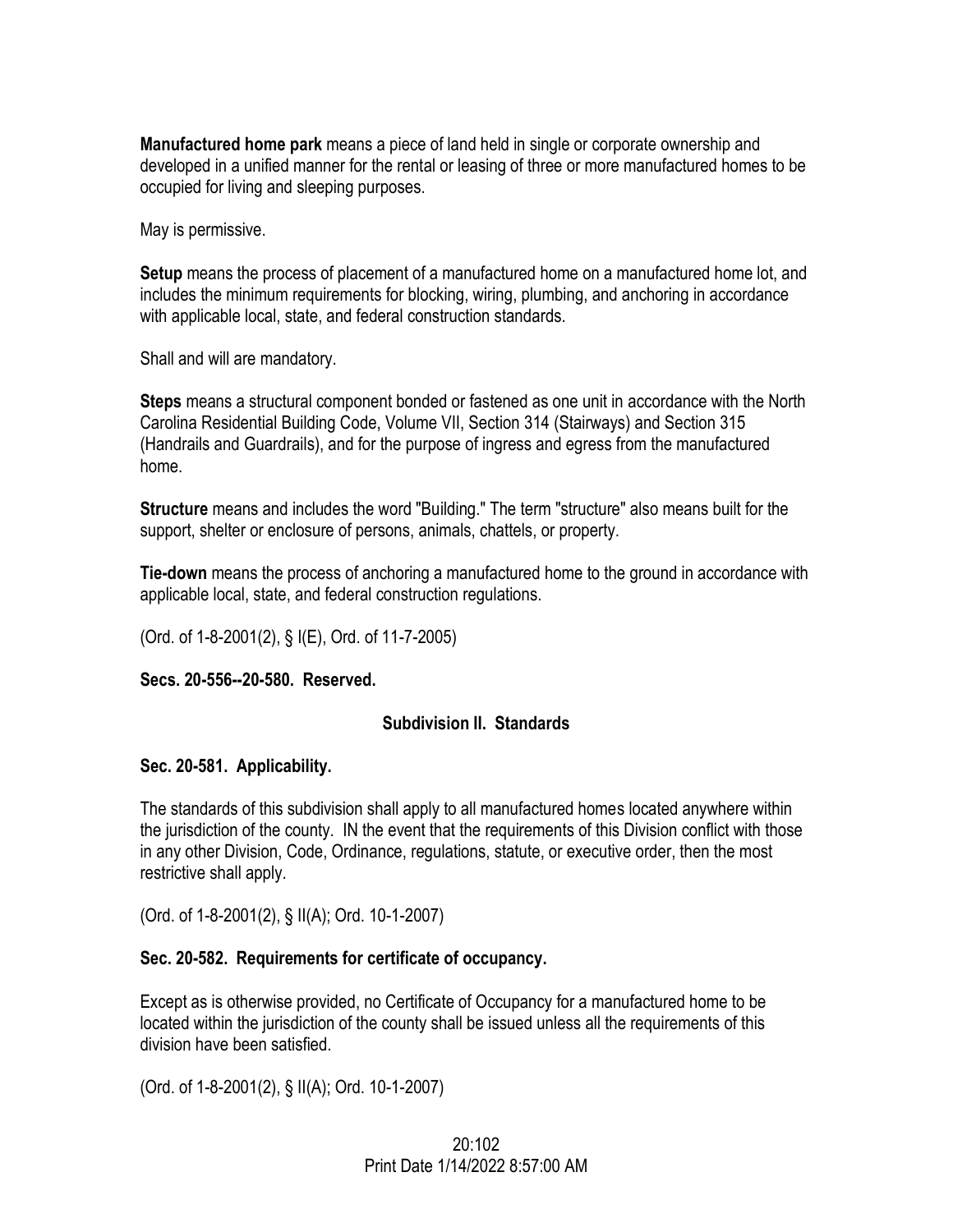#### **Sec. 20-583. Principal use.**

- (a) Two or more manufactured homes on the same lot, tract or parcel of land constitutes a manufactured home park as defined in this division as well as in section 20-425.
- (b) Reserved
- (c) Except in and on the premise of a bona fide Manufactured Home Sales Lot, storage of manufactured homes shall be prohibited. Any manufactured home not in use or setup for living and sleeping purposes as intended shall be removed from the jurisdiction of the County under the provision of this Division.
- (Ord. of 1-8-2001(2), § II(C); Ord.10-1-2007)

## **Sec. 20-584. Utilities, anchorage, and skirting.**

- (a) Water. Connection shall be made to system approved in writing by the County Health Department or the State Department of Natural Resources Public Water Supply Section.
- (b) Sewage. Connection shall be made to a system approved by the County Health Department in writing.
- (c) All manufactured homes placed outside bona fide manufactured home parks shall be placed upon a permanent foundation of either poured concrete or a pre-cast solid concrete pad. The bottom of the pad shall be below the frost line or 4 inches deep; whichever is greater.
- (d) The towing tongue or hitch (if applicable), the wheels, and the axle shall be removed upon final placement of unit.
- (e) Underskirting and permanent steps.
	- a. All manufactured homes governed by this division shall have the entire perimeter of each home enclosed from the ground to the bottom of the structure with material manufactured for this purpose in accordance with standards set by State Regulations for Manufactured Homes.
		- 1. Building materials to be used as underpinning shall include brick, masonry, concrete block with stucco finish, natural or synthetic stone masonry, and metal or vinyl sidings. If vinyl or metal products or materials manufactured for the purpose of underpinning are used, the underpinning must have horizontal support of a maximum of every two feet on center, with treated lumber.
		- 2. The underskirting shall be vented in accordance with the State Building Code.
		- 3. There shall be a permanent means for ingress and egress of the crawlspace under the home; and that access area shall be located on the side of the home opposite the road or street.

20:103 Print Date 1/14/2022 8:57:00 AM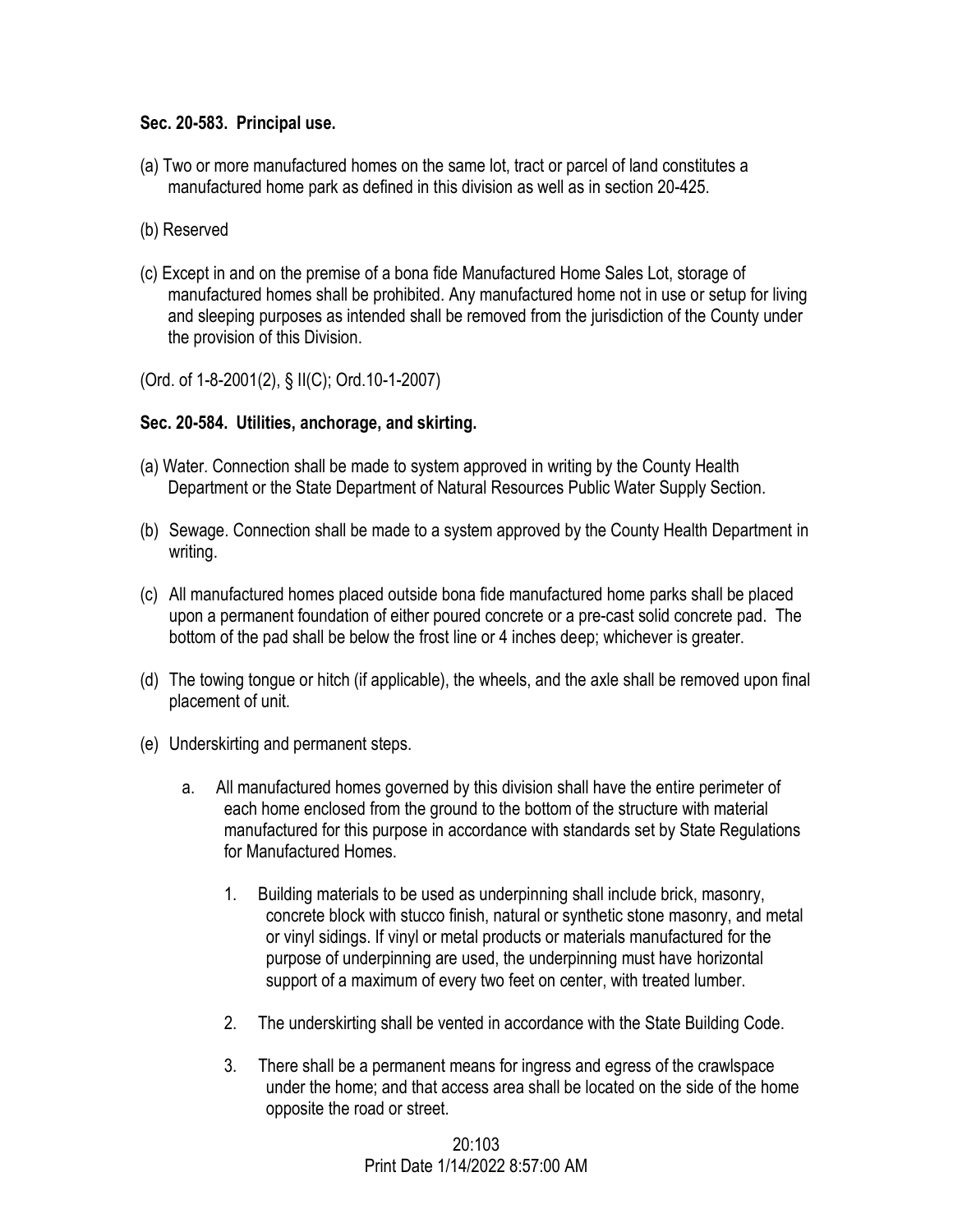- 4. Outside air conditioning and heating units shall be placed on the side or end of the home opposite from the road or street.
- b. All manufactured homes governed by this division shall have steps and landings in accordance with the size, dimensions and constructions requirements as found in the North Carolina State Building Code.

## **Sec. 20-585. Appearance criteria.**

(a) All manufactured homes governed by this division shall meet the following appearance criteria:

- (1) Reserved.
- (2) The roof of the manufactured home shall be the original roof as installed by the manufacturer. The original roof may be replaced only in accordance with the manufacturer's specifications or the North Carolina State Building Code.
- (3) Exterior finish. The exterior siding shall consist predominantly of vinyl or aluminum lap siding, wood, or hardboard, comparable in composition, appearance and durability to the exterior siding commonly used in standard residential construction.

(Ord. of 1-8-2001(2), § II(E); Ord 10-1-2007)

**Secs. 20-586--20-600. Reserved.** 

## **Subdivision III. Administration**

## **Sec. 20-601. Building permit; certificate of occupancy.**

- (a) It shall be unlawful for anyone within the county's jurisdiction, to locate and/or to set up a manufactured home on that lot unless and until he or she shall first obtain a County Zoning Permit and a County Building Permit. Where applicable, VIN numbers and or a NCDMV title shall be required when applying for permits.
- (b) A certificate of occupancy shall not be issued unless and until the requirements of this division have been satisfied.
- (c) Once a certificate of occupancy has been issued, it shall be unlawful for a person to alter or make substantial changes in the location or structure of the manufactured home on the subject lot until a new County Building Permit has been issued.